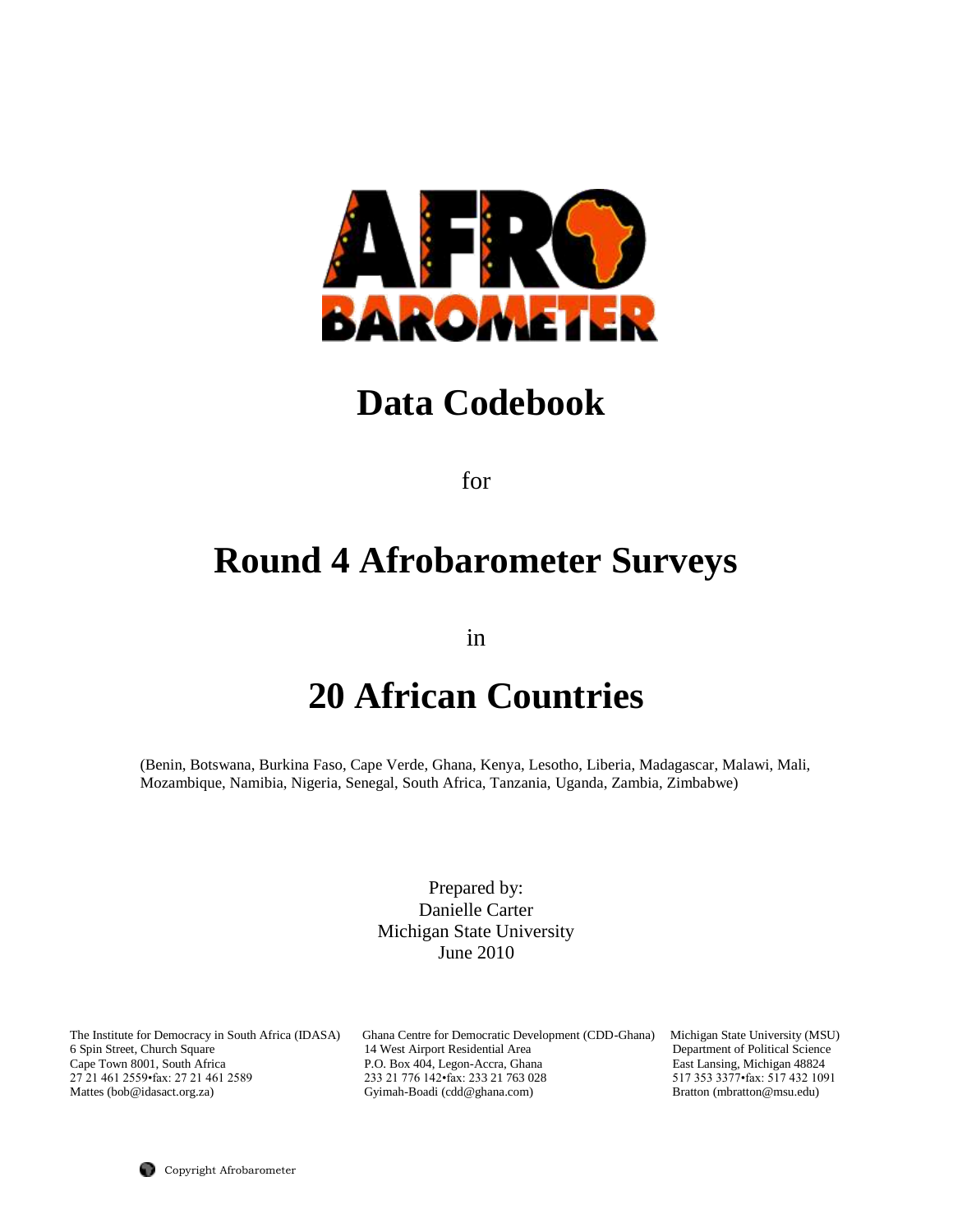*Question Number:* COUNTRY *Question:* Country *Variable Label:* Country *Values:* 1-20 *Value Labels:* 1=Benin, 2=Botswana, 3=Burkina Faso, 4=Cape Verde, 5=Ghana, 6=Kenya, 7=Lesotho, 8=Liberia, 9=Madagascar, 10=Malawi, 11=Mali, 12=Mozambique, 13=Namibia, 14=Nigeria, 15=Senegal, 16=South Africa, 17=Tanzania, 18=Uganda, 19=Zambia, 20=Zimbabwe *Note:* 

*Question Number:* RESPNO *Question:* Respondent number *Variable Label:* Respondent number *Values:* BEN0001-BEN1200, BOT0001-BOT1200, BFO0001-BFO1200, CVE0001-CVE1264, GHA0001- GHA1200, KEN0001-KEN1200, LES0001-LES1499, LIB1001-LIB7008, MAD0001-MAD1350, MLW0001- MLW1227, MLI0001-MLI1480, MOZ0001-MOZ1200, NAM0001-NAM1200, NIG0001-NIG2408, SEN0001- SEN1200, SAF0001-SAF2400, TAN0001-TAN1208, UGA0032-UGA4096, ZAM0001-ZAM9328 *Value Labels:* String variable *Note:* Assigned by data managers

#### *Question Number:* BACKCHK

*Question:* Household back-checked? *Variable Label:* Household back-checked? *Values:* 1-2 *Value Labels:* 1=Yes, 2=No *Note:* Answered by interviewer

*Question Number:* URBRUR *Question:* PSU/EA *Variable Label:* Urban or Rural Primary Sampling Unit *Values:* 1-2 *Value Labels:* 1=urban, 2=rural *Note:* Answered by interviewer

# *Question Number:* REGION

*Question:* Region/Province *Variable Label:* Province or region *Values:* 100-111, 140-164, 180-192, 220-224, 260-269, 300-307, 340-349, 380-394, 420-425, 460-462, 501-509, 540-550, 580-592, 620-656, 660-670, 700-708, 740-765, 780-784, 820-828, 860-869 *Value Labels:* 100=Alibori, 101=Atacora, 102=Atlantique, 103=Borgou, 104=Collines, 105=Couffo, 106=Donga, 107=Littoral, 108=Mono, 109=OuAmA, 110=Plateau, 111=Zou, 140=Barolong, 141=Central Bobonong, 142=Central Boteti, 143=Central Mahalapye, 144=Central Serowe/Palapye, 145=Central Tutume, 146=Chobe, 147=Francistown, 148=Gaborone, 149=Ghanzi, 150=Jwaneng, 151= Kgalagadi South, 152=Kgalagadi North, 153=Kgatleng, 154=Kweneng East, 155=Kweneng West, 156=Lobatse, 157=Ngamiland East, 158=Ngamiland West, 159=Ngwaketse, 160=Ngwaketse West, 161=North East, 162=Selibe Pikwe, 163=South East, 180=Boucle du Mouhoun, 181=Cascades, 182=Centre, 183=Centre-East, 184=Centre-North, 185=Centre-West, 186=Centre-South, 187=East, 188=Hauts-Bassins, 189=North, 190=Plateau Central, 191=Sahel, 192=South West, 220=Santo Antão, 221=São Vicente, 222=Santiago – Interior, 223=Santiago – Praia, 224=Fogo, 260=Western, 261=Central, 262=Greater Accra, 263=Volta, 264=Eastern, 265=Ashanti, 266=Brong Ahafo, 267=Northern, 268=Upper East, 269=Upper West, 300=Nairobi, 301=Central, 302=Eastern, 303=Rift Valley, 304=Nyanza, 305=Western, 306=North Eastern, 307=Coast, 340=Butha-Buthe, 341=Leribe, 342=Berea, 343=Maseru, 344=Mafeteng, 345=Mohale's Hoek, 346=Quthing, 347=Qacha's Nek, 348=Mokhotlong, 349=Thaba-Tseka, 380=Bomi, 381=Bong, 382=Gbarpolu, 383=Grand Bassa, 384=Grand Cape Mount, 385=Grand Gedeh, 386=Grand Kru, 387=Lofa, 388=Margibi, 389=Maryland, 390=Montserrado, 391=Nimba, 392=Rivercess, 393=River Gee, 394=Sinoe, 420=Antananarivo, 421=Fianarantsoa, 422=Toamasina, 423=Mahajanga, 424=Toliary, 425=Antsiranana, 460=Central, 461=North, 462=South, 501=Kayes, 502=Koulikoro, 503=Sikasso, 504=Ségou, 505=Mopti, 506=Tombouctou , 507=Gao, 508=Kidal, 509=Bamako, 540=Maputo, 541=Maputo City, 542=Gaza,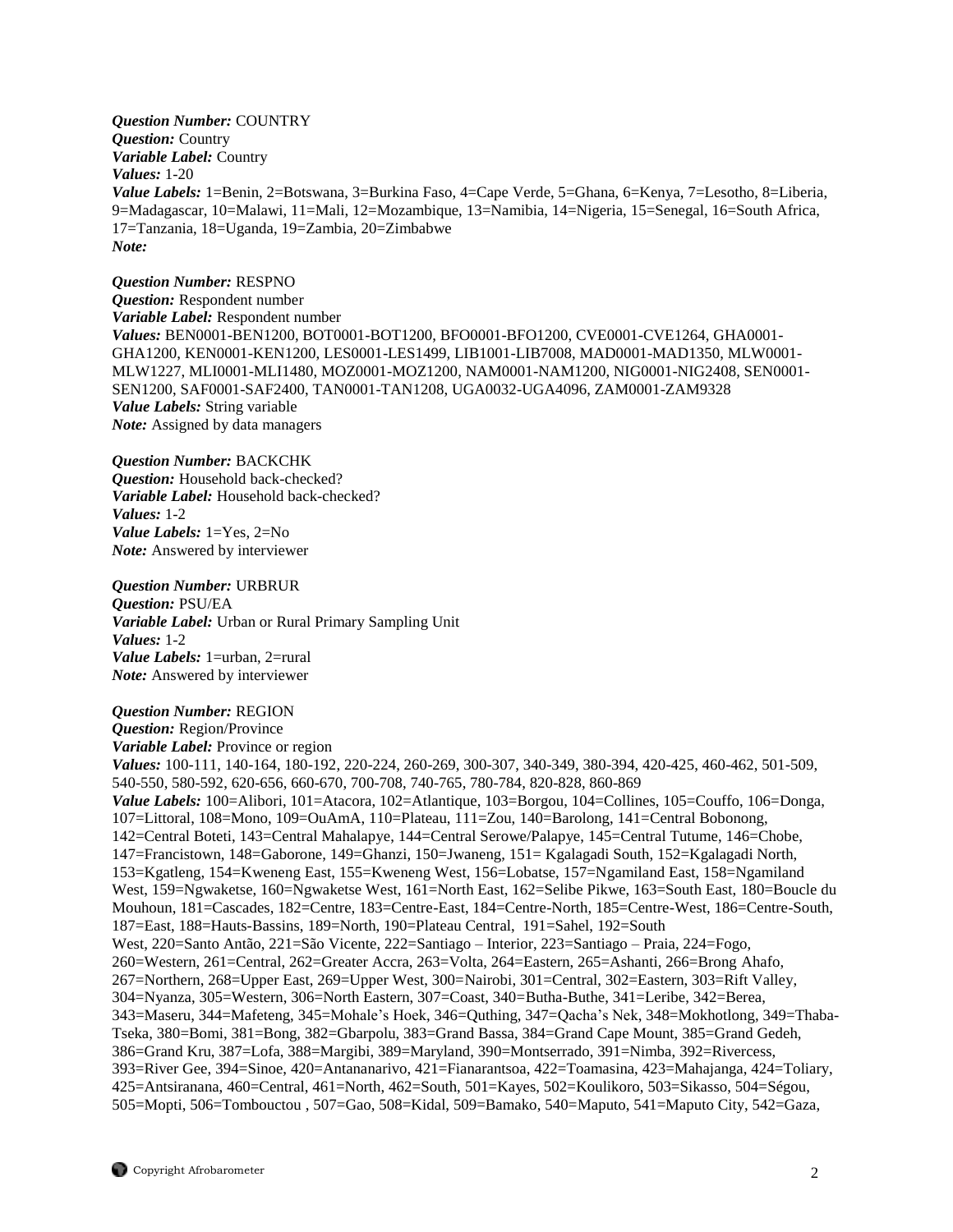543=Inhambane, 544=Sofala, 545=Tete, 546=Manica, 547=Zambezia, 548=Nampula, 549=Niassa, 550=Cabo Delgado, 580=Caprivi, 581=Erongo, 582=Hardap, 583=Karas, 584=Kavango, 585=Khomas, 586=Kunene, 587=Ohangwena, 588=Omaheke, 589=Omusati, 590=Oshana, 591=Oshikoto, 592=Otjozondjupa, 620=Abia, 621=Adamawa, 622=Akwa-lbom, 623=Anambra, 624=Bauchi, 625=Bayelsa, 626=Benue, 627=Borno, 628=Cross-River, 629=Delta, 630=Ebonyi, 631=Edo, 632=Ekiti, 633=Enugu, 634=FCT, 635=Gombe, 636=Imo, 637=Jigawa, 638=Kaduna, 639=Kano, 640=Katsina, 641=Kebbi, 642=Kogi, 643=Kwara, 644=Lagos, 645=Nassarawa, 646=Niger, 647=Ogun, 648=Ondo, 649=Osun, 650=Oyo, 651=Plateau, 652=Rivers, 653=Sokoto, 654=Taraba, 655=Yobe, 656=Zamfara, 660=Dakar, 661=Diourbel, 662=Fatick, 663=Kaolack, 664=Kolda, 665=Louga, 666=Matam, 667=Saint-Louis, 668=Tambacounda, 669=Thiès, 670=Ziguinchor, 700=Eastern Cape, 701=Free State, 702=Gauteng, 703=Kwazulu Natal, 704=Limpopo, 705=Mpumalanga, 706=North West, 707=Northern Cape, 708=Western Cape, 740=Dodoma, 741=Arusha, 742=Kilimanjaro, 743=Tanga, 744=Morogoro, 745=Coast (Pwani), 746=Dar es Salaam, 747 =Lindi, 748=Mtwara, 749=Ruvuma, 750=Iringa, 751=Mbeya, 752=Singida, 753=Tabora, 754=Rukwa, 755=Kigoma, 756=Shinyanga, 757=Kagera, 758=Mwanza, 759=Mara, 760=Manyara, 761=North Unguja, 762=South Unguja, 763=Urban West, 764=North Pemba, 765=South Pemba, 780=Central, 781=West, 782=North, 783=East, 784=Kampala, 820=Lusaka, 821=Central, 822=Copperbelt, 823=Eastern, 824=Luapula, 825=Northern, 826=North-Western, 827=Southern, 828=Western, 860=Harare, 861=Bulawayo, 862=Midlands, 863=Masvingo, 864=Mashonaland East, 865=Mashonaland West, 866=Mashonaland Central, 867=Matebeleland South, 868=Matebeleland North, 869=Manicaland, *Note:* Answered by interviewer

*Question Number:* DISTRICT *Question:* District *Variable Label:* District *Values:* String variable *Note:* Answered by interviewer

#### *Question Number:* EA\_SVC\_A

*Question:* Are the following services present in the primary sampling unit/enumeration area: Electricity grid that most houses could access? *Variable Label:* Electricity grid in the PSU/EA *Values:* 0, 1, 9, -1 *Value Labels:* 0=No, 1=Yes, 9=Can't determine, -1=Missing *Source:* SAB *Note:* Question was filled in conjunction with field supervisor

*Question Number:* EA\_SVC\_B *Question:* Are the following services present in the primary sampling unit/enumeration area: Piped water system that most houses could access? *Variable Label:* Piped water system in the PSU/EA *Values:* 0, 1, 9, -1 *Value Labels:* 0=No, 1=Yes, 9=Can't determine, -1=Missing *Source:* SAB *Note:* Question was filled in conjunction with field supervisor

*Question Number:* EA\_SVC\_C *Question:* Are the following services present in the primary sampling unit/enumeration area: Sewage system that most houses could access? *Variable Label:* Sewage system in the PSU/EA *Values:* 0, 1, 9, -1 *Value Labels:* 0=No, 1=Yes, 9=Can't determine, -1=Missing *Source:* SAB *Note:* Question was filled in conjunction with field supervisor

### *Question Number:* EA\_SVC\_D

*Question:* Are the following services present in the primary sampling unit/enumeration area: Cell phone service?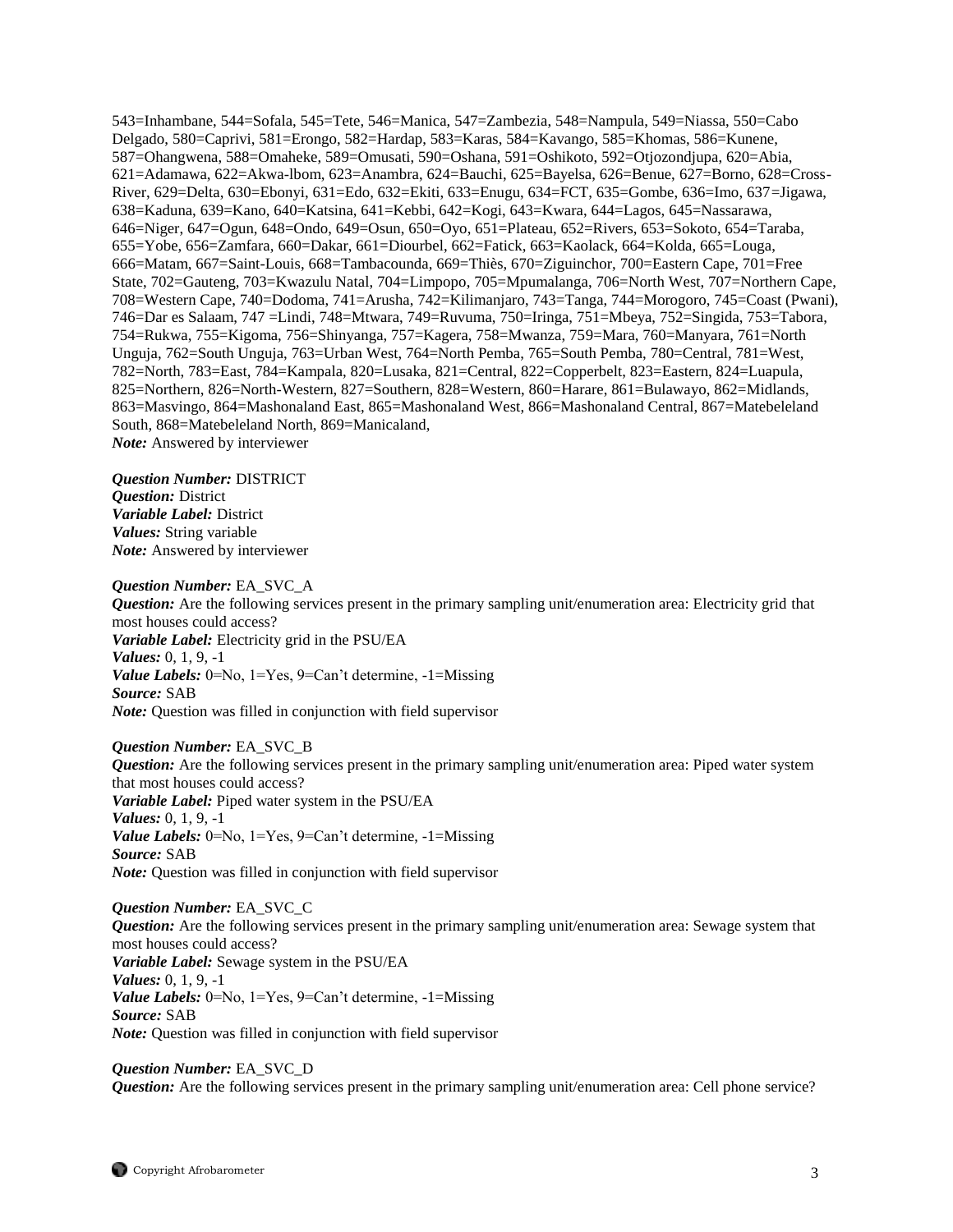*Variable Label:* Cell phone service in the PSU/EA *Values:* 0, 1, 9, -1 *Value Labels:* 0=No, 1=Yes, 9=Can't determine, -1=Missing *Source:* SAB *Note:* Question was filled in conjunction with field supervisor

*Question Number:* EA\_FAC\_A *Question:* Are the following facilities present in the primary sampling unit/enumeration area, or within easy walking distance: Post-office? *Variable Label:* Post-office in the PSU/EA *Values:* 0, 1, 9, -1 *Value Labels:* 0=No, 1=Yes, 9=Can't determine, -1=Missing *Source:* SAB *Note:* Question was filled in conjunction with field supervisor

*Question Number:* EA\_FAC\_B *Question:* Are the following facilities present in the primary sampling unit/enumeration area, or within easy walking distance: School? *Variable Label:* School in the PSU/EA *Values:* 0, 1, 9, -1 *Value Labels:* 0=No, 1=Yes, 9=Can't determine, -1=Missing *Source:* SAB *Note:* Question was filled in conjunction with field supervisor

*Question Number:* EA\_FAC\_C *Question:* Are the following facilities present in the primary sampling unit/enumeration area, or within easy walking distance: Police station? *Variable Label:* Police station in the PSU/EA *Values:* 0, 1, 9, -1 *Value Labels:* 0=No, 1=Yes, 9=Can't determine, -1=Missing *Source:* SAB *Note:* Question was filled in conjunction with field supervisor

*Question Number:* EA\_FAC\_D *Question:* Are the following facilities present in the primary sampling unit/enumeration area, or within easy walking distance: Health clinic? *Variable Label:* Health clinic in the PSU/EA *Values:* 0, 1, 9, -1 *Value Labels:* 0=No, 1=Yes, 9=Can't determine, -1 Missing *Source:* SAB *Note:* Question was filled in conjunction with field supervisor

*Question Number:* EA\_FAC\_E *Question:* Are the following facilities present in the primary sampling unit/enumeration area, or within easy walking distance: Market stalls (selling groceries and/or clothing)? *Variable Label:* Market stalls in the PSU/EA *Values:* 0, 1, 9, -1 *Value Labels:* 0=No, 1=Yes, 9=Can't determine, -1 Missing *Source:* SAB *Note:* Question was filled in conjunction with field supervisor

*Question Number:* EA\_SEC\_A *Question:* In the PSU/EA, did you (or any of your colleagues) see: Any policemen or police vehicles? *Variable Label:* Police in the PSU/EA *Values:* 0, 1, 9, -1 *Value Labels:* 0=No, 1=Yes, 9=Don't know, -1 Missing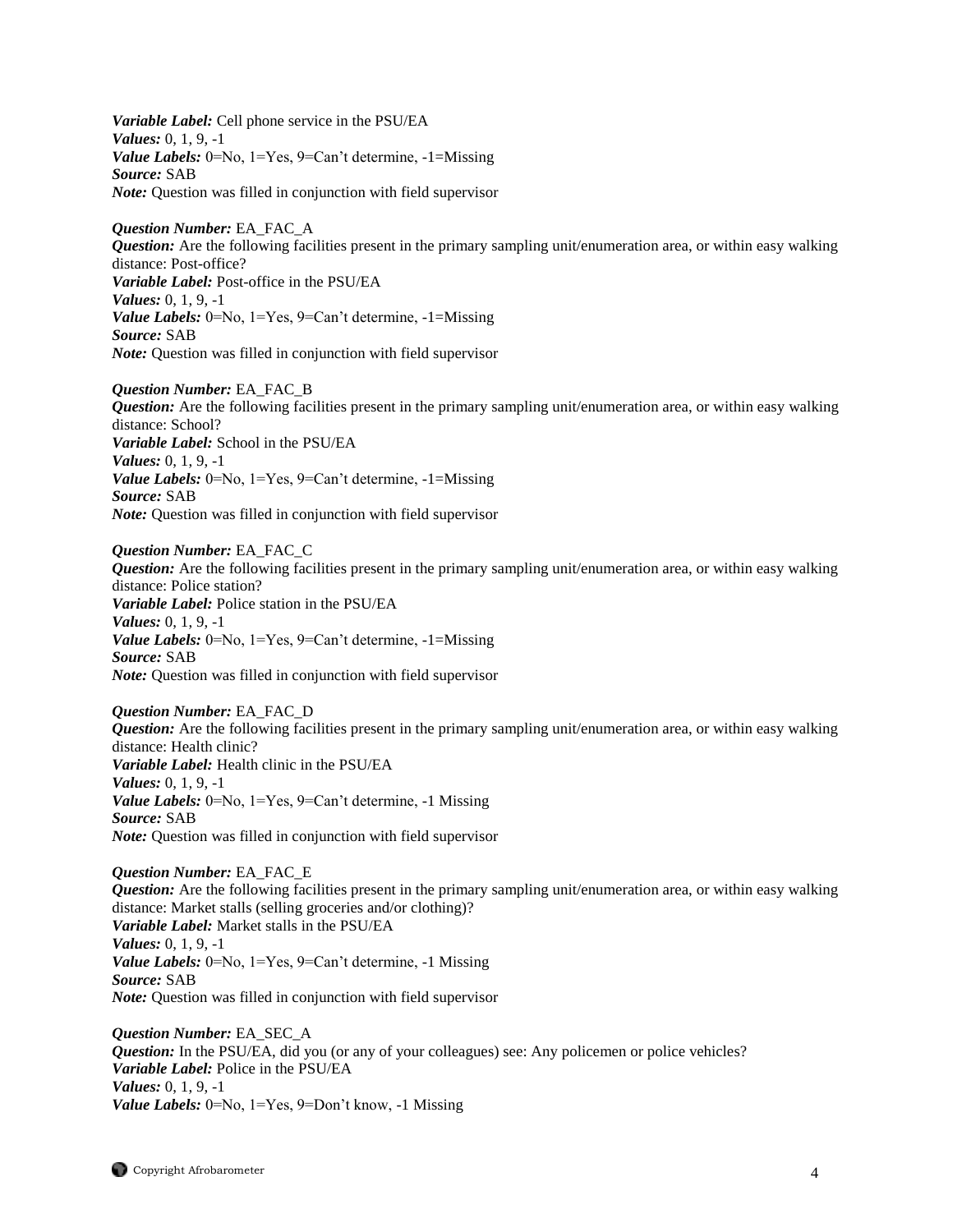*Source:* SAB *Note:* Question was filled in conjunction with field supervisor

*Question Number:* EA\_SEC\_B *Question:* In the PSU/EA, did you (or any of your colleagues) see: Any soldiers or army vehicles? *Variable Label:* Soldiers/army in the PSU/EA *Values:* 0, 1, 9, -1 *Value Labels:* 0=No, 1=Yes, 9=Don't know, -1 Missing *Source:* SAB *Note:* Question was filled in conjunction with field supervisor

*Question Number:* EA\_Road *Question:* Thinking of your journey here: Was the road at the start point in the PSU/EA paved/ tarred/ concrete? *Variable Label:* Tarred/paved road *Values:* 0, 1, *Value Labels:* 0=No, 1=Yes, -1=Missing *Source:* SAB *Note:* Question was filled in conjunction with field supervisor

# *Question Number:* NOCALL\_1

*Question:* Reasons for unsuccessful calls: Household 1 *Variable Label:* Reason for Unsuccessful Call Household 1 *Values:* 1-8, 997, -1

*Value Labels*: 1=Refused to be interviewed, 2=Person selected was never at home after at least two visits, 3=Household/Premises empty for the survey period after at least two visits, 4=Not a citizen/Spoke only a foreign language, 5=Deaf/Did not speak a survey language, 6=Did not fit gender quota, 7=No adults in household, 8=Other (specify), 997=Not applicable, -1=Missing

*Source:* Southern Africa Barometer (SAB)

**Note:** Answered by interviewer, after instructions, "It is your job is to select a random (this means any) household. A household is a group of people who presently eat together from the same spot. Start your walk pattern from the start point that has been randomly chosen by your Field Supervisor. Team members must walk in opposite directions to each other. If A walks towards the sun, B must walk away from the sun; C and D must walk at right angles to A and B. Use a 5 / 10 interval pattern to select a household. That is, walking in your designated direction away from the start point, select the  $5<sup>th</sup>$  household for the first interview, counting houses on both the right and the left (and starting with those on the right if they are opposite each other). Once you leave your first interview, continue on in the same direction, this time selecting the  $10<sup>th</sup>$  household, again counting houses on both the right and the left. If the settlement comes to an end and there are no more houses, turn at right angles to the right and keep walking, continuing to count until finding the tenth dwelling."

#### *Question Number:* NOCALL\_2

*Question:* Reasons for unsuccessful calls: Household 2

*Variable Label:* Reason for Unsuccessful Call Household 2

*Values:* 1-8, 997, -1

*Value Labels*: 1=Refused to be interviewed, 2=Person selected was never at home after at least two visits, 3=Household/Premises empty for the survey period after at least two visits, 4=Not a citizen/Spoke only a foreign language, 5=Deaf/Did not speak a survey language, 6=Did not fit gender quota, 7=No adults in household, 8=Other (specify), 997=Not applicable, -1=Missing

*Source:* SAB

*Note:* Answered by interviewer

*Question Number:* NOCALL\_3

*Question:* Reasons for unsuccessful calls: Household 3 *Variable Label:* Reason for Unsuccessful Call Household 3

# *Values:* 1-8, 997, -1

*Value Labels*: 1=Refused to be interviewed, 2=Person selected was never at home after at least two visits, 3=Household/Premises empty for the survey period after at least two visits, 4=Not a citizen/Spoke only a foreign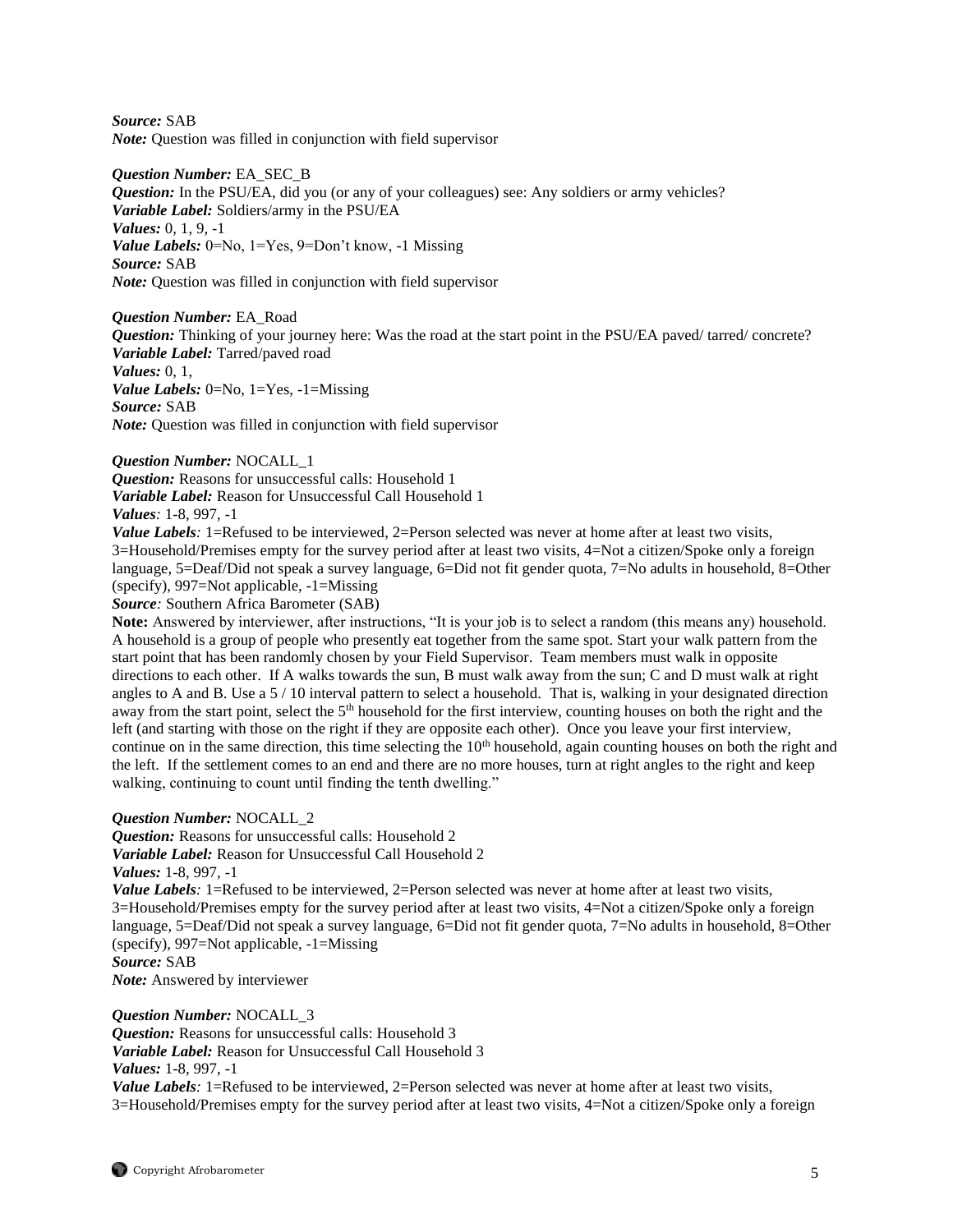language, 5=Deaf/Did not speak a survey language, 6=Did not fit gender quota, 7=No adults in household, 8=Other (specify), 997=Not applicable, -1=Missing *Source:* SAB *Note:* Answered by interviewer

*Question Number:* NOCALL\_4 *Question:* Reasons for unsuccessful calls: Household 4 *Variable Label:* Reason for Unsuccessful Call Household 4 *Values:* 1-8, 997, -1 *Value Labels*: 1=Refused to be interviewed, 2=Person selected was never at home after at least two visits, 3=Household/Premises empty for the survey period after at least two visits, 4=Not a citizen/Spoke only a foreign language, 5=Deaf/Did not speak a survey language, 6=Did not fit gender quota, 7=No adults in household, 8=Other (specify), 997=Not applicable, -1=Missing *Source:* SAB *Note:* Answered by interviewer

*Question Number:* NOCALL\_5

*Question:* Reasons for unsuccessful calls: Household 5 *Variable Label:* Reason for Unsuccessful Call Household 5 *Values:* 1-8, 997, -1 *Value Labels*: 1=Refused to be interviewed, 2=Person selected was never at home after at least two visits, 3=Household/Premises empty for the survey period after at least two visits, 4=Not a citizen/Spoke only a foreign language, 5=Deaf/Did not speak a survey language, 6=Did not fit gender quota, 7=No adults in household, 8=Other(specify), 997=Not applicable, -1=Missing *Source:* SAB *Note:* Answered by interviewer

*Question Number:* NOCALL\_6

*Question:* Reasons for unsuccessful calls: Household 6 *Variable Label:* Reason for Unsuccessful Call Household 6 *Values:* 1-8, 997, -1 *Value Labels*: 1=Refused to be interviewed, 2=Person selected was never at home after at least two visits, 3=Household/Premises empty for the survey period after at least two visits, 4=Not a citizen/Spoke only a foreign language, 5=Deaf/Did not speak a survey language, 6=Did not fit gender quota, 7=No adults in household, 8=Other (specify), 997=Not applicable, -1=Missing *Source:* SAB

*Note:* Answered by interviewer

*Question Number:* NOCALL\_7

*Question:* Reasons for unsuccessful calls: Household 7 *Variable Label:* Reason for Unsuccessful Call Household 7 *Values:* 1-8, 997, -1

*Value Labels*: 1=Refused to be interviewed, 2=Person selected was never at home after at least two visits, 3=Household/Premises empty for the survey period after at least two visits, 4=Not a citizen/Spoke only a foreign language, 5=Deaf/Did not speak a survey language, 6=Did not fit gender quota, 7=No adults in household, 8=Other (specify), 997=Not applicable, -1=Missing *Source:* SAB

*Note:* Answered by interviewer

*Question Number:* PREVINT *Question:* Previous interview was with a: *Variable Label:* Previous interview, gender *Values:* 0, 1, 2, *Value Labels:* 0=First interview, 1=Male, 2=Female, *Note:* Answered by interviewer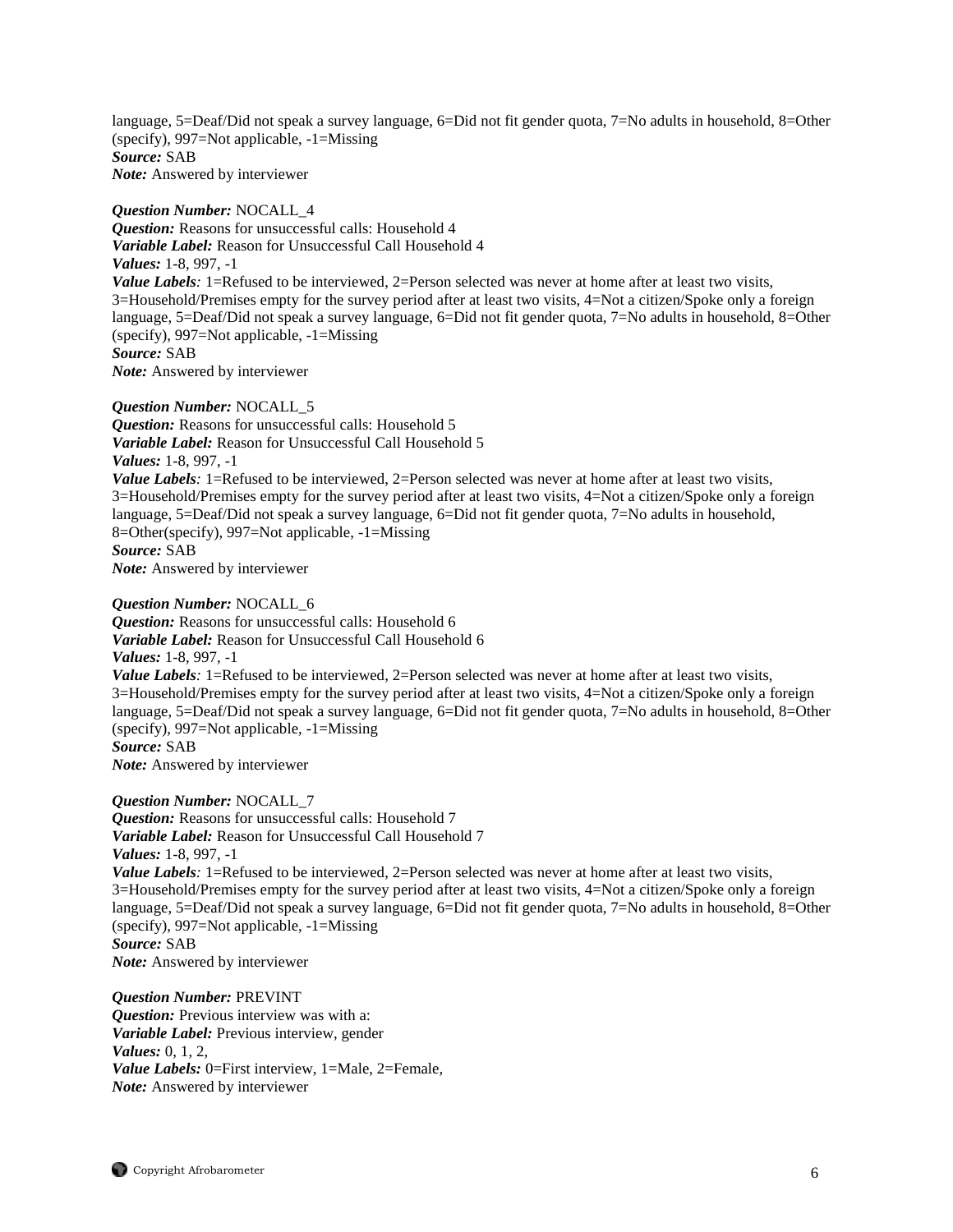*Question Number:* THISINT *Question:* This interview must be with a: *Variable Label:* This interview, gender *Values:* 1, 2 *Value Labels:* 1=Male, 2=Female *Note:* Answered by interviewer

*Question Number:* ADULT\_CT *Question:* Number of women/men in the household (adult citizens) *Variable Label:* Number of adult women/men in household *Values:* 1-99, 998, 999, -1 *Value Labels:* 998=Refused to answer, 999=Don't know, -1=Missing data *Source:* Afrobarometer Round 4 *Note:* Interviewer was given the following instructions: "Please record the total number of adult women/men (select correct gender, from above table) who are citizens of [Ghana, Kenya, etc.] in the household, i.e., how many names did you write in either the left or the right column above. Enter a two-digit number."

*Question Number:* CALLS *Question:* How many calls were made to the household where the interview actually took place? *Variable Label:* Number of calls *Values:* 1, 2, 3, -1 *Value Labels:* 1=One call, 2=Two calls , 3=Three Calls, -1=Missing *Source:* SAB *Note:* Answered by interviewer

*Question Number:* DATEINTR *Question:* Date of interview *Variable Label:* Date of interview *Values:* 04.03.08 – 31.12.08 *Note:* Answered by interviewer. Entered in day, month and year format.

*Question Number:* STRTIME *Question:* Time interview started *Variable Label:* Time interview started *Note:* Answered by interviewer. Entered hour and minute, 24 hour clock

*Question Number:* Q1 *Question:* How old are you? *Variable Label:* Age *Values:* 18-110, 998-999, -1 *Value Labels:* 998=Refused to answer, 999=Don't know, -1=Missing data

*Question Number:* Q2 *Question:* Are you the head of the household? *Variable Label:* Head of household *Values:* 0, 1, 9, 998, -1 *Value Labels:* 0=No, 1=Yes, 9=Don't know, 998=Refused to answer, -1=Missing data

*Question Number:* Q3 *Question:* Which [Ghanaian/Kenyan/etc.] language is your home language? *Variable Label:* Language of respondent *Values:* 1-4, 100-112, 140-152, 182-202, 220-221, 260-285, 300-314, 340-342, 380-397, 420-424, 460-477, 500- 525, 541-563, 580-594, 620-669, 700-710,740-805, 820-846, 860-866, 995, 998, -1 *Value Labels:* 1=English, 2=French, 3=Portuguese, 4=Kiswahili, 100=Fon, 101=Adja, 102=Bariba, 103=Dendi, 104=Yoruba, 105=Otamari, 106=Peulh, 107=Yoa, 108=Goun, 109=Mina, 110=Idacha, 111=Shabe, 112=Warma, 140=Setswana, 141=Sesarwa, 142=Sekgalagadi, 143=Sesobea, 144=Sekalanga, 145=Seherero, 146=Sembukushu,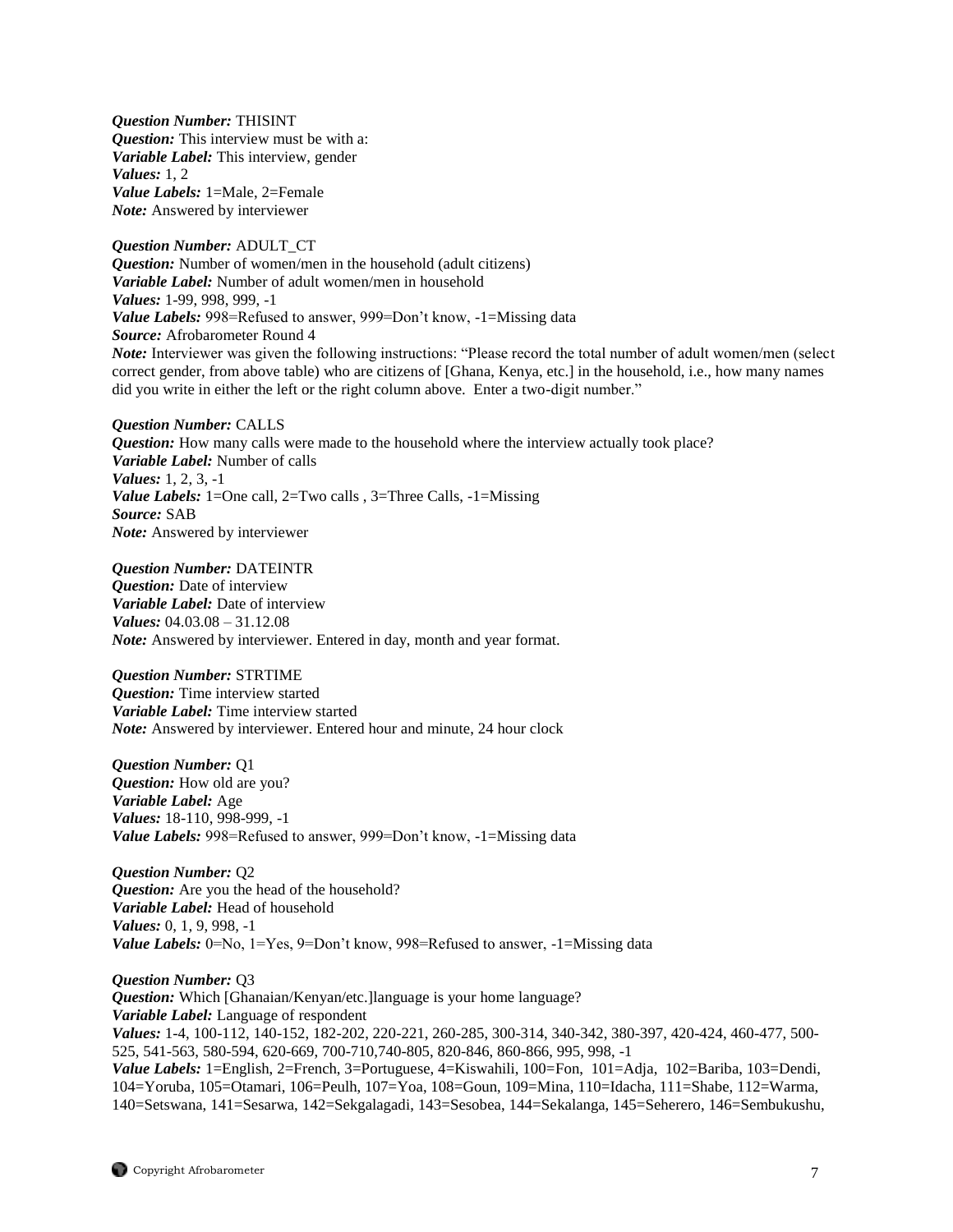147=Sebirwa, 148=Sengologa, 149=Seyei, 150=Seburu, 151=Sekgothu, 152=Setswapong, 182=Mooré, 183=Dioula, 184=Fulfudé, 185=Gulmacema , 186=Gourounsi , 187=Bobo, 188=Bissa, 189=Dagari, 190=Birifor, 191=Lobi, 192=Samo, 193=Sénoufo, 194=Djerma, 195=Goin, 196=Turka, 197=Yanan, 198=Marka, 199=Bwamu, 200=Karaboro, 201=Fulsé , 202=Sonraî,, 220=Crioulo, 221=Português, 260=Akan, 261=Ewe, 262=Ga/Dangbe, 263=Dagbani, 264=Hausa, 265=Nzema, 266=Wassa, 267=Brosa, 268=Sefwi, 269=Dagaari, 270=Gruma, 271=Frafra, 272=Kokonba, 273=Dagate, 274=Kusasi/Kusaase, 275=Grussi, 276=Sisila, 277=Waala, 278=Mamprusi, 279=Gruni, 280=Mampruli, 281=Talensi, 282=Bule, 283=Kasem, 284=Brefo/Birfuo, 285=Basare, 300=Kikuyu, 301=Luo, 302=Luhya, 303=Kamba, 304=Kalenjin, 305=Kisii, 306=Meru/Embu, 307=Masai/Samburu, 308=MijiKenda, 309=Taita, 310=Somali, 311=Pokot, 312=Turkana, 313=Teso, 314=Gabra, 340=Sesotho, 341=Sephuti, 342=Sethepu, 380=Bassa, 381=Belle, 383=Gbandi, 384=Gio, 385=Gola, 386=Grebo, 387=Kissi, 388=Kpelle, 389=Krahn, 390=Kru, 391=Lorna, 392=Mandingo, 393=Mano, 394=Mende, 395=Vai, 396=Simple Liberian English, 397=Sarpo, 420=Official malagasy, 421=Malagasy with regional variation, 422=Chinois, 423=Comorien, 424=Indo-pakistanais, 460=Tumbuka, 461=Nkhonde, 462=Lambya, 463=Chewa, 464=Yao, 465=Ngoni, 466=Lomwe, 467=Mang'anja, 468=Sena, 469=Sukwa, 470=Senga, 471=Tonga, 472=Khokhola, 473=Ndali, 474=Nyika, 475=Chikunda, 476=Namwanga, 477=Wiza, 500=Arabic, 501=Bambara, 502=Bella, 503=Bobo , 504=Bozo , 506=Dogon, 507=Gana, 508=Khassonké, 509=Malinké, 510=Maure, 511=Mossi, 512=Peulh/ Fulfulde, 513=Senufo/ Mianka, 514=Soninké / Sarakollé, 515=Sonrhaï, 516=Tamasheq, 518=Haoussa, 520=Kakolo, 522=Samogo, 525=Zerma, 541=Makua, 542=Sena, 543=Ndau, 544=Nyanja, 545=Changana, 546=Chope, 547=Bitonga, 548=Makonde, 549=Chuabo, 550=Ajua, 551=Chewa, 552=Chiute, 553=Coti, 554=Lolo, 555=Lomwe, 556=Nhungue, 557=Matsua, 558=Ronga, 559=Shona, 560=Tacuane, 561=Tewe, 562=Xitsau, 563=Muani, 580=Afrikaans, 581=German, 582=Nama/Damara, 583=Oshivambo, 584=Otjiherero, 585=Rukwangali, 586=Rugririku, 587=Thimbukushu, 588=Silozi, 589=Setswana, 590=Masubia, 591=San, 592=Mufwe, 593=Nyemba, 594=Uumbundu, 620=Hausa, 621=Igbo, 622=Yoruba, 623=Pidgin English, 624=Efik, 625=Ebira, 626=Fulani, 627=Isoko, 628=Ibibio, 629=Kanuri, 630=Tiv, 631=Nupe, 632=Ijaw, 633=Edo, 634=Igala, 635=Urhobo, 636=Idoma, 637=Anang, 638=Ikwere, 639=Idoma, 640=Esan, 643=Igede, 644=Babur, 645=Marghi, 646=Gbagyi, 647=Ugep, 648=Kembari, 649=Eggon, 650=Kataf (Atyap), 651=Abua, 652=Mbebe, 653=Eleme, 654=Mumuye, 655=Ejagam, 656=Tangale, 657=Ogbia, 658=Khana, 659=Jukun, 660=Wolof, 661=Pulaar/Toucouleur, 662=Serer, 663=Mandinka/Bambara, 664=Soninke, 665=Diola, 666=Manjack, 667=Bainouk, 668=Bassari, 669=Maure, 700=Afrikaans, 701=Ndebele , 702=Xhosa, 703=Pedi/Spedi/North Sotho, 704=Sesotho/Sotho/South Sotho, 705=Setswana/Tswana, 706=Shangaan, 707=Swazi, 708=Venda, 709=Zulu, 710=Asian/Indian, 740=Kinyakyusa, 741=Kichaga, 742=Kihaya, 743=Kingoni, 744=Kikwere, 745=Kipare, 746=Kihehe, 747=Kimakonde, 748=Kinyamwezi, 749=Kisukuma, 750=Kimasai, 752=Kikurya, 753=Kigogo, 754=Kiluguru, 755=Kifipa, 756=Kimanyema, 757=Kinyiramba, 758=Kinyaturu, 759=Kibena, 760=Kiha, 761=Kihangaza, 762=Kiraqi, 763=Kijaluo, 764=Kijita, 765=Kikinga, 766=Kimatengo, 767=Kimwera, 768=Kindali, 769=Kindendeule, 770=Kinyambo, 771=Kipogoro, 772=Kisambaa, 773=Kiyao, 774=Kizaramo, 775=Kizigua, 776=Kizinza, 777=Kirangi, 780=Luganda, 781=Runyankole, 782=Runyolo, 783=Lusoga, 784=Lumasaba, 785=Lukhonjo, 786=Lunyole, 787=Ateso, 788=Acholi, 789=Alur, 790=Lugbara, 791=Madi, 792=Japhadhola, 793=Lusamia, 794=Lugwere, 795=Rukiga, 796=Rutooro, 797=Langi, 798=Kakwa, 799=Kumam, 800=Lululi, 801=Lwamba, 802=Nubian, 803=Rufumbira, 804=Runyarwanda, 805=Sabiny, 820=Bemba, 821=Nyanja, 822=Tonga, 823=Lozi, 824=Chewa, 825=Nsenga, 826=Tumbuka, 827=Kaonde, 828=Luvale, 829=Namwanga, 830=Lunda, 831=Bisa, 832=Nkoya, 833=Mambwe, 834=Lenje, 835=Ngoni, 836=Soli, 837=Ila, 838=Kunda, 839=Lala, 840=Lamba, 841=Lungu, 842=Nyika, 843=Senga, 844=Tokaleya, 845=Ushi, 846=Mbunda, 860=Ndebele, 861=Shona, 862=Venda, 863=Kalanga, 864=Tonga, 865=Nambya, 866=Nyanja, 995=Others, 998=Refused to answer, -1=Missing data

# *Source:* SAB

*Note* : Interviewer was instructed to prompt if necessary with "That is, the language of your group of origin."

#### *Question Number:* Q4A

*Question:* In general, how would you describe: The present economic condition of this country? *Variable Label:* Country's present economic condition *Values:* 1-5, 9, 998, -1 *Value Labels:* 1=Very bad, 2=Fairly bad, 3=Neither good nor bad, 4=Fairly good, 5=Very good, 9=Don't know, 998=Refused to answer, -1=Missing data *Source:* NDB, Zambia96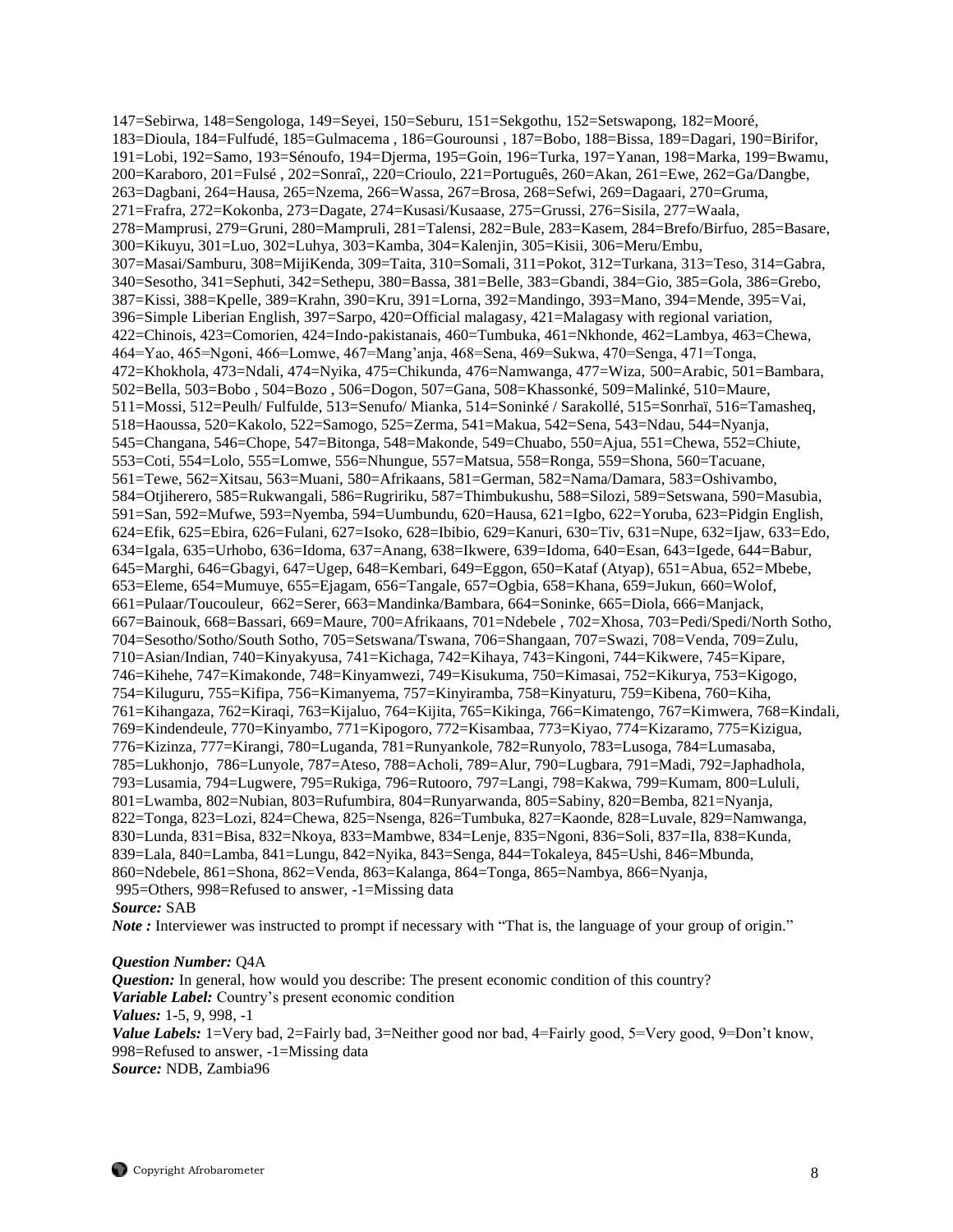*Question Number:* Q4B *Question:* In general, how would you describe: Your own present living conditions? *Variable Label:* Your present living conditions *Values:* 1-5, 9, 998, -1 *Value Labels:* 1=Very bad, 2=Fairly bad, 3=Neither good nor bad, 4=Fairly good, 5=Very good, 9=Don't know, 998=Refused to answer, -1=Missing data *Source:* NDB, Zambia96

*Question Number:* Q5 *Question:* In general, how do you rate your living conditions compared to those of other [Ghanaians/Kenyans/etc.]? *Variable Label:* Your living conditions vs. others *Values:* 1-5, 9, 998, -1 *Value Labels:* 1=Much worse, 2=Worse, 3=Same, 4=Better, 5=Much better, 9=Don't know, 998=Refused to answer, -1=Missing data *Source:* NDB, Zambia96

### *Question Number:* Q6A

*Question:* Looking back, how do you rate the following compared to twelve months ago: Economic conditions in this country? *Variable Label:* Country's economic condition compared to 12 months ago *Values:* 1-5, 9, 998, -1 *Value Labels:* 1=Much worse, 2=Worse, 3=Same, 4=Better, 5=Much better, 9=Don't know, 998=Refused to answer, -1=Missing data *Source:* SAB

### *Question Number:* Q6B

*Question:* Looking back, how do you rate the following compared to twelve months ago: Your living conditions? *Variable Label:* Your living conditions compared to 12 months ago *Values:* 1-5, 9, 998, -1 *Value Labels:* 1=Much worse, 2=Worse, 3=Same, 4=Better, 5=Much better, 9=Don't know, 998=Refused to answer, -1=Missing data *Source:* NDB, Zambia96

#### *Question Number:* Q7A

*Question:* Looking ahead, do you expect the following to be better or worse: Economic conditions in this country in twelve months time? *Variable Label:* Country's economic condition in 12 months time *Values:* 1-5, 9, 998, -1 *Value Labels:* 1=Much worse, 2=Worse, 3=Same, 4=Better, 5=Much better, 9=Don't know, 998=Refused to answer, -1=Missing data *Source:* NDB, Zambia96

#### *Question Number:* Q7B

*Question:* Looking ahead, do you expect the following to be better or worse: Your living conditions in twelve months time? *Variable Label:* Your living conditions in 12 months time *Values:* 1-5, 9, 998, -1 *Value Labels:* 1=Much worse, 2=Worse, 3=Same, 4=Better, 5=Much better, 9=Don't know, 998=Refused to answer, -1=Missing data *Source:* NDB, Zambia96

*Question Number:* Q8A *Question:* Over the past year, how often, if ever, have you or anyone in your family gone without: Enough food to eat? *Variable Label:* How often gone without food *Values:* 0-4, 9, 998, -1

Copyright Afrobarometer 9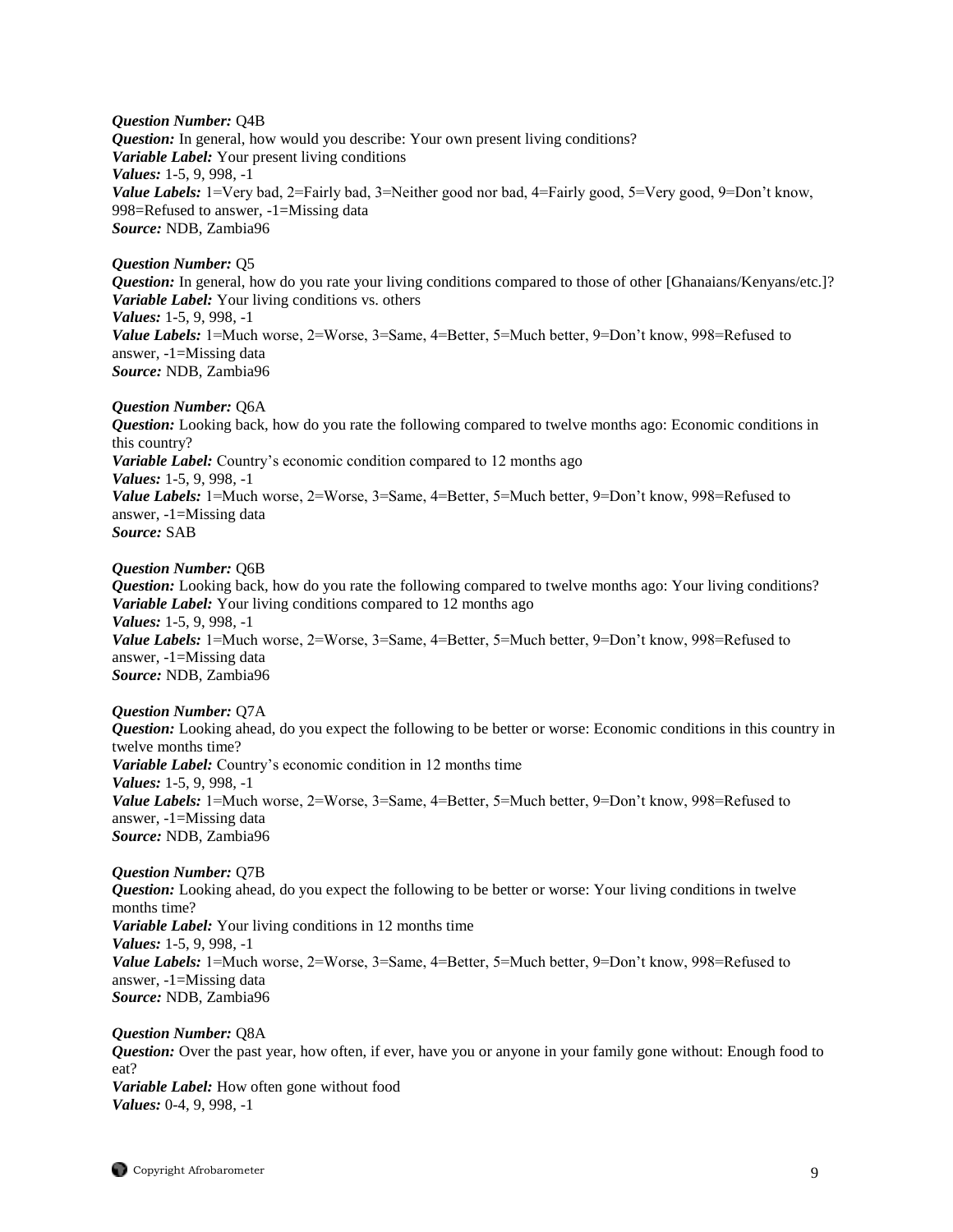*Value Labels:* 0=Never, 1=Just once or twice, 2=Several times, 3=Many times, 4=Always, 9=Don't know, 998=Refused to answer, -1=Missing data *Source:* NDB

#### *Question Number:* Q8B

*Question:* Over the past year, how often, if ever, have you or anyone in your family gone without: Enough clean water for home use? *Variable Label:* How often gone without water *Values:* 0-4, 9, 998, -1 *Value Labels:* 0=Never, 1=Just once or twice, 2=Several times, 3=Many times, 4=Always, 9=Don't know, 998=Refused to answer, -1=Missing data *Source:* NDB

#### *Question Number:* Q8C

*Question:* Over the past year, how often, if ever, have you or anyone in your family gone without: Medicines or medical treatment? *Variable Label:* How often gone without medical care *Values:* 0-4, 9, 998, -1 *Value Labels:* 0=Never, 1=Just once or twice, 2=Several times, 3=Many times, 4=Always, 9=Don't know, 998=Refused to answer, -1=Missing data *Source:* NDB

#### *Question Number:* Q8D

*Question:* Over the past year, how often, if ever, have you or anyone in your family gone without: Enough fuel to cook your food? *Variable Label:* How often gone without cooking fuel *Values:* 0-4, 9, 998, -1 *Value Labels:* 0=Never, 1=Just once or twice, 2=Several times, 3=Many times, 4=Always, 9=Don't know, 998=Refused to answer, -1=Missing data *Source:* SAB

#### *Question Number:* Q8E

*Question:* Over the past year, how often, if ever, have you or anyone in your family gone without: A cash income? *Variable Label:* How often gone without a cash income *Values:* 0-4, 9, 998, -1 *Value Labels:* 0=Never, 1=Just once or twice, 2=Several times, 3=Many times, 4=Always, 9=Don't know, 998=Refused to answer, -1=Missing data *Source:* SAB

### *Question Number:* Q9A

*Question:* Over the past year, how often, if ever, have you or anyone in your family: Feared crime in your own home? *Variable Label:* How often feared crime in home *Values:* 0-4, 9, 998, -1 *Value Labels:* 0=Never, 1=Just once or twice, 2=Several times, 3=Many times, 4=Always, 9=Don't know, 998=Refused to answer, -1=Missing data *Source:* Adapted from NDB

#### *Question Number:* Q9B

*Question:* Over the past year, how often, if ever, have you or anyone in your family: Had something stolen from your house? *Variable Label:* How often something stolen from house *Values:* 0-4, 9, 998, -1 *Value Labels:* 0=Never, 1=Just once or twice, 2=Several times, 3=Many times, 4=Always, 9=Don't know, 998=Refused to answer, -1=Missing data *Source:* Adapted from NDB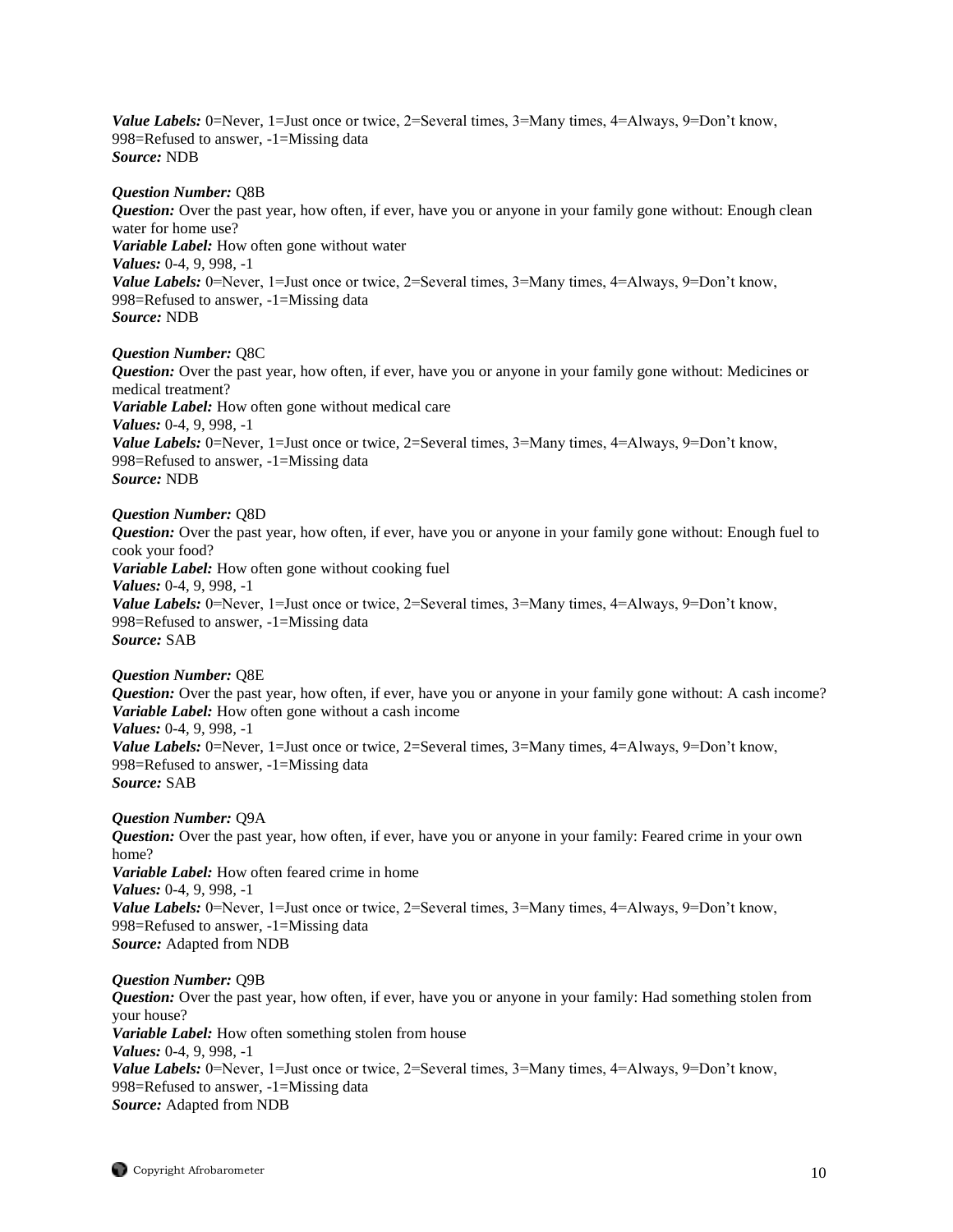*Question Number:* Q9C

*Question:* Over the past year, how often, if ever, have you or anyone in your family: Been physically attacked? *Variable Label:* How often physically attacked *Values:* 0-4, 9, 998, -1 *Value Labels:* 0=Never, 1=Just once or twice, 2=Several times, 3=Many times, 4=Always, 9=Don't know, 998=Refused to answer, -1=Missing data *Source:* Adapted from NDB

# *Question Number:* Q10

*Question:* Which of the following statements is closest to your view? Choose Statement 1 or Statement 2. Statement 1: The costs of reforming the economy are too high; the government should therefore abandon its current economic policies.

Statement 2: In order for the economy to get better in the future, it is necessary for us to accept some hardships now. *Variable Label:* Abandon economic reforms vs. accept hardships

*Values:* 1-5, 9, 998, -1

*Value Labels:* 1=Agree very strongly with Statement 1, 2=Agree with Statement 1, 3=Agree with Statement 2, 4=Agree very strongly with Statement 2, 5=Agree with neither, 9=Don't know, 998=Refused to answer, -1=Missing data

*Source:* Ghana97

*Note:* Interviewer probed for strength of opinion asking "Do you agree or agree very strongly?"

### *Question Number:* Q11

*Question:* Which of the following statements is closest to your view? Choose Statement 1 or Statement 2. Statement 1: The government's economic policies have helped most people; only a few have suffered. Statement 2: The government's economic policies have hurt most people and only benefited a few. *Variable Label:* Economic policies helped most vs. hurt most *Values:* 1-5, 9, 998, -1

*Value Labels:* 1=Agree very strongly with Statement 1, 2=Agree with Statement 1, 3=Agree with Statement 2, 4=Agree very strongly with Statement 2, 5=Agree with neither, 9=Don't know, 998=Refused to answer, -1=Missing data

*Source:* Adapted from Ghana99

*Note:* Interviewer probed for strength of opinion asking "Do you agree or agree very strongly?"

# *Question Number:* Q12A

*Question:* How often do you get news from the following sources: Radio? *Variable Label:* Radio news *Values:* 0-4, 9, 998, -1 *Value Labels:* 0=Never, 1=Less than once a month, 2=A few times a month, 3=A few times a week, 4=Every day, 9=Don't know, 998=Refused to answer, -1=Missing data *Source:* Zambia96

*Question Number:* Q12B

*Question:* How often do you get news from the following sources: Television? *Variable Label:* Television news *Values:* 0-4, 9, 998, -1 *Value Labels:* 0=Never, 1=Less than once a month, 2=A few times a month, 3=A few times a week, 4=Every day, 9=Don't know, 998=Refused to answer, -1=Missing data *Source:* SAB

*Question Number:* Q12C *Question:* How often do you get news from the following sources: Newspapers? *Variable Label:* Newspaper news *Values:* 0-4, 9, 998, -1 *Value Labels:* 0=Never, 1=Less than once a month, 2=A few times a month, 3=A few times a week, 4=Every day, 9=Don't know, 998=Refused to answer, -1=Missing data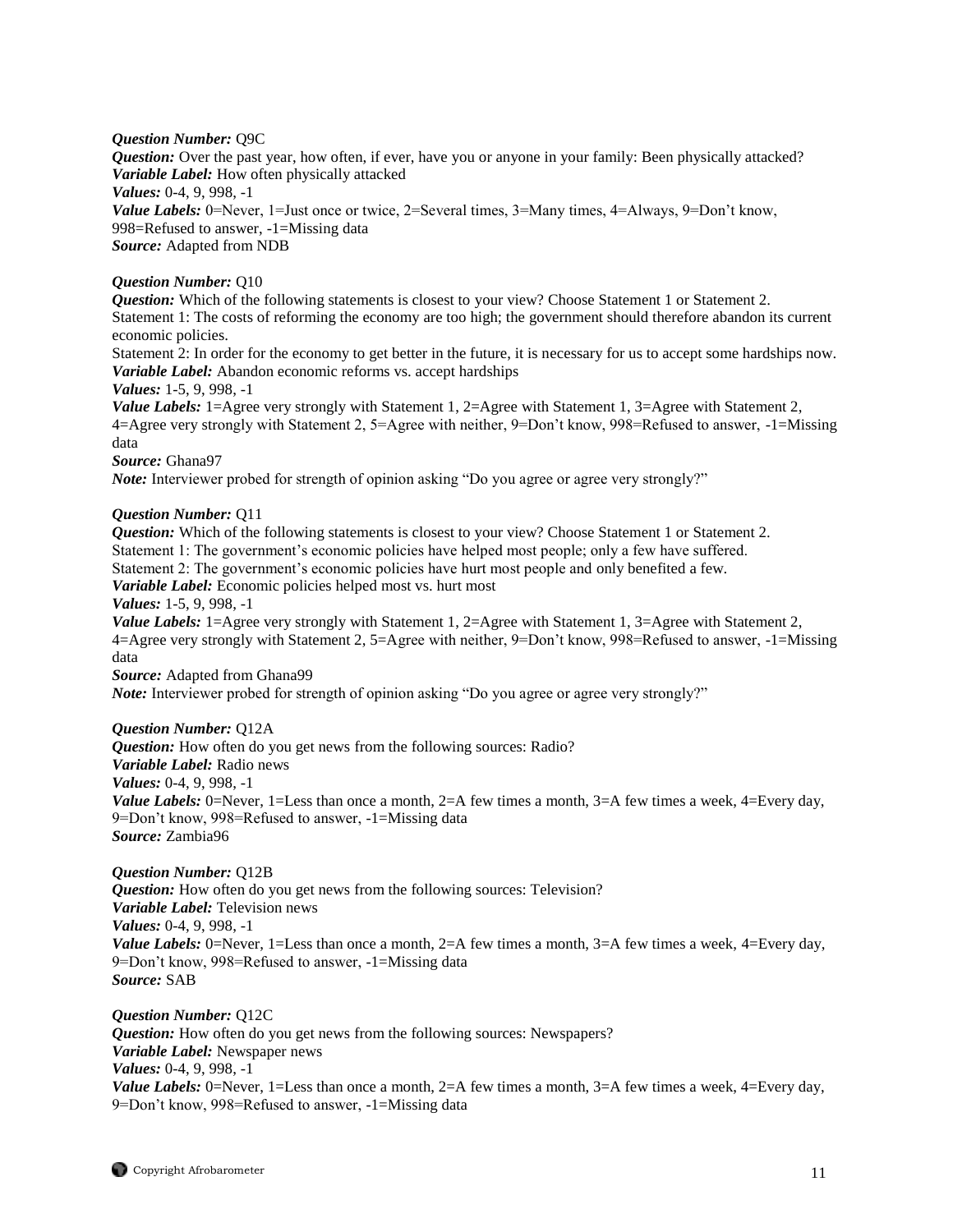#### *Source:* Zambia96

*Question Number:* Q13 *Question:* How interested would you say you are in public affairs? *Variable Label:* Interest in public affairs *Values:* 0-3, 9, 998, -1 *Value Labels:* 0=Not at all interested, 1=Not very interested, 2=Somewhat interested, 3=Very interested, 9=Don't know, 998=Refused to answer, -1=Missing data *Source:* SAB *Note* : Interviewer was instructed to prompt if necessary with "You know, in politics and government."

### *Question Number:* Q14

*Question:* When you get together with your friends or family, would you say you discuss political matters: *Variable Label:* Discuss politics *Values:* 0-2, 9, 998, -1 *Value Labels:* 0=Never, 1=Occasionally, 2=Frequently, 9=Don't know, 998=Refused to answer, -1=Missing data *Source:* Adapted from Zambia96.

*Question Number:* Q15A *Question:* In this country, how free are you: To say what you think? *Variable Label:* Freedom to say what you think *Values:* 1-4, 9, 998, -1 *Value Labels:* 1=Not at all free, 2=Not very free, 3=Somewhat free, 4=Completely free, 9=Don't know, 998=Refused to answer, -1=Missing data *Source:* NDB

*Question Number:* Q15B

*Question:* In this country, how free are you: To join any political organization you want? *Variable Label:* Freedom to join any political organizations *Values:* 1-4, 9, 998, -1 *Value Labels:* 1=Not at all free, 2=Not very free, 3=Somewhat free, 4=Completely free, 9=Don't know, 998=Refused to answer, -1=Missing data *Source:* NDB

#### *Question Number:* Q15C

*Question:* In this country, how free are you: To choose who to vote for without feeling pressured? *Variable Label:* Freedom to choose who to vote for *Values:* 1-4, 9, 998, -1 *Value Labels:* 1=Not at all free, 2=Not very free, 3=Somewhat free, 4=Completely free, 9=Don't know, 998=Refused to answer, -1=Missing data *Source:* NDB

#### *Question Number:* Q16

*Question:* Let's talk for a moment about the kind of society we would like to have in this country. Which of the following statements is closest to your view? Choose Statement 1 or Statement 2. Statement 1: Citizens should be more active in questioning the actions of leaders. Statement 2: In our country, citizens should show more respect for authority. *Variable Label:* Question actions of leaders vs. respect authority *Values:* 1-5, 9, 998, -1 *Value Labels:* 1=Agree very strongly with Statement 1, 2=Agree with Statement 1, 3=Agree with Statement 2, 4=Agree very strongly with Statement 2, 5=Agree with neither, 9=Don't know, 998=Refused to answer, -1=Missing data

*Source:* Zambia96

*Note:* Interviewer probed for strength of opinion asking "Do you agree or agree very strongly?"

*Question Number:* Q17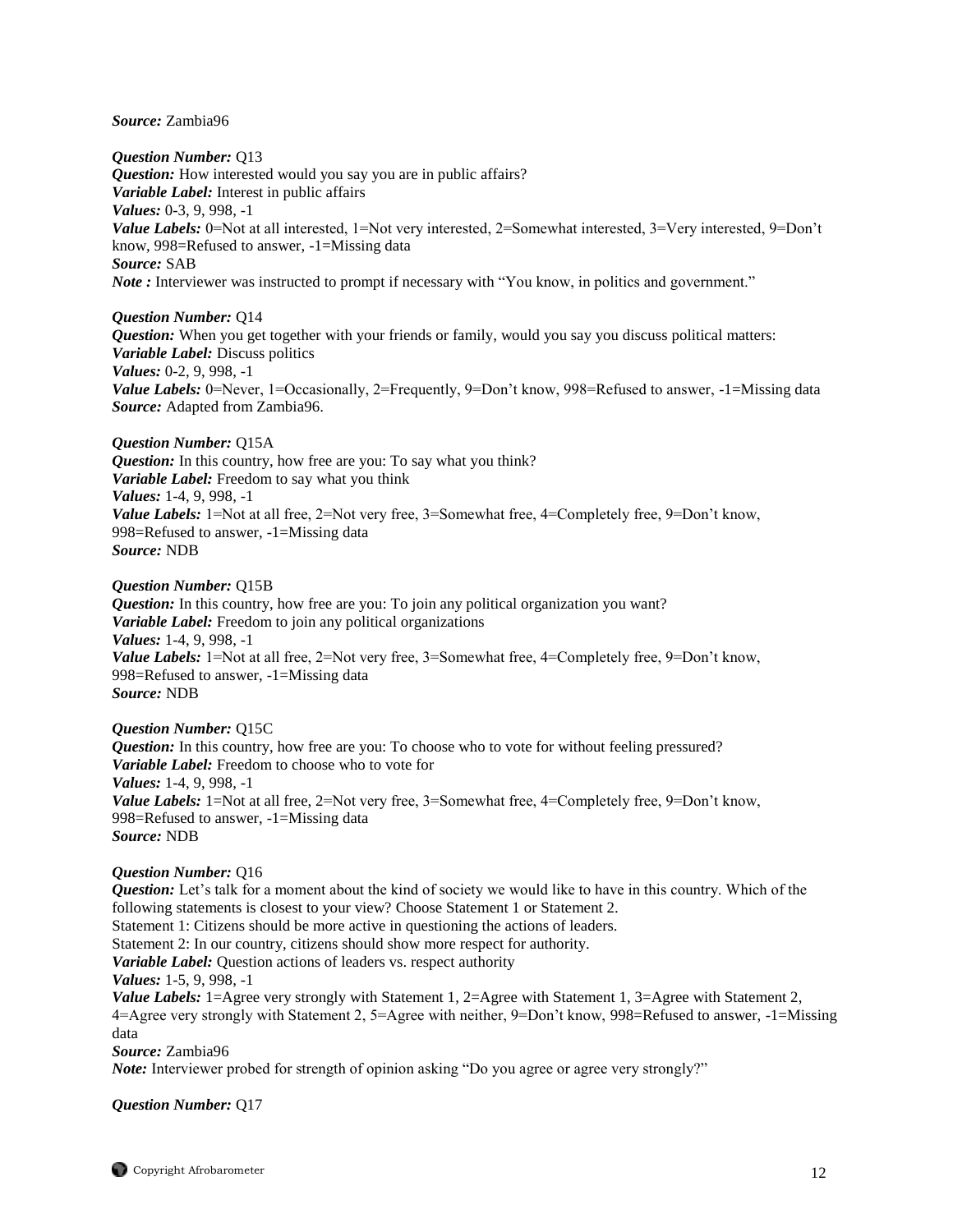**Question:** Which of the following statements is closest to your view? Choose Statement 1 or Statement 2. Statement 1: Since leaders represent everyone, they should not favour their own family or group.

Statement 2: Once in office, leaders are obliged to help their home community.

*Variable Label:* Leaders treat all equally vs. help own community

*Values:* 1-5, 9, 998, -1

*Value Labels:* 1=Agree very strongly with Statement 1, 2=Agree with Statement 1, 3=Agree with Statement 2, 4=Agree very strongly with Statement 2, 5=Agree with neither, 9=Don't know, 998=Refused to answer, -1=Missing data

*Source:* Afrobarometer Round 2

*Note:* Interviewer probed for strength of opinion asking "Do you agree or agree very strongly?"

### *Question Number:* Q18

*Question:* Which of the following statements is closest to your view? Choose Statement 1 or Statement 2. Statement 1: People are like children; the government should take care of them like a parent.

Statement 2: Government is like an employee; the people should be the bosses who control the government. *Variable Label:* Government like a parent vs. an employee

*Values:* 1-5, 9, 998, -1

*Value Labels:* 1=Agree very strongly with Statement 1, 2=Agree with Statement 1, 3=Agree with Statement 2, 4=Agree very strongly with Statement 2, 5=Agree with neither, 9=Don't know, 998=Refused to answer, -1=Missing data

*Source:* Ghana99

*Note:* Interviewer probed for strength of opinion asking "Do you agree or agree very strongly?"

### *Question Number:* Q19

*Question:* Which of the following statements is closest to your view? Choose Statement 1or Statement 2. Statement 1: Government should be able to ban any organization that goes against its policies.

Statement 2: We should be able to join any organization, whether or not the government approves of it.

*Variable Label:* Government bans organization vs. join any

#### *Values:* 1-5, 9, 998, -1

*Value Labels:* 1=Agree very strongly with Statement 1, 2=Agree with Statement 1, 3=Agree with Statement 2, 4=Agree very strongly with Statement 2, 5=Agree with neither, 9=Don't know, 998=Refused to answer, -1=Missing data

*Source:* Uganda00

*Note:* Interviewer probed for strength of opinion asking "Do you agree or agree very strongly?"

# *Question Number:* Q20

*Question:* Which of the following statements is closest to your view? Choose Statement 1 or Statement 2.

Statement 1: Government should be able to close newspapers that print stories it does not like.

Statement 2: The news media should be free to publish any story that they see fit without fear of being shut down. *Variable Label:* Government close newspapers vs. free to publish

*Values:* 1-5, 9, 998, -1

*Value Labels:* 1=Agree very strongly with Statement 1, 2=Agree with Statement 1, 3=Agree with Statement 2, 4=Agree very strongly with Statement 2, 5=Agree with neither, 9=Don't know, 998=Refused to answer, -1=Missing data

*Source:* Uganda00

*Note:* Interviewer probed for strength of opinion asking "Do you agree or agree very strongly?"

# *Question Number:* Q21

*Question:* Which of the following statements is closest to your view? Choose Statement 1 or Statement 2. Statement 1: Government should not allow the expression of political views that are fundamentally different from the views of the majority.

Statement 2: People should be able to speak their minds about politics free of government influence, no matter how unpopular their views may be.

*Variable Label:* Government suppress expression vs. people speak minds *Values:* 1-5, 9, 998, -1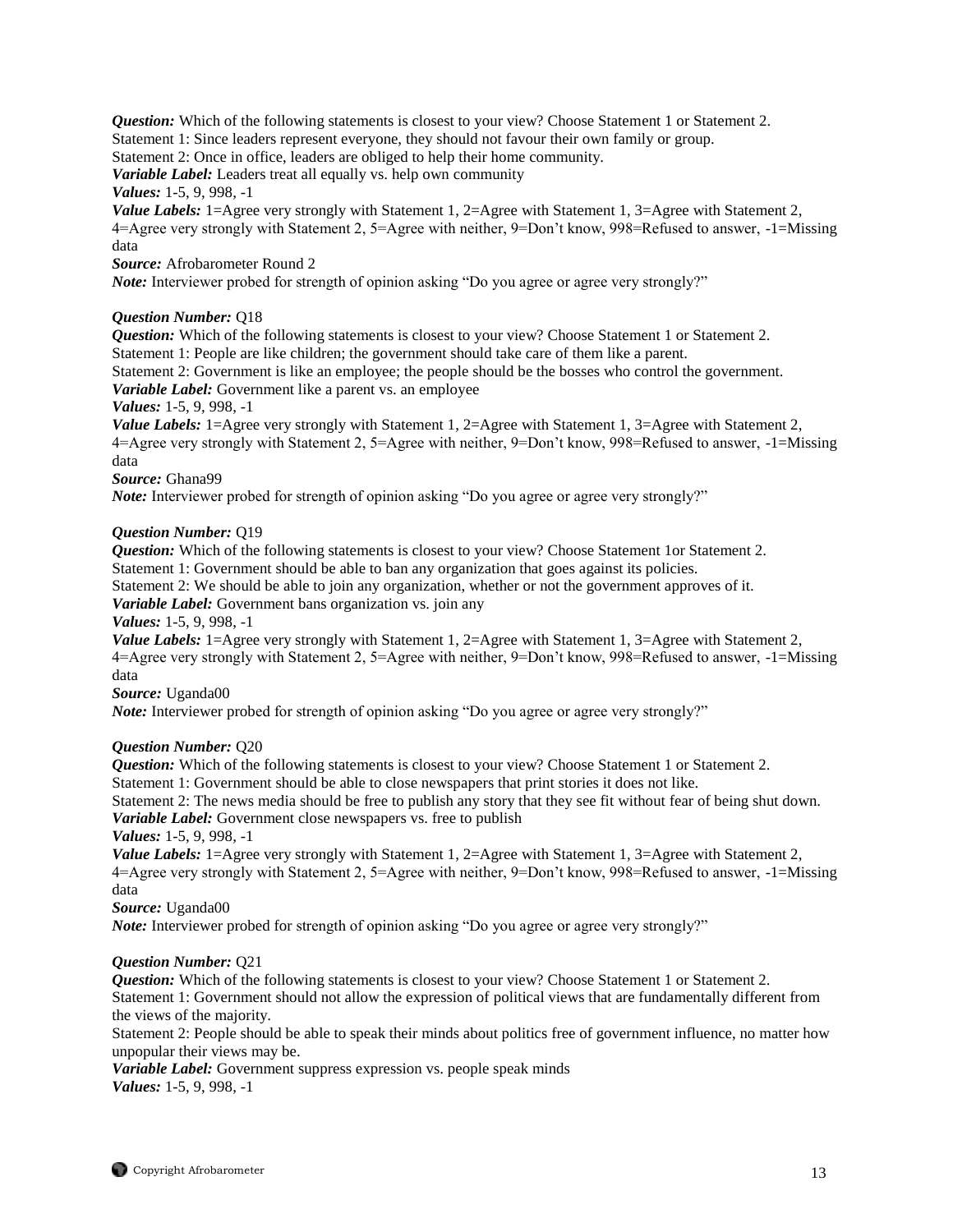*Value Labels:* 1=Agree very strongly with Statement 1, 2=Agree with Statement 1, 3=Agree with Statement 2, 4=Agree very strongly with Statement 2, 5=Agree with neither, 9=Don't know, 998=Refused to answer, -1=Missing data *Source:* Uganda00

*Note:* Interviewer probed for strength of opinion asking "Do you agree or agree very strongly?"

# *Question Number:* Q22A

*Question:* Let's turn to your role in the community. Now I am going to read out a list of groups that people join or attend. For each one, could you tell me whether you are an official leader, an active member, an inactive member, or not a member: A religious group (e.g., church, mosque)?

*Variable Label:* Member of religious group

*Values:* 0-3, 9, 998, -1 *Value Labels:* 0=Not a Member, 1=Inactive member, 2=Active member, 3=Official leader, 9=Don't know,

998=Refused to answer, -1=Missing data

*Source:* SAB

# *Question Number:* Q22B

*Question:* Let's turn to your role in the community. Now I am going to read out a list of groups that people join or attend. For each one, could you tell me whether you are an official leader, an active member, an inactive member, or not a member: Some other voluntary association or community group? *Variable Label:* Member of voluntary association or community group *Values:* 0-3, 9, 998, -1 *Value Labels:* 0=Not a member, 1=Inactive member, 2=Active member, 3=Official leader, 9=Don't know,

998=Refused to answer, -1=Missing data

*Source:* Afrobarometer Round 4

# *Question Number:* Q23A

*Question:* Here is a list of actions that people sometimes take as citizens. For each of these, please tell me whether you, personally, have done any of these things during the past year. If not, would you do this if you had the chance: Attended a community meeting?

*Variable Label:* Attend a community meeting

*Values:* 0-4, 9, 998, -1

*Value Labels:*  $0 = No$ , would never do this,  $1 = No$ , but would do if had the chance,  $2 = Yes$ , once or twice,  $3 = Yes$ , several times, 4=Yes, often, 9=Don't know, 998=Refused to answer, -1=Missing data *Source:* SAB

# *Question Number:* Q23B

*Question:* Here is a list of actions that people sometimes take as citizens. For each of these, please tell me whether you, personally, have done any of these things during the past year. If not, would you do this if you had the chance: Got together with others to raise an issue?

*Variable Label:* Join others to raise an issue

*Values:* 0-4, 9, 998, -1

*Value Labels:* 0=No, would never do this, 1=No, but would do if had the chance, 2=Yes, once or twice, 3=Yes, several times, 4=Yes, often, 9=Don't know, 998=Refused to answer, -1=Missing data *Source:* SAB

# *Question Number:* Q23C

*Question:* Here is a list of actions that people sometimes take as citizens. For each of these, please tell me whether you, personally, have done any of these things during the past year. If not, would you do this if you had the chance: Attended a demonstration or protest march?

*Variable Label:* Attend a demonstration or protest march

*Values:* 0-4, 9, 998, -1

*Value Labels:*  $0 = No$ , would never do this,  $1 = No$ , but would do if had the chance,  $2 = Yes$ , once or twice,  $3 = Yes$ , several times, 4=Yes, often, 9=Don't know, 998=Refused to answer, -1=Missing data *Source:* Zambia96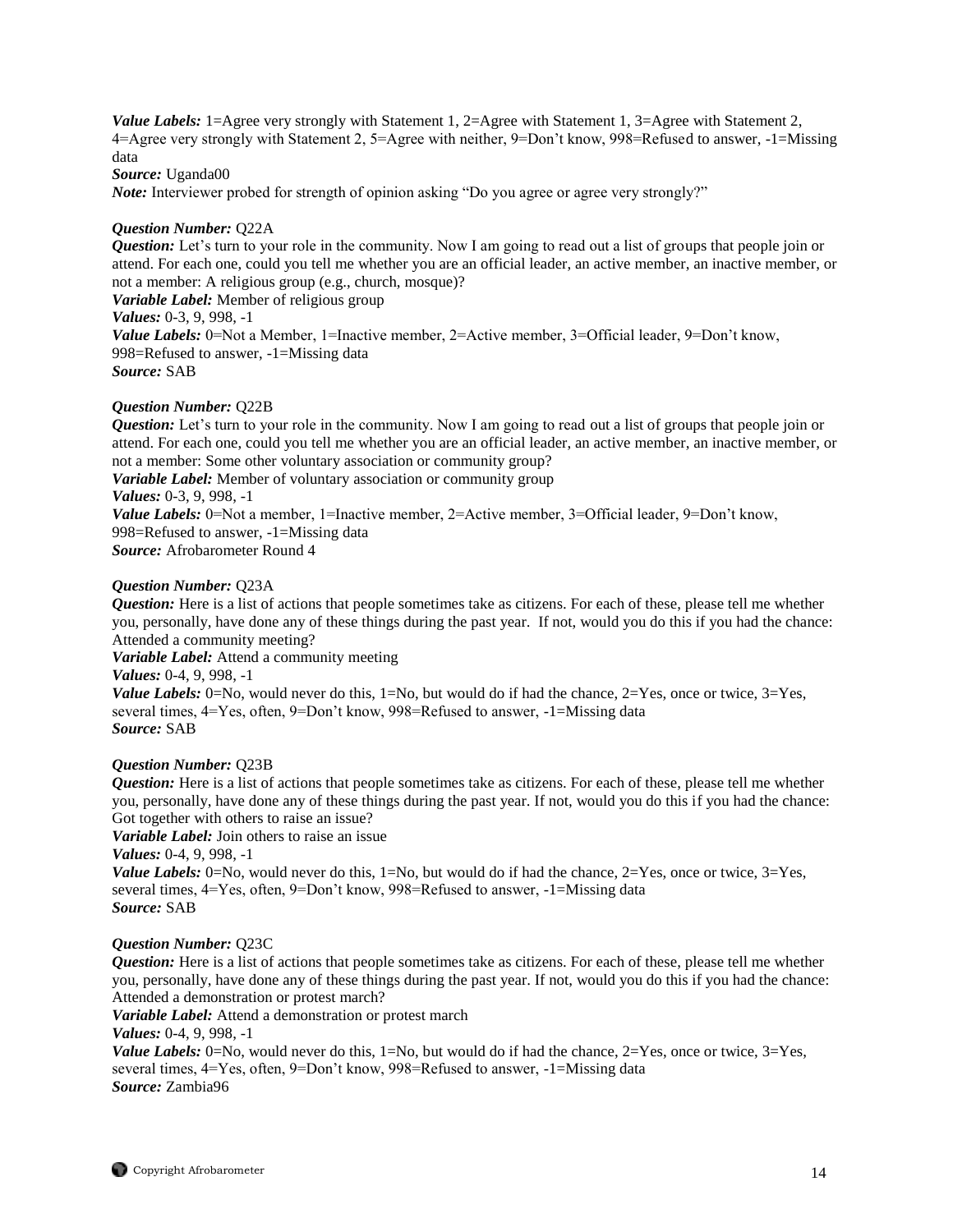#### *Question Number:* Q23D

*Question:* With regard to the most recent, 2004 national elections, which statement is true for you? *Variable Label:* Voted last election

*Values:* 0-6, 9, 300, 998, -1

*Value Labels:* 0=You were not registered or you were too young to vote, 1=You voted in the elections, 2=You decided not to vote, 3=You could not find the polling station, 4=You were prevented from voting, 5=You did not have time to vote, 6=Did not vote for some other reason, 9=Don't know/Can't remember, 300=You could not find your name in the voter's register, 998=Refused to answer, -1=Missing data

#### *Source:* Afrobarometer Round 3

*Note:* Last national election was 2008 in Madagascar and Zimbabwe, 2007 in Benin, Burkina Faso, Kenya, Lesotho, Mali, Nigeria and Senegal; 2006 in Uganda and Zambia; 2005 in Cape Verde, Liberia and Tanzania; 2004 in Botswana, Ghana, Malawi, Mozambique, Namibia and South Africa.

### *Question Number:* Q24A

*Question:* In your opinion, how likely is it that you could get together with others and make: Your elected Assembly man/woman listen to your concerns about a matter of importance to the community?

*Variable Label:* Make local government councilor listen

*Values:* 0-3, 9, 998, -1

*Value Labels:* 0=Not at all likely, 1=Not very likely, 2=Somewhat likely, 3=Very likely, 9=Don't know, 998=Refused to answer, -1=Missing data.

*Source:* Afrobarometer Round 4

*Note:* Municipal/rural councilor in Benin, Burkina Faso, and Senegal; Local government councilor in Botswana, Cape Verde, Kenya, Nigeria, South Africa, Tanzania, Uganda, and Zambia; Assembly man/woman in Ghana, Community Councilor in Lesotho, Local government official in Liberia, Communal councilor in Madagascar and Mali, District commissioner in Malawi, Municipal Councilor/District administrator in Mozambique, Local authority councilor in Namibia; Elected local councilor in Zimbabwe.

### *Question Number:* Q 24B

*Question:* In your opinion, how likely is it that you could get together with others and make: Your Member of Parliament listen to your concerns about a matter of importance to the community?

*Variable Label:* Make MP listen

*Values:* 0-3, 9, 998, -1

*Value Labels:* 0=Not at all likely, 1=Not very likely, 2=Somewhat likely, 3=Very likely, 9=Don't know, 998=Refused to answer, -1=Missing data.

*Source:* Afrobarometer Round 4

*Note:* "National Assembly Representative" in Benin, Burkina Faso, Cape Verde, Liberia, Madagascar, Malawi, Mali, Mozambique, Nigeria, Tanzania, Uganda, Zambia; "Member of Parliament" in Botswana, Ghana, Kenya, Lesotho, Namibia, Senegal, and South Africa; House of Assembly Representative in Zimbabwe.

# *Question Number:* Q25A

*Question:* During the past year, how often have you contacted any of the following persons about some important problem or to give them your views: An Assembly man/woman?

*Variable Label:* Contact local government councillor

*Values:* 0-3, 9, 998, -1

*Value Labels:* 0=Never, 1=Only once, 2=A few times, 3=Often, 9=Don't know, 998=Refused to answer, -1=Missing data

*Source:* Adapted from Zambia96

*Note:* Municipal/rural councilor in Benin, Burkina Faso, and Senegal; Local government councilor in Botswana, Cape Verde, Kenya, Nigeria, South Africa, Tanzania, Uganda, and Zambia; Assembly man/woman in Ghana, Community Councilor in Lesotho, Local government official in Liberia, Communal councilor in Madagascar and Mali, District commissioner in Malawi, Municipal Councilor/District administrator in Mozambique, Local authority councilor in Namibia; Elected local councilor in Zimbabwe.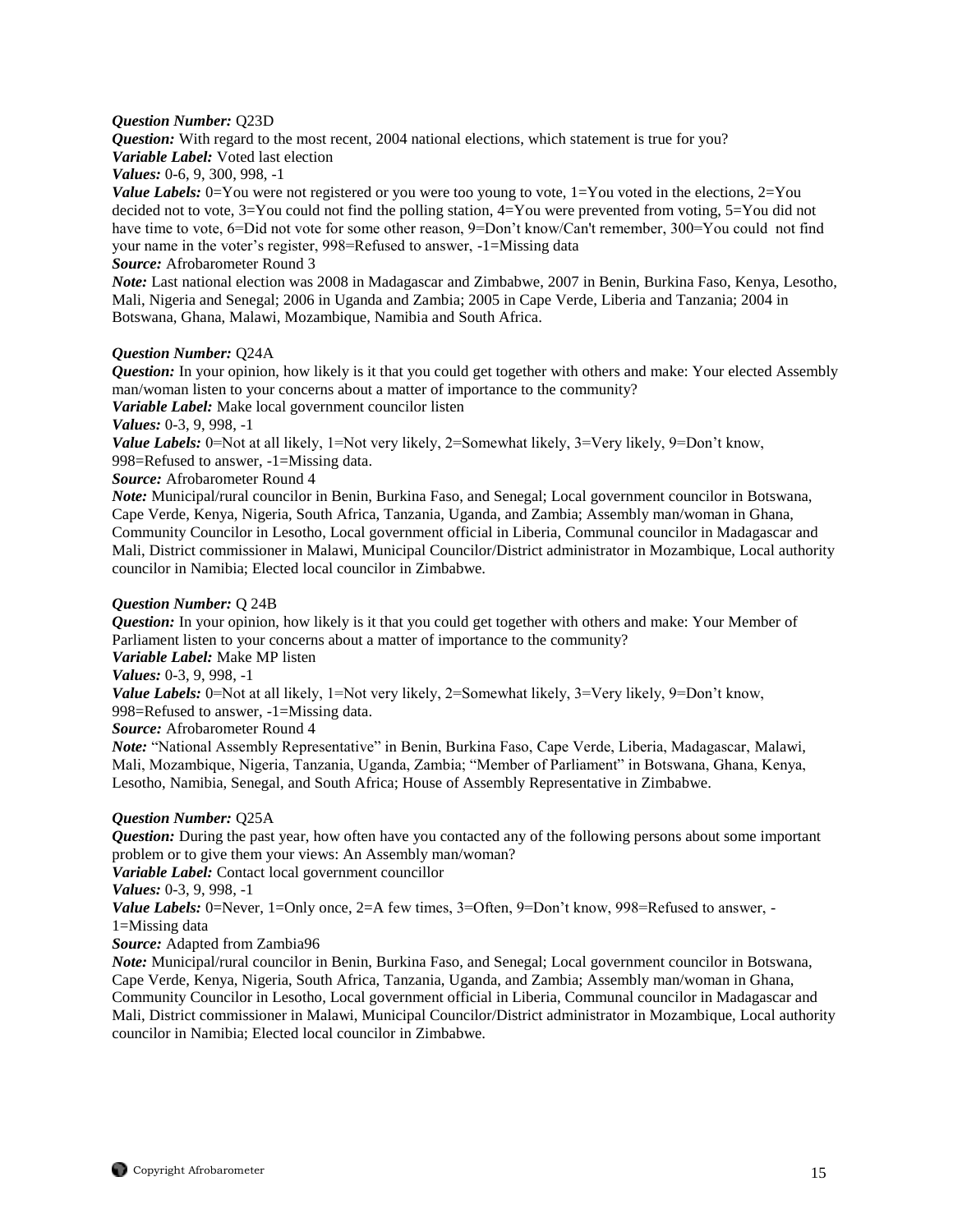#### *Question Number:* Q25B

*Question:* During the past year, how often have you contacted any of the following persons about some important problem or to give them your views: A Member of Parliament?

*Variable Label:* Contact MP

*Values:* 0-3, 9, 998, -1

*Value Labels:* 0=Never, 1=Only once, 2=A few times, 3=Often, 9=Don't know, 98=Refused to answer, -1=Missing data

# *Source:* Adapted from Zambia96

*Note:* "National Assembly Representative" in Benin, Burkina Faso, Cape Verde, Liberia, Madagascar, Malawi, Mali, Mozambique, Nigeria, Tanzania, Uganda, Zambia; "Member of Parliament" in Botswana, Ghana, Kenya, Lesotho, Namibia, Senegal, and South Africa; House of Assembly Representative in Zimbabwe.

#### *Quesion Number:* Q25C

*Question:* During the past year, how often have you contacted any of the following persons about some important problem or to give them your views: An official of a government agency? *Variable Label:* Contact official of a government agency *Values:* 0-3, 9, 998, -1 *Value Labels:* 0=Never, 1=Only once, 2=A few times, 3=Often, 9=Don't know, 998=Refused to answer, -1=Missing data *Source:* Adapted from Zambia96

*Question Number:* Q26A

*Question:* Think of the last time you contacted any of these leaders. Did you go: Alone or with a group? *Variable Label:* Contact formal leader: alone or with group *Values:* 1-2, 7, 9, 998, -1 *Value Labels:* 1=Alone, 2=With a group, 7=Not applicable (did not contact any), 9=Don't know, 998=Refused to answer, -1=Missing data. *Source:* Afrobarometer Round 4

#### *Question Number:* Q26B

*Question:* Think of the last time you contacted any of these leaders. Did you go: To discuss a community problem or a personal problem? *Variable Label:* Contact formal leader: community or personal problem *Values:* 1-2, 7, 9, 998, -1 *Value Labels:* 1=Community problem, 2=Personal problem, 7=Not applicable (did not contact any), 9=Don't know, 998=Refused to answer, -1=Missing data. *Source:* Afrobarometer Round 4

*Question Number:* Q27A *Question:* During the past year, how often have you contacted any of the following persons about some important problem or to give them your views: A religious leader? *Variable Label:* Contact religious leader *Values:* 0-3, 9, 998, -1 *Value Labels:* 0=Never, 1=Only once, 2=A few times, 3=Often, 9=Don't know, 998=Refused to answer, -1=Missing data *Source:* Adapted from Zambia96

*Question Number:* Q27B *Question:* During the past year, how often have you contacted any of the following persons about some important problem or to give them your views: A traditional ruler? *Variable Label:* Contact traditional ruler *Values:* 0-3, 9, 998, -1 *Value Labels:* 0=Never, 1=Only once, 2=A few times, 3=Often, 9=Don't know, 998=Refused to answer, -1=Missing data *Source:* Adapted from Zambia96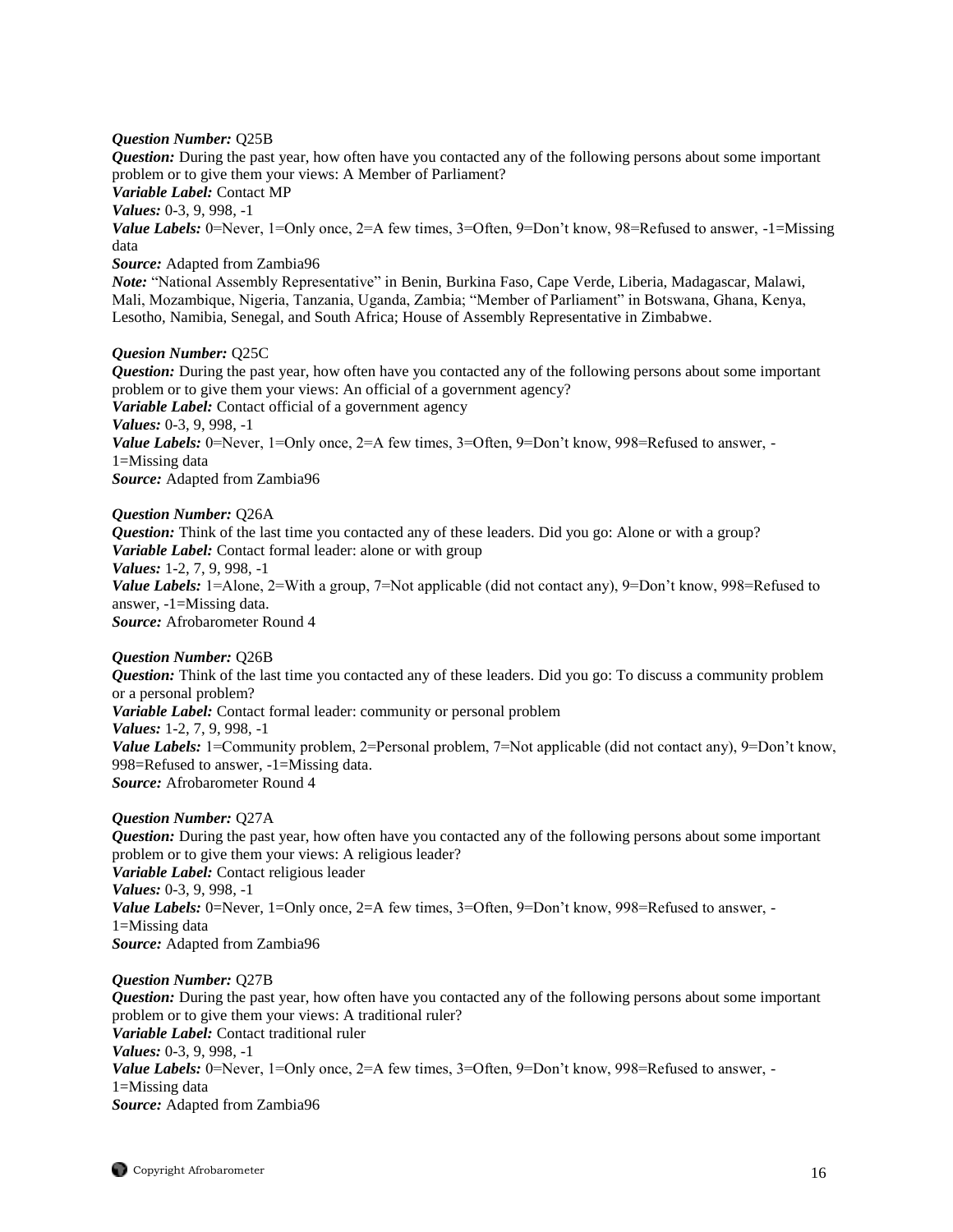# *Question Number:* Q27C

*Question:* During the past year, how often have you contacted any of the following persons about some important problem or to give them your views: Some other influential person? *Variable Label:* Contact some other influential person *Values:* 0-3, 9, 998, -1 *Value Labels:* 0=Never, 1=Only once, 2=A few times, 3=Often, 9=Don't know, 998=Refused to answer, -1=Missing data *Source:* Adapted from Zambia96 *Note:* Interviewer was instructed to prompt if necessary with "You know, someone with more money or power than you who can speak on your behalf."

#### *Question Number:* Q28A

*Question:* Think of the last time you contacted any of these leaders. Did you go: Alone or with a group? *Variable Label:* Contact informal leader: alone or with group *Values:* 1-2, 7, 9, 998, -1 *Value Labels:* 1=Alone, 2=With a group, 7=Not applicable (did not contact any), 9=Don't know, 998=Refused to answer, -1=Missing data. *Source:* Afrobarometer Round 4

### *Question Number:* Q28B

*Question:* Think of the last time you contacted any of these leaders. Did you go: To discuss a community problem or a personal problem? *Variable Label:* Contact informal leader: community or personal problem *Values:* 1-2, 7, 9, 998, -1 *Value Labels:* 1=Community problem, 2=Personal problem, 7=Not applicable (did not contact any), 9=Don't know, 998=Refused to answer, -1=Missing data. *Source:* Afrobarometer Round 4

#### *Question Number:* Q29A

*Question:* There are many ways to govern a country. Would you disapprove or approve of the following alternatives: Only one political party is allowed to stand for election and hold office? *Variable Label:* Reject one-party rule *Values:* 1-5, 9, 998, -1 *Value Labels:* 1=Strongly disapprove, 2=Disapprove, 3=Neither approve nor disapprove, 4=Approve, 5=Strongly approve, 9=Don't know, 998=Refused to answer, -1=Missing data *Source:* NDB *Note:* Interviewer probed for strength of opinion.

#### *Question Number:* Q29B

*Question:* There are many ways to govern a country. Would you disapprove or approve of the following alternatives: The army comes in to govern the country? *Variable Label:* Reject military rule *Values:* 1-5, 9, 998, -1 *Value Labels:* 1=Strongly disapprove, 2=Disapprove, 3=Neither approve nor disapprove, 4=Approve, 5=Strongly approve, 9=Don't know, 998=Refused to answer, -1=Missing data *Source:* Adapted from NDB *Note:* Interviewer probed for strength of opinion.

#### *Question Number:* Q29C

*Question:* There are many ways to govern a country. Would you disapprove or approve of the following alternatives: Elections and Parliament/National Assembly are abolished so that the President/Prime Minister can decide everything?

*Variable Label:* Reject one-man rule *Values:* 1-5, 9, 998, -1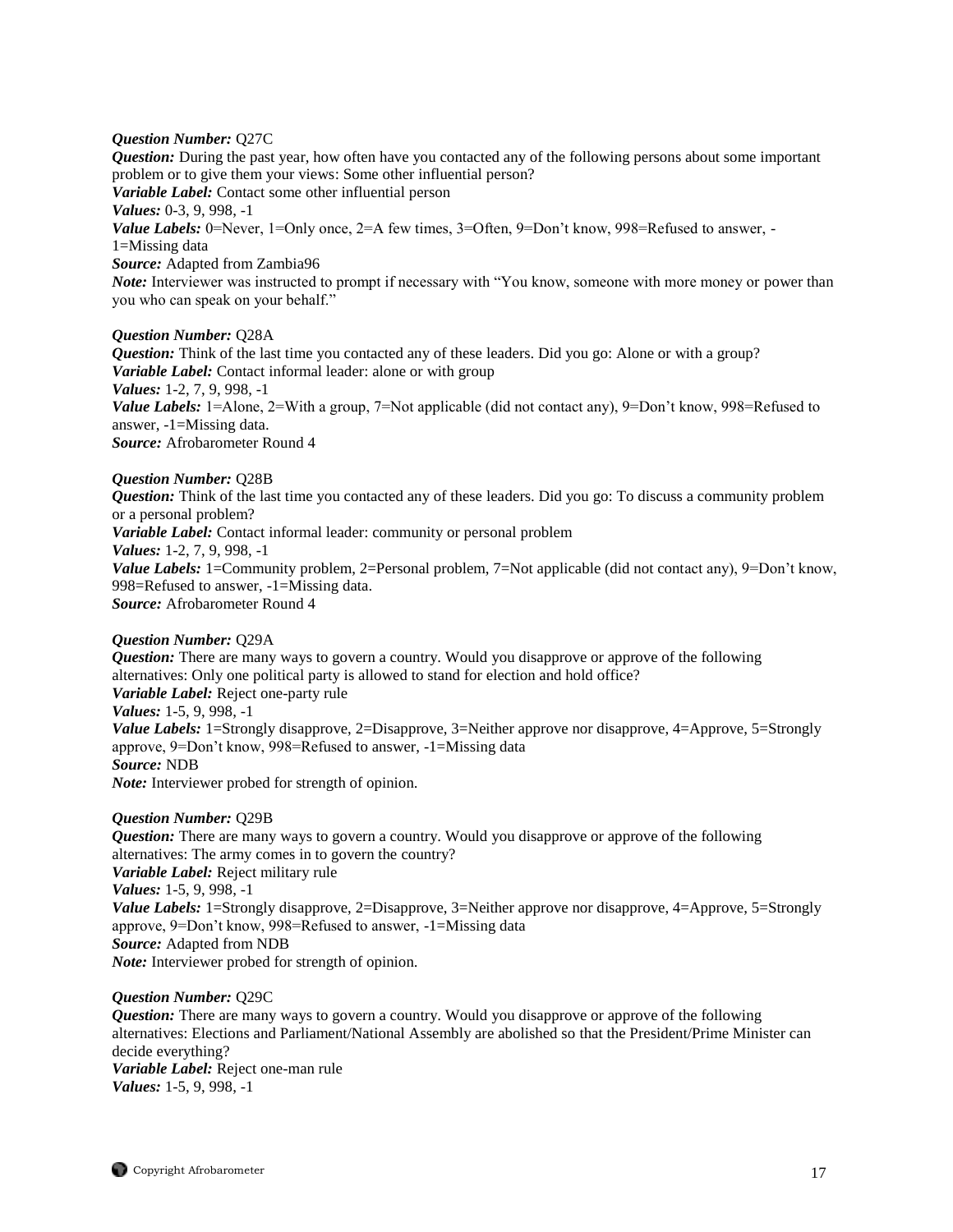*Value Labels:* 1=Strongly disapprove, 2=Disapprove, 3=Neither approve nor disapprove, 4=Approve, 5=Strongly approve, 9=Don't know, 998=Refused to answer, -1=Missing data.

# *Source:* SAB

*Note:* Interviewer probed for strength of opinion.

*Note:* "National Assembly" in Benin, Burkina Faso, Cape Verde, Liberia, Madagascar, Malawi, Mali, Mozambique, Nigeria, Tanzania, Uganda, Zambia; "Parliament" in Botswana, Ghana, Kenya, Lesotho, Namibia, Senegal, and South Africa. "House of Assembly" in Zimbabwe. "Prime Minister" in Lesotho; "President" and "Prime Minister" in Burkina Faso, Cape Verde, Madagascar, Mali, Mozambique, Namibia, Senegal and Zimbabwe; "President" in Benin, Botswana, Ghana, Kenya, Liberia, Malawi, Nigeria, South Africa, Tanzania, Uganda, and Zambia.

# *Question Number:* Q30

*Question:* Which of these three statements is closest to your own opinion?

Statement 1: Democracy is preferable to any other kind of government.

Statement 2: In some circumstances, a non-democratic government can be preferable.

Statement 3: For someone like me, it doesn't matter what kind of government we have.

*Variable Label:* Support for democracy

*Values:* 1-3, 9, 998, -1

*Value Labels:* 1=Statement 3: Doesn't matter, 2=Statement 2: Sometimes non-democratic preferable, 3=Statement 1: Democracy preferable, 9=Don't know, 998=Refused to answer, -1=Missing data *Source:* Latinobarometer (LB)

*Note:* Interviewer was instructed to "read the question in the language of the interview, but always read 'democracy' in English. Translate 'democracy' into local language only if respondent does not understand English term."

### *Question Number:* Q31

*Question:* Which of the following statements is closest to your view? Choose Statement 1 or Statement 2. Statement 1: We should choose our leaders in this country through regular, open and honest elections. Statement 2: Since elections sometimes produce bad results, we should adopt other methods for choosing this country's leaders.

*Variable Label:* Choose leaders through elections vs. other methods

*Values:* 1-5, 9, 998, -1

*Value Labels:* 1=Agree very strongly with Statement 1, 2=Agree with Statement 1, 3=Agree with Statement 2, 4=Agree very strongly with Statement 2, 5=Agree with neither, 9=Don't know, 998=Refused to answer, -1=Missing data

*Source:* Afrobarometer Round 2

*Note:* Interviewer probed for strength of opinion asking "Do you agree or agree very strongly?"

#### *Question Number:* Q32

*Question:* Which of the following statements is closest to your view? Choose Statement 1 or Statement 2.

Statement 1: Political parties create division and confusion; it is therefore unnecessary to have many political parties in [Ghana/Kenya/etc.].

Statement 2: Many political parties are needed to make sure that [Ghanaians/Kenyans/etc.] have real choices in who governs them.

*Variable Label:* Political parties divisive vs. many parties needed

*Values:* 1-5, 9, 998, -1

*Value Labels:* 1=Agree very strongly with Statement 1, 2=Agree with Statement 1, 3=Agree with Statement 2, 4=Agree very strongly with Statement 2, 5=Agree with neither, 9=Don't know, 998=Refused to answer, -1=Missing data

*Source:* Afrobarometer Round 2

*Note:* Interviewer probed for strength of opinion asking "Do you agree or agree very strongly?"

# *Question Number:* Q33

*Question:* Which of the following statements is closest to your view? Choose Statement 1 or Statement 2 Statement 1: Parliament should ensure that the President explains to it on a regular basis how his/her government spends taxpayers' money.

Statement 2: The President should be able to devote his/her full attention to developing the country rather than wasting time justifying his actions.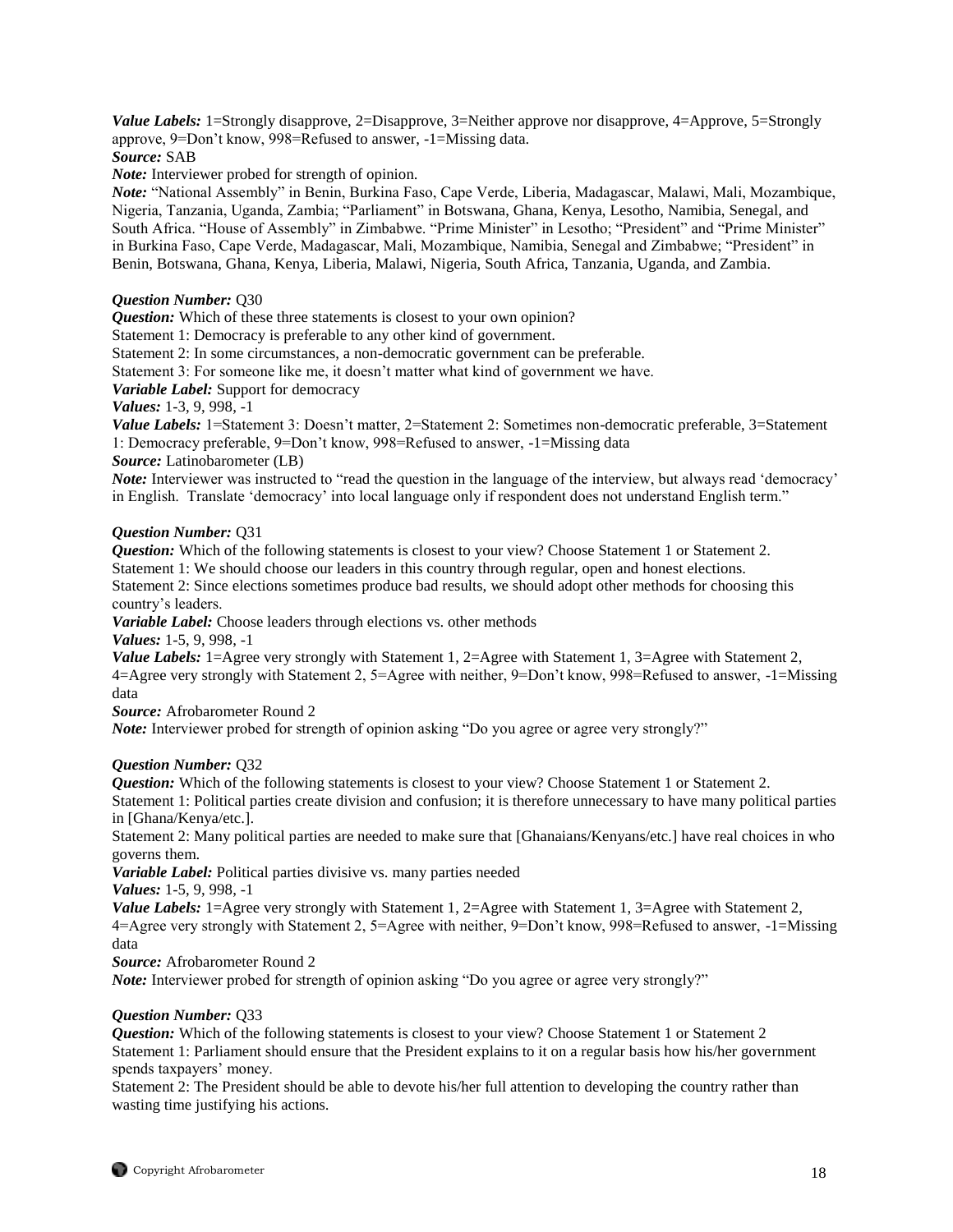*Variable Label:* President monitored by parliament vs. free to act on own

*Values:* 1-5, 9, 998, -1

*Value Labels:* 1=Agree very strongly with Statement 1, 2=Agree with Statement 1, 3=Agree with Statement 2, 4=Agree very strongly with Statement 2, 5=Agree with neither, 9=Don't know, 998=Refused to answer, -1=Missing data

*Source:* Afrobarometer Round 4

*Note:* Interviewer probed for strength of opinion asking "Do you agree or agree very strongly?"

*Note:* "National Assembly" in Benin, Burkina Faso, Cape Verde, Liberia, Madagascar, Malawi, Mali, Mozambique, Nigeria, Tanzania, Uganda, Zambia; "Parliament" in Botswana, Ghana, Kenya, Lesotho, Namibia, Senegal, and South Africa; "House of Assembly" in Zimbabwe. "Prime Minister" in Lesotho; "President" and "Prime Minister" in Burkina Faso, Cape Verde, Madagascar, Mali, Mozambique, Namibia, Senegal and Zimbabwe; "President" in Benin, Botswana, Ghana, Kenya, Liberia, Malawi, Nigeria, South Africa, Tanzania, Uganda, and Zambia.

# *Question Number:* Q34

*Question:* Which of the following statements is closest to your view? Choose Statement 1 or Statement 2 Statement 1: Opposition parties should regularly examine and criticize government policies and actions. Statement 2: Opposition parties should concentrate on cooperating with government and helping it develop the country.

*Variable Label:* Opposition parties examine government vs. cooperate

*Values:* 1-5, 9, 998, -1

*Value Labels:* 1=Agree very strongly with Statement 1, 2=Agree with Statement 1, 3=Agree with Statement 2, 4=Agree very strongly with Statement 2, 5=Agree with neither, 9=Don't know, 998=Refused to answer, -1=Missing data

*Source:* Afrobarometer Round 4

*Note:* Interviewer probed for strength of opinion asking "Do you agree or agree very strongly?"

# *Question Number:* Q35

*Question:* Which of the following statements is closest to your view? Choose Statement 1 or Statement 2 Statement 1: The news media should constantly investigate and report on corruption and the mistakes made by the government.

Statement 2: Too much reporting on negative events, like corruption, only harms the country.

*Variable Label:* Media checks government vs. avoid negative reporting

*Values:* 1-5, 9, 998, -1

*Value Labels:* 1=Agree very strongly with Statement 1, 2=Agree with Statement 1, 3=Agree with Statement 2, 4=Agree very strongly with Statement 2, 5=Agree with neither, 9=Don't know, 998=Refused to answer, -1=Missing data

*Source:* Afrobarometer Round 4

*Note:* Interviewer probed for strength of opinion asking "Do you agree or agree very strongly?"

# *Question Number:* Q36

*Question:* Which of the following statements is closest to your view? Choose Statement 1 or Statement 2. Statement 1: Members of Parliament represent the people; therefore they should make laws for this country, even if the President does not agree.

Statement 2: Since the President represents all of us, he/she should pass laws without worrying about what Parliament thinks.

*Variable Label:* Parliament makes laws vs. president does

*Values:* 1-5, 9, 998, -1

*Value Labels:* 1=Agree very strongly with Statement 1, 2=Agree with Statement 1, 3=Agree with Statement 2, 4=Agree very strongly with Statement 2, 5=Agree with neither, 9=Don't know, 998=Refused to answer, -1=Missing data

*Source:* Afrobarometer Round 2

*Note:* Interviewer probed for strength of opinion asking "Do you agree or agree very strongly?"

*Note:* "National Assembly Representative" in Benin, Burkina Faso, Cape Verde, Liberia, Madagascar, Malawi, Mali, Mozambique, Nigeria, Tanzania, Uganda, Zambia; "Member of Parliament" in Botswana, Ghana, Kenya, Lesotho, Namibia, Senegal, and South Africa; "House of Assembly" in Zimbabwe. "Prime Minister" in Lesotho; "President" and "Prime Minister" in Burkina Faso, Cape Verde, Madagascar, Mali, Mozambique, Namibia, Senegal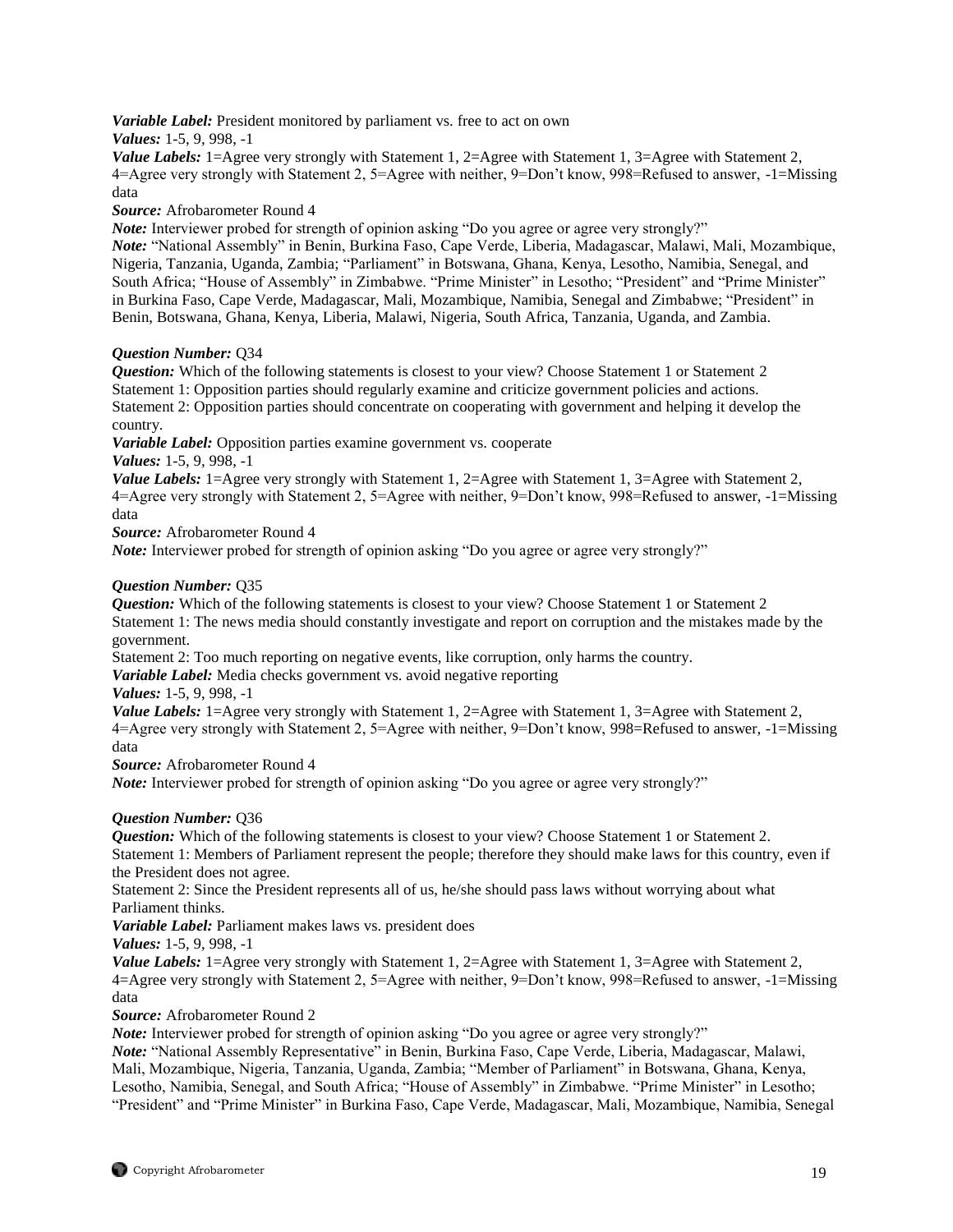and Zimbabwe; "President" in Benin, Botswana, Ghana, Kenya, Liberia, Malawi, Nigeria, South Africa, Tanzania, Uganda, and Zambia.

# *Question Number:* Q37

*Question:* Which of the following statements is closest to your view? Choose Statement 1 or Statement 2. Statement 1: Since the President was elected to lead the country, he/she should not be bound by laws or court decisions that he thinks are wrong.

Statement 2: The President must always obey the laws and the courts, even if he/she thinks they are wrong.

*Variable Label:* President free to act vs. obey the laws and courts

# *Values:* 1-5, 9, 998, -1

*Value Labels:* 1=Agree very strongly with Statement 1, 2=Agree with Statement 1, 3=Agree with Statement 2, 4=Agree very strongly with Statement 2, 5=Agree with neither, 9=Don't know, 998=Refused to answer, -1=Missing data

*Note:* Interviewer probed for strength of opinion asking "Do you agree or agree very strongly?"

*Note:* "Prime Minister" in Lesotho; "President" and "Prime Minister" in Burkina Faso, Cape Verde, Madagascar, Mali, Mozambique, Namibia, Senegal and Zimbabwe; "President" in Benin, Botswana, Ghana, Kenya, Liberia, Malawi, Nigeria, South Africa, Tanzania, Uganda, and Zambia.

# *Question Number:* Q38

*Question:* Which of the following statements is closest to your view? Choose Statement 1 or Statement 2 Statement 1: The Constitution should limit the president to serving a maximum of two terms in office.

Statement 2: There should be no constitutional limit on how long the president can serve.

*Variable Label:* Presidential two term limits vs. no term limits

# *Values:* 1-5, 9, 998, -1

*Value Labels:* 1=Agree very strongly with Statement 1, 2=Agree with Statement 1, 3=Agree with Statement 2, 4=Agree very strongly with Statement 2, 5=Agree with neither, 9=Don't know, 998=Refused to answer, -1=Missing data

*Source:* Afrobarometer Round 4

*Note:* Interviewer probed for strength of opinion asking "Do you agree or agree very strongly?"

*Note:* "Prime Minister" in Lesotho; "President" and "Prime Minister" in Burkina Faso, Cape Verde, Madagascar, Mali, Mozambique, Namibia, Senegal and Zimbabwe; "President" in Benin, Botswana, Ghana, Kenya, Liberia, Malawi, Nigeria, South Africa, Tanzania, Uganda, and Zambia.

#### *Question Number:* Q39

*Question:* Which of the following statements is closest to your view? Choose Statement 1 or Statement 2. Statement 1: Our present system of elected government should be given more time to deal with inherited problems. Statement 2: If our present system cannot produce results soon, we should try another form of government. *Variable Label:* Time to deal with problems vs. try another form

*Values:* 1-5, 9, 998, -1

*Value Labels:* 1=Agree very strongly with Statement 1, 2=Agree with Statement 1, 3=Agree with Statement 2, 4=Agree very strongly with Statement 2, 5=Agree with neither, 9=Don't know, 998=Refused to answer, -1=Missing data

*Note:* Interviewer probed for strength of opinion asking "Do you agree or agree very strongly?"

#### *Question Number:* Q40A

*Question:* If you had to choose, which one of the following things: Is most important? *Variable Label:* Most important national priority

*Values:* 1-5, 9, 998, -1

*Value Labels:* 1=Maintaining order in the nation, 2=Giving people more say in government decisions, 3=Protecting people's right to live freely, 4=Improving economic conditions for the poor, 5=None of these, 9=Don't know, 998=Refused to answer, -1=Missing data.

*Source:* Afrobarometer Round 4

# *Question Number:* Q40B

*Question:* And which would be the next most important?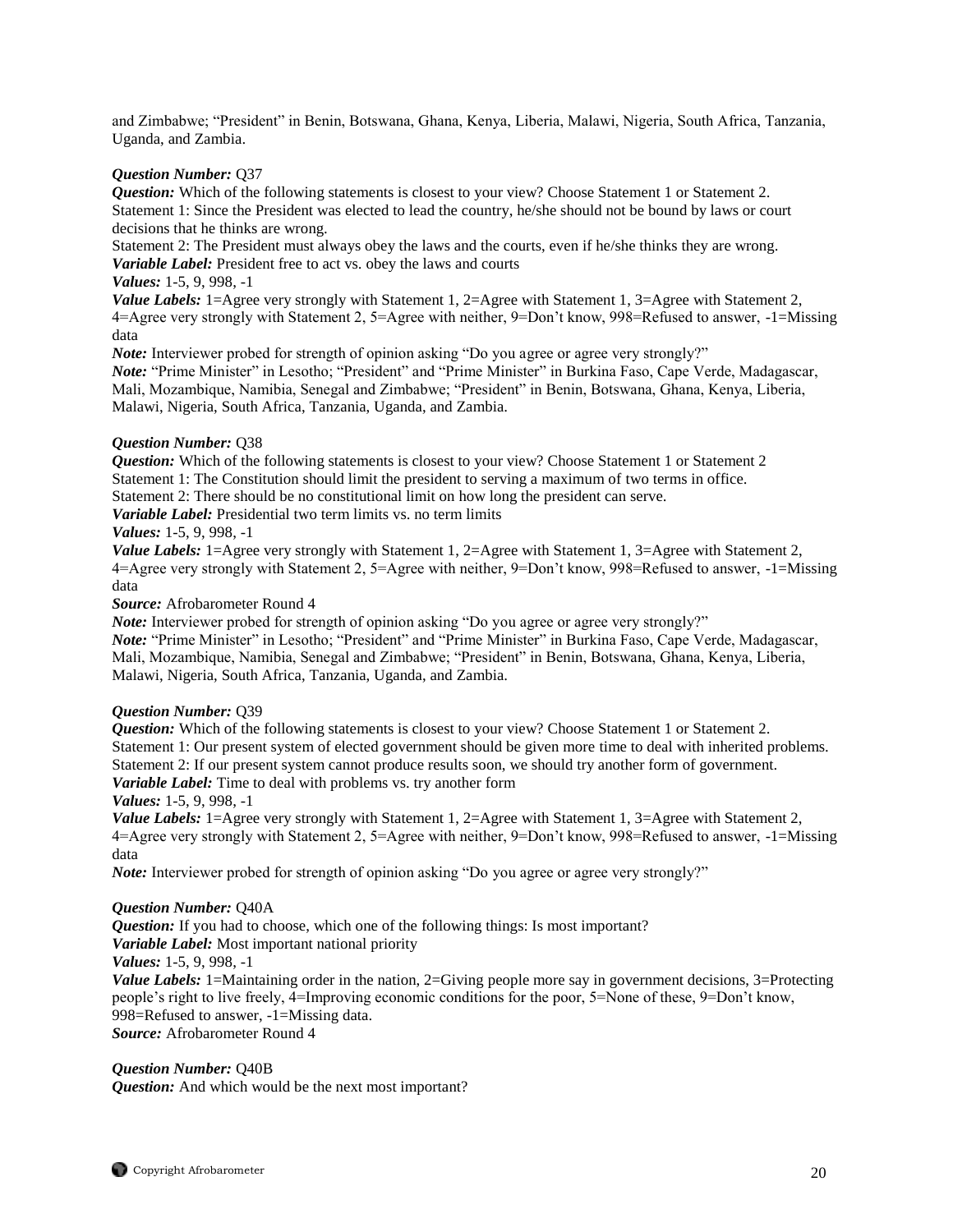*Variable Label:* Second most important national priority *Values:* 1-5, 9, 998, -1 *Value Labels:* 1=Maintaining order in the nation, 2=Giving people more say in government decisions, 3=Protecting people's right to live freely, 4=Improving economic conditions for the poor, 5=None of these, 9=Don't know, 998=Refused to answer, -1=Missing data. *Source:* Afrobarometer Round 4

#### *Question Number:* 41A1

*Question:* Can you tell me the name of: Your Member of Parliament? *Variable Label:* Identify MP (verbatim) *Values:* String variable *Source:* Afrobarometer Round 3

*Note:* Interviewer recorded respondent's verbatim response, and then coded the answer.

*Note:* "National Assembly Representative" in Benin, Burkina Faso, Cape Verde, Liberia, Madagascar, Malawi, Mali, Mozambique, Nigeria, Tanzania, Uganda, Zambia; "Member of Parliament" in Botswana, Ghana, Kenya, Lesotho, Namibia, Senegal, and South Africa; "House of Assembly Representative" in Zimbabwe.

#### *Question Number:* 41A2

*Question:* Can you tell me the name of: Your Member of Parliament? *Variable Label:* Identify MP (code) *Values:* 1-3, 9, 998, -1 *Value Labels:* 1=Know but can't remember, 2=Incorrect guess, 3=Correct name, 9=Don't know, 998=Refused to

answer, -1=Missing data

*Note:* "National Assembly Representative" in Benin, Burkina Faso, Cape Verde, Liberia, Madagascar, Malawi, Mali, Mozambique, Nigeria, Tanzania, Uganda, Zambia; "Member of Parliament" in Botswana, Ghana, Kenya, Lesotho, Namibia, Senegal, and South Africa; "House of Assembly Representative" in Zimbabwe.

#### *Question Number:* 41B1

*Question:* Can you tell me the name of: Your country's Minister of Finance and Economic Planning? *Variable Label:* Identify Minister of Finance (verbatim)

*Values:* String variable

*Source:* Afrobarometer Round 3

*Note:* Interviewer preceded question with the statement: "Now let us speak about the political system in this country." Interviewer recorded respondent's verbatim response, and then coded the answer. Correct answer was Lawani Soule Nama in Benin, Baledzi Gaolathe in Botswana, Jean-Baptiste Compaore in Burkina Faso, Cristina Duarte in Cape Verde, Kwadwo Baah Wiredu in Ghana, John Michuki in Kenya, Tim Thahane in Lesotho, Anfoinette Sayeh in Liberia, Haja Nirina Razafinjatovo in Madagascar, Goodall Gondwe in Malawi, Abou-Bakar Traoré in Mali, Manuel Chang in Mozambique, SaaraKuugongelwa-Amadhila in Namibia, Samshudeen Usman in Nigeria, Abdoulaye Diop in Senegal, Trevor Manuel in South Africa, Mustapha Mkulo in Tanzania, Dr. Ezra Suruma in Uganda, Ng'andu Mangande in Zambia, Tendai Biti in Zimbabwe.

#### *Question Number:* 41B2

*Question:* Can you tell me the name of: Your country's Minister of Finance and Economic Planning? *Variable Label:* Identify Minister of Finance (code)

*Values:* 1-3, 9, 998, -1

*Value Labels:* 1=Know but can't remember, 2=Incorrect guess, 3=Correct name, 9=Don't know, 998=Refused to answer, -1=Missing data

*Note:* Correct answer was Lawani Soule Nama in Benin, Baledzi Gaolathe in Botswana, Jean-Baptiste Compaore in Burkina Faso, Cristina Duarte in Cape Verde, Kwadwo Baah Wiredu in Ghana, John Michuki in Kenya, Tim Thahane in Lesotho, Anfoinette Sayeh in Liberia, Haja Nirina Razafinjatovo in Madagascar, Goodall Gondwe in Malawi, Abou-Bakar Traoré in Mali, Manuel Chang in Mozambique, SaaraKuugongelwa-Amadhila in Namibia, Samshudeen Usman in Nigeria, Abdoulaye Diop in Senegal, Trevor Manuel in South Africa, Mustapha Mkulo in Tanzania, Dr. Ezra Suruma in Uganda, Ng'andu Mangande in Zambia, Tendai Biti in Zimbabwe.

#### *Question Number:* Q42A

*Question:* In your opinion how much of a democracy is [Ghana/Kenya/etc.]? today?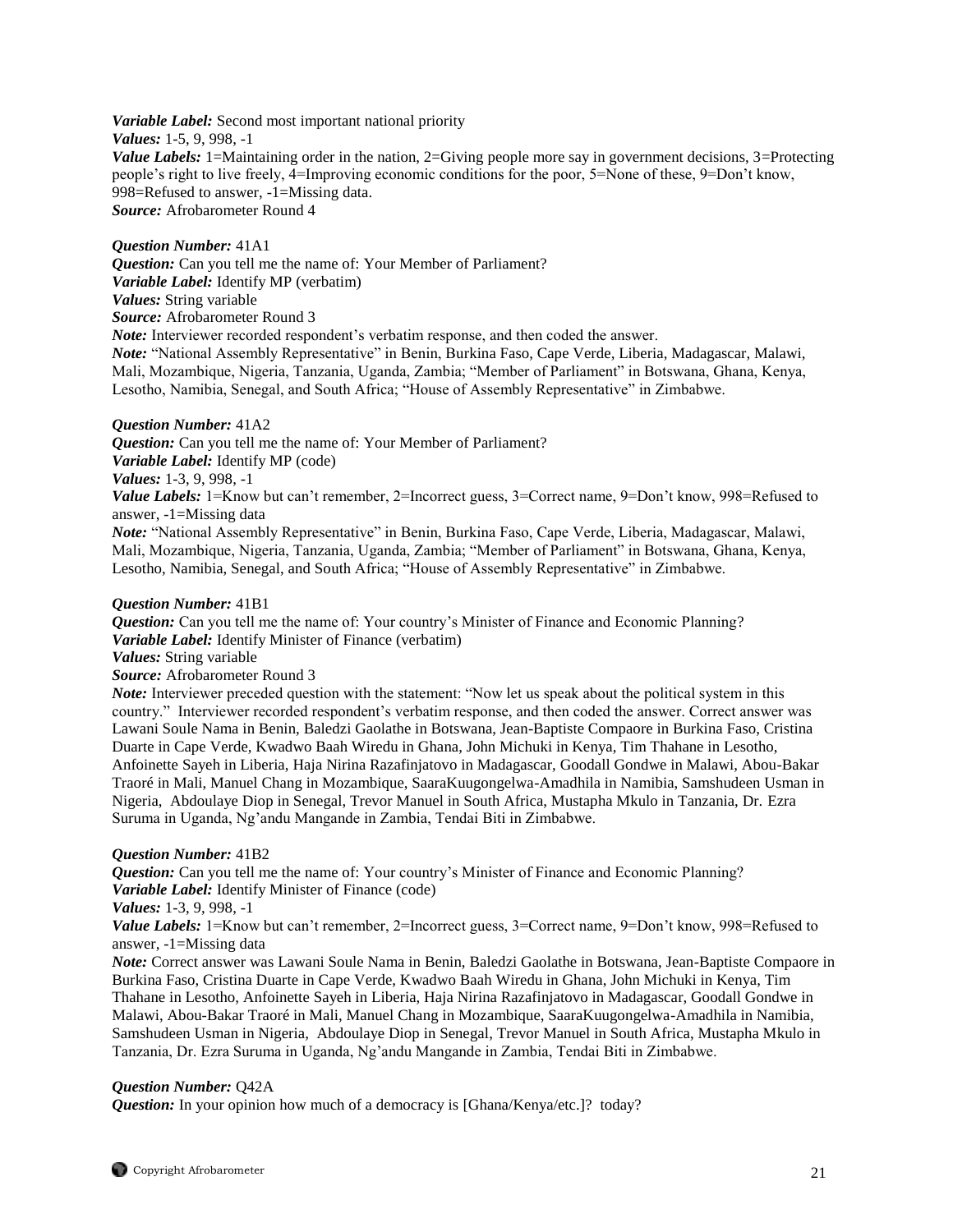# *Variable Label:* Extent of democracy

*Values:* 1-4, 8, 9, 998, -1

*Value Labels:* 1=Not a democracy, 2=A democracy, with major problems, 3=A democracy, but with minor problems, 4=A full democracy, 8=Do not understand question/ do not understand what 'democracy' is, 9=Don't know, 998=Refused to answer, -1=Missing data

*Source:* Ghana 97

*Note:* Interviewer was instructed to "read the question in the language of the interview, but always read 'democracy' in English. Translate 'democracy' into local language only if respondent does not understand English term."

# *Question Number:* Q42B

*Question:* Alex lives in a country with many political parties and free elections. Everyone is free to speak their minds about politics and to vote for the party of their choice. Elections sometimes lead to a change of ruling party. In your opinion, how much of a democracy is Alex's country?

*Variable Label:* Extent of democracy: Vignette A

*Values:* 1-4, 8, 9, 998, -1

*Value Labels:* 1=Not a democracy, 2=A democracy, with major problems, 3=A democracy, but with minor problems, 4=A full democracy, 8=Do not understand question/do not understand what 'democracy' is, 9=Don't know, 998=Refused to answer, -1=Missing data

*Source:* Afrobarometer Round 4

*Note:* Interviewer was instructed to "read the question in the language of the interview, but always read 'democracy' in English. Translate 'democracy' into local language only if respondent does not understand English term."

# *Question Number:* Q42C

*Question:* Beatrice lives in a country with regular elections. It has one large political party and many small ones. People are free to express their opinions and to vote as they please. But so far, elections have not led to a change of ruling party. In your opinion, how much of a democracy is Beatrice's country?

*Variable Label:* Extent of democracy: Vignette B

*Values:* 1-4, 8, 9, 998, -1

*Value Labels:* 1=Not a democracy, 2=A democracy, with major problems, 3=A democracy, but with minor problems, 4=A full democracy, 8=Do not understand question/do not understand what 'democracy' is, 9=Don't know, 998=Refused to answer,

-1=Missing data

*Source:* Afrobarometer Round 4

*Note:* Interviewer was instructed to "read the question in the language of the interview, but always read 'democracy' in English. Translate 'democracy' into local language only if respondent does not understand English term."

# *Question Number:* Q42D

*Question:* Charles lives in a country with regular elections. It has one big political party and many small ones. People are afraid to express political opinions or to vote for the opposition. The opposition is so weak that it seems that it can never win an election. In your opinion, how much of a democracy is Charles' country? *Variable Label:* Extent of democracy: Vignette C

*Values:* 1-4, 8, 9, 998, -1

*Value Labels:* 1=Not a democracy, 2=A democracy, with major problems, 3=A democracy, but with minor problems, 4=A full democracy, 8=Do not understand question/do not understand what 'democracy' is, 9=Don't know, 998=Refused to answer, -1=Missing data

*Source:* Afrobarometer Round 4

*Note:* Interviewer was instructed to "read the question in the language of the interview, but always read 'democracy' in English. Translate 'democracy' into local language only if respondent does not understand English term."

# *Question Number:* Q43

*Question:* Overall, how satisfied are you with the way democracy works in [Ghana/Kenya/etc.]? Are you: *Variable Label:* Satisfaction with democracy

*Values:* 0-4, 9, 998, -1

*Value Labels:* 0=My country is not a democracy, 1=Not at all satisfied, 2=Not very satisfied, 3=Fairly satisfied, 4=Very satisfied, 9=Don't know, 998=Refused to answer, -1=Missing data *Source:* Eurobarometer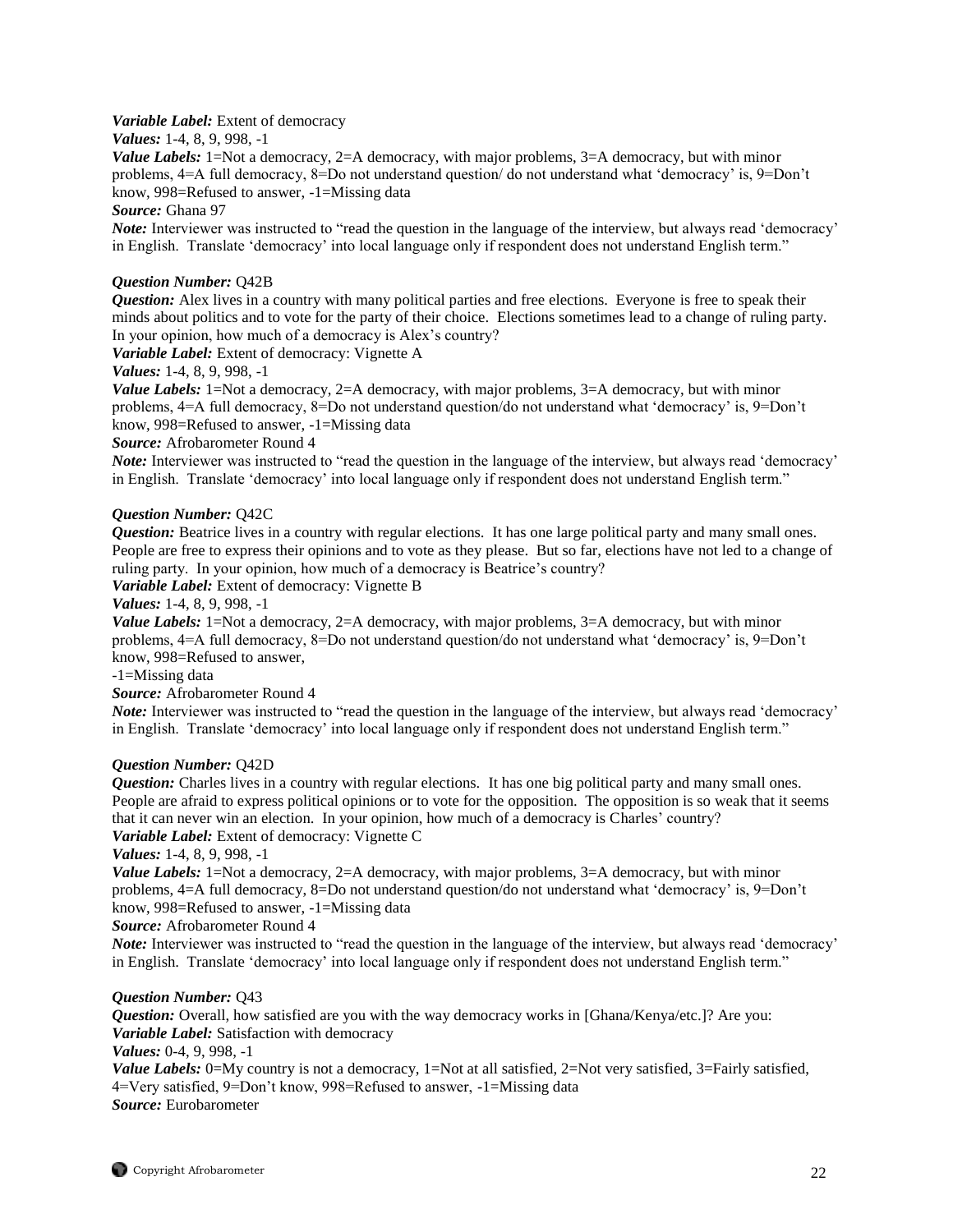*Note:* Interviewer was instructed to "Read the question in the language of the interview, but always read "democracy" in English Translate "democracy" into local language only if respondent does not understand English term"

#### *Question Number:* Q44A

*Question:* For each of the following statements, please tell me whether you disagree or agree: The courts have the right to make decisions that people always have to abide by. *Variable Label:* Courts make binding decisions *Values:* 1-5, 9, 998, -1 *Value Labels:* 1=Strongly disagree, 2=Disagree, 3=Neither agree nor disagree, 4=Agree, 5=Strongly agree, 9=Don't know, 998=Refused to answer, -1=Missing data *Source:* Afrobarometer Round 2 *Note:* The interviewer probed for strength of opinion.

#### *Question Number:* Q44B

*Question:* For each of the following statements, please tell me whether you disagree or agree: The police always have the right to make people obey the law. *Variable Label:* People must obey the law *Values:* 1-5, 9, 998, -1 *Value Labels:* 1=Strongly disagree, 2=Disagree, 3=Neither agree nor disagree, 4=Agree, 5=Strongly agree, 9=Don't know, 998=Refused to answer, -1=Missing data *Source:* Afrobarometer Round 2 *Note:* The interviewer probed for strength of opinion.

# *Question Number:* Q44C

*Question:* For each of the following statements, please tell me whether you disagree or agree: The tax department always has the right to make people pay taxes. *Variable Label:* People must pay taxes *Values:* 1-5, 9, 998, -1 *Value Labels:* 1=Strongly disagree, 2=Disagree, 3=Neither agree nor disagree, 4=Agree, 5=Strongly agree, 9=Don't know, 998=Refused to answer, -1=Missing data *Source:* Afrobarometer Round 2 *Note:* The interviewer probed for strength of opinion.

#### *Question Number:* Q45A

*Question:* In your opinion, how often, in this country: Does competition between political parties lead to violent conflict? *Variable Label:* How often party competition leads to conflict *Values:* 0-3, 9, 998, -1 *Value Labels:* 0=Never, 1=Rarely, 2=Often, 3=Always, 9=Don't know, 998=Refused to answer, -1=Missing data *Source:* Afrobarometer Round 2

#### *Question Number:* Q45B

*Question:* In your opinion, how often, in this country: Does the President ignore the laws of the country? *Variable Label:* How often president ignores laws

*Values:* 0-3, 9, 998, -1

*Value Labels:* 0=Never, 1=Rarely, 2=Often, 3=Always, 9=Don't know, 998=Refused to answer, -1=Missing data *Source:* Afrobarometer Round 2

*Note:* "Prime Minister" in Lesotho; "President" and "Prime Minister" in Burkina Faso, Cape Verde, Madagascar, Mali, Mozambique, Namibia, Senegal and Zimbabwe; "President" in Benin, Botswana, Ghana, Kenya, Liberia, Malawi, Nigeria, South Africa, Tanzania, Uganda, and Zambia.

#### *Question Number:* Q45C

*Question:* In your opinion, how often, in this country: Are people treated unequally under the law? *Variable Label:* How often people treated unequally *Values:* 0-3, 9, 998, -1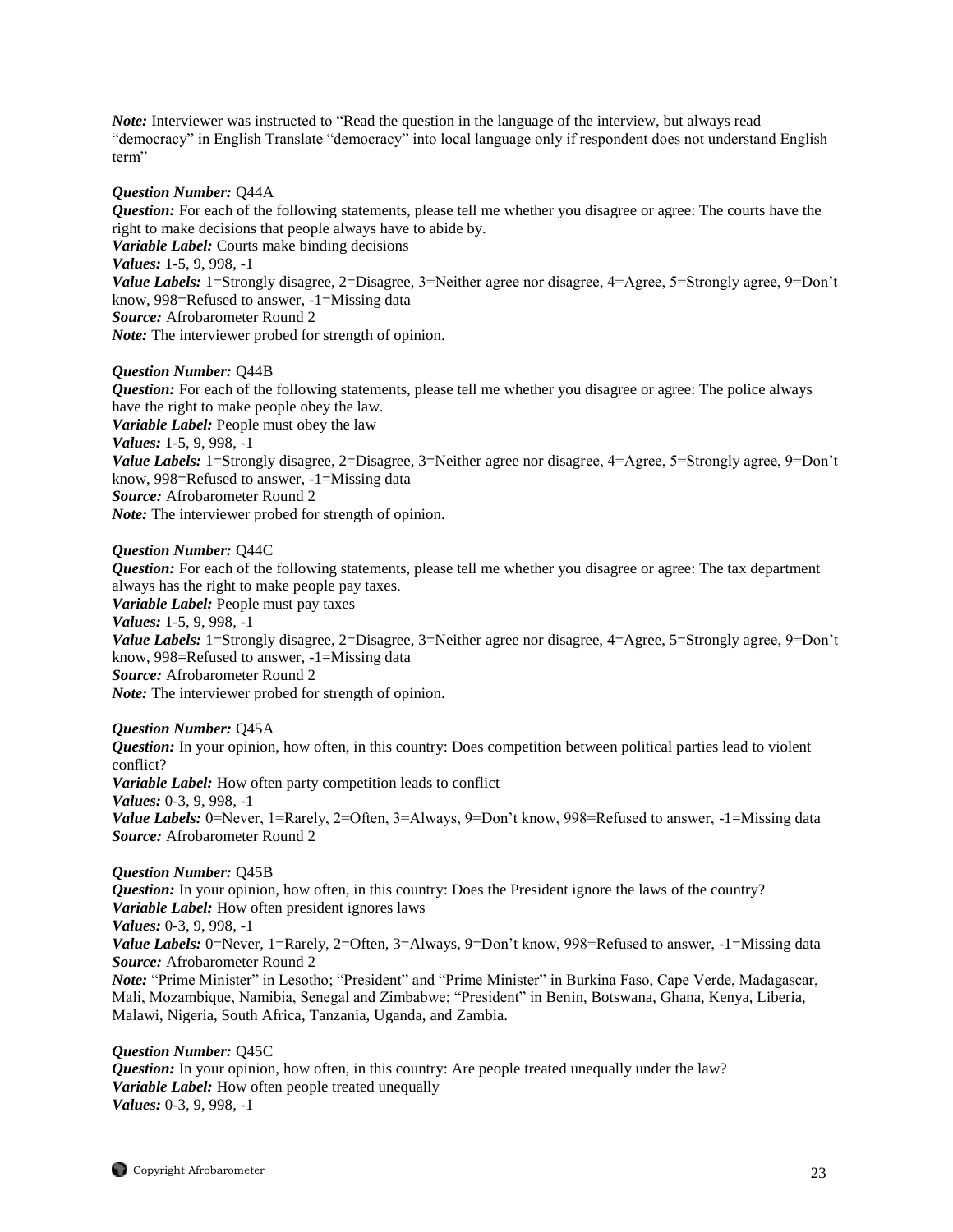Value Labels: 0=Never, 1=Rarely, 2=Often, 3=Always, 9=Don't know, 998=Refused to answer, -1=Missing data *Source:* Afrobarometer Round 2

*Question Number:* Q45D *Question:* In your opinion, how often, in this country: Do officials who commit crimes go unpunished? *Variable Label:* How often officials unpunished *Values:* 0-3, 9, 998, -1 *Value Labels:* 0=Never, 1=Rarely, 2=Often, 3=Always, 9=Don't know, 998=Refused to answer, -1=Missing data *Source:* Afrobarometer Round 4

#### *Question Number:* Q45E

*Question:* In your opinion, how often, in this country: Do ordinary people who break the law go unpunished? *Variable Label:* How often ordinary people unpunished *Values:* 0-3, 9, 998, -1 *Value Labels:* 0=Never, 1=Rarely, 2=Often, 3=Always, 9=Don't know, 998=Refused to answer, -1=Missing data *Source:* Afrobarometer Round 4

#### *Question Number:* Q46

*Question:* In this country, how often: do people have to be careful of what they say about politics? *Variable Label:* How often careful what you say *Values:* 0-3, 9, 998, -1 *Value Labels:* 0=Never, 1=Rarely, 2=Often, 3=Always, 9=Don't know, 998=Refused to answer, -1=Missing data *Source:* SAB

#### *Question Number:* Q47

*Question:* During election campaigns in this country, how much do you personally fear becoming a victim of political intimidation or violence? *Variable Label:* How much fear political intimidation or violence *Values:* 0-3, 9, 998, 1- *Value Labels:* 0=A lot, 1=Somewhat, 2=A little bit, 3=Not at all, 9=Don't know, 998=Refused to answer, -1=Missing. *Source:* Afrobarometer Round 4

#### *Question Number:* Q48A

*Question:* How likely do you think it is: That powerful people can find out how you voted, even though there is supposed to be a secret ballot in this country? *Variable Label:* How likely powerful find out your vote *Values:* 0-3, 9, 998, -1 *Value Labels:* 0=Not at all likely, 1=Not very likely, 2=Somewhat likely, 3=Very likely, 9=Don't know, 998=Refused to answer, -1=Missing data. *Source:* Afrobarometer Round 4

#### *Question Number:* 48B

*Question:* How likely do you think it is: That people can be punished by government officials if they make complaints about poor quality services or misuse of funds? *Variable Label:* How likely punished for making complaints *Values:* 0-3, 9, 998, -1 *Value Labels:* 0=Not at all likely, 1=Not very likely, 2=Somewhat likely, 3=Very likely, 9=Don't know, 998=Refused to answer, -1=Missing data. *Source:* Afrobarometer Round 4

*Question Number:* Q49A *Question:* How much do you trust each of the following, or haven't you heard enough about them to say: The President? *Variable Label:* Trust president *Values:* 0-3, 9, 998, -1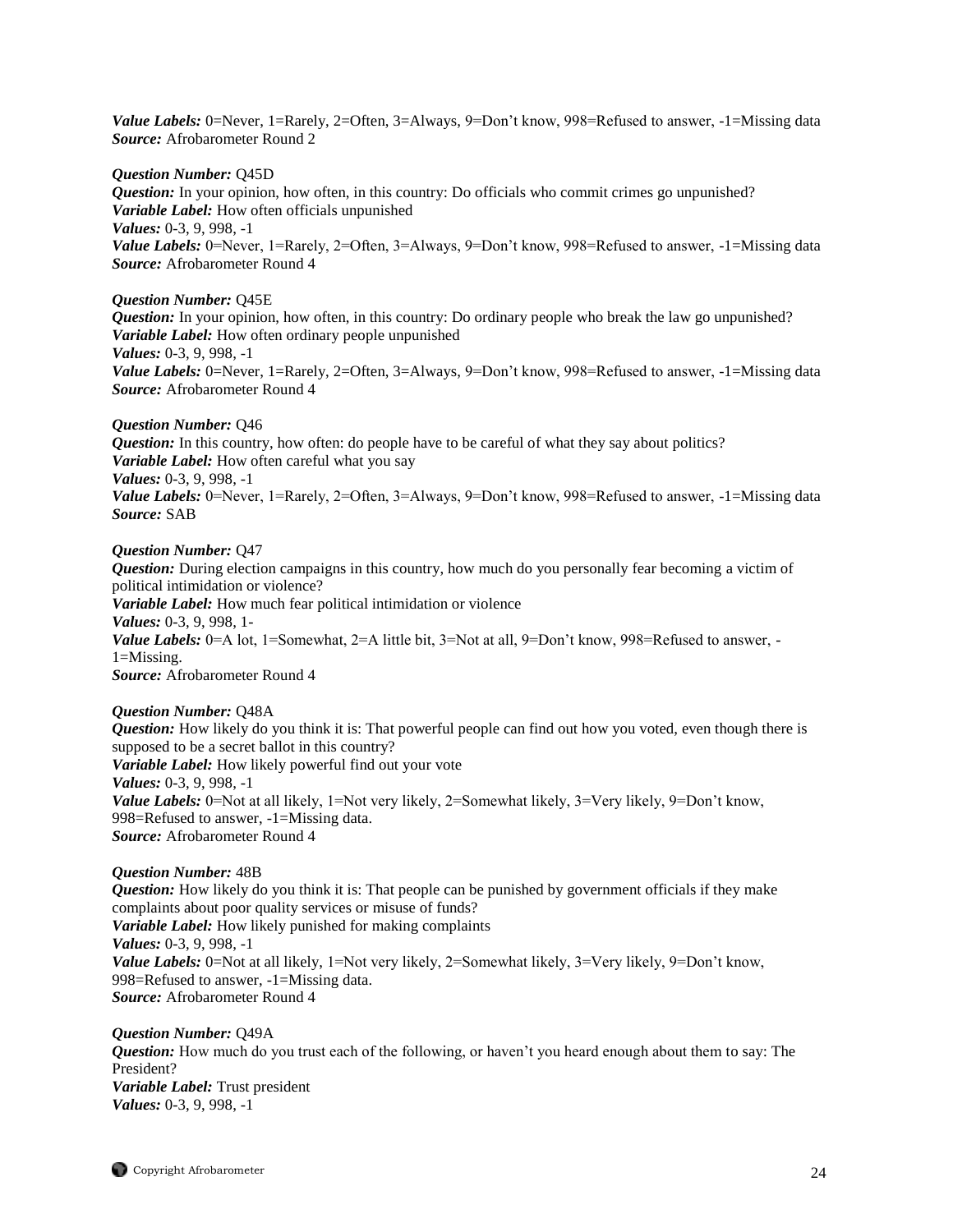Value Labels: 0=Not at all, 1=Just a little, 2=Somewhat, 3=A lot, 9=Don't know/Haven't heard enough, 998=Refused to answer, -1=Missing data

# *Source:* Zambia96

*Note:* "Prime Minister" in Lesotho; "President" and "Prime Minister" in Burkina Faso, Cape Verde, Madagascar, Mali, Mozambique, Namibia, Senegal and Zimbabwe; "President" in Benin, Botswana, Ghana, Kenya, Liberia, Malawi, Nigeria, South Africa, Tanzania, Uganda, and Zambia.

# *Question Number:* Q49B

*Question:* How much do you trust each of the following, or haven't you heard enough about them to say: Parliament?

*Variable Label:* Trust parliament/national assembly

*Values:* 0-3, 9, 998, -1

*Value Labels:* 0=Not at all, 1=Just a little, 2=Somewhat, 3=A lot, 9=Don't know/Haven't heard enough, 998=Refused to answer, -1=Missing data

# *Source:* Adapted from Zambia96

*Note:* "National Assembly" in Benin, Burkina Faso, Cape Verde, Liberia, Madagascar, Malawi, Mali, Mozambique, Nigeria, Tanzania, Uganda, Zambia; "Parliament" in Botswana, Ghana, Kenya, Lesotho, Namibia, Senegal, ans South Africa; "House of Assembly" in Zimbabwe.

# *Question Number:* Q49C

*Question:* How much do you trust each of the following, or haven't you heard enough about them to say: The Electoral Commission of [Ghana, Kenya, etc.]?

*Variable Label:* Trust national electoral commission

# *Values:* 0-3, 9, 998, -1

*Value Labels:* 0=Not at all, 1=Just a little, 2=Somewhat, 3=A lot, 9=Don't know/Haven't heard enough,

998=Refused to answer, -1=Missing data

*Source:* Adapted from Zambia96

Note: This body is called the Autonomous National Electoral Commission in Benin and Senegal; the Independent Electoral Commission in Botswana, Lesotho and South Africa; the Independent National Electoral Commission in Burkina Faso, Madagascar, Mali and Nigeria; the National Electoral Commission in Cape Verde, Mozambique and Tanzania; the Electoral Commission in Ghana, Kenya, Liberia, Malawi, Namibia, Uganda, Zambia and Zimbabwe.

# *Question Number:* Q49D

*Question:* How much do you trust each of the following, or haven't you heard enough about them to say: Your Metropolitan, Municipal or District Assembly? *Variable Label:* Trust your elected local government council *Values:* 0-3, 9, 998, -1 *Value Labels:* 0=Not at all, 1=Just a little, 2=Somewhat, 3=A lot, 9=Don't know/Haven't heard enough, 998=Refused to answer, -1=Missing data *Source:* Adapted from Zambia96 *Note:* Municipal/Rural Council in Benin, Burkina Faso, and Senegal; Local Government Council in Botswana, Cape Verde, Kenya, Liberia, Nigeria, South Africa, Tanzania, Uganda, Zambia and Zimbabwe; District Assembly in Ghana and Malawi, Community Council in Lesotho, Communal Council in Madagascar and Mali, Municipal

# *Question Number:* Q49E

*Question:* How much do you trust each of the following, or haven't you heard enough about them to say: The Ruling Party? *Variable Label:* Trust the ruling party *Values:* 0-3, 9, 998, -1 *Value Labels:* 0=Not at all, 1=Just a little, 2=Somewhat, 3=A lot, 9=Don't know/Haven't heard enough, 998=Refused to answer, -1=Missing data *Source:* Adapted from Zambia96

Assembly/District Council in Mozambique, and Local Authority Council in Namibia.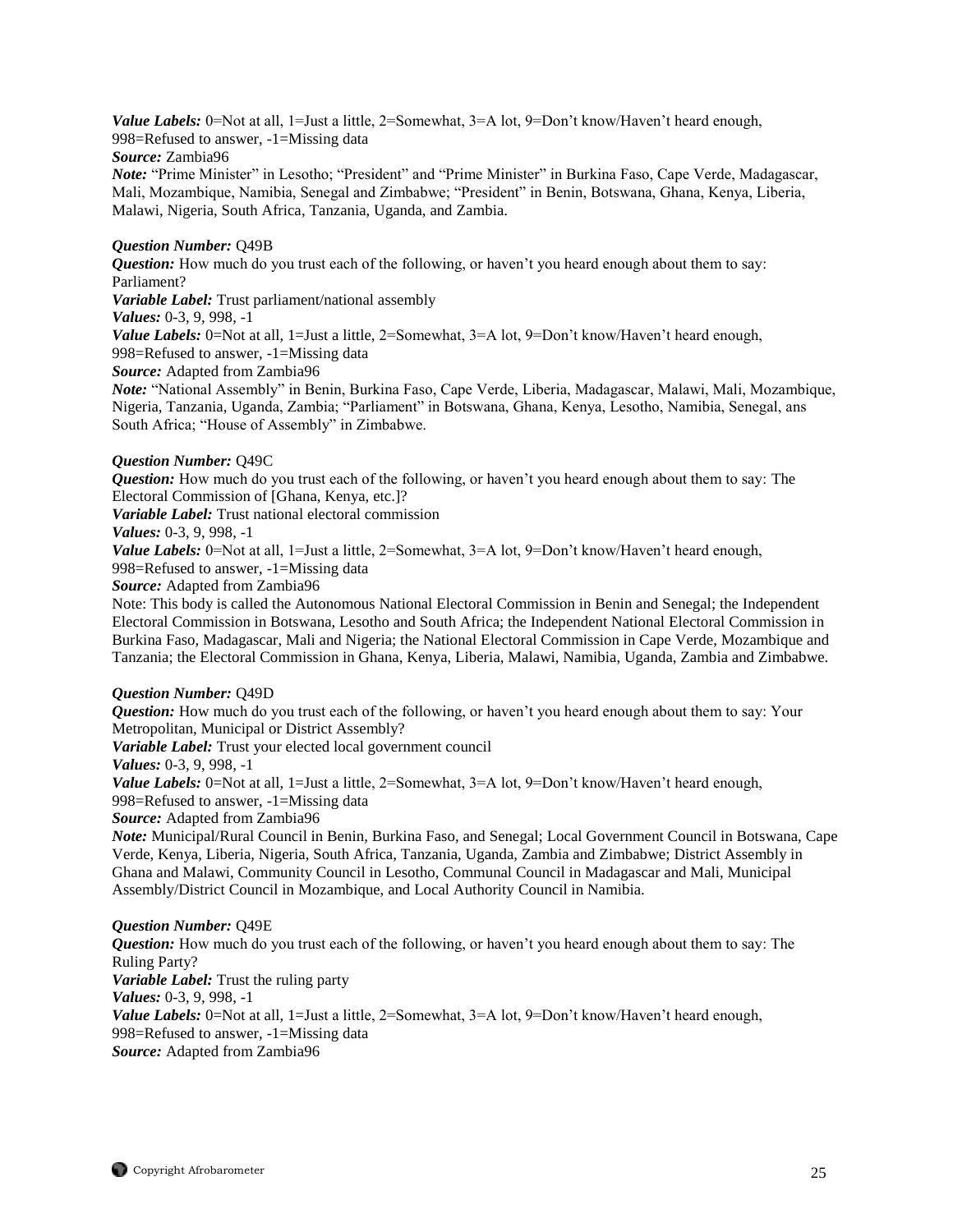*Question Number:* Q49F *Question:* How much do you trust each of the following, or haven't you heard enough about them to say: Opposition Political Parties? *Variable Label:* Trust opposition political parties *Values:* 0-3, 9, 998, -1 *Value Labels:* 0=Not at all, 1=Just a little, 2=Somewhat, 3=A lot, 9=Don't know/Haven't heard enough, 998=Refused to answer, -1=Missing data *Source:* Adapted from Zambia 96

*Question Number:* Q49G *Question:* How much do you trust each of the following, or haven't you heard enough about them to say: The Police? *Variable Label:* Trust police *Values:* 0-3, 9, 998, -1 *Value Labels:* 0=Not at all, 1=Just a little, 2=Somewhat, 3=A lot, 9=Don't know/Haven't heard enough, 998=Refused to answer, -1=Missing data *Source:* Zambia 96

#### *Question Number:* Q49H

*Question:* How much do you trust each of the following, or haven't you heard enough about them to say: Courts of law? *Variable Label:* Trust courts of law *Values:* 0-3, 9, 998, -1 *Value Labels:* 0=Not at all, 1=Just a little, 2=Somewhat, 3=A lot, 9=Don't know/Haven't heard enough, 998=Refused to answer, -1=Missing data *Source:* Zambia 96

#### *Question Number:* Q49I

*Question:* How much do you trust each of the following, or haven't you heard enough about them to say: Traditional leaders *Variable Label:* Trust traditional leaders *Values:* 0-3, 9, 998, -1 Value Labels: 0=Not at all, 1=Just a little, 2=Somewhat, 3=A lot, 9=Don't know/Haven't heard enough, 998=Refused to answer, -1=Missing data *Source:* Zambia 96

#### *Question Number:* Q50A

*Question:* How many of the following people do you think are involved in corruption, or haven't you heard enough about them to say: The President and Officials in his/her Office? *Variable Label:* Corruption: office of the Presidency *Values:* 0-3, 9, 998, -1 *Value Labels:* 0=None, 1=Some of them, 2=Most of them, 3=All of them, 9=Don't know, 998=Refused to answer, -1=Missing data *Source:* SAB *Note:* "Prime Minister" in Lesotho; "President" and "Prime Minister" in Burkina Faso, Cape Verde, Madagascar, Mali, Mozambique, Namibia, Senegal and Zimbabwe; "President" in Benin, Botswana, Ghana, Kenya, Liberia, Malawi, Nigeria, South Africa, Tanzania, Uganda, and Zambia.

#### *Question Number:* Q50B

*Question:* How many of the following people do you think are involved in corruption, or haven't you heard enough about them to say: Members of Parliament? *Variable Label:* Corruption: Members of Parliament *Values:* 0-3, 9, 998, -1 *Value Labels:* 0=None, 1=Some of them, 2=Most of them, 3=All of them, 9=Don't know, 998=Refused to answer, -1=Missing data. *Source:* SAB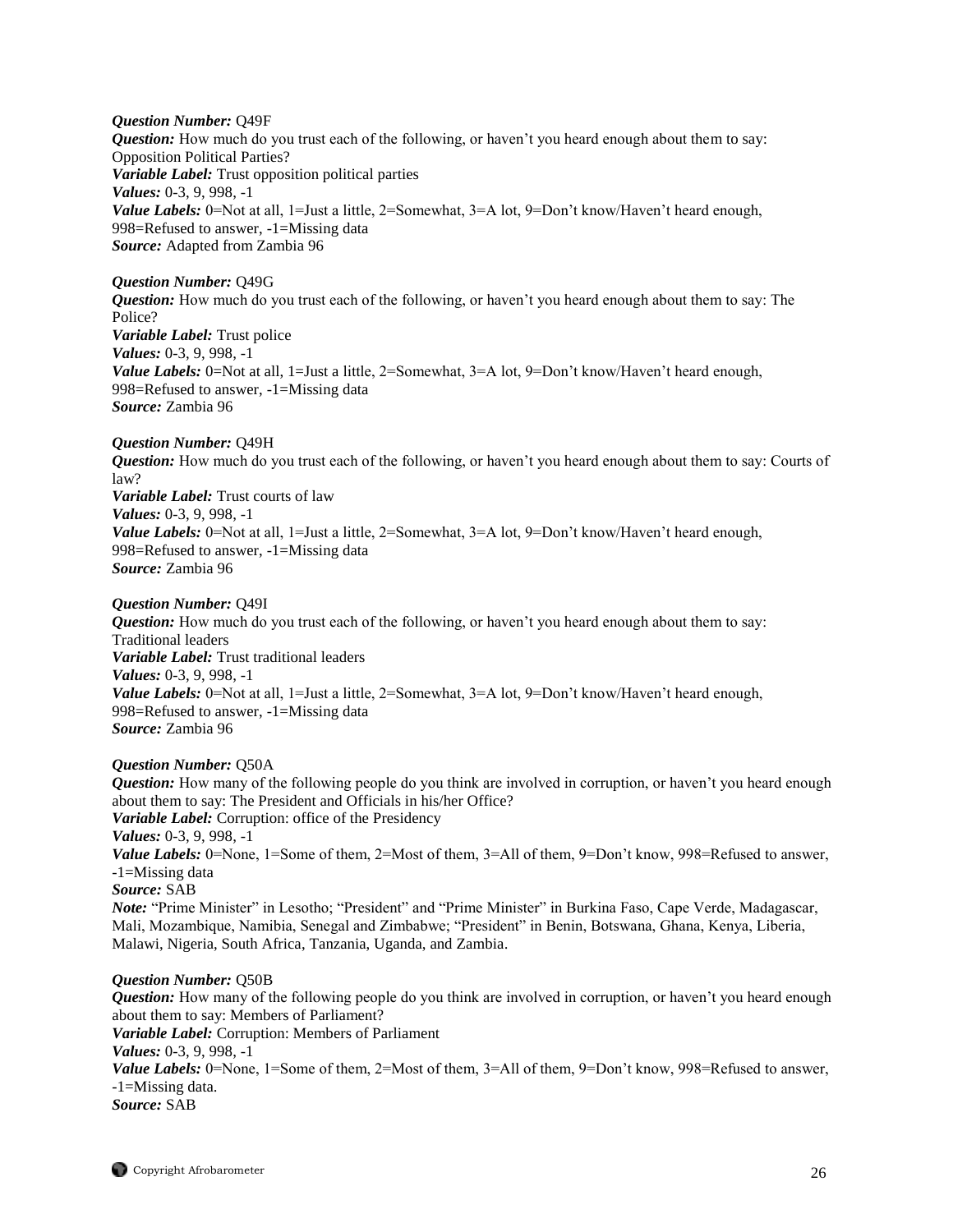*Note:* "National Assembly Representative" in Benin, Burkina Faso, Cape Verde, Liberia, Madagascar, Malawi, Mali, Mozambique, Nigeria, Tanzania, Uganda, Zambia; "Member of Parliament" in Botswana, Ghana, Kenya, Lesotho, Namibia, Senegal, and South Africa; "House of Assembly Representative" in Zimbabwe.

### *Question Number:* Q50C

*Question:* How many of the following people do you think are involved in corruption, or haven't you heard enough about them to say: Elected Assembly men/women?

*Variable Label:* Corruption: local government councilors

*Values:* 0-3, 9, 998, -1

*Value Labels:* 0=None, 1=Some of them, 2=Most of them, 3=All of them, 9=Don't know, 998=Refused to answer, -1=Missing data

# *Source:* SAB

*Note:* Municipal/Rural Council in Benin, Burkina Faso, and Senegal; Local Government Council in Botswana, Cape Verde, Kenya, Liberia, Nigeria, South Africa, Tanzania, Uganda, Zambia and Zimbabwe; District Assembly in Ghana and Malawi, Community Council in Lesotho, Communal Council in Madagascar and Mali, Municipal Assembly/District Council in Mozambique, and Local Authority Council in Namibia.

### *Question Number:* Q50D

*Question:* How many of the following people do you think are involved in corruption, or haven't you heard enough about them to say: Government Officials?

*Variable Label:* Corruption: government officials

*Values:* 0-3, 9, 998, -1

*Value Labels:* 0=None, 1=Some of them, 2=Most of them, 3=All of them, 9=Don't know, 998=Refused to answer, -1=Missing data.

*Source:* Afrobarometer Round 4

### *Question Number:* Q50E

*Question:* How many of the following people do you think are involved in corruption, or haven't you heard enough about them to say: Police? *Variable Label:* Corruption: police *Values:* 0-3, 9, 998, -1 *Value Labels:* 0=None, 1=Some of them, 2=Most of them, 3=All of them, 9=Don't know, 998=Refused to answer, -1=Missing data *Source:* SAB

# *Question Number:* Q50F

*Question:* How many of the following people do you think are involved in corruption, or haven't you heard enough about them to say: Tax Officials (e.g. Ministry of Finance officials or Local Government tax collectors) *Variable Label:* Corruption: tax officials *Values:* 0-3, 9, 998, -1 *Value Labels:* 0=None, 1=Some of them, 2=Most of them, 3=All of them, 9=Don't know, 998=Refused to answer, -1=Missing data *Source:* SAB

#### *Question Number:* Q50G

*Question:* How many of the following people do you think are involved in corruption, or haven't you heard enough about them to say: Judges and Magistrates? *Variable Label:* Corruption: judges and magistrates *Values:* 0-3, 9, 998, -1 *Value Labels:* 0=None, 1=Some of them, 2=Most of them, 3=All of them, 9=Don't know, 998=Refused to answer, -1=Missing data *Source:* SAB

# *Question Number:* Q50H

*Question:* How many of the following people do you think are involved in corruption, or haven't you heard enough about them to say: Traditional leaders?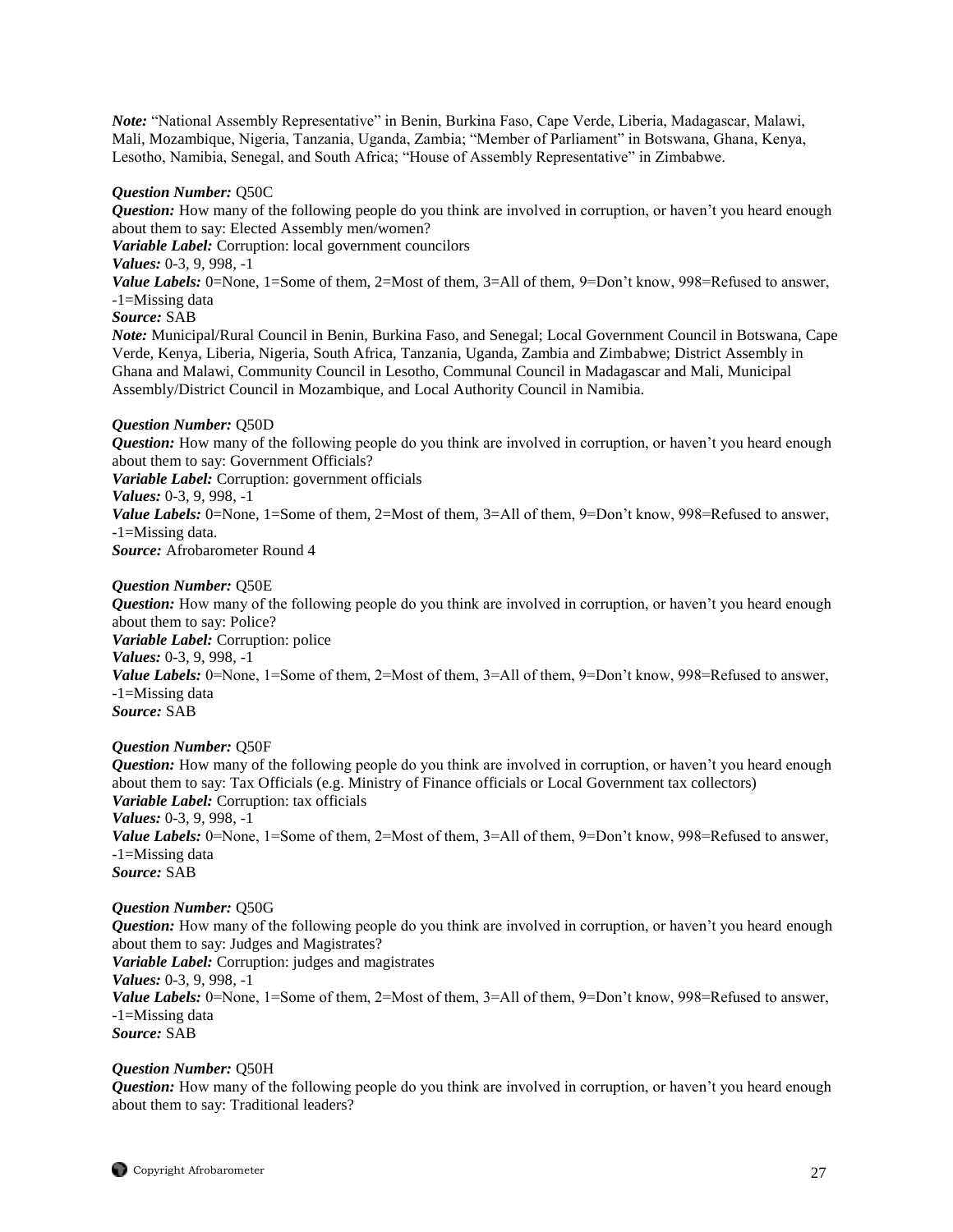*Variable Label:* Corruption: traditional leaders *Values:* 0-3, 9, 998, -1 *Value Labels:* 0=None, 1=Some of them, 2=Most of them, 3=All of them, 9=Don't know, 998=Refused to answer, -1=Missing data *Source:* Afrobarometer Round 4

#### *Question Number:* Q51A

*Question:* In the past year, how often (if ever) have you had to pay a bribe, give a gift, or do a favor to government officials in order to: Get a document or a permit? *Variable Label:* Pay bribe for: document or permit *Values:* 0-3, 7, 9, 998, -1 *Value Labels:* 0=Never, 1=Once or twice, 2=A few times, 3=Often, 7=No experience with this in the past year, 9=Don't know, 998=Refused to answer, -1=Missing data *Source:* NDB

#### *Question Number:* Q51B

*Question:* In the past year, how often (if ever) have you had to pay a bribe, give a gift, or do a favor to government officials in order to: Get water or sanitation services? *Variable Label:* Pay bribe for: water or sanitation services *Values:* 0-3, 7, 9, 998, -1 *Value Labels:* 0=Never, 1=Once or twice, 2=A few times, 3=Often, 7=No experience with this in the past year, 9=Don't know, 998=Refused to answer, -1=Missing data *Source:* NDB

#### *Question Number:* Q51C

*Question:* In the past year, how often (if ever) have you had to pay a bribe, give a gift, or do a favor to government officials in order to: Avoid a problem with the police (like passing a checkpoint or avoiding a fine or arrest)? *Variable Label:* Pay bribe for: avoid problem with police

#### *Values:* 0-3, 7, 9, 998, -1

*Value Labels:* 0=Never, 1=Once or twice, 2=A few times, 3=Often, 7=No experience with this in the past year, 9=Don't know, 998=Refused to answer, -1=Missing data *Source:* NDB

#### *Question Number:* Q52

*Question:* Members of Parliament have different responsibilities. Which of the following do you think is the most important responsibility of your Member of Parliament?

*Variable Label:* Most important responsibility of MP

#### *Values:* 1-5, 9, 998, -1

*Value Labels:* 1=Listen to constituents and represent their needs**,** 2=Deliver jobs or development, 3=Make laws for the good of the country, 4=Monitor the president and his government, 5=None of these, 9=Don't know, 998=Refused to answer, -1=Missing data.

#### *Source:* Afrobarometer Round 4

*Note:* "National Assembly Representative" in Benin, Burkina Faso, Cape Verde, Liberia, Madagascar, Malawi, Mali, Mozambique, Nigeria, Tanzania, Uganda, Zambia; "Member of Parliament" in Botswana, Ghana, Kenya, Lesotho, Namibia, Senegal, and South Africa; "House of Assembly Representative" in Zimbabwe.

#### *Question Number:* Q53A

*Question:* How much time: Should your Member of Parliament spend in this constituency to visit the community and its citizens? *Variable Label:* Time MP should spend *Values:* 0-4, 9, 998, -1 *Value Labels:* 0=Never, 1=At least once a year, 2=At least once a month, 3=At least weekly, 4=Almost all of their time, 9=Don't know, 998=Refused to answer, -1=Missing data

*Source:* Afrobarometer Round 3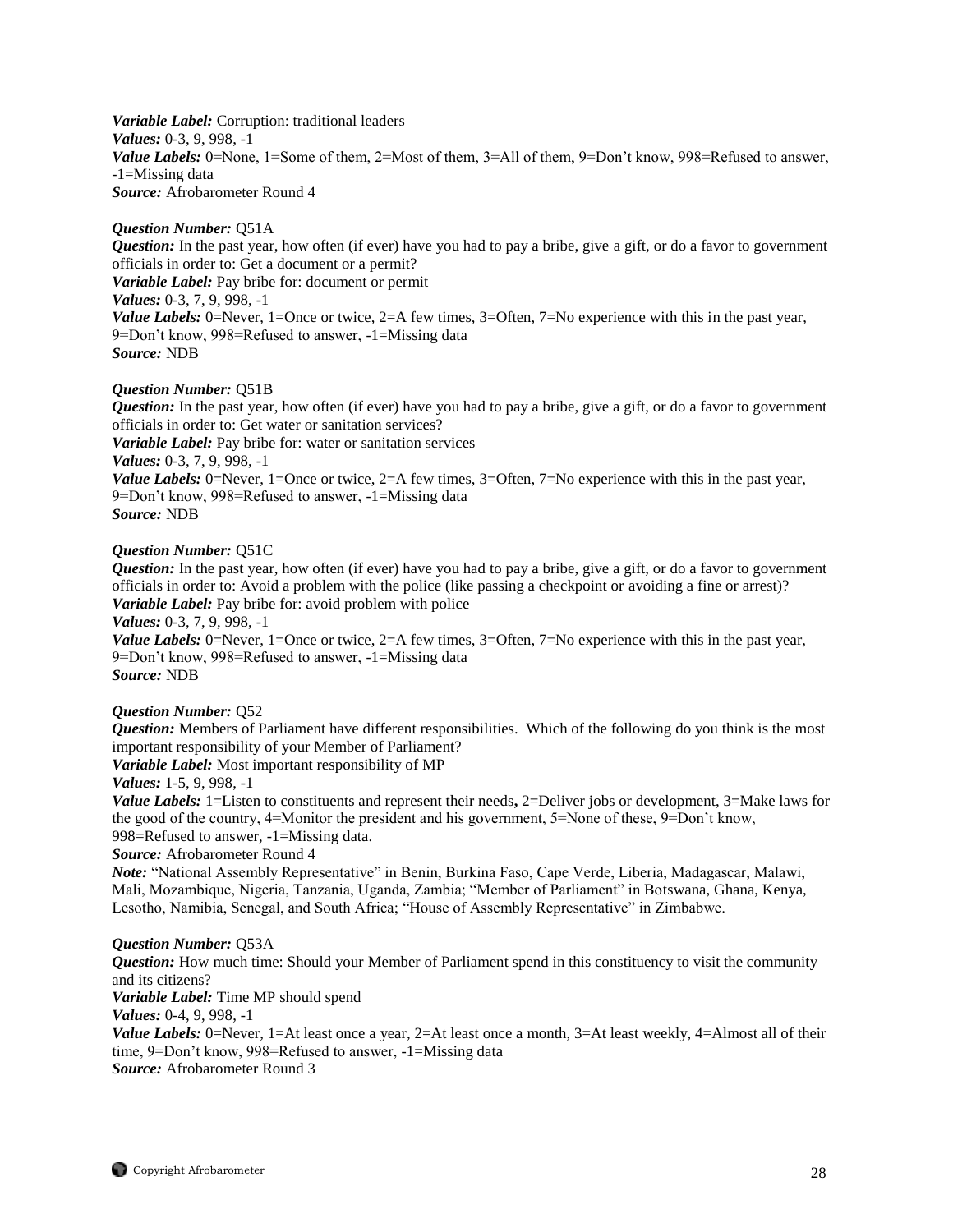*Note:* "National Assembly Representative" in Benin, Burkina Faso, Cape Verde, Liberia, Madagascar, Malawi, Mali, Mozambique, Nigeria, Tanzania, Uganda, Zambia; "Member of Parliament" in Botswana, Ghana, Kenya, Lesotho, Namibia, Senegal, and South Africa; "House of Assembly Representative" in Zimbabwe.

#### *Question Number:* Q53B

*Question:* How much time: Does your Member of Parliament spend in this constituency? *Variable Label:* Time MP does spend *Values:* 0-4, 9, 998, -1 *Value Labels:* 0=Never, 1=At least once a year, 2=At least once a month, 3=At least weekly, 4=Almost all of their time, 9=Don't know, 998=Refused to answer, -1=Missing data *Source:* Afrobarometer Round 3

*Note:* "National Assembly Representative" in Benin, Burkina Faso, Cape Verde, Liberia, Madagascar, Malawi, Mali, Mozambique, Nigeria, Tanzania, Uganda, Zambia; "Member of Parliament" in Botswana, Ghana, Kenya, Lesotho, Namibia, Senegal, and South Africa; "House of Assembly Representative" in Zimbabwe.

#### *Question Number:* Q54A

*Question:* How much of the time do you think the following try their best to listen to what people like you have to say: Members of Parliament? *Variable Label:* MPs listen *Values:* 0-3, 9, 998, -1 *Value Labels:* 0=Never 1=Only sometimes, 2=Often, 3=Always, 9=Don't know, 998=Refused to answer, -1=Missing data *Source:* Afrobarometer Round 3 *Note:* "National Assembly Representative" in Benin, Burkina Faso, Cape Verde, Liberia, Madagascar, Malawi, Mali, Mozambique, Nigeria, Tanzania, Uganda, Zambia; "Member of Parliament" in Botswana, Ghana, Kenya,

# Lesotho, Namibia, Senegal, and South Africa; "House of Assembly Representative" in Zimbabwe.

#### *Question Number:* Q54B

*Question:* How much of the time do you think the following try their best to listen to what people like you have to say: Assembly men/women?

*Variable Label:* Local government councilors listen

*Values:* 0-3, 9, 998, -1

*Value Labels:* 0=Never 1=Only sometimes, 2=Often, 3=Always, 9=Don't know, 998=Refused to answer, -

1=Missing data

*Source:* Afrobarometer Round 3

*Note:* Municipal/rural councilor in Benin, Burkina Faso, and Senegal; Local government councilor in Botswana, Cape Verde, Kenya, Nigeria, South Africa, Tanzania, Uganda, and Zambia; Assembly man/woman in Ghana, Community Councilor in Lesotho, Local government official in Liberia, Communal councilor in Madagascar and Mali, District Commissioner in Malawi, Municipal Councilor/District administrator in Mozambique, Local authority councilor in Namibia; and Elected local councilor in Zimbabwe.

#### *Question Number:* Q54C

*Question:* How much of the time do you think the following try their best to listen to what people like you have to say: Traditional leaders *Variable Label:* Traditional leaders listen *Values:* 0-3, 9, 998, -1

*Value Labels:* 0=Never 1=Only sometimes, 2=Often, 3=Always, 9=Don't know, 998=Refused to answer, -

1=Missing data *Source:* Afrobarometer Round 4

# *Question Number:* Q55

*Question:* Which of the following statements is closest to your view? Choose Statement 1 or Statement 2. Statement 1: In electing a Member of Parliament, I prefer to vote for a candidate who can deliver goods and services to people in this community.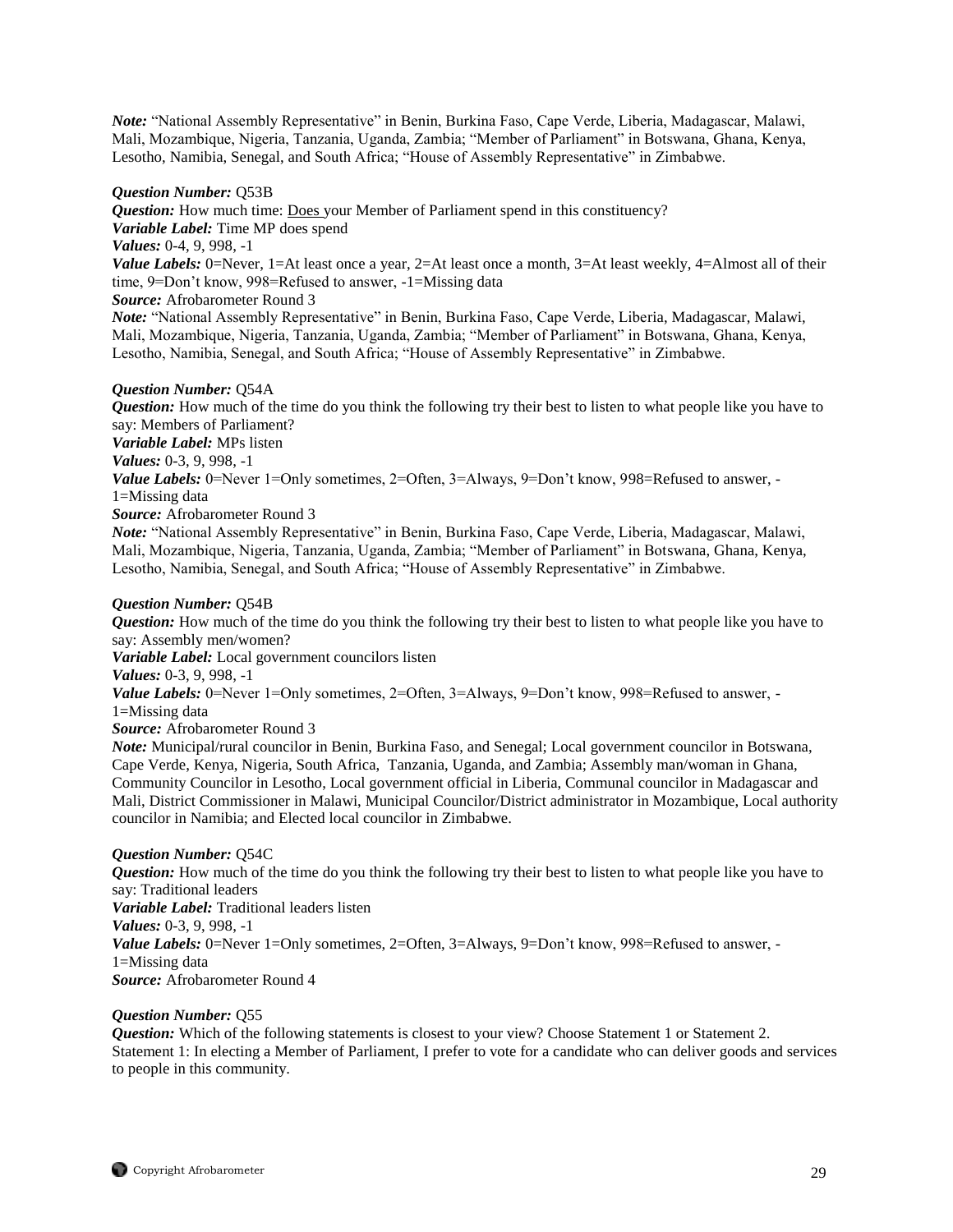Statement 2: In electing a Member of Parliament, I prefer to vote for a candidate who can make policies that benefit everyone in our country.

*Variable Label:* MPs benefit local community vs. whole country

*Values:* 1-5, 9, 998, -1

*Value Labels:* 1=Agree very strongly with Statement 1, 2=Agree with Statement 1, 3=Agree with Statement 2, 4=Agree very strongly with Statement 2, 5=Agree with neither, 9=Don't know, 998=Refused to answer, -1=Missing data

*Source:* Afrobarometer Round 4

*Note:* Interviewer probed for strength of opinion asking "Do you agree or agree very strongly?" *Note:* "National Assembly Representative" in Benin, Burkina Faso, Cape Verde, Liberia, Madagascar, Malawi, Mali, Mozambique, Nigeria, Tanzania, Uganda, Zambia; "Member of Parliament" in Botswana, Ghana, Kenya, Lesotho, Namibia, Senegal, and South Africa; "House of Assembly Representative" in Zimbabwe.

# *Question Number:* Q56PT1

*Question:* In your opinion, what are the most important problems facing this country that government should address?

Variable Label: Most important problems – 1<sup>st</sup> response

*Values:* 0-32, 180-181, 300, 501, 995, 998-999, -1

*Value Labels:* 0=Nothing/no problems, 1=Management of the economy, 2=Wages, income and salaries, 3=Unemployment, 4=Poverty/destitution, 5=Rates and taxes, 6=Loans /credit , 7=Farming/agriculture, 8=Food shortage/famine, 9=Drought, 10=Land, 11=Transportation, 12=Communications, 13=Infrastructure/roads, 14=Education, 15=Housing, 16=Electricity, 17=Water supply, 18=Orphans/street children/homeless children, 19=Services (other), 20=Health, 21=AIDS, 22=Sickness/disease, 23=Crime and security, 24=Corruption, 25=Political violence, 26=Political instability/political divisions/ethnic tensions, 27=Discrimination/inequality, 28=Gender issues/women's rights, 29=Democracy/political rights, 30=War(international), 31=Civil War, 32=Agricultural marketing, 180=Barrage, 181=Moulin, 300=Farm inputs, 501=Emigration, 995=Other (i.e, some other problem), 998=Refused to answer, 999=Don't know, -1=Missing data. *Source:* SAB

*Note:* Interviewer was instructed to "Accept up to three answers. If respondent offers more than three options, ask 'Which three of these are the most important?'; if respondent offers one or two answers, ask 'Anything else?'"

# *Question Number:* Q56PT2

*Question:* In your opinion, what are the most important problems facing this country that government should address?

*Variable Label:* Most important problems  $-2<sup>nd</sup>$  response

*Values:* 1-32, 180-181, 300, 501, 995-996, 998-999, -1

*Value Labels:* 1=Management of the economy, 2=Wages, income and salaries, 3=Unemployment,

4=Poverty/destitution, 5=Rates and taxes, 6=Loans /credit , 7=Farming/agriculture, 8=Food shortage/famine,

9=Drought, 10=Land, 11=Transportation, 12=Communications, 13=Infrastructure/roads, 14=Education,

15=Housing, 16=Electricity, 17=Water supply, 18=Orphans/street children/homeless children, 19=Services (other), 20=Health, 21=AIDS, 22=Sickness/disease, 23=Crime and security, 24=Corruption, 25=Political violence,

26=Political instability/political divisions/ethnic tensions, 27=Discrimination/inequality, 28=Gender issues/women's rights, 29=Democracy/political rights, 30=War(international), 31=Civil War, 32=Agricultural marketing, 180=Barrage, 181=Moulin, 300=Farm inputs, 501=Emigration, 995=Other (i.e, some other problem), 996=No

further reply, 998=Refused to Answer, 999=Don't know, -1=Missing data.

# *Source:* SAB

*Note:* Interviewer was instructed to " Accept up to three answers. If respondent offers more than three options, ask 'Which three of these are the most important?'; if respondent offers one or two answers, ask 'Anything else?'"

# *Question Number:* Q56PT3

*Question:* In your opinion, what are the most important problems facing this country that government should address?

Variable Label: Most important problems - 3<sup>rd</sup> response

*Values:* 1-32, 180-181, 300, 501, 995-996, 998-999, -1

*Value Labels:* 1=Management of the economy, 2=Wages, income and salaries, 3=Unemployment,

4=Poverty/destitution, 5=Rates and taxes, 6=Loans /credit , 7=Farming/agriculture, 8=Food shortage/famine,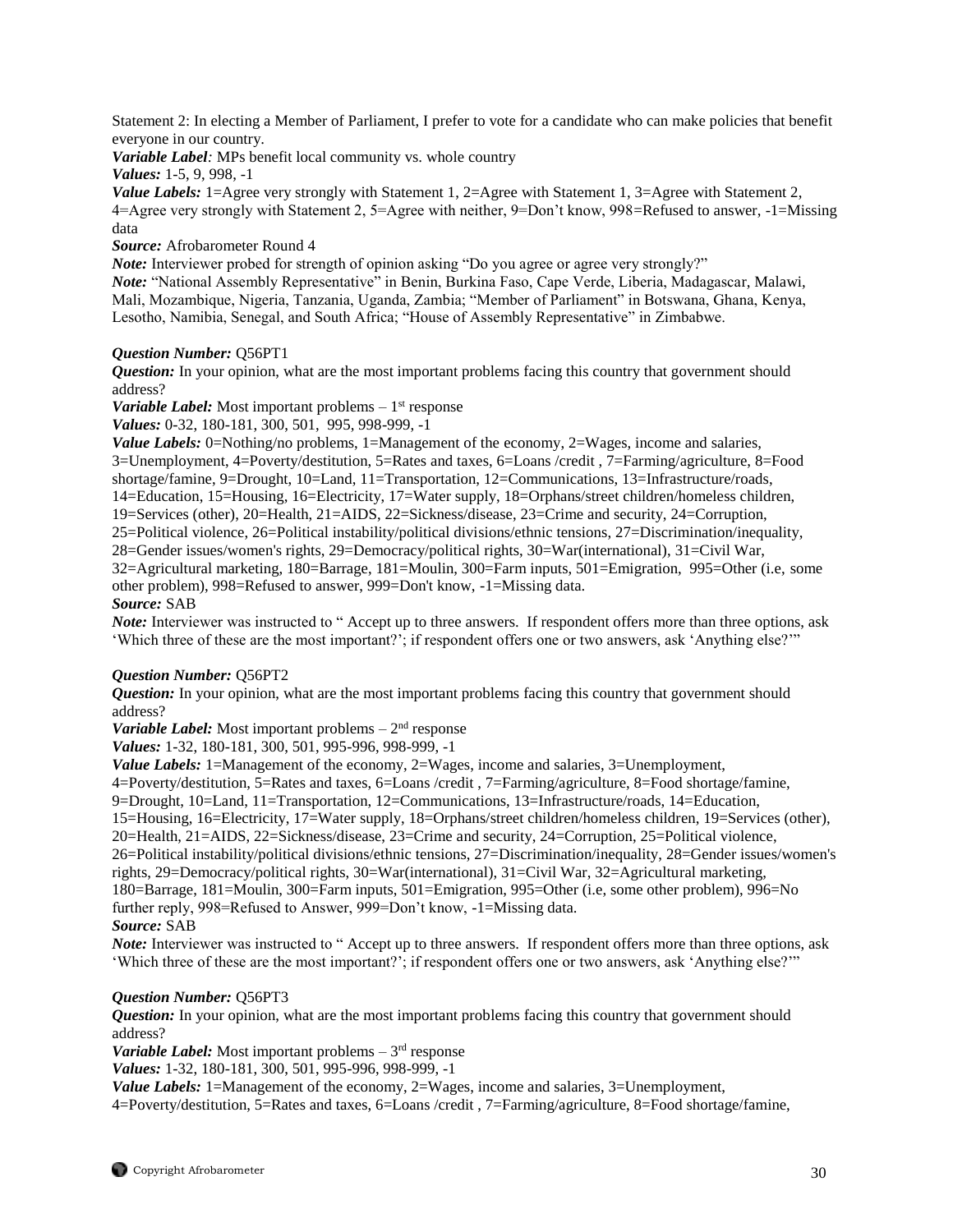9=Drought, 10=Land, 11=Transportation, 12=Communications, 13=Infrastructure/roads, 14=Education, 15=Housing, 16=Electricity, 17=Water supply, 18=Orphans/street children/homeless children, 19=Services (other), 20=Health, 21=AIDS, 22=Sickness/disease, 23=Crime and security, 24=Corruption, 25=Political violence, 26=Political instability/political divisions/ethnic tensions, 27=Discrimination/inequality, 28=Gender issues/women's rights, 29=Democracy/political rights, 30=War(international), 31=Civil War, 32=Agricultural marketing, 180=Barrage, 181=Moulin, 300=Farm inputs, 501=Emigration, 995=Other (i.e, some other problem), 996=No further reply, 998=Refused to Answer, 999=Don't know, -1=Missing data. *Source:* SAB

*Note:* Interviewer was instructed to " Accept up to three answers. If respondent offers more than three options, ask 'Which three of these are the most important?'; if respondent offers one or two answers, ask 'Anything else?'"

#### *Question Number:* Q57A

*Question:* Now let's speak about the present government of this country. How well or badly would you say the current government is handling the following matters, or haven't you heard enough to say: Managing the economy? *Variable Label:* Handling managing the economy

*Values:* 1-4, 9, 998, -1

*Value Labels:* 1=Very badly, 2=Fairly badly, 3=Fairly well, 4=Very well, 9=Don't know/Haven't heard enough, 998=Refused to answer, -1=Missing data

*Source:* SAB

*Note:* Interviewer probed for strength of opinion.

### *Question Number:* Q57B

*Question:* Now let's speak about the present government of this country. How well or badly would you say the current government is handling the following matters, or haven't you heard enough to say: Improving the living standards of the poor.

*Variable Label:* Handling improving living standards of the poor

*Values:* 1-4, 9, 998, -1

*Value Labels:* 1=Very badly, 2=Fairly badly, 3=Fairly well, 4=Very well, 9=Don't know/Haven't heard enough, 998=Refused to answer, -1=Missing data

*Source:* Afrobarometer Round 4

*Note:* Interviewer probed for strength of opinion.

#### *Question Number:* Q57C

*Question:* How well or badly would you say the current government is handling the following matters, or haven't you heard enough to say: Creating jobs? *Variable Label:* Handling creating jobs *Values:* 1-4, 9, 998, -1 *Value Labels:* 1=Very badly, 2=Fairly badly, 3=Fairly well, 4=Very well, 9=Don't know/Haven't heard enough, 998=Refused to answer, -1=Missing data *Source:* NDB *Note:* Interviewer probed for strength of opinion.

*Question Number:* Q57D

*Question:* How well or badly would you say the current government is handling the following matters, or haven't you heard enough to say: Keeping prices down? *Variable Label:* Handling keeping prices down *Values:* 1-4, 9, 998, -1 *Value Labels:* 1=Very badly, 2=Fairly badly, 3=Fairly well, 4=Very well, 9=Don't know/Haven't heard enough, 998=Refused to answer, -1=Missing data *Source:* NDB *Note:* Interviewer probed for strength of opinion.

# *Question Number:* Q57E

*Question:* How well or badly would you say the current government is handling the following matters, or haven't you heard enough to say: Narrowing gaps between rich and poor?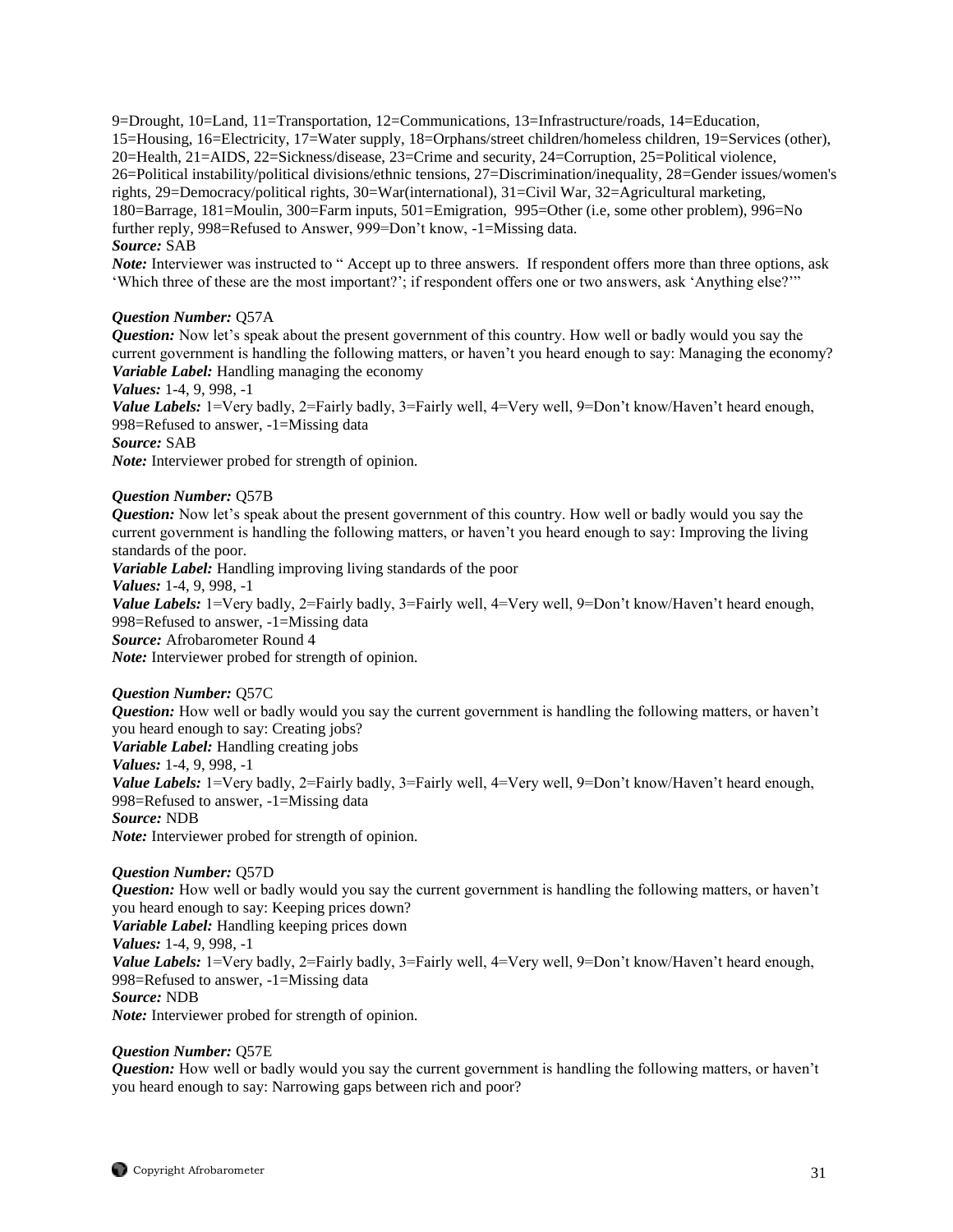*Variable Label:* Handling narrowing income gaps *Values:* 1-4, 9, 998, -1 *Value Labels:* 1=Very badly, 2=Fairly badly, 3=Fairly well, 4=Very well, 9=Don't know/Haven't heard enough, 998=Refused to answer, -1=Missing data *Source:* SAB *Note:* Interviewer probed for strength of opinion.

*Question Number:* Q57F *Question:* How well or badly would you say the current government is handling the following matters, or haven't you heard enough to say: Reducing crime? *Variable Label:* Handling reducing crime *Values:* 1-4, 9, 998, -1 *Value Labels:* 1=Very Badly, 2=Fairly badly, 3=Fairly well, 4=Very well, 9=Don't know/Haven't heard enough, 998=Refused to answer, -1=Missing data *Source:* NDB *Note:* Interviewer probed for strength of opinion.

*Question Number:* Q57G

*Question:* How well or badly would you say the current government is handling the following matters, or haven't you heard enough to say: Improving basic health services? *Variable Label:* Handling improving basic health services *Values:* 1-4, 9, 998, -1 *Value Labels:* 1=Very badly, 2=Fairly badly, 3=Fairly well, 4=Very well, 9=Don't know/Haven't heard enough, 998=Refused to answer, -1=Missing data *Source:* NDB *Note:* Interviewer probed for strength of opinion.

### *Question Number:* Q57H

*Question:* How well or badly would you say the current government is handling the following matters, or haven't you heard enough to say: Addressing educational needs? *Variable Label:* Handling addressing educational needs *Values:* 1-4, 9, 998, -1 *Value Labels:* 1=Very badly, 2=Fairly badly, 3=Fairly well, 4=Very well, 9=Don't know/Haven't heard enough, 998=Refused to answer, -1=Missing data *Source:* NDB

*Note:* Interviewer probed for strength of opinion.

#### *Question Number:* Q57I

*Question:* How well or badly would you say the current government is handling the following matters, or haven't you heard enough to say: Providing water and sanitation services? *Variable Label:* Handling providing water and sanitation services *Values:* 1-4, 9, 998, -1 *Value Labels:* 1=Very badly, 2=Fairly badly, 3=Fairly well, 4=Very well, 9=Don't know/Haven't heard enough, 998=Refused to answer, -1=Missing data. *Source:* SAB *Note:* Interviewer probed for strength of opinion.

#### *Question Number:* Q57J

*Question:* How well or badly would you say the current government is handling the following matters, or haven't you heard enough to say: Ensuring everyone has enough to eat? *Variable Label:* Handling ensuring enough to eat *Values:* 1-4, 9, 998, -1 *Value Labels:* 1=Very badly, 2=Fairly badly, 3=Fairly well, 4=Very well, 9=Don't know/Haven't heard enough, 998=Refused to answer, -1=Missing data. *Source:* SAB *Note:* Interviewer probed for strength of opinion.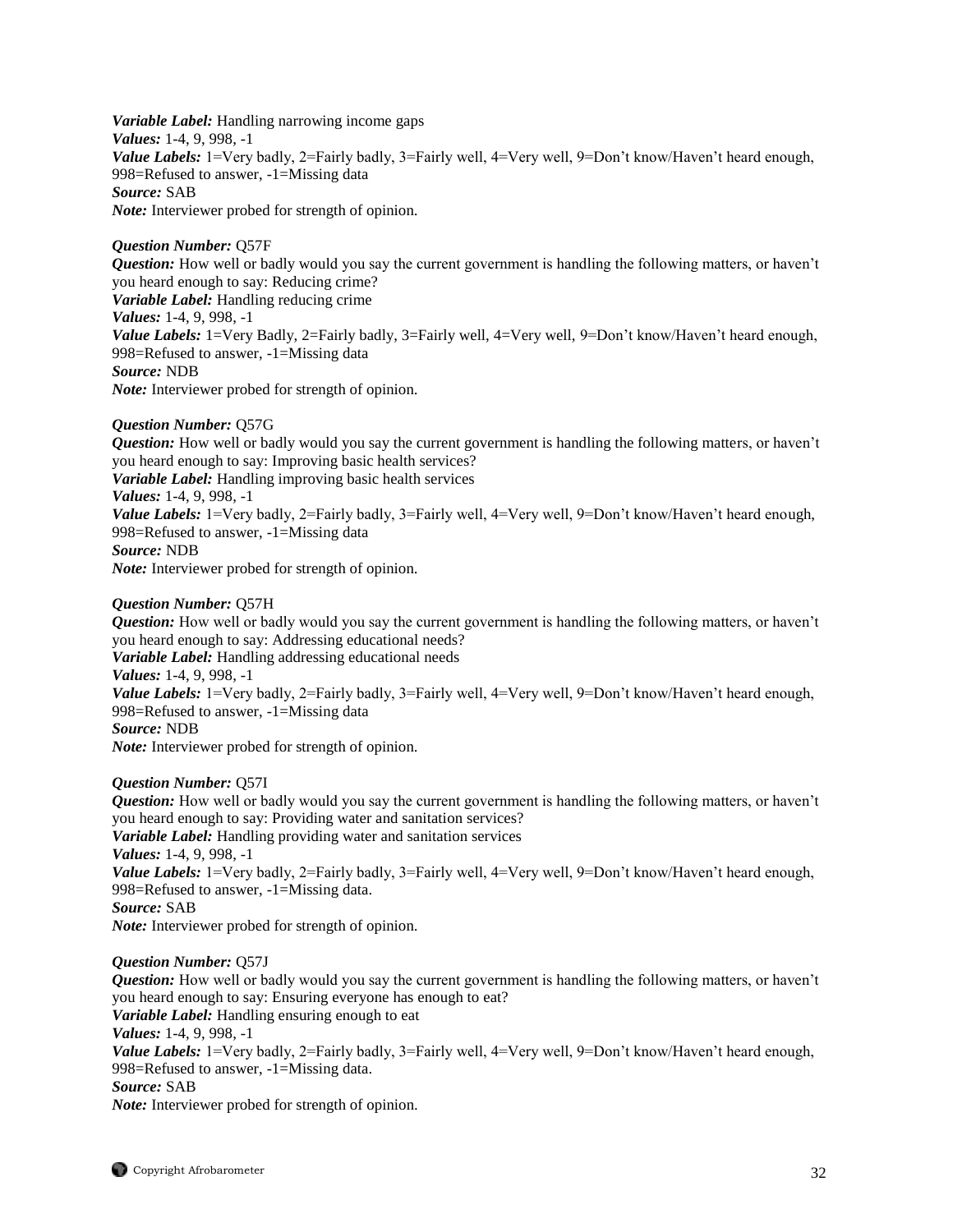#### *Question Number:* Q57K

*Question:* How well or badly would you say the current government is handling the following matters, or haven't you heard enough to say: Fighting corruption in government? *Variable Label:* Handling fighting corruption *Values:* 1-4, 9, 998, -1 *Value Labels:* 1=Very badly, 2=Fairly badly, 3=Fairly well, 4=Very well, 9=Don't know/Haven't heard enough, 998=Refused to answer, -1=Missing data. *Source:* SAB *Note:* Interviewer probed for strength of opinion.

#### *Question Number:* Q57L

*Question:* How well or badly would you say the current government is handling the following matters, or haven't you heard enough to say: Combating HIV/AIDS? *Variable Label:* Handling combating HIV/AIDS *Values:* 1-4, 9, 998, -1 *Value Labels:* 1=Very badly, 2=Fairly badly, 3=Fairly well, 4=Very well, 9=Don't know/Haven't heard enough, 998=Refused to answer, -1=Missing data. *Source:* SAB *Note:* Interviewer probed for strength of opinion.

### *Question Number:* Q57M

*Question:* How well or badly would you say the current government is handling the following matters, or haven't you heard enough to say: Maintaining roads and bridges? *Variable Label:* Handling and maintaining roads and bridges *Values:* 1-4, 9, 998, -1 *Value Labels:* 1=Very badly, 2=Fairly badly, 3=Fairly well, 4=Very well, 9=Don't know/Haven't heard enough, 998=Refused to answer, -1=Missing data *Source:* Afrobarometer Round 4 *Note:* Interviewer probed for strength of opinion.

#### *Question Number:* Q57N

*Question:* How well or badly would you say the current government is handling the following matters, or haven't you heard enough to say: Providing a reliable supply of electricity? *Variable Label:* Handling providing reliable electric supply *Values:* 1-4, 9, 998, -1 *Value Labels:* 1=Very badly, 2=Fairly badly, 3=Fairly well, 4=Very well, 9=Don't know/Haven't heard enough, 998=Refused to answer, -1=Missing data *Source:* Afrobarometer Round 4 *Note:* Interviewer probed for strength of opinion.

#### *Question Number:* Q57O

*Question:* How well or badly would you say the current government is handling the following matters, or haven't you heard enough to say: Protecting our rivers and forests? *Variable Label:* Handling protecting rivers and forests *Values:* 1-4, 9, 998, -1 *Value Labels:* 1=Very badly, 2=Fairly badly, 3=Fairly well, 4=Very well, 9=Don't know/Haven't heard enough, 998=Refused to answer, -1=Missing data *Source:* Afrobarometer Round 4 *Note:* Interviewer probed for strength of opinion.

*Question Number:* Q57P *Question:* How well or badly would you say the current government is handling the following matters, or haven't you heard enough to say: Empowering women? *Variable Label:* Handling empowering women *Values:* 1-4, 9, 998, -1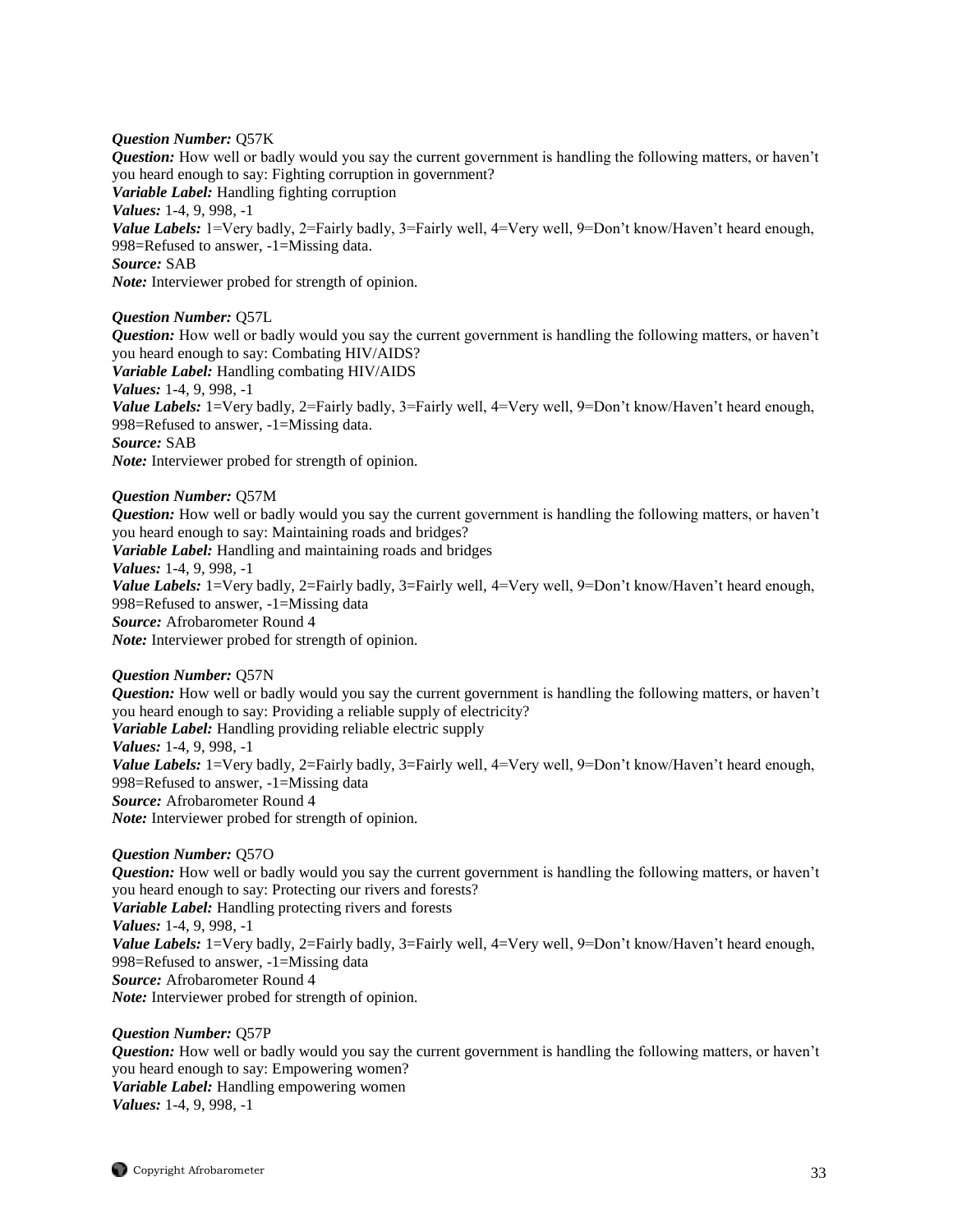Value Labels: 1=Very badly, 2=Fairly badly, 3=Fairly well, 4=Very well, 9=Don't know/Haven't heard enough, 998=Refused to answer, -1=Missing data *Source:* Afrobarometer Round 4 *Note:* Interviewer probed for strength of opinion.

#### *Question Number:* 58A

*Question:* Who do you think actually has *primary* responsibility for managing each of the following tasks. Is it the national government, the local government, traditional leaders, or members of your community: Keeping the community clean?

*Variable Label:* Primary responsibility: keeping the community clean

#### *Values:* 1-5, 9, 998, -1

*Value Labels:* 1=Central government, 2=Local government, 3=Traditional leaders, 4=Members of the community, 5=None of them, 9=Don't know, 998=Refused to answer, -1=Missing data. *Source:* Afrobarometer Round 4

# *Question Number:* 58B

*Question:* Who do you think actually has *primary* responsibility for managing each of the following tasks. Is it the national government, the local government, traditional leaders, or members of your community: Managing schools? *Variable Label:* Primary responsibility: managing schools

#### *Values:* 1-5, 9, 998, -1

*Value Labels:* 1=Central government, 2=Local government, 3=Traditional leaders, 4=Members of the community, 5=None of them, 9=Don't know, 998=Refused to answer, -1=Missing data. . *Source:* Afrobarometer Round 4

### *Question Number:* 58C

*Question:* Who do you think actually has *primary* responsibility for managing each of the following tasks. Is it the national government, the local government, traditional leaders, or members of your community: Managing health clinics?

*Variable Label:* Primary responsibility: managing health clinics

*Values:* 1-5, 9, 998, -1

*Value Labels:* 1=Central government, 2=Local government, 3=Traditional leaders, 4=Members of the community, 5=None of them, 9=Don't know, 998=Refused to answer, -1=Missing data. *Source:* Afrobarometer Round 4

#### *Question Number:* 58D

*Question:* Who do you think actually has *primary* responsibility for managing each of the following tasks. Is it the national government, the local government, traditional leaders, or members of your community: Collecting income taxes?

*Variable Label:* Primary responsibility: collecting income taxes

*Values:* 1-5, 9, 998, -1

*Value Labels:* 1=Central government, 2=Local government, 3=Traditional leaders, 4=Members of the community, 5=None of them, 9=Don't know, 998=Refused to answer, -1=Missing data. *Source:* Afrobarometer Round 4

#### *Question Number:* 58E

*Question:* Who do you think actually has *primary* responsibility for managing each of the following tasks. Is it the national government, the local government, traditional leaders, or members of your community: Solving local disputes?

*Variable Label:* Primary responsibility: solving local disputes

*Values:* 1-5, 9, 998, -1

*Value Labels:* 1=Central government, 2=Local government, 3=Traditional leaders, 4=Members of the community, 5=None of them, 9=Don't know, 998=Refused to answer, -1=Missing data. *Source:* Afrobarometer Round 4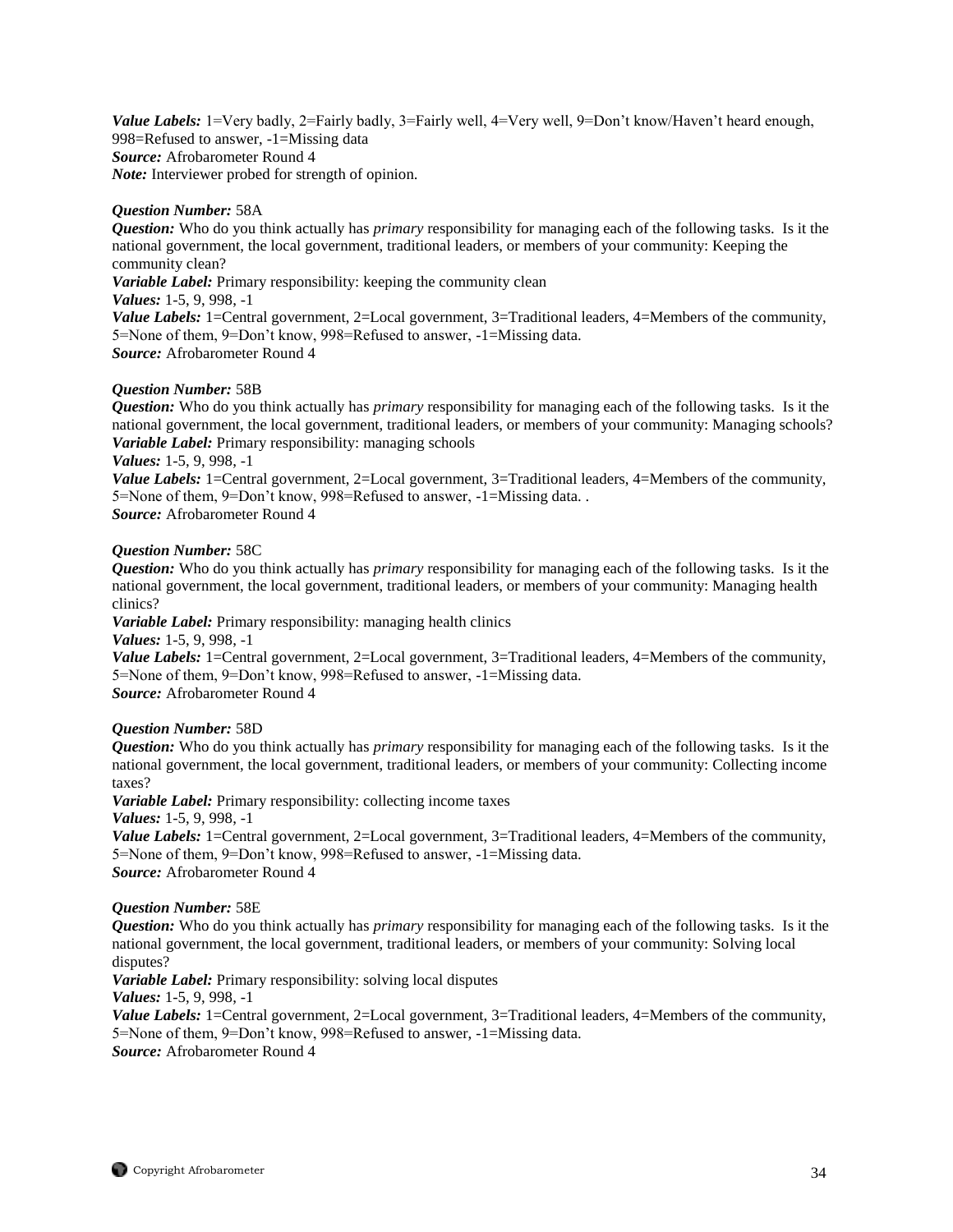# *Question Number:* 58F

*Question:* Who do you think actually has *primary* responsibility for managing each of the following tasks. Is it the national government, the local government, traditional leaders, or members of your community: Allocating land? *Variable Label:* Primary responsibility: allocating land

*Values:* 1-5, 9, 998, -1

*Value Labels:* 1=Central government, 2=Local government, 3=Traditional leaders, 4=Members of the community, 5=None of them, 9=Don't know, 998=Refused to answer, -1=Missing data. *Source:* Afrobarometer Round 4

# *Question Number:* 58G

*Question:* Who do you think actually has *primary* responsibility for managing each of the following tasks. Is it the national government, the local government, traditional leaders, or members of your community: Protecting rivers and forests?

*Variable Label:* Primary responsibility: protecting rivers and forests

*Values:* 1-5, 9, 998, -1

*Value Labels:* 1=Central government, 2=Local government, 3=Traditional leaders, 4=Members of the community, 5=None of them, 9=Don't know, 998=Refused to answer, -1=Missing data. *Source:* Afrobarometer Round 4

# *Question Number:* 58H

*Question:* Who do you think actually has *primary* responsibility for managing each of the following tasks. Is it the national government, the local government, traditional leaders, or members of your community: Maintaining law and order?

*Variable Label:* Primary responsibility: maintaining law and order

*Values:* 1-5, 9, 998, -1

*Value Labels:* 1=Central government, 2=Local government, 3=Traditional leaders, 4=Members of the community, 5=None of them, 9=Don't know, 998=Refused to answer, -1=Missing data. *Source:* Afrobarometer Round 4

#### *Question Number:* Q59A

*Question:* What about local government? I do not mean the national government. I mean your Metropolitan, Municipal or District Assembly. How well or badly would you say your local government is handling the following matters, or haven't you heard enough about them to say: Maintaining local roads?

*Variable Label:* Local govt. handling maintaining roads

# *Values:* 1-4, 9, 998, -1

*Value Labels:* 1=Very badly, 2=Fairly badly, 3=Fairly well, 4=Very well, 9=Don't know/Haven't heard enough, 998=Refused to answer, -1=Missing data

*Source:* Afrobarometer Round 3

*Note:* Interviewer probed for strength of opinion.

*Note:* Municipal/Rural Council in Benin, Burkina Faso, and Senegal; Local Government Council in Botswana, Cape Verde, Kenya, Liberia, Nigeria, South Africa, Tanzania, Uganda, Zambia and Zimbabwe; District Assembly in Ghana and Malawi, Community Council in Lesotho, Communal Council in Madagascar and Mali, Municipal Assembly/District Council in Mozambique, and Local Authority Council in Namibia.

#### *Question Number:* Q59B

*Question:* What about local government? I do not mean the national government. I mean your Metropolitan, Municipal or District Assembly. How well or badly would you say your local government is handling the following matters, or haven't you heard enough about them to say: Maintaining local market places?

*Variable Label:* Local govt. handling maintaining local markets

*Values:* 1-4, 9, 998, -1

*Value Labels:* 1=Very badly, 2=Fairly badly, 3=Fairly well, 4=Very well, 9=Don't know/Haven't heard enough, 998=Refused to answer, -1=Missing data

*Source:* Afrobarometer Round 4

*Note:* Interviewer probed for strength of opinion.

*Note:* Municipal/Rural Council in Benin, Burkina Faso, and Senegal; Local Government Council in Botswana, Cape Verde, Kenya, Liberia, Nigeria, South Africa, Tanzania, Uganda, Zambia and Zimbabwe; District Assembly in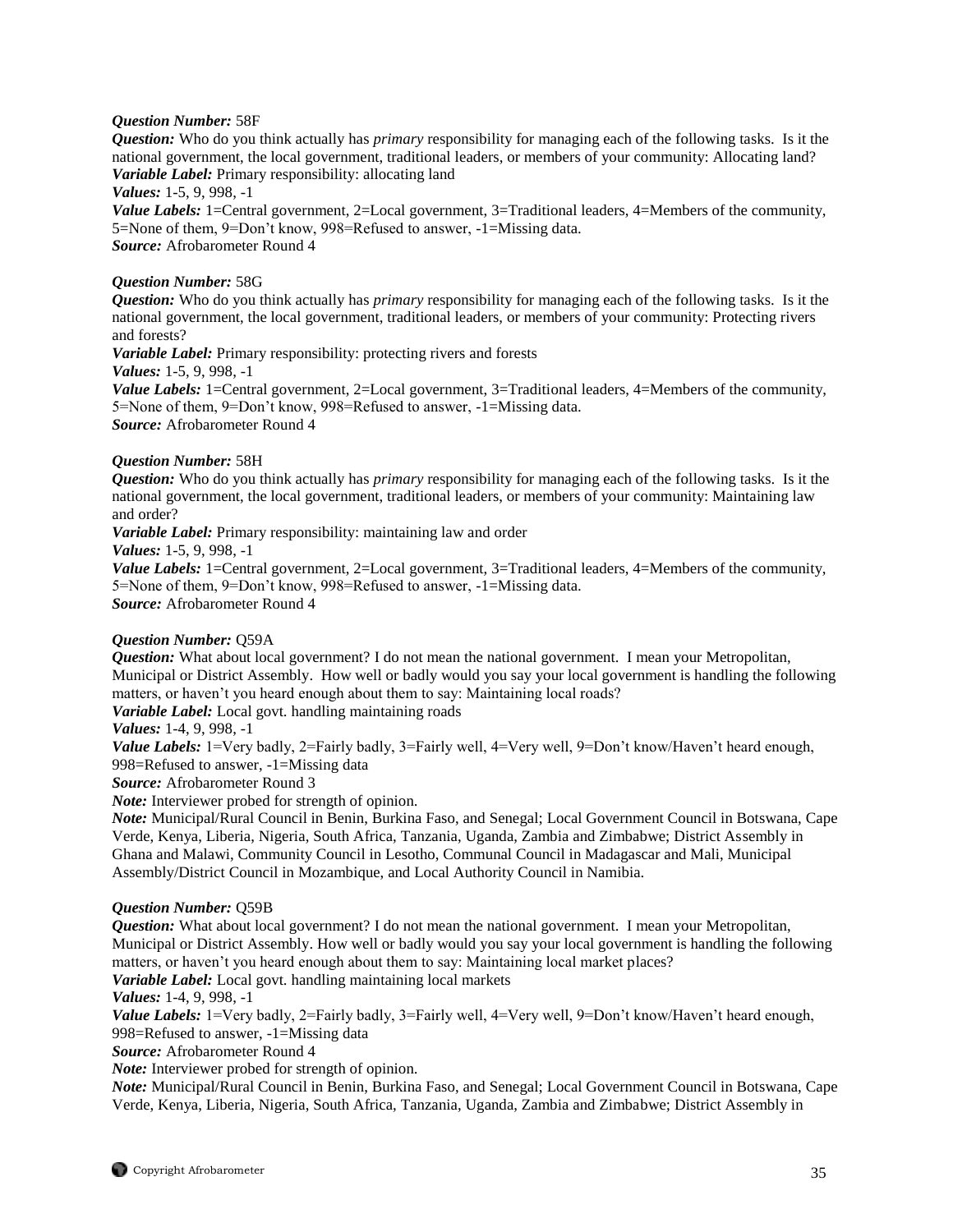Ghana and Malawi, Community Council in Lesotho, Communal Council in Madagascar and Mali, Municipal Assembly/District Council in Mozambique, and Local Authority Council in Namibia.

### *Question Number:* Q59C

*Question:* What about local government? I do not mean the national government. I mean your Metropolitan, Municipal or District Assembly. How well or badly would you say your local government is handling the following matters, or haven't you heard enough about them to say: Maintaining health standards in public restaurants and food stalls?

*Variable Label:* Local govt. handling health standards in restaurants

*Values:* 1-4, 9, 998, -1

*Value Labels:* 1=Very badly, 2=Fairly badly, 3=Fairly well, 4=Very well, 9=Don't know/Haven't heard enough, 998=Refused to answer, -1=Missing data

*Source:* Afrobarometer Round 4

*Note:* Interviewer probed for strength of opinion.

*Note:* Municipal/Rural Council in Benin, Burkina Faso, and Senegal; Local Government Council in Botswana, Cape Verde, Kenya, Liberia, Nigeria, South Africa, Tanzania, Uganda, Zambia and Zimbabwe; District Assembly in Ghana and Malawi, Community Council in Lesotho, Communal Council in Madagascar and Mali, Municipal Assembly/District Council in Mozambique, and Local Authority Council in Namibia.

### *Question Number:* Q59D

*Question:* What about local government? I do not mean the national government. I mean your Metropolitan, Municipal or District Assembly. How well or badly would you say your local government is handling the following matters, or haven't you heard enough about them to say: Keeping our community clean (e.g., refuse removed)? Variable Label: Local govt. handling keeping community clean

### *Values:* 1-4, 9, 998, -1

*Value Labels:* 1=Very badly, 2=Fairly badly, 3=Fairly well, 4=Very well, 9=Don't know/Haven't heard enough, 998=Refused to answer, -1=Missing data

*Source:* Afrobarometer Round 3

*Note:* Interviewer probed for strength of opinion.

*Note:* Municipal/Rural Council in Benin, Burkina Faso, and Senegal; Local Government Council in Botswana, Cape Verde, Kenya, Liberia, Nigeria, South Africa, Tanzania, Uganda, Zambia and Zimbabwe; District Assembly in Ghana and Malawi, Community Council in Lesotho, Communal Council in Madagascar and Mali, Municipal Assembly/District Council in Mozambique, and Local Authority Council in Namibia.

# *Question Number:* Q59E

*Question:* What about local government? I do not mean the national government. I mean your Metropolitan, Municipal or District Assembly. How well or badly would you say your local government is handling the following matters, or haven't you heard enough about them to say: Collecting license fees on bicycles, carts and barrows? *Variable Label:* Local govt. handling collecting license fees

*Values:* 1-4, 9, 998, -1

*Value Labels:* 1=Very badly, 2=Fairly badly, 3=Fairly well, 4=Very well, 9=Don't know/Haven't heard enough, 998=Refused to answer, -1=Missing data

*Source:* Afrobarometer Round 4

*Note:* Interviewer probed for strength of opinion.

*Note:* Municipal/Rural Council in Benin, Burkina Faso, and Senegal; Local Government Council in Botswana, Cape Verde, Kenya, Liberia, Nigeria, South Africa, Tanzania, Uganda, Zambia and Zimbabwe; District Assembly in Ghana and Malawi, Community Council in Lesotho, Communal Council in Madagascar and Mali, Municipal Assembly/District Council in Mozambique, and Local Authority Council in Namibia.

# *Question Number:* Q59F

*Question:* What about local government? I do not mean the national government. I mean your Metropolitan, Municipal or District Assembly. How well or badly would you say your local government is handling the following matters, or haven't you heard enough about them to say: Collecting rates on privately owned houses? *Variable Label:* Local govt. handling collecting rates on private houses *Values:* 1-4, 9, 998, -1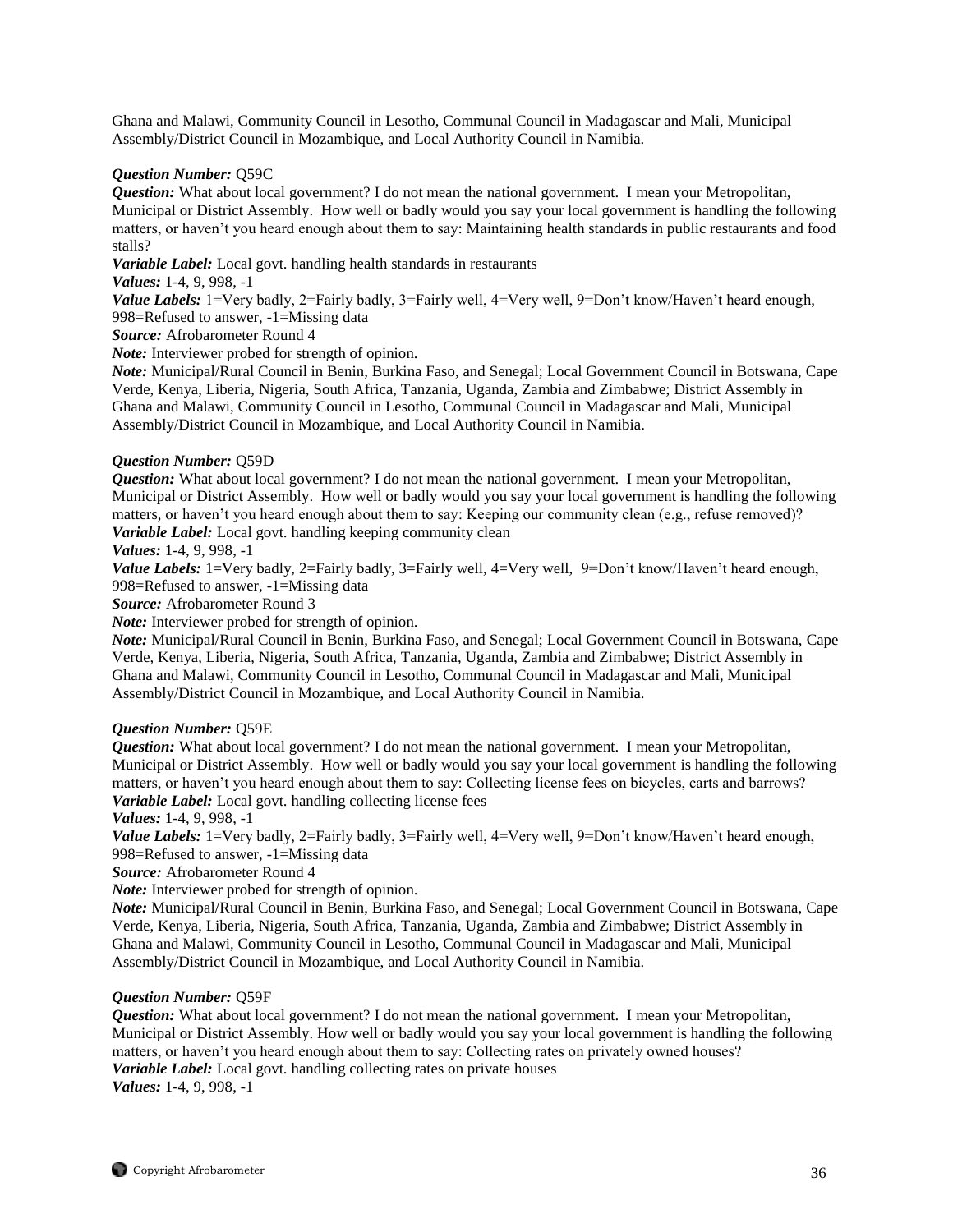Value Labels: 1=Very badly, 2=Fairly badly, 3=Fairly well, 4=Very well, 9=Don't know/Haven't heard enough, 998=Refused to answer, -1=Missing data

*Source:* Afrobarometer Round 4

*Note:* Interviewer probed for strength of opinion.

*Note:* Municipal/Rural Council in Benin, Burkina Faso, and Senegal; Local Government Council in Botswana, Cape Verde, Kenya, Liberia, Nigeria, South Africa, Tanzania, Uganda, Zambia and Zimbabwe; District Assembly in Ghana and Malawi, Community Council in Lesotho, Communal Council in Madagascar and Mali, Municipal Assembly/District Council in Mozambique, and Local Authority Council in Namibia.

## *Question Number:* Q60A

*Question:* How well or badly do you think your Metropolitan, Municipal or District Assembly is practicing the following procedures? Or haven't you heard enough to have an opinion: Making the Assembly's program of work known to ordinary people?

*Variable Label:* How well local council making work known

*Values:* 1-4, 9, 998, -1

*Value Labels:* 1=Very badly, 2=Fairly badly, 3=Fairly well, 4=Very well, 9=Don't know/Haven't heard enough, 998=Refused to answer, -1=Missing data

*Source:* Nigeria Afrobarometer Round 3.5

*Note:* Interviewer probed for strength of opinion

*Note:* Municipal/Rural Council in Benin, Burkina Faso, and Senegal; Local Government Council in Botswana, Cape Verde, Kenya, Liberia, Nigeria, South Africa, Tanzania, Uganda, Zambia and Zimbabwe; District Assembly in Ghana and Malawi, Community Council in Lesotho, Communal Council in Madagascar and Mali, Municipal Assembly/District Council in Mozambique, and Local Authority Council in Namibia.

## *Question Number:* Q60B

*Question:* How well or badly do you think your Metropolitan, Municipal or District Assembly is practicing the following procedures? Or haven't you heard enough to have an opinion: Providing citizens with the information about the Assembly's budget (i.e. revenues and expenditures)?

*Variable Label:* How well local council providing budget information

*Values:* 1-4, 9, 998, -1

*Value Labels:* 1=Very badly, 2=Fairly badly, 3=Fairly well, 4=Very well, 9=Don't know/Haven't heard enough, 998=Refused to answer, -1=Missing data

*Source:* Nigeria Afrobarometer Round 3.5

*Note:* Interviewer probed for strength of opinion

*Note:* Municipal/Rural Council in Benin, Burkina Faso, and Senegal; Local Government Council in Botswana, Cape Verde, Kenya, Liberia, Nigeria, South Africa, Tanzania, Uganda, Zambia and Zimbabwe; District Assembly in Ghana and Malawi, Community Council in Lesotho, Communal Council in Madagascar and Mali, Municipal Assembly/District Council in Mozambique, and Local Authority Council in Namibia.

## *Question Number:* Q60C

*Question:* How well or badly do you think your Metropolitan, Municipal or District Assembly is practicing the following procedures? Or haven't you heard enough to have an opinion: Allowing citizens like yourself to participate in the Assembly decisions?

*Variable Label:* How well local council allowing citizen participation

*Values:* 1-4, 9, 998, -1

*Value Labels:* 1=Very badly, 2=Fairly badly, 3=Fairly well, 4=Very well, 9=Don't know/Haven't heard enough, 998=Refused to answer, -1=Missing data

*Source:* Nigeria Afrobarometer Round 3.5

*Note:* Interviewer probed for strength of opinion

*Note:* Municipal/Rural Council in Benin, Burkina Faso, and Senegal; Local Government Council in Botswana, Cape Verde, Kenya, Liberia, Nigeria, South Africa, Tanzania, Uganda, Zambia and Zimbabwe; District Assembly in Ghana and Malawi, Community Council in Lesotho, Communal Council in Madagascar and Mali, Municipal Assembly/District Council in Mozambique, and Local Authority Council in Namibia.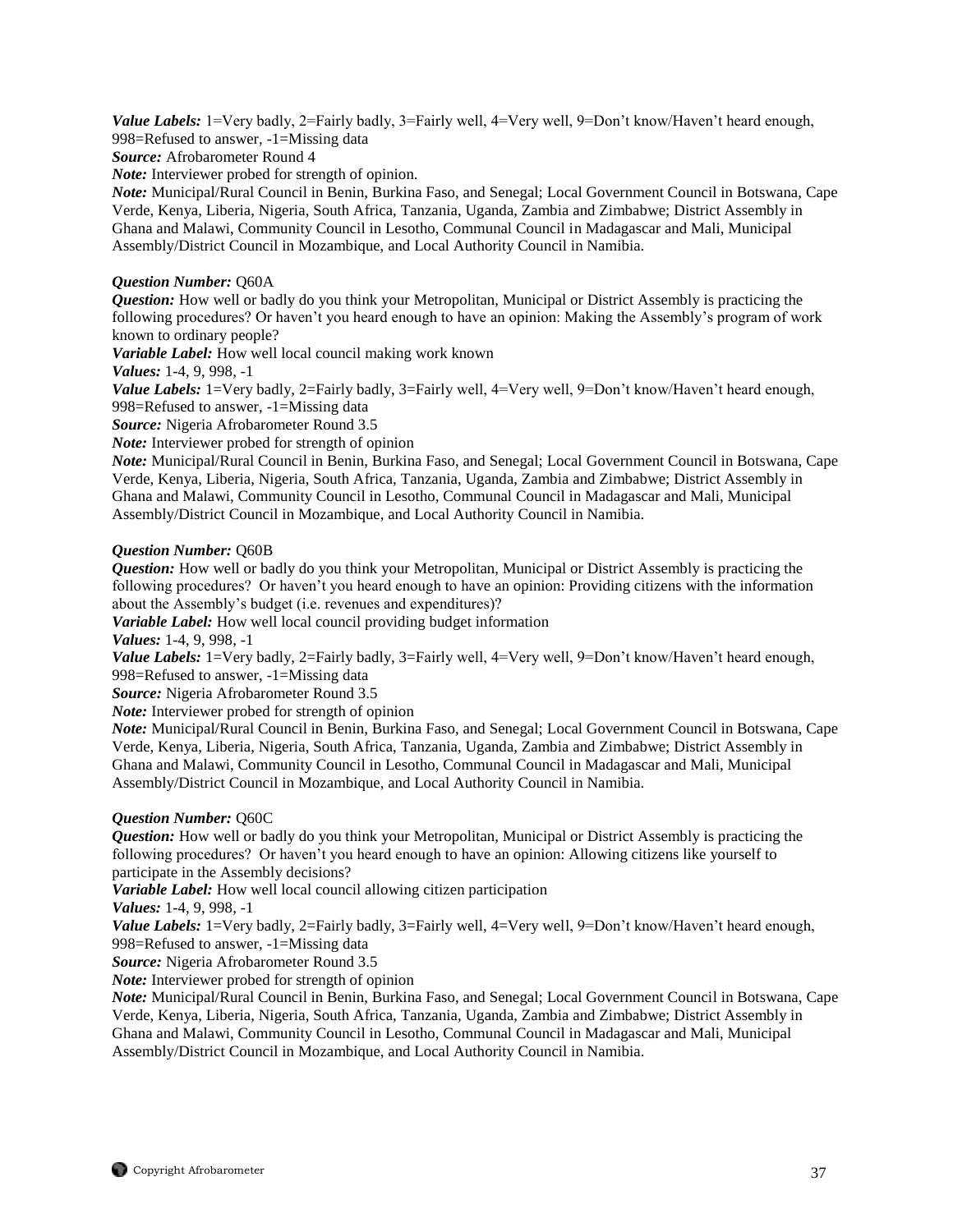## *Question Number:* Q60D

*Question:* How well or badly do you think your Metropolitan, Municipal or District Assembly is practicing the following procedures? Or haven't you heard enough to have an opinion: Consulting others (including traditional, civic and community leaders) before making decisions?

*Variable Label:* How well local council consulting others

*Values:* 1-4, 9, 998, -1

*Value Labels:* 1=Very badly, 2=Fairly badly, 3=Fairly well, 4=Very well, 9=Don't know/Haven't heard enough, 998=Refused to answer, -1=Missing data

*Source:* Nigeria Afrobarometer Round 3.5

*Note:* Interviewer probed for strength of opinion

*Note:* Municipal/Rural Council in Benin, Burkina Faso, and Senegal; Local Government Council in Botswana, Cape Verde, Kenya, Liberia, Nigeria, South Africa, Tanzania, Uganda, Zambia and Zimbabwe; District Assembly in Ghana and Malawi, Community Council in Lesotho, Communal Council in Madagascar and Mali, Municipal Assembly/District Council in Mozambique, and Local Authority Council in Namibia.

## *Question Number:* Q60E

*Question:* How well or badly do you think your Metropolitan, Municipal or District Assembly is practicing the following procedures? Or haven't you heard enough to have an opinion: Providing effective ways to handle complaints about Assembly men/women or local officials?

*Variable Label:* How well local council handling complaints

*Values:* 1-4, 9, 998, -1

*Value Labels:* 1=Very badly, 2=Fairly badly, 3=Fairly well, 4=Very well, 9=Don't know/Haven't heard enough, 998=Refused to answer, -1=Missing data

*Source:* Nigeria Afrobarometer Round 3.5

*Note:* Interviewer probed for strength of opinion

*Note:* Municipal/Rural Council in Benin, Burkina Faso, and Senegal; Local Government Council in Botswana, Cape Verde, Kenya, Liberia, Nigeria, South Africa, Tanzania, Uganda, Zambia and Zimbabwe; District Assembly in Ghana and Malawi, Community Council in Lesotho, Communal Council in Madagascar and Mali, Municipal Assembly/District Council in Mozambique, and Local Authority Council in Namibia.

#### *Question Number:* Q60F

*Question:* How well or badly do you think your Metropolitan, Municipal or District Assembly is practicing the following procedures? Or haven't you heard enough to have an opinion: Guaranteeing that local government revenues are used for public services and not for private gain?

*Variable Label:* How well local council using government revenues

*Values:* 1-4, 9, 998, -1

*Value Labels:* 1=Very badly, 2=Fairly badly, 3=Fairly well, 4=Very well, 9=Don't know/Haven't heard enough, 998=Refused to answer, -1=Missing data

*Source:* Nigeria Afrobarometer Round 3.5

*Note:* Interviewer probed for strength of opinion

*Note:* Municipal/Rural Council in Benin, Burkina Faso, and Senegal; Local Government Council in Botswana, Cape Verde, Kenya, Liberia, Nigeria, South Africa, Tanzania, Uganda, Zambia and Zimbabwe; District Assembly in Ghana and Malawi, Community Council in Lesotho, Communal Council in Madagascar and Mali, Municipal Assembly/District Council in Mozambique, and Local Authority Council in Namibia.

#### *Question Number:* Q61

*Question:* When there are problems with how local government is run in your community, how much can an ordinary person do to improve the situation?

*Variable Label:* How much ordinary person can do to solve local problems

*Values:* 1-4, 9, 998, -1

*Value Labels:* 1=Nothing, 2=A small amount, 3=Some, 4=A great deal, 9=Don't know, 998=Refused to answer, -1=Missing data.

*Source:* Afrobarometer Round 4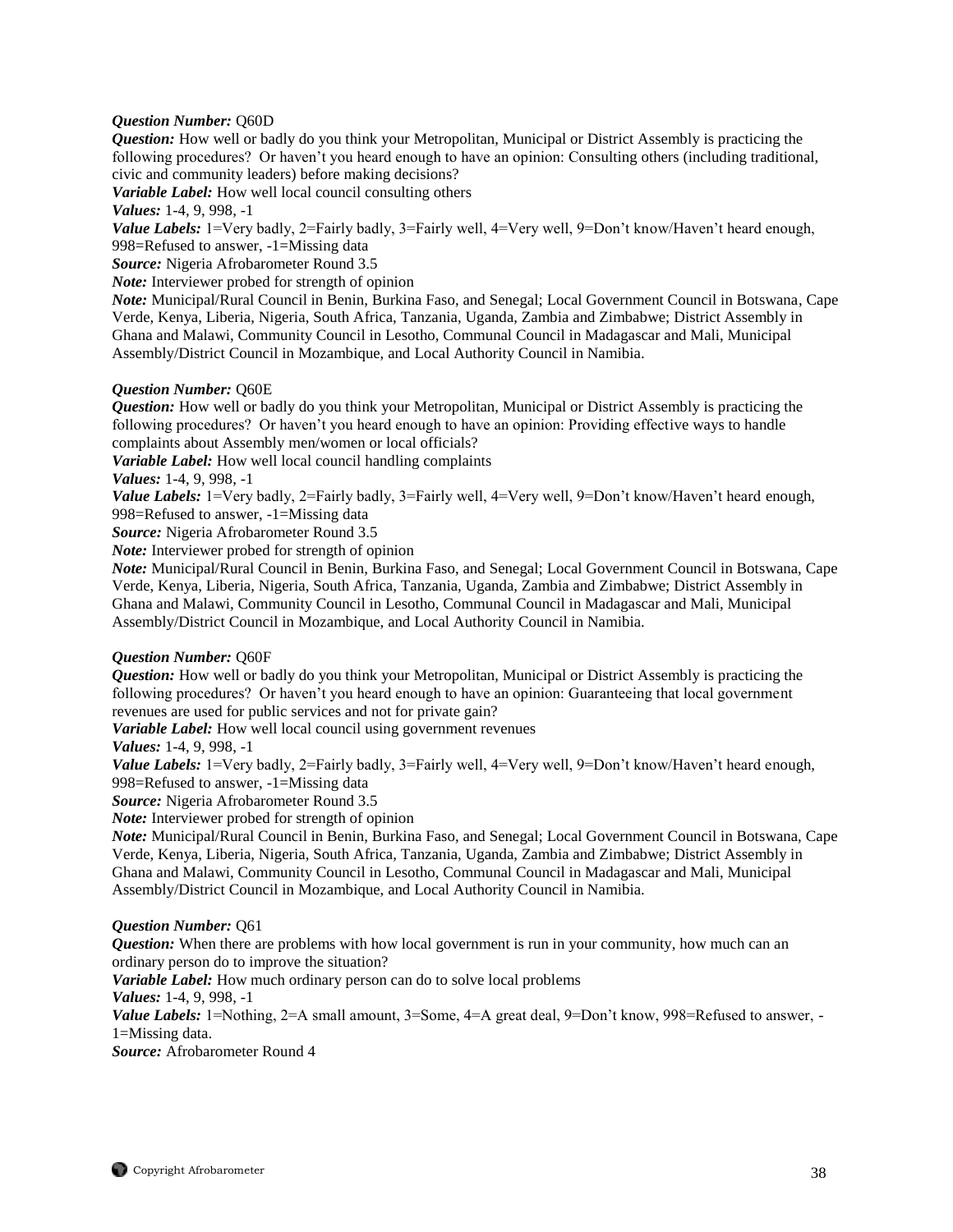## *Question Number:* Q62A

*Question:* If you yourself have seen problems in how local government is run in the past year, how often, if at all, did you do any of the following: Discuss the problem with other people in your community? *Variable Label:* How often: discuss with others *Values:* 0-3, 7, 9, 998, -1 *Value Labels:* 0=Never, 1=Once or twice, 2=Several times, 3=Many times, 7=Not applicable/saw no problems, 9=Don't know, 998=Refused to answer, -1=Missing. *Source:* Afrobarometer Round 4

## *Question Number:* Q62B

*Question:* If you yourself have seen problems in how local government is run in the past year, how often, if at all, did you do any of the following: Join with others in your community to address the problem? *Variable Label:* How often: join others to respond *Values:* 0-3, 7, 9, 998, -1 *Value Labels:* 0=Never, 1=Once or twice, 2=Several times, 3=Many times, 7=Not applicable/saw no problems, 9=Don't know, 998=Refused to answer, -1=Missing data. *Source:* Afrobarometer Round 4

#### *Question Number:* Q62C

*Question:* If you yourself have seen problems in how local government is run in the past year, how often, if at all, did you do any of the following: Discuss the problems with other community, religious, or traditional leaders? *Variable Label:* How often: discuss with community leaders

#### *Values:* 0-3, 7, 9, 998, -1

*Value Labels:* 0=Never, 1=Once or twice, 2=Several times, 3=Many times, 7=Not applicable/saw no problems, 9=Don't know, 998=Refused to answer, -1=Missing data. *Source:* Afrobarometer Round 4

*Question Number:* Q62D *Question:* If you yourself have seen problems in how local government is run in the past year, how often, if at all, did you do any of the following: Write a letter to a newspaper or call a radio show? *Variable Label:* How often: write newspaper letter or call radio show *Values:* 0-3, 7, 9, 998, -1 *Value Labels:* 0=Never, 1=Once or twice, 2=Several times, 3=Many times, 7=Not applicable/saw no problems, 9=Don't know, 998=Refused to answer, -1=Missing data.

*Source:* Afrobarometer Round 4

#### *Question Number:* Q62E

*Question:* If you yourself have seen problems in how local government is run in the past year, how often, if at all, did you do any of the following: Make a complaint to local government officials, for example, by going in person or by writing a letter?

*Variable Label:* How often: make complaint to local government officials *Values:* 0-3, 7, 9, 998, -1 *Value Labels:* 0=Never, 1=Once or twice, 2=Several times, 3=Many times, 7=Not applicable/saw no problems, 9=Don't know, 998=Refused to answer, -1=Missing data. *Source:* Afrobarometer Round 4

#### *Question Number:* Q62F

*Question:* If you yourself have seen problems in how local government is run in the past year, how often, if at all, did you do any of the following: Make a complaint to other government officials, for example, by going in person or by writing a letter?

*Variable Label:* How often: make complaint to other government officials *Values:* 0-3, 7, 9, 998, -1 *Value Labels:* 0=Never, 1=Once or twice, 2=Several times, 3=Many times, 7=Not applicable/saw no problems, 9=Don't know, 998=Refused to answer, -1=Missing data.

*Source:* Afrobarometer Round 4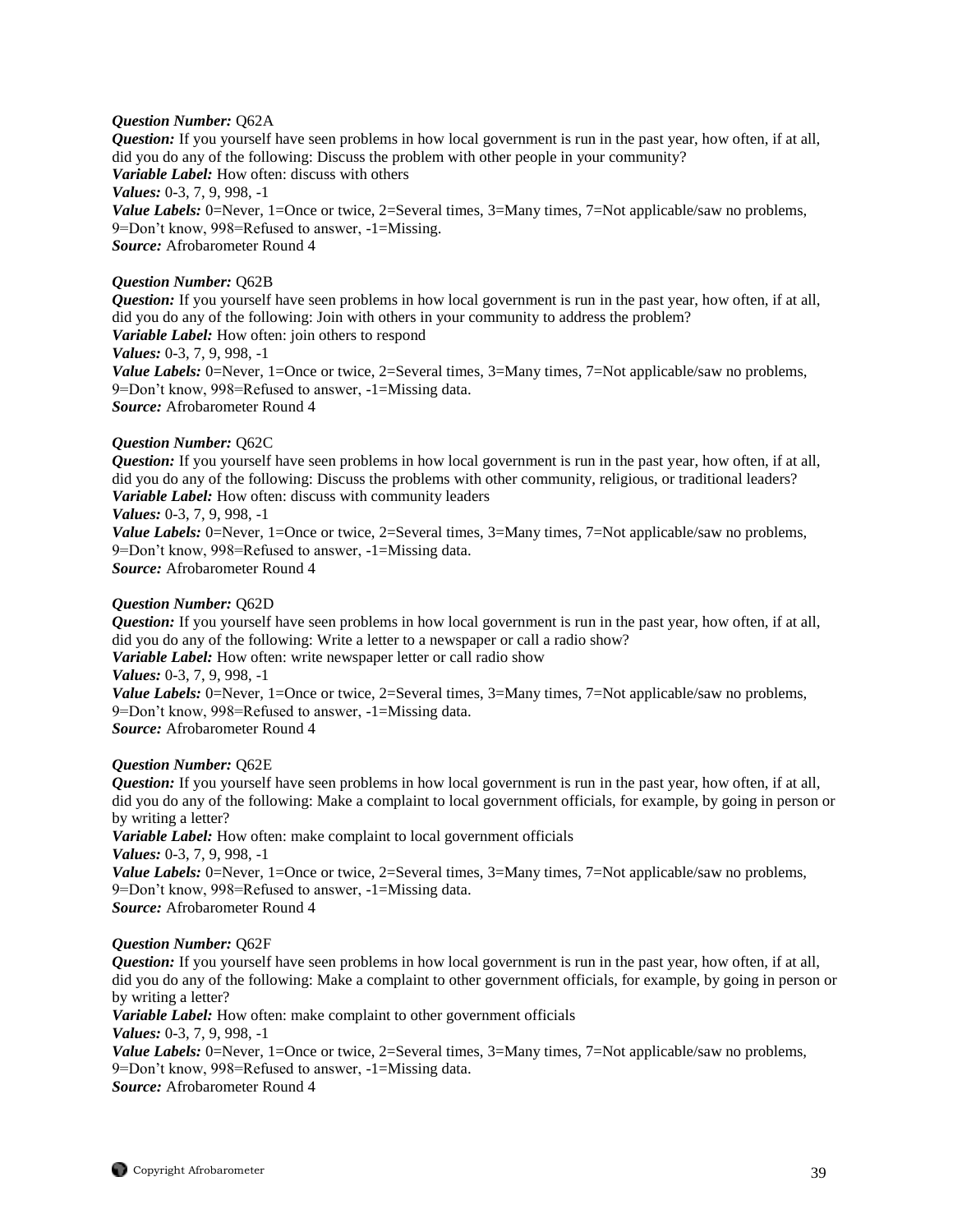## *Question Number:* Q63A

*Question:* Looking at the group of elected Assembly men and women who are presently serving on your Metropolitan, Municipal or District Assembly, how qualified do you think they are to do their jobs? Please rate them according to the following types of qualification. Or haven't you heard enough to have an opinion: Their level of education?

*Variable Label:* Local councilor qualifications: education

*Values:* 1-4, 9, 998, -1

*Value Labels:* 1=Very unqualified, 2=Fairly unqualified, 3=Fairly qualified, 4=Very qualified, 9=Don't know/Haven't heard enough, 998=Refused to answer, -1=Missing data

*Source:* Nigeria Afrobarometer Round 3.5

*Note:* Municipal/rural councilor in Benin, Burkina Faso, and Senegal; Local government councilor in Botswana, Cape Verde, Kenya, Nigeria, South Africa, Tanzania, Uganda, and Zambia; Assembly man/woman in Ghana, Community Councilor in Lesotho, Local government official in Liberia, Communal councilor in Madagascar and Mali, District Commissioner in Malawi, Municipal Councilor/District administrator in Mozambique, Local authority councilor in Namibia; Elected local councilor in Zimbabwe.

## *Question Number:* Q63B

*Question:* Looking at the group of elected Assembly men and women who are presently serving on your Metropolitan, Municipal or District Assembly, how qualified do you think they are to do their jobs? Please rate them according to the following types of qualification. Or haven't you heard enough to have an opinion: The extent that they care about the community?

*Variable Label:* Local councilor qualifications: care about community

*Values:* 1-4, 9, 998, -1

*Value Labels:* 1=Very unqualified, 2=Fairly unqualified, 3=Fairly qualified, 4=Very qualified, 9=Don't know/Haven't heard enough, 998=Refused to answer, -1=Missing data

*Source:* Nigeria Afrobarometer Round 3.5

*Note:* Municipal/rural councilor in Benin, Burkina Faso, and Senegal; Local government councilor in Botswana, Cape Verde, Kenya, Nigeria, South Africa, Tanzania, Uganda, and Zambia; Assembly man/woman in Ghana, Community Councilor in Lesotho, Local government official in Liberia, Communal councilor in Madagascar and Mali, District Commissioner in Malawi, Municipal Councilor/District administrator in Mozambique, Local authority councilor in Namibia; Elected local councilor in Zimbabwe.

## *Question Number:* Q63C

*Question:* Looking at the group of elected Assembly men and women who are presently serving on your Metropolitan, Municipal or District Assembly, how qualified do you think they are to do their jobs? Please rate them according to the following types of qualification. Or haven't you heard enough to have an opinion: Their experience at managing public service programs?

*Variable Label:* Local councilor qualifications: experience managing

*Values:* 1-4, 9, 998, -1

*Value Labels:* 1=Very unqualified, 2=Fairly unqualified, 3=Fairly qualified, 4=Very qualified, 9=Don't know/Haven't heard enough, 998=Refused to answer, -1=Missing data

*Source:* Nigeria Afrobarometer Round 3.5

*Note:* Municipal/rural councilor in Benin, Burkina Faso, and Senegal; Local government councilor in Botswana, Cape Verde, Kenya, Nigeria, South Africa, Tanzania, Uganda, and Zambia; Assembly man/woman in Ghana, Community Councilor in Lesotho, Local government official in Liberia, Communal councilor in Madagascar and Mali, District Commissioner in Malawi, Municipal Councilor/District administrator in Mozambique, Local authority councilor in Namibia; Elected local councilor in Zimbabwe.

#### *Question Number:* Q63D

*Question:* Looking at the group of elected Assembly men and women who are presently serving on your Metropolitan, Municipal or District Assembly, how qualified do you think they are to do their jobs? Please rate them according to the following types of qualification. Or haven't you heard enough to have an opinion: Their honesty at handling public funds?

*Variable Label:* Local councilor qualifications: honesty handling funds *Values:* 1-4, 9, 998, -1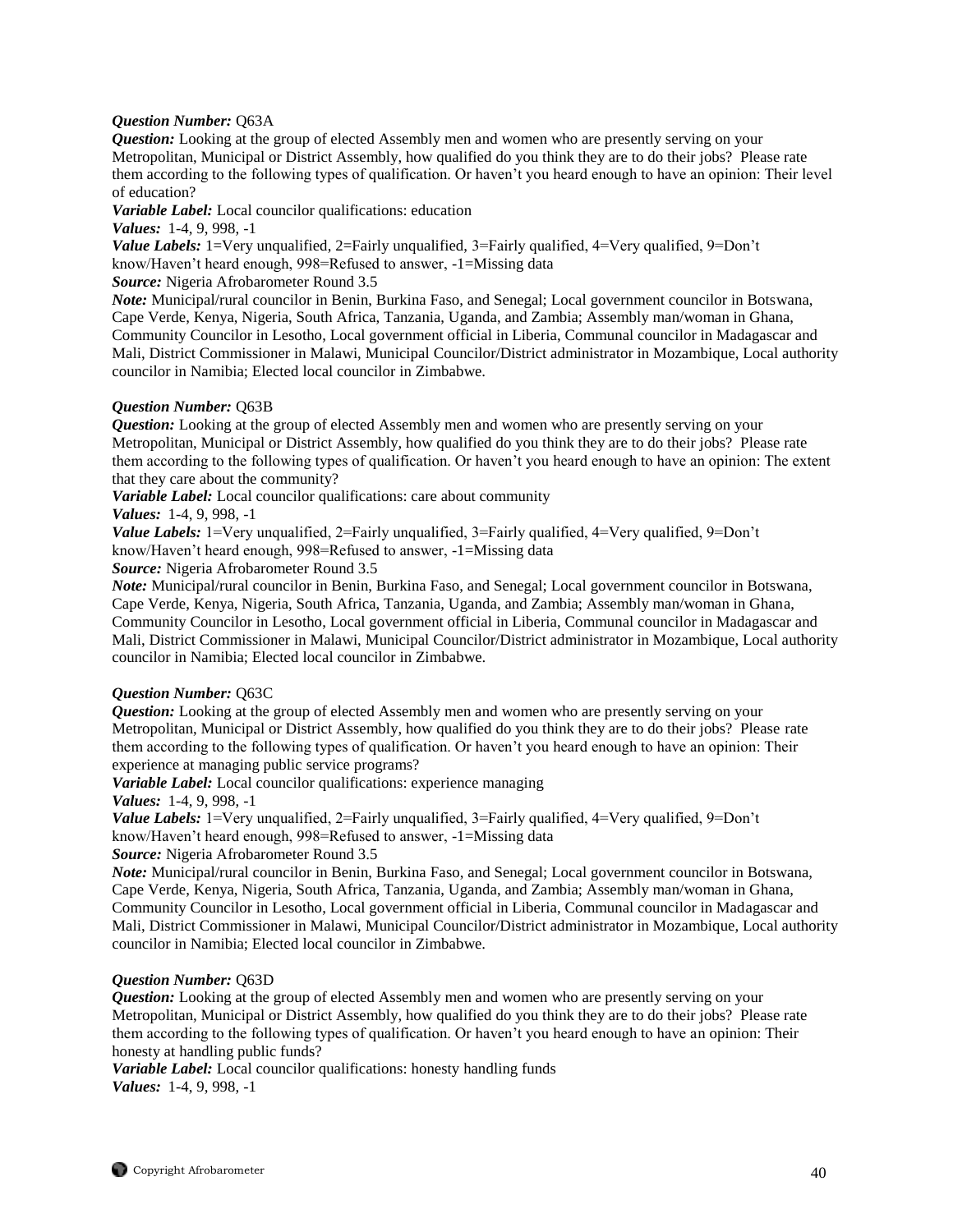*Value Labels:* 1=Very unqualified, 2=Fairly unqualified, 3=Fairly qualified, 4=Very qualified, 9=Don't know/Haven't heard enough, 998=Refused to answer, -1=Missing data

*Source:* Nigeria Afrobarometer Round 3.5

*Note:* Municipal/rural councilor in Benin, Burkina Faso, and Senegal; Local government councilor in Botswana, Cape Verde, Kenya, Nigeria, South Africa, Tanzania, Uganda, and Zambia; Assembly man/woman in Ghana, Community Councilor in Lesotho, Local government official in Liberia, Communal councilor in Madagascar and Mali, District Commissioner in Malawi, Municipal Councilor/District administrator in Mozambique, Local authority councilor in Namibia; Elected local councilor in Zimbabwe.

# *Question Number:* Q64A

*Question:* Have you had to make any of the following payments during the past year: Fees for a government service such as education or health care? *Variable Label:* Payments made: fees for government service *Values:* 0-1, 9, 8, -1 *Value Labels:* 0=No, 1=Yes, 9=Don't know, 8=Refused to answer, -1=Missing data *Source:* Afrobarometer Round 4

# *Question Number:* Q64B

*Question:* Have you had to make any of the following payments during the past year: Licence fees to local government e.g., for a bicycle, cart, or market stall? *Variable Label:* Payments made: licence fees to local government *Values:* 0-1, 9, 8, -1 *Value Labels:* 0=No, 1=Yes, 9=Don't know, 8=Refused to answer, -1=Missing data *Source:* Afrobarometer Round 4

## *Question Number:* Q64C

*Question:* Have you had to make any of the following payments during the past year: Property rates or taxes? *Variable Label:* Payments made: property rates or taxes *Values:* 0-1, 9, 8, -1 *Value Labels:* 0=No, 1=Yes, 9=Don't know, 8=Refused to answer, -1=Missing data *Source:* Afrobarometer Round 4

## *Question Number:* Q64D

*Question:* Have you had to make any of the following payments during the past year: Public utility fees, e.g., for water, electricity or telephone? *Variable Label:* Payments made: public utility fees *Values:* 0-1, 9, 8, -1 *Value Labels:* 0=No, 1=Yes, 9=Don't know, 8=Refused to answer, -1=Missing data *Source:* Afrobarometer Round 4

## *Question Number:* Q64E

*Question:* Have you had to make any of the following payments during the past year: Income taxes? *Variable Label:* Payments made: income taxes *Values:* 0-1, 9, 8, -1 *Value Labels:* 0=No, 1=Yes, 9=Don't know, 8=Refused to answer, -1=Missing data *Source:* Afrobarometer Round 4

*Question Number:* Q65 *Question:* How much influence do traditional leaders currently have in governing your local community? *Variable Label:* Traditional leaders influence governing local community *Values:* 1-4, 9, 998, -1 *Value Labels:* 1=None, 2=A small amount, 3=Some, 4=A great deal, 9=Don't know, 998=Refused to answer, -1=Missing data *Source:* Afrobarometer Round 4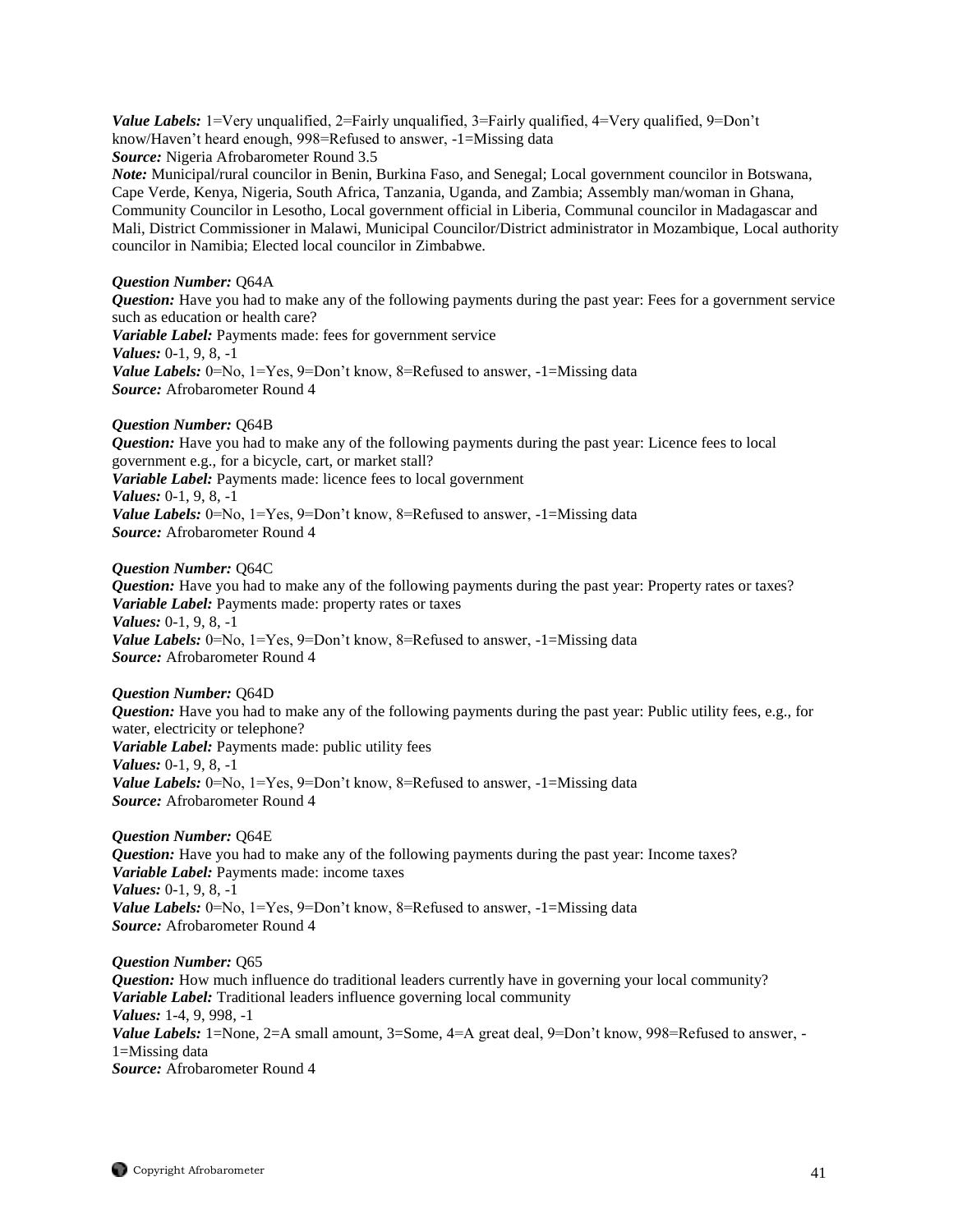## *Question Number:* Q66

*Question:* Do you think that the amount of influence traditional leaders have in governing your local community should increase, stay the same, or decrease?

*Variable Label:* Traditional leaders more or less influence

*Values:* 1-5, 9, 998, -1

*Value Labels:* 1=Decrease a lot, 2=Decrease somewhat, 3=Stay the same, 4=Increase somewhat, 5=Increase a lot, 9=Don't know, 998=Refused to answer, -1=Missing data.

*Source:* Afrobarometer Round 4

*Note:* Interviewer probed for strength of opinion

## *Question Number:* Q67

*Quest***ion:** Do you think that traditional leaders should sit on your local government council, or not? If so, do you think they should be elected by the people to these seats, appointed by government officials, or selected in some other way?

*Variable Label:* Traditional leaders sit on local government council

*Values:* 0-3, 9, 998, -1

*Value Labels:* 0=No, should not have seats on council, 1=Yes, should have seats elected by people, 2=Yes, should have seats appointed by government officials,  $3=Yes$ , should have seats selected in some other way,  $9=Don't know$ , 998=Refused to answer, -1=Missing data

*Source:* Afrobarometer Round 4

## *Question Number:* Q68

**Question:** Which of the following statements is closest to your view? Choose Statement 1 or Statement 2.

Statement 1: Traditional leaders must represent all of the their people equally. They should remain non-partisan, and not affiliate themselves with any political party.

Statement 2: Traditional leaders are citizens like everyone else and have the right to decide for themselves whether to support a particular party.

*Variable Label:* Traditional leaders non-partisan vs. allow party affiliation

*Values:* 1-5, 9, 998, -1

*Value Labels:* 1=Agree very strongly with Statement 1, 2=Agree with Statement 1, 3=Agree with Statement 2, 4=Agree very strongly with Statement 2, 5=Agree with neither, 9=Don't know, 998=Refused to answer, -1=Missing data

*Source:* Afrobarometer Round 4

*Note:* Interviewer probed for strength of opinion asking "Do you agree or agree very strongly"

# *Question Number:* Q69

*Question:* Which of the following statements is closest to your view? Choose Statement 1 or Statement 2. Statement 1: To best serve their people, traditional leaders must remain independent of the government. They should not receive government salaries.

Statement 2: Traditional leaders serve their communities and the government, and they should receive a salary from government for their work.

*Variable Label:* Traditional leaders independent of govt. vs. receive salary

*Values:* 1-5, 9, 998, -1

*Value Labels:* 1=Agree very strongly with Statement 1, 2=Agree with Statement 1, 3=Agree with Statement 2, 4=Agree very strongly with Statement 2, 5=Agree with neither, 9=Don't know, 998=Refused to answer, -1=Missing data

*Source:* Afrobarometer Round 4

*Note:* Interviewer probed for strength of opinion asking "Do you agree or agree very strongly

## *Question Number:* Q70A

*Question:* Do you approve or disapprove of the way the following people have performed their jobs over the past twelve months, or haven't you heard enough about them to say: The President.

*Variable Label:* Performance: President

*Values:* 1-4, 9, 998, -1

*Value Labels:* 1=Strongly disapprove, 2=disapprove, 3=Approve, 4=Strongly approve, 9=Don't know/Haven't heard enough, 998=Refused to answer, -1=Missing data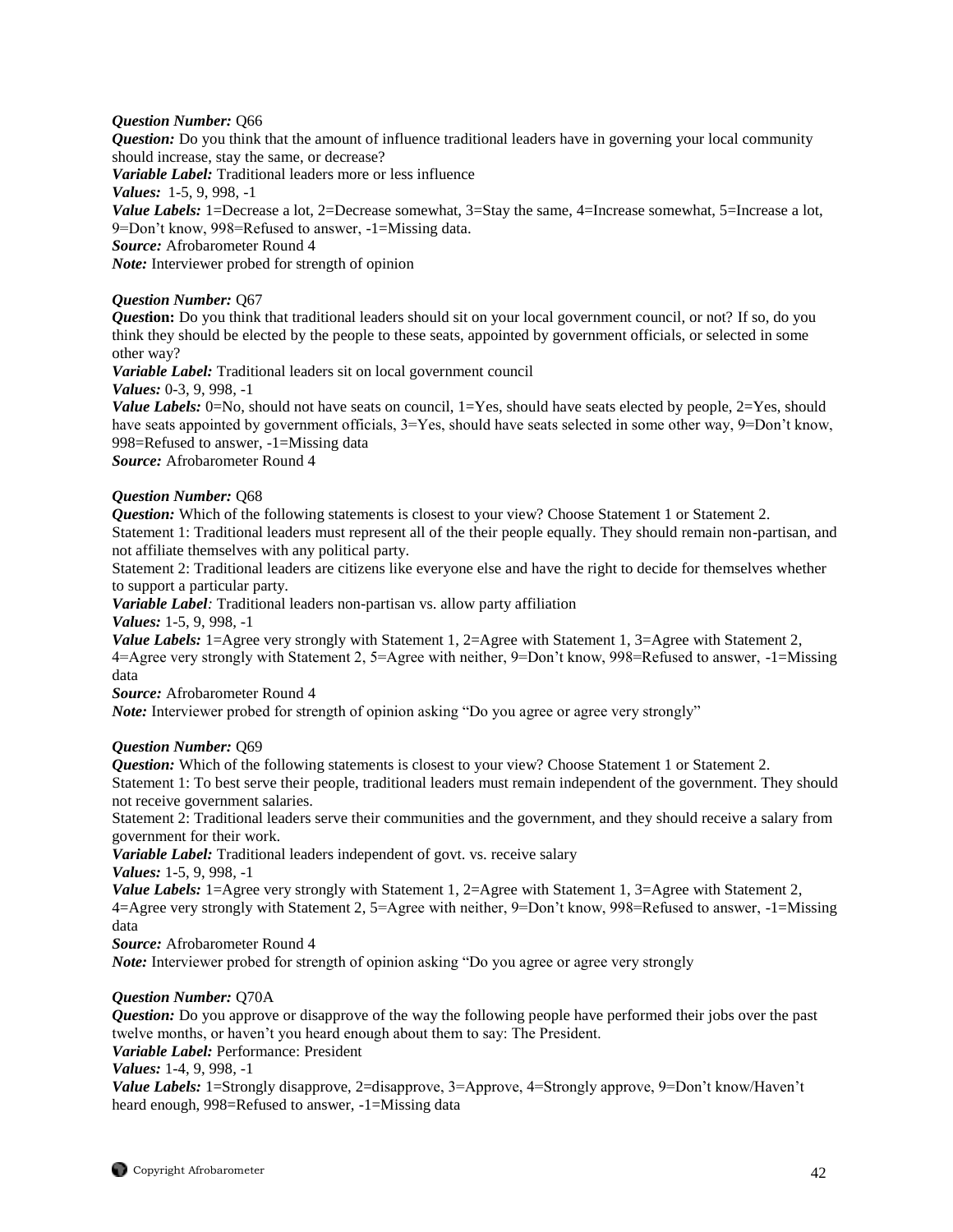# *Source:* SAB

*Note:* Interviewer probed for strength of opinion.

*Note:* President Thomas Yayi Boni in Benin, President Ian Khama in Botswana, President Blaise Compaore in Burkina Faso, President Pedro Pires in Cape Verde, President J.A. Kufour in Ghana, President Mwai Kibaki in Kenya, Prime Minister Pakalitha Mosisili in Lesotho, President Ellen Johnson Sirleaf in Liberia, President Marc, Ravalomanana in Madagascar, President Bingu wa Mutharika in Malawi, President Amadou Toumani Toure in Mali, President Armando Guebuza in Mozambique, President Hifikepunye Pohamba in Namibia, President Musa Yar' Adua in Nigeria, President Abdoulaye Wade in Senegal, Former President Thabo Mbeki in South Africa, President Jakaya Kikwete in Tanzania, President Yoweri Museveni in Uganda, Late President Levy Mwanawasa in Zambia, President Robert Mugabe in Zimbabwe

## *Question Number:* Q70B

*Question:* Do you approve or disapprove of the way the following people have performed their jobs over the past twelve months, or haven't you heard enough about them to say: Your Member of Parliament?

*Variable Label:* Performance: MP/National Assembly rep.

*Values:* 1-4, 9, 998, -1

*Value Labels:* 1=Strongly disapprove, 2=disapprove, 3=Approve, 4=Strongly approve, 9=Don't know/Haven't heard enough, 998=Refused to answer, -1=Missing data

#### *Source:* SAB

*Note:* Interviewer probed for strength of opinion.

*Note:* "National Assembly Representative" in Benin, Burkina Faso, Cape Verde, Liberia, Madagascar, Malawi, Mali, Mozambique, Nigeria, Tanzania, Uganda, Zambia; "Member of Parliament" in Botswana, Ghana, Kenya, Lesotho, Namibia, Senegal, and South Africa; "House of Assembly Representative" in Zimbabwe.

#### *Question Number:* Q70C

*Question:* Do you approve or disapprove of the way the following people have performed their jobs over the past twelve months, or haven't you heard enough about them to say: Your Elected Assembly man/woman? *Variable Label:* Performance: local government councilor

*Values:* 1-4, 9, 998, -1

*Value Labels:* 1=Strongly disapprove, 2=disapprove, 3=Approve, 4=Strongly approve, 9=Don't know/Haven't heard enough, 998=Refused to answer, -1=Missing data

## *Source:* SAB

*Note:* Interviewer probed for strength of opinion.

*Note:* Municipal/rural councilor in Benin, Burkina Faso, and Senegal; Local government councilor in Botswana, Cape Verde, Kenya, Nigeria, South Africa, Tanzania, Uganda, and Zambia; Assembly man/woman in Ghana, Community Councilor in Lesotho, Local government official in Liberia, Communal councilor in Madagascar and Mali, District Commissioner in Malawi, Municipal Councilor/District administrator in Mozambique, Local authority councilor in Namibia; Elected local councilor in Zimbabwe.

## *Question Number:* Q71

*Question:* On the whole, how would you rate the freeness and fairness of the last national election, held in [year]. Was it:

*Variable Label:* Elections free and fair

*Values:* 1-4, 8, 9, 998, -1

*Value Labels:* 4=Completely free and fair, 3=Free and fair, but with minor problems, 2=Free and fair, with major problems, 1=Not free and fair, 8=Do not understand the question, 9=Don't know, 998=Refused to answer, - 1=Missing data

# *Source:* Afrobarometer Round 3

*Note:* Last national election was 2009 in Ghana, South Africa and Zimbabwe; 2008 in Madagascar, 2007 in Benin, Burkina Faso, Kenya, Lesotho, Mali, Nigeria and Senegal; 2006 in Uganda and Zambia; 2005 in Cape Verde, Liberia and Tanzania; 2004 in Botswana, Malawi, Mozambique and Namibia.

## *Question Number:* Q72A

*Question:* Think about how elections work in practice in this country. How well do elections: Ensure that the members of Parliament reflect the views of voters?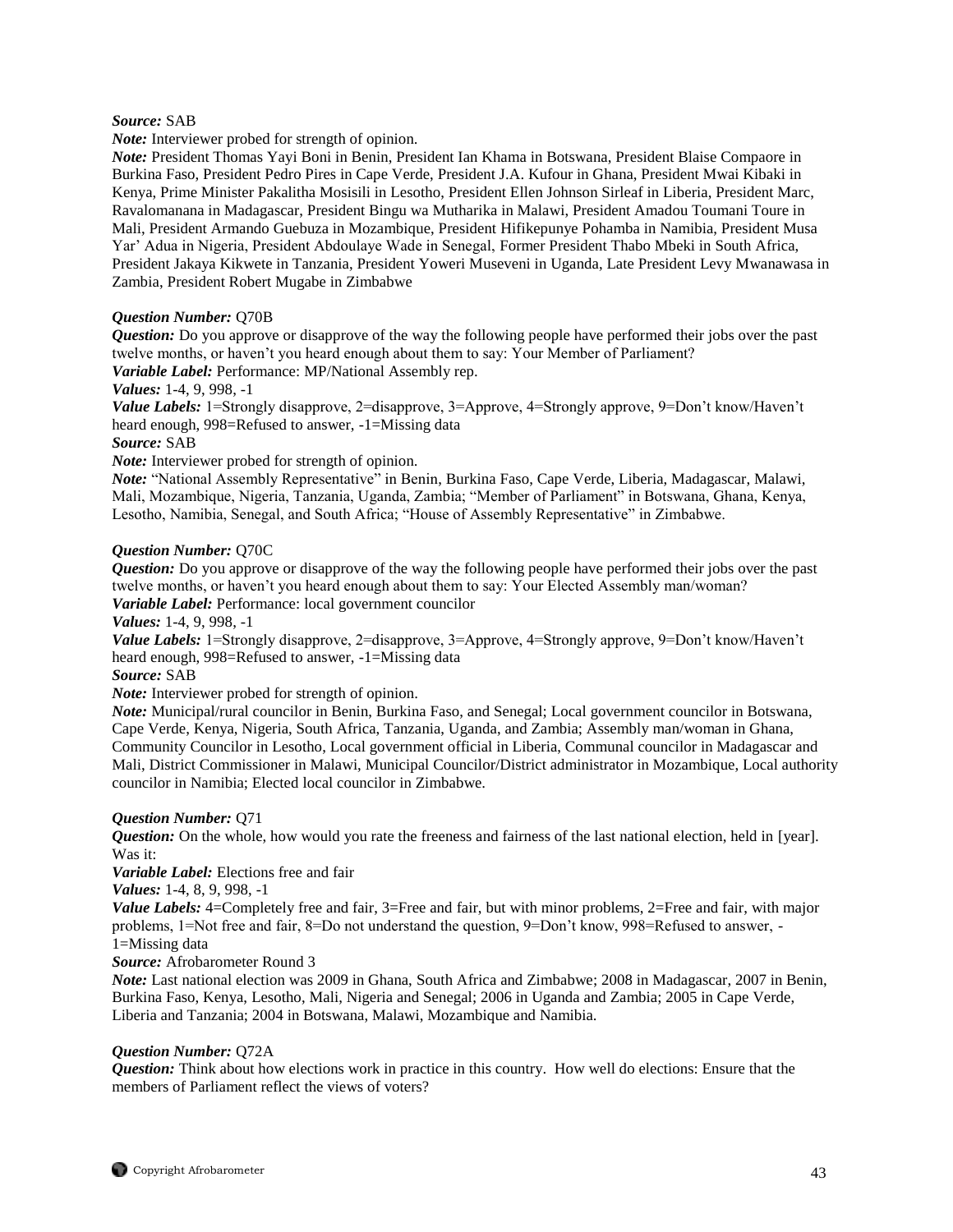*Variable Label:* Elections ensure parliament reflects voters *Values:* 0-3, 9, 998, -1 *Value Labels:* 0=Not at all well, 1=Not very well, 2=Well, 3=Very well, 9=Don't know, 998=Refused to answer, -1=Missing data

*Source:* Afrobarometer Round 3

*Note:* "National Assembly Representative" in Benin, Burkina Faso, Cape Verde, Liberia, Madagascar, Malawi, Mali, Mozambique, Nigeria, Tanzania, Uganda, Zambia; "Member of Parliament" in Botswana, Ghana, Kenya, Lesotho, Namibia, Senegal, and South Africa; "House of Assembly Representative" in Zimbabwe.

## *Question Number:* Q72B

*Question:* Think about how elections work in practice in this country. How well do elections: Enable voters to remove from office leaders who do not do what the people want?

*Variable Label:* Elections enable voters to remove leaders

*Values:* 0-3, 9, 998, -1

Value Labels: 0=Not at all well, 1=Not very well, 2=Well, 3=Very well, 9=Don't know, 998=Refused to answer, -1=Missing data

*Source:* Afrobarometer Round 3

## *Question Number:* Q73A

*Question:* Who should be responsible for: Making sure that, once elected, Members of Parliament do their jobs? *Variable Label:* Who responsible: MPs do jobs

## *Values:* 0-4, 9, 998, -1

*Value Labels:* 0=The President/Executive, 1=The Parliament/Local Council, 2=Their political party, 3=The voters, 4=No one, 9=Don't know, 998=Refused to answer, -1=Missing data

*Source:* Afrobarometer Round 3

*Note:* "National Assembly Representative" in Benin, Burkina Faso, Cape Verde, Liberia, Madagascar, Malawi, Mali, Mozambique, Nigeria, Tanzania, Uganda, Zambia; "Member of Parliament" in Botswana, Ghana, Kenya, Lesotho, Namibia, Senegal, and South Africa; "House of Assembly Representative" in Zimbabwe.

## *Question Number:* Q73B

*Question:* Who should be responsible for: Making sure that, once elected, Assembly men/women do their jobs? *Variable Label:* Who responsible: local councilors do jobs

## *Values:* 0-4, 9, 998, -1

*Value Labels:* 0=The President/Executive, 1=The Parliament/Local Council, 2=Their political party, 3=The voters, 4=No one, 9=Don't know, 998=Refused to answer, -1=Missing data

*Source:* Afrobarometer Round 3

*Note:* Municipal/rural councilor in Benin, Burkina Faso, and Senegal; Local government councilor in Botswana, Cape Verde, Kenya, Nigeria, South Africa, Tanzania, Uganda, and Zambia; Assembly man/woman in Ghana, Community Councilor in Lesotho, Local government official in Liberia, Communal councilor in Madagascar and Mali, District Commissioner in Malawi, Municipal Councilor/District administrator in Mozambique, Local authority councilor in Namibia; Elected local councilor in Zimbabwe.

## *Question Number:* Q73C

*Question:* Who should be responsible for: Making sure that, once elected, the president does his/her job? *Variable Label:* Who responsible: president does job

*Values:* 0-4, 9, 998, -1

*Value Labels:* 0=The President/Executive, 1=The Parliament/Local Council, 2=Their political party, 3=The voters, 4=No one, 9=Don't know, 998=Refused to answer, -1=Missing data

*Source*: Afrobarometer Round 4

*Note:* "Prime Minister" in Lesotho; "President" and "Prime Minister" in Burkina Faso, Cape Verde, Madagascar, Mali, Mozambique, Namibia, Senegal and Zimbabwe; "President" in Benin, Botswana, Ghana, Kenya, Liberia, Malawi, Nigeria, South Africa, Tanzania, Uganda, and Zambia.

## *Question Number:* Q74

*Question:* How easy or difficult is it for an ordinary person to have his voice heard between elections?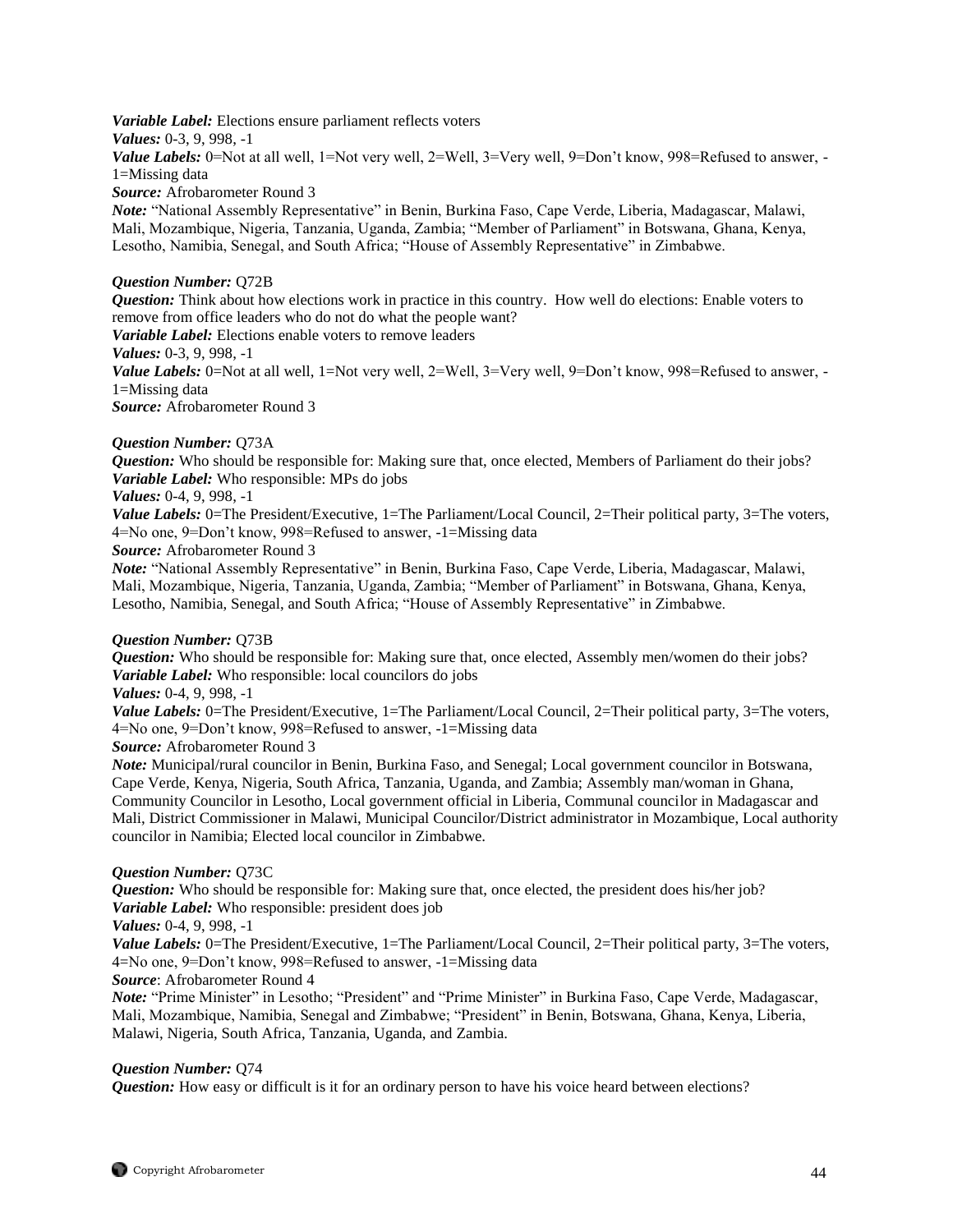*Variable Label:* Voice heard between elections *Values:* 1-4, 9, 998, -1 *Value Labels:* 1=Very difficult, 2=Somewhat difficult, 3=Somewhat easy, 4=Easy, 9=Don't know, 998=Refused to answer, -1 =Missing data. *Source:* Afrobarometer Round 4

## **Questions 75-78 are reserved for country-specific questions designed by each country team to suit their own context. See codebooks and datasets for individual countries for further information on these questions.**

## *Question Number:* Q79

*Question:* What is your tribe? You know, your ethnic or cultural group. *Variable Label:* Tribe or ethnic group *Values:* 1, 100-112, 140-167, 182-204, 220-229, 260-283, 300-323, 340-370, 380-396, 420-444, 460-477, 500-519, 540-558, 580-599, 620-669, 700-713, 740-805, 820-846, 860-869, 990, 995, 998-999, -1 *Value Labels:* 1=English, 100=Fon, 101=Adja, 102=Bariba, 103=Dendi, 104=Yoruba, 105=Otamari, 106=Peulh, 107=Yoa, 108=Goun, 109=Mina, 110=Idacha, 111=Shabe, 112=Warma, 140=Mokgatla, 141=Mokwena, 142=Mongwato, 143=Mongwaketse, 144=Motlokwa, 145=Moherero, 146=Morolong, 147=Mosarwa, 148=Mokalanga, 149=Mosobea, 150=Motawana, 151=Mokgalagadi, 152=Moyei, 153=Mohurutshe/Mokhurutshe, 155=Mmirwa, 156=Mongologa, 158=Mombuhushu, 159=Molete, 160=Motswapong, 161=Motlharo, 164=Motalaote, 165=Mopedi, 166=Morotsi, 167=Ndebele, 182=Mossi, 184=Peul, 185=Gourmatche, 186=Gourounsi, 187=Bobo, 188=Bissa, 189=Dagari, 190=Birifor, 191=Lobi, 192=Samo, 193=Senoufo, 194=Djerma, 195=Goin, 196=Turka, 197=Yanan, 198=Marka, 199=Bwaba, 200=Karaboro, 201=Fuls, 202=Sonra, 203=Dioula, 204=Bella, 220=Related to regional origin (badio/sampadjudo), 221=African, 222=Amerivan or European, 223=Related to Age, 224=Related to Gender, 225=Related to Occupation, 226=Related to Religion, 227=Related to Class, 228=Related to Race, 229=Related to political/partisan affiliation, 260=Akan, 261=Ewe/Anglo, 262=Ga/Adangbe, 263=Dagomba, 264=Nzema, 265=Wassa, 266=Brosa, 267=Busanga, 268=Sefwi, 269=Hausa, 270=Groma/Grumah, 271=Frafra, 272=Kokonba, 273=Dagate, 274=Kusasi, 275=Banda, 276=Sisila, 277=Waala, 278=Kasina, 279=Gonja, 280=Mamprusi, 281=Talensi, 282=Builsa, 283=Brefo/Birfuo, 300=Kikuyu, 301=Luo, 302=Luhya, 303=Kamba, 304=Meru, 305=Kisii, 306=Kalenjin, 307=Masai, 308=Mijikenda, 309=Taita, 310=Somali, 311=Pokot, 312=Turkana, 313=Bajuni, 314=Kuria, 315=Teso, 316=Rendille, 317=Embu, 318=Borana, 319=Samburu, 320=Arab, 321=Swahili, 322=Indian, 323=Gabra, 340=Mokoena, 341=Motaung, 342=Motebang, 343=Mofokeng, 344=Mosiea, 345=Mohlakoana, 346=Motsoeneng, 347=Motloung, 348=Mophuthing, 349=Motlokoa, 350=Motebele, 351=Lekholokoe, 352=Lekhokhoa, 353=Mokubung, 354=Mothepu, 355=Mokhatla, 356=Lepele, 357=Mophiring, 358=Mopeli, 359=Mzema, 360=Mbokwakoana, 361=Monareng, 362=Mokhebesi, 363=Molefe, 364=Mokhalo, 365=Lezulu, 366=Mochrist (Jesus), 367=Leswati, 368=Amangwane, 369=Lehlubi, 370=Ledozeni, 380=Bassa, 381=Belle, 382=Dei, 383=Gbandi, 384=Gio, 385=Gola, 386=Grebo, 387=Kissi, 388=Kpelle, 389=Krahn, 390=Kru, 391=Lorma, 392=Mandingo, 393=Mano, 394=Mende, 395=Vai, 396=Sarpo, 420=Antakarana, 421=Antambahoaka, 422=Antandroy, 423=Antanosy, 424=Antefasy, 425=Antemoro, 426=Antesaka, 427=Bara, 428=Betsileo, 429=Betsimisaraka, 430=Bezanozano, 431=Mahafaly, 432=Merina, 433=Sakalava, 434=Sihanaka, 435=Tanala, 436=Tsimihety, 437=Vezo, 441=Zafisoro, 442=Sahafatra, 443=Masikoro, 444=Zaza lava mahafasa, 460=Tumbuka, 461=Nkhonde, 462=Lambya, 463=Chewa, 464=Yao, 465=Ngoni, 466=Lomwe, 467=Mang'anja, 468=Sena, 469=Sukwa, 470=Senga, 471=Tonga, 472=Khokhola, 473=Ndali, 474=Nyika, 475=Chikunda, 476=Namwanga, 477=Wiza, 500=Arabic, 501=Bambara, 502=Bella, 503=Bobo, 504=Bozo, 505=Dafing, 506=Dogon, 507=Gana, 508=Khassonké, 509=Malinké, 510=Maure, 511=Mossi, 512=Peulh/ Fulfulde, 513=Senufo / Mianka, 514=Soninké / Sarakollé, 515=Sonrhaï, 516=Tamasheq, 517=Samogo, 518=Kakolo, 519=Haoussa, 540=Makua, 541=Sena, 542=Ndau, 543=Nyanja, 544=Changana, 545=Chope, 546=Bitonga, 547=Makonde, 548=Chuabo, 549=Ajaua, 550=Lomue, 551=Macheua, 552=Mangone, 553=Manhungue, 554=Tewe, 555=Matsua, 556=Ronga, 557=Shona, 558=Xitsau,

580=Wambo, 581=Herero, 582=Caprivian, 583=Kavango, 584=German, 585=Afrikaaner, 586=English, 587=Portuguese, 588=Nama, 589=Damara, 590=Lozi, 591=Subia, 592=Coloured, 593=Setswana, 594=San, 595=Mufwe, 596=Baster, 597=Uumbundu, 598=Nyemba(Angolan), 599=Oshimbundu (Angolan), 620=Hausa, 621=Igbo, 622=Yoruba, 623=Efik, 624=Ebira, 625=Fulani, 626=Isoko, 627=Ibibio, 628=Kanuri, 629=Tiv, 630=Nupe, 631=Ijaw, 632=Edo, 633=Igala 634=Urhobo, 635=Idoma, 637=Ikwere, 638=Awori, 643=Jukun, 644=Gwari, 648=Igede, 649=Babur, 650=Gbagyi, 651=Ugep, 652=Anang, 653=Kambari, 655=Eggon, 656=Mumuye, 657=Marghi, 658=Tangale, 659=Eleme, 660=Wolof, 661=Pulaar/Toucouleur, 662=Serer,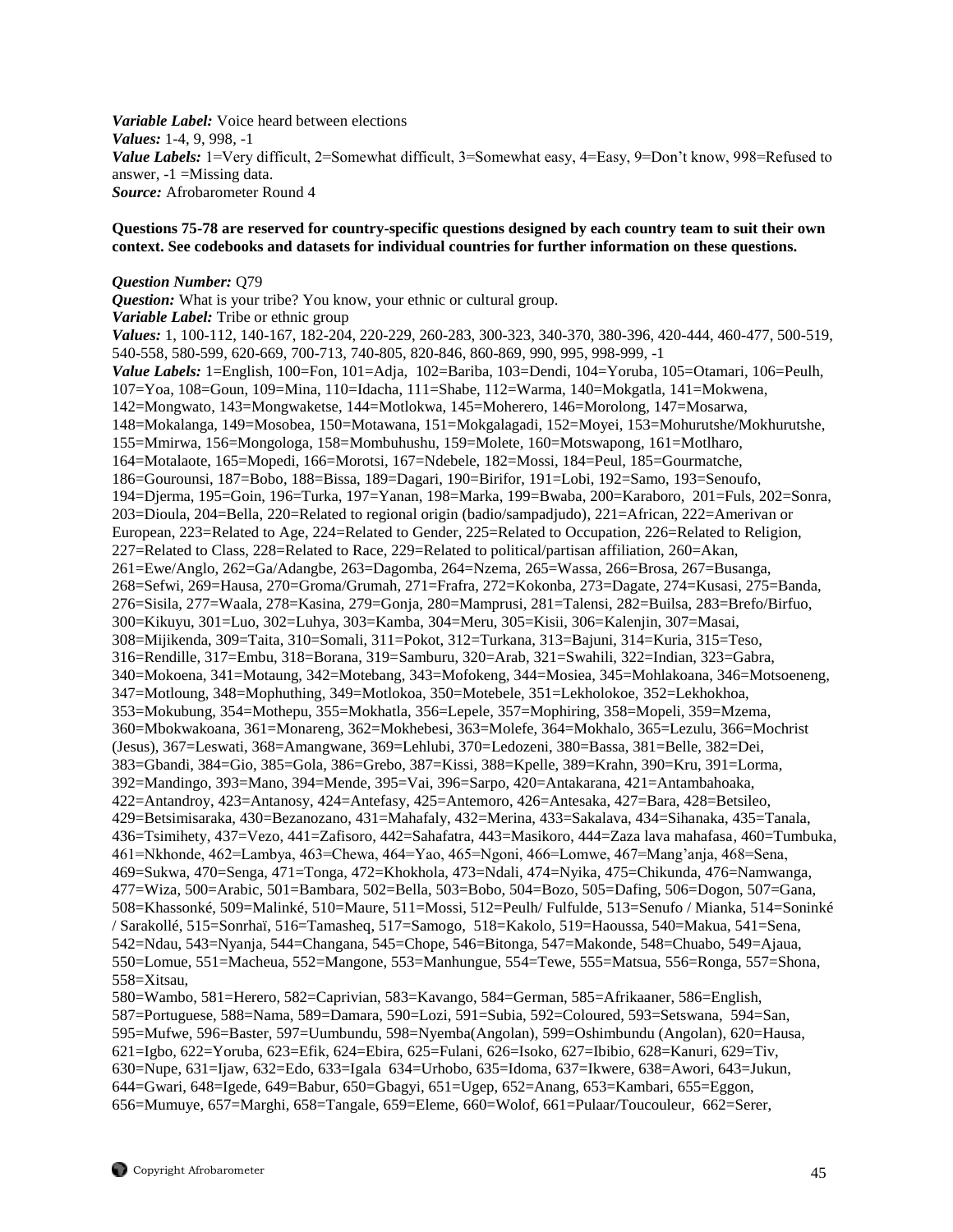663=Mandinka/Bambara, 664=Soninke, 665=Diola, 666=Manjack, 667=Bainouk, 668=Bassari, 669=Maure, 700=English, 701=Afrikaans / Afrikaner / Boer, 702=Ndebele,703=Xhosa,704=Pedi/Spedi/North Sotho, 705=Sesotho/Sotho/South Sotho, 706=Setswana/Tswana, 707=Shangaan, 708=Swazi, 709=Venda, 710=Zulu, 711=White / European, 712=Coloured, 713=Indian, 740=Mnyakyusa, 741=Mchaga, 742=Mhaya, 743==Mngoni, 744=Mkwere, 745=Mpare, 746=Mhehe, 747=Mmakonde, 748=Mnyamwezi, 749=Msukuma, 750=Mmasai, 752=Mkurya, 753=Mgogo, 754=Mluguru, 755=Mfpa, 756=Mmanyema, 757=Mnyiramba, 758=Mnyaturu, 759=Mbena, 760=Muha; 761=Mhangaza, 762=Mwiraqi, 763=Mjaluo, 764=Mjita, 765=Mkinga, 766=Mmatengo, 767=Mmwera, 768=Mndali, 769=Mndendeule, 770=Mnyambo, 771=Mpogoro, 772=Msambaa, 773=Myao, 774=Mzaramo, 775=Mzigua, 776=Mzinza, 777=Mrangi, 778=Shirazi, 780=Muganda, 781=Munyankole, 782=Munyoro, 783=Musoga, 784=Mugishu, 785=Mukhonjo, 786=Munyole, 787=Ateso, 788=Acholi, 789=Alur, 790=Lugbara, 791=Madi, 792=Japhadhola, 793=Musamia, 794=Mugwere, 795=Mukiga, 796=Mutooro, 797=Langi, 798=Kakwa, 799=Kumam, 800=Mululi, 801=Mwamba, 802=Nubian, 803=Mufumbira, 804=Munyarwanda, 805=Kupsabiny, 820=Bemba, 821=Nyanja, 822=Tonga, 823=Lozi, 824=Chewa, 825=Nsenga, 826=Tumbuka, 827=Kaonde, 828=Luvale, 829=Namwanga, 830=Lunda, 831=Bisa, 832=Nkoya, 833=Mambwe, 834=Lenje, 835=Ngoni, 836=Soli, 837=Ila, 838=Mbunda, 839=Lamba, 840=Senga, 841=Chokwe, 842=Luchazi, 843=Kwamashi, 844=Tokaleya, 845=Lala, 846=Kunda, 860=Ndebele, 861=Shona, 862=Zezuru, 863=Korekore, 864=Karanga, 865=Manyika, 866=Ndau, 867=Venda, 868=Kalanga, 869=Tonga, 990=[Ghanaian/Kenyan/etc.] only or doesn't think in those terms, 995=Others, 998=Refused to answer, 999=Don't know, -1=Missing data

#### *Source:* SAB

*Note:* Interviewer entered respondent's exact response. If respondent did not identify any group on this question – that is, if they "Refused to answer" (998), said "Don't know" (999), or "Ghanaian only" (990) – then the interviewer marked "Not applicable" for questions 80-83 and continued to question 84. Include all tribes from other codebooks

#### *Question Number:* Q80

*Question:* Think about the condition of \_\_\_\_\_\_\_\_\_\_\_\_ [R's Ethnic Group]. Are their economic conditions worse, the same as, or better than other groups in this country?

*Variable Label:* Ethnic group's economic conditions

*Values:* 1-5, 7, 9, 998, -1

*Value Labels:* 1=Much better, 2=Better, 3=Same, 4=Worse, 5=Much worse, 7=Not applicable, 9=Don't know, 998=Refused to answer, -1=Missing data

#### *Source:* SAB

*Note:* Interviewer probed for strength of opinion. If respondent did not identify any group on this question – that is, if they "Refused to answer" (998), said "Don't know" (999), or "Ghanaian only" (990) – then the interviewer marked "Not applicable" for questions 80-83 and continued to question 84.

*Question Number:* Q81  $\Box$  [R's Ethnic Group]. Do they have less, the same, or more influence in politics than other groups in this country?

*Variable Label:* Ethnic group's political influence

*Values:* 1-5, 7, 9, 998, -1

*Value Labels:* 1=Much more, 2=More, 3=Same, 4=Less, 5=Much Less, 7=Not applicable, 9=Don't know, 998=Refused to answer, -1=Missing data

#### *Source:* SAB

*Note:* Interviewer probed for strength of opinion. If respondent did not identify any group on this question – that is, if they "Refused to answer" (998), said "Don't know" (999), or "Ghanaian only" (990) – then the interviewer marked "Not applicable" for questions 80-83 and continued to question 84.

## *Question Number:* Q82

*Question:* How often are \_\_\_\_\_\_\_\_\_\_\_s [R's Ethnic Group] treated unfairly by the government? *Variable Label:* Ethnic group treated unfairly *Values:* 0-3, 7, 9, 998, -1 *Value Labels:* 0=Never, 1=Sometimes, 2=Often, 3=Always, 7=Not applicable, 9=Don't know, 998=Refused to answer, -1=Missing data *Source:* SAB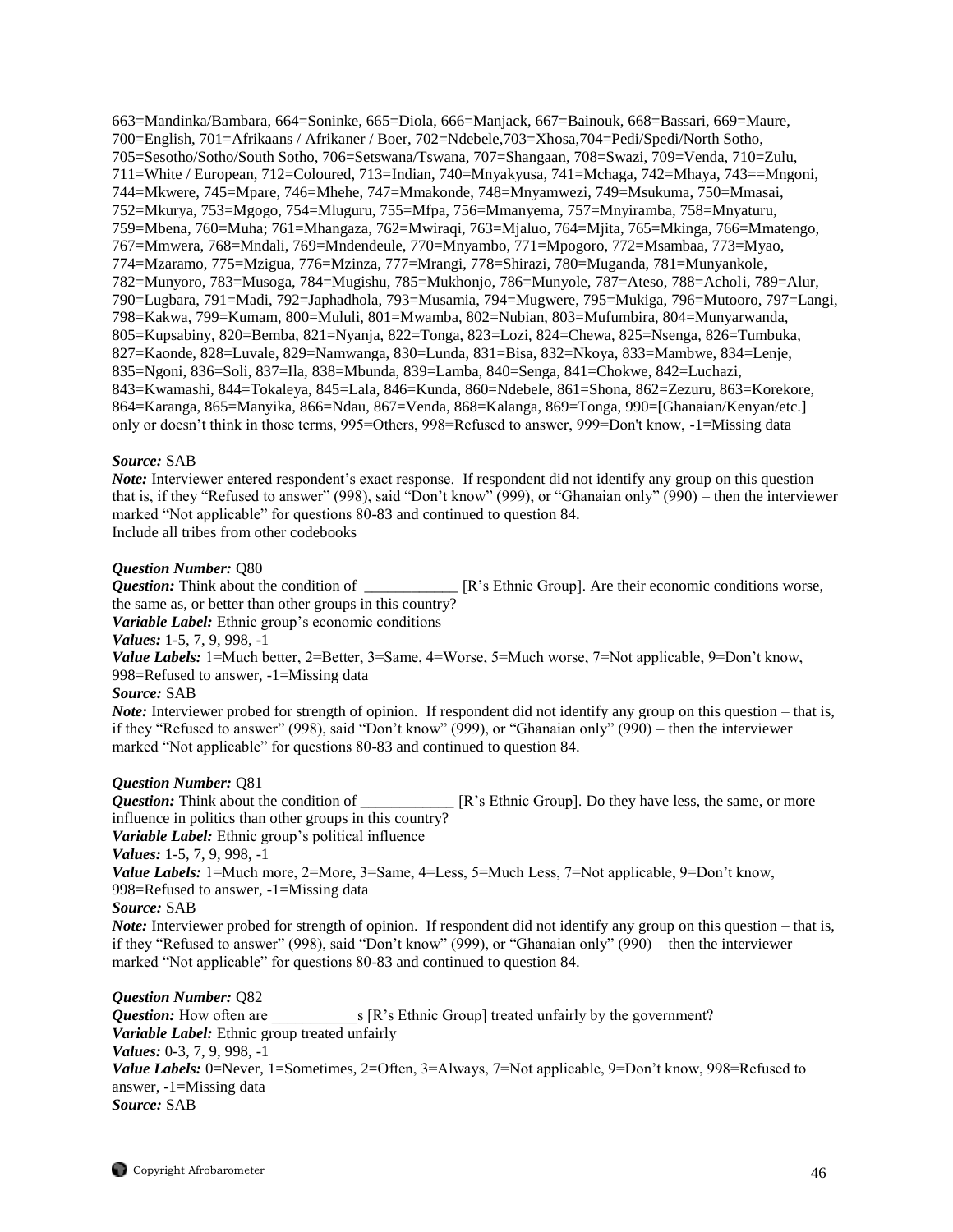*Note:* Interviewer probed for strength of opinion. If respondent did not identify any group on this question – that is, if they "Refused to answer" (998), said "Don't know" (999), or "Ghanaian only" (990) – then the interviewer marked "Not applicable" for questions 80-83 and continued to question 84.

#### *Question Number:* Q83

*Question:* Let us suppose that you had to choose between being a [Ghanaian/Kenyan/etc.] and being a \_\_\_\_\_\_\_\_ [R's Ethnic Group]. Which of the following best expresses your feelings?

*Variable Label:* Ethnic or national identity

# *Values:* 1-5, 7, 9, 998, -1

*Value Labels:* 1=I feel only (R's ethnic group), 2=I feel more (R's ethnic group) than [Ghanaian/Kenyan/etc.], 3=I feel equally [Ghanaian/Kenyan/etc.] and (R's ethnic group), 4=I feel more [Ghanaian/Kenyan/etc.] than (R's ethnic group), 5=I feel only [Ghanaian/Kenyan/etc.], 7=Not applicable, 9=Don't know*,* 998=Refused to answer, - 1=Missing data

## *Source:* SAB

*Note:* Interviewer probed for strength of opinion. If respondent did not identify any group on this question – that is, if they "Refused to answer" (998), said "Don't know" (999), or "Ghanaian only" (990) – then the interviewer marked "Not applicable" for questions 80-83 and continued to question 84.

## *Question Number:* Q84A

*Question:* How much do you trust each of the following types of people: Your relatives? *Variable Label:* Trust relatives *Values:* 0-3, 9, 998, -1 *Value Labels:* 0=Not at all, 1=Just a little, 2=I trust them somewhat, 3=I trust them a lot, 9=Don't know, 998=Refused to answer, -1=Missing data *Source:* Adapted from Afrobarometer Round 3 and Globalbarometer.

#### *Question Number:* Q84B

*Question:* How much do you trust each of the following types of people: Other people you know? *Variable Label:* Trust other people you know *Values:* 0-3, 9, 998, -1 *Value Labels:* 0=Not at all, 1=Just a little, 2=I trust them somewhat, 3=I trust them a lot, 9=Don't know, 998=Refused to answer, -1=Missing data *Source:* Adapted from Afrobarometer Round 3 and Globalbarometer.

## *Question Number:* Q84C

*Question:* How much do you trust each of the following types of people: Other [Ghanaians/Kenyans/etc.]? *Variable Label:* Trust other [Ghanaians/Kenyans/etc.] *Values:* 0-3, 9, 998, -1 *Value Labels:* 0=Not at all, 1=Just a little, 2=I trust them somewhat, 3=I trust them a lot, 9=Don't know, 998=Refused to answer, -1=Missing data *Source*: Afrobarometer Round 4

*Question Number:* Q85 *Question:* Do you feel close to any particular political party? *Variable Label:* Close to political party *Values:* 0-1, 8-9, -1 *Value Labels:* 0=No, (not close to any party), 1=Yes, (feels close to a party), 8=Refused to answer, 9=Don't know, -1=Missing data *Source:* Zambia 96

*Question Number:* Q86 *Question:* Which party is that? *Variable Label:* Which party *Values:* 100-122, 140-147, 180-192, 220-227, 260-267, 300-316, 340-354,380-409, 420-441, 460-470, 500-518, 540-543, 580-591, 620-632, 660-673, 700-719, 740-756, 780-789, 820-826, 860-864, 990, 995, 997-999, -1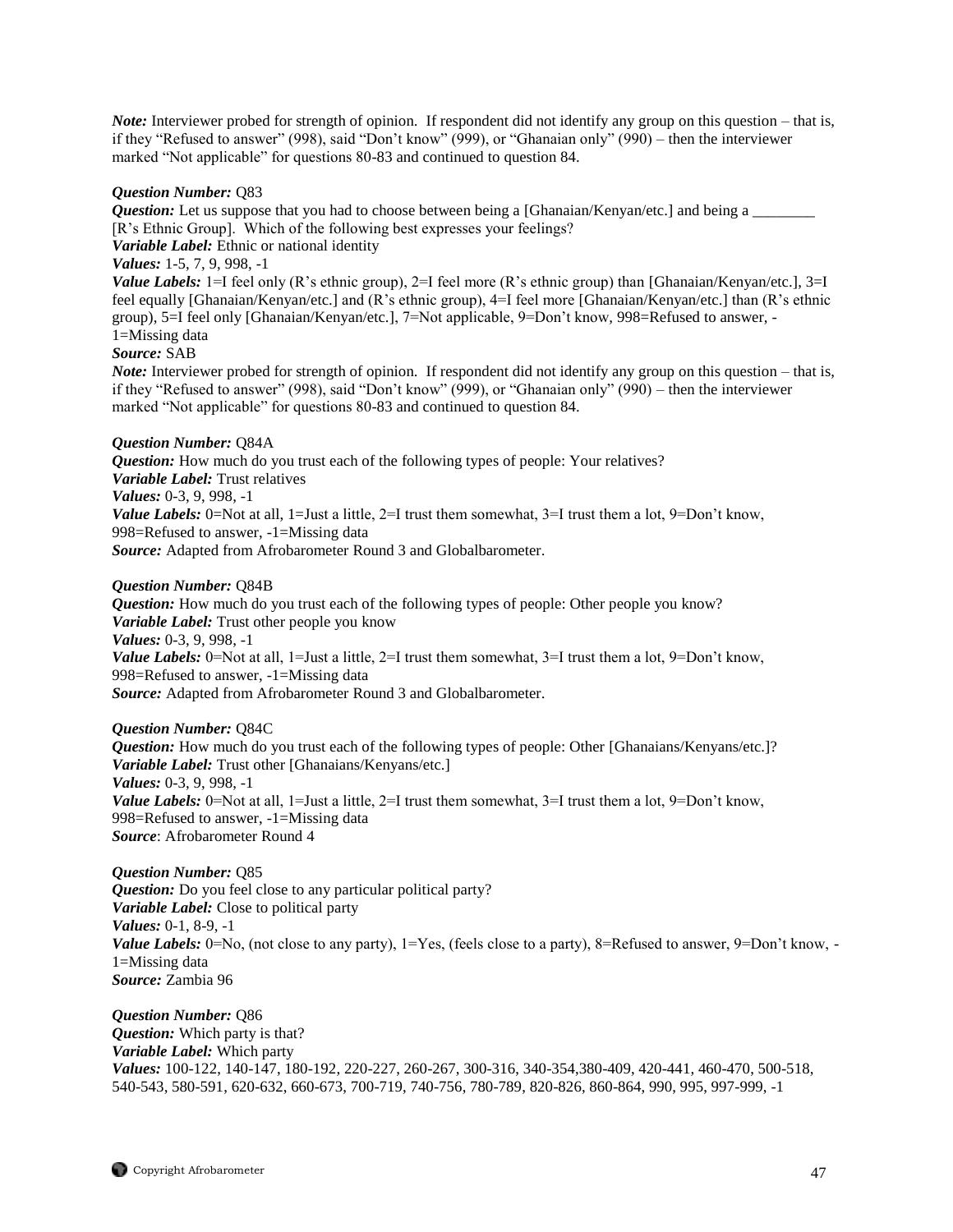*Value Labels:* 100=FCBE, 101=RB, 102=PRD, 103=PSD , 104=MADEP, 105=PCB, 106=Force Cle, 107=Alliance G13, 108=ADD, 109=ADR, 110=AFP, 111=ANFANNI, 112=CTCC, 113=FARD ALAFIA, 114=FORCE ESPOIR, 115=IPD, 116=Alliance UBF, 117= NVCA ASSOUKA, 118=RDL VIVOTIN, 119=RESTAURER L'ESPOIR, 120=UNSP, 121=UPR, 122=UTD, 140=Botswana Alliance Movement (BAM), 141=Botswana Congress Party (BCP), 142=Botswana Democratic Party (BDP), 143=Botswana National Front (BNF), 144=Marx Engels Lenin Stalin (MELS), 145=United Democratic Front (UDF), 146=United Socialist Party (USP), 147=Botswana People's Party (BPP), 180=CDP, 181=ADF/RDA, 182=UPR , 183=UNIR/MS, 184=CFD/B, 185=PDS , 186=PDP/PS, 187=RDB, 188=UPS, 189=PAI, 190= PAREN, 191=RPC, 192=UDPS, 220=MPD, 221=PAICV, 222=PCD, 223=PRD, 224=PSD, 225=PTS, 226=UCID, 227=GIGA, 260=CPP, 261=NDC, 262=NPP, 263=PNC, 264=NRP, 267=DFP, 300=Orange Democratic Movement Party (ODM), 301=Orange Democratic Movement Party of Kenya (ODM-K), 302=Party of National Unity (PNU), 303=PNC National Rainbow Coalition (NARC), 304=NARC Kenya, 305=Democratic Party of Kenya (DP), 306=Ford- Kenya (Ford – K), 307=Ford People (Ford-P), 308=Kenya African National Union (KANU), 309=National Party of Kenya (NPK), 310=Shirikisho Party, 311=Ford Asili (Ford – A), 312=Labour Party of Kenya, 313=Safina, 314=Kenya African Democratic Development Union (KADDU), 315=KADDU-Asili, 316=United Democratic Party of Kenya (UDM), 340=Lesotho Congress for Democracy (LCD), 341=All Basotho Convention (ABC), 342=Marematlou Freedom Party (MFP), 343=Basotho Congress Party (BCP), 344=Basotho National Party (BNP), 345=National Independence Party (NIP), 346=Basutholand African Congress (BAC), 347=Lesotho Workers Party (LWP), 348=LPC, 349=BBK, 350=BDNP, 351=PDF, 352=ACP, 353=Any other than LCD, 354=Any winning party, 380=All Liberia Coalition Party (ALCOP), 381=Congress for Democratic Change (CDC), 382=Free Democratic Party (FDP), 383=Freedom Alliance Party of Liberia (FAPL), 384=Independent Democratic Party (IDP), 385=Labour Party of Liberia (LPL), 386=Liberia Action Party (LAP), 387=Liberia Destiny Party (LDP), 388=Liberia Education And Development Party (LEADP), 389=Liberia Equal Rights Party (LERP), 390=Liberia National Union (LINU), 391=Liberia Unification Party (LUP), 392=Liberian People's Party (LPP), 393=Liberty Party (LP), 394=National Democratic Party of Liberia (NDPL), 395=National Party of Liberia (NPL), 396=National Patriotic Party (NPP), 397=National Reformation Party (NRP), 398=National Vision Party of Liberia (NATVIPOL), 399=People's Democratic Party of Liberia (PDPL), 400=Progressive Democratic Party (PRODEM), 401=Progressive People's Party (PPP), 402=Reformation Alliance Party (RAP), 403=Reformed United Liberia Party (RULP), 404=The New DEAL Movement, 405=True Whig Party (TWP), 406=Union of Liberia Democrats (ULD), 407=United Democratic Party (UDP), 408=United People's Party (UPP), 409=Unity Party (UP), 420-=TIM, 421=AREMA, 422=AFFA (CRN), 423=RPSD-VAOVAO, 424=RPSD, 425=LEADER-FANILO, 426=AVI, 427=AKFM, 428=AKFM Renouveau, 429=TEZA, 430=GRAD ILOAFO, 431=UNDD, 432=MFM, 433=MONIMA, 434=AME, 435=Mahaleo Tena, 436=TGV, 437=Toamasina Tonga Saina, 438=Tambatra, 439=PSD Premier Republique, 440=VAM, 441=Lahiniriko, 460=Alliance for Democracy (AFORD), 461=Democratic Progressive Party (DPP), 462=MAFUNDE 463=Malawi Congress Party (MCP), 464=Movement for Genuine Democracy (MGODE), 465=New Republican Party (NRP), 466=PETRA, 467=People's Progressive Movement (PPM), 468=Republican Party, 469=United Democratic Front (UDF), 470=NARC, 500=ADEMA, 501=BARA, 502=BDIA, 503=CDS , 504=CNID, 505=LSJ, 506=MIRIA, 507=MPR , 508=PARENA, 509=PSP, 510=RPM, 511=SADI, 512=UDD, 513= URD, 514=US-RDA, 515=Mouvement citoyen / ATT, 516=Independent, 517=BARICA, 518=CODEM, 540=Front of Liberation of Mozambique (FRELIMO), 541=National Resistence of Mozambique (RENAMO), 542=PDD, 543=PIMO, 580=All People's Party, 581=CoD (Congress of Democrats), 582=DTA of Namibia (Democratic Turnhalle Alliance), 583=MAG (Monitor Action Group), 584=NDMC (Namibia Democratic Movement for Change), 585=Nudo (National Unity Democratic Organisation of Namibia), 586=NDP (National Democratic Party of Namibia), 587=Rally for Democracy and Progress, 588=RP (Republican Party of Namibia), 589=Swanu of Namibia (South West African National Union), 590=Swapo Party of Namibia, 591=UDF (United Democratic Front of Namibia), 620=ANPP, 621=AC, 622=AD, 623=PDP, 624=APGA, 625=DPA, 626=LP, 627=PPA, 628=FRESH, 629=NDP, 630=AA, 631=DPP, 632=ACD, 660=PDS, 661=PS, 662=AFP, 663=URD, 664=AP/PADS, 665=PIT, 666=Jef Jel, 667=LD/MPT, 668=TDS, 669=RP, 670=Rewmi, 671=PSA, 672=FSDBJ, 673=PR, 700=African Christian Democratic Party (ACDP), 701=African Muslim Party, 702=African National Congress (ANC), 703=Afrikaner Unity Movement / Afrikaner Eenheidsbeweging, 704=Alliance of Free Democrats, 705=Azanian People's Organization (AZAPO), 706=Christian Party, 707=Democratic Alliance – Democratic Party / Demokratiese Alliansie – Demokratiese Party (DA-DP), 708=Federal Democrats, 709=Freedom Front / Vryheidsfront, 710=Independent Democrats (ID), 711=Inkatha Freedom Party / Inkatha Vryheidsparty (IFP), 712=Minority Front, 713=National Democratic Convention (NADECO), 714=New National Party / Nuwe Nasionale *Party* (NNP), 715=Pan Africanist Congress (PAC), 716=United Christian Democratic Party (UCDP), 717=United Democratic Movement (UDM), 718=United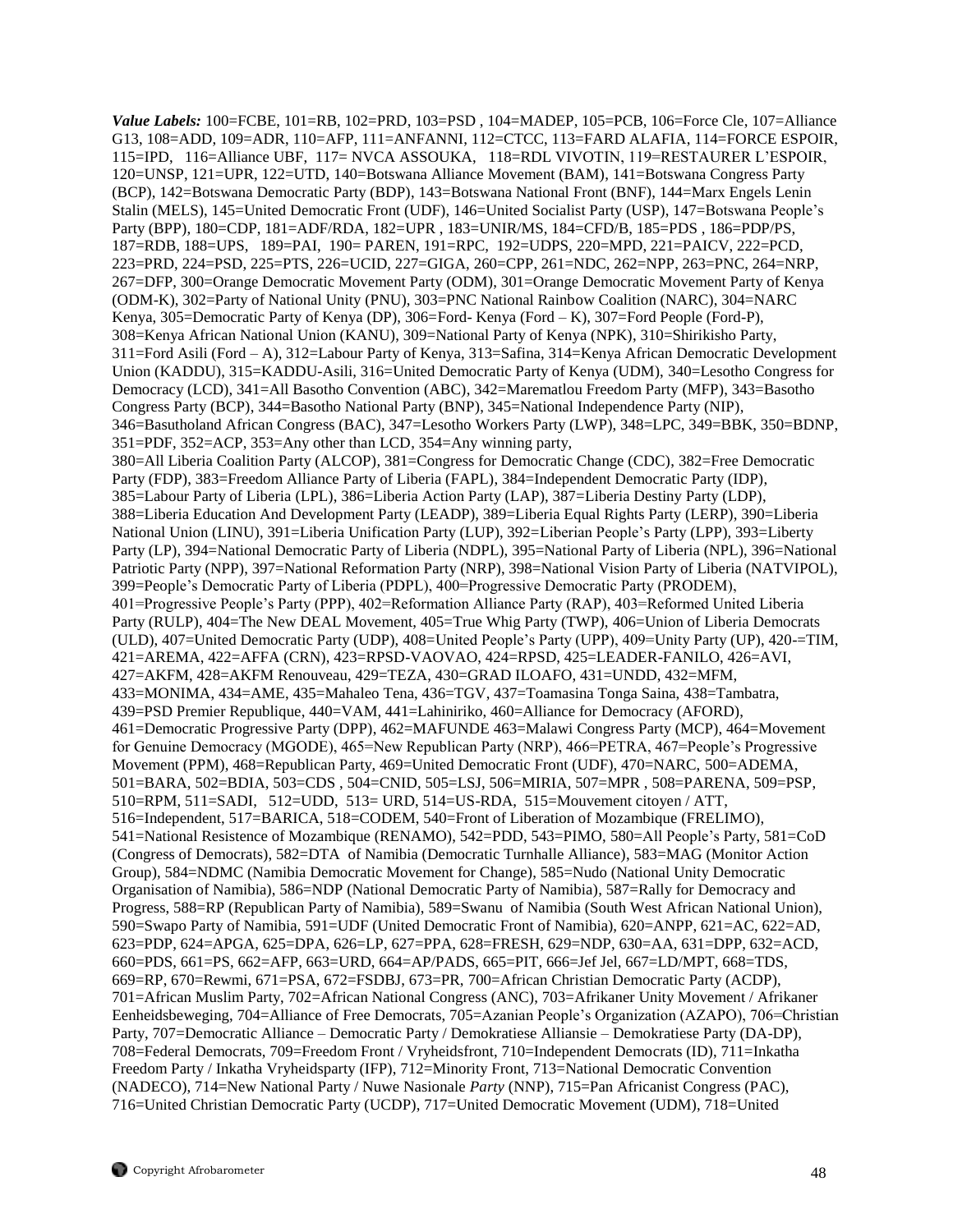Independent Front, 719=ANC Breakaway Party / new Lekota or George or Shilowa Party or Movement / National Conference Party or Movement, 740=CCM, 741=CUF, 742=CHADEMA, 743=UMD, 744=NCCR, 745=NLD, 746=UPDP, 747=NRA, 748=TADEA, 749=TLP, 750=UDP, 751=MAKINI, 752=CHAUSTA, 753=FORD, 754=DP,755=PPT, 756=Jahazi Asilia, 780=National Resistance Movement [NRM], 781=Forum for Democratic Change [FDC], 782=Democratic Party [DP], 783=Conservative Party, 784=Uganda Peoples Congress [UPC], 785=The Parties Platform [TPP], 786=JEEMA, 787=An independent candidate, 788=An opposition candidate, 789=A person who can help the country/address problems, 820=Forum for Democracy and Development, 821=Heritage Party, 822=Movement for Multiparty Democracy (MMD), 823=Patriotic Front=PF, 824=United National Independence Party (UNIP), 825=United Party for National Development (UPND), 826=Zambia Republican Party (ZRP), 860=MDC-T, 861=ZANU PF, 862=MDC-M, 863=Mavambo.Kusile.Dawn (MKD), 864=Zimbabwe African People's Union (ZAPU), 990=Would vote for candidate and not party, 995=Others, 997=Not applicable, 998=Refused to answer, 999=Don't know, -1=Missing data *Source:* Zambia 96

#### *Question Number:* Q87

*Question:* How often, if at all, do you receive money remittances from friends or relatives outside of the country? *Variable Label:* How often receive remittances *Values:* 0-5, 9, 998, -1 *Value Labels:* 0=Never, 1=Less than once a year, 2=At least once a year, 3=At least every 6 months, 4=At least every 3 months, 5=At least once a month, 9=Don't know, 998=Refused to answer, -1=Missing data *Source:* Afrobarometer Round 4

*Question Number:* Q88A *Question:* How often do you use: A mobile phone? *Variable Label:* How often use a cell phone *Values:* 0-4, 9, 998, -1 *Value Labels:* 0=Never, 1=Less than once a month, 2=A few times a month, 3=A few times a week, 4=Every day, 9=Don't know, 998=Refused to answer, -1=Missing data *Source:* Afrobarometer Round 4

*Question Number:* Q88B *Question:* How often do you use: A computer? *Variable Label:* How often use a computer *Values:* 0-4, 9, 998, -1 *Value Labels:* 0=Never, 1=Less than once a month, 2=A few times a month, 3=A few times a week, 4=Every day, 9=Don't know, 998=Refused to answer, -1=Missing data *Source:* Afrobarometer Round 4

*Question Number:* Q88C *Question:* How often do you use: The Internet? *Variable Label:* How often use the internet *Values:* 0-4, 9, 998, -1 *Value Labels:* 0=Never, 1=Less than once a month, 2=A few times a month, 3=A few times a week, 4=Every day, 9=Don't know, 998=Refused to answer, -1=Missing data *Source:* Afrobarometer Round 4

*Question Number:* Q88D *Question:* How often do you travel 10 km or more from the place where you live now? *Variable Label:* How often travel 10 km or more *Values:* 0-4, 9, 998, -1 *Value Labels:* 0=Never, 1=Less than once a month, 2=A few times a month, 3=A few times a week, 4=Every day, 9=Don't know, 998=Refused to answer, -1=Missing data *Source:* Afrobarometer Round 4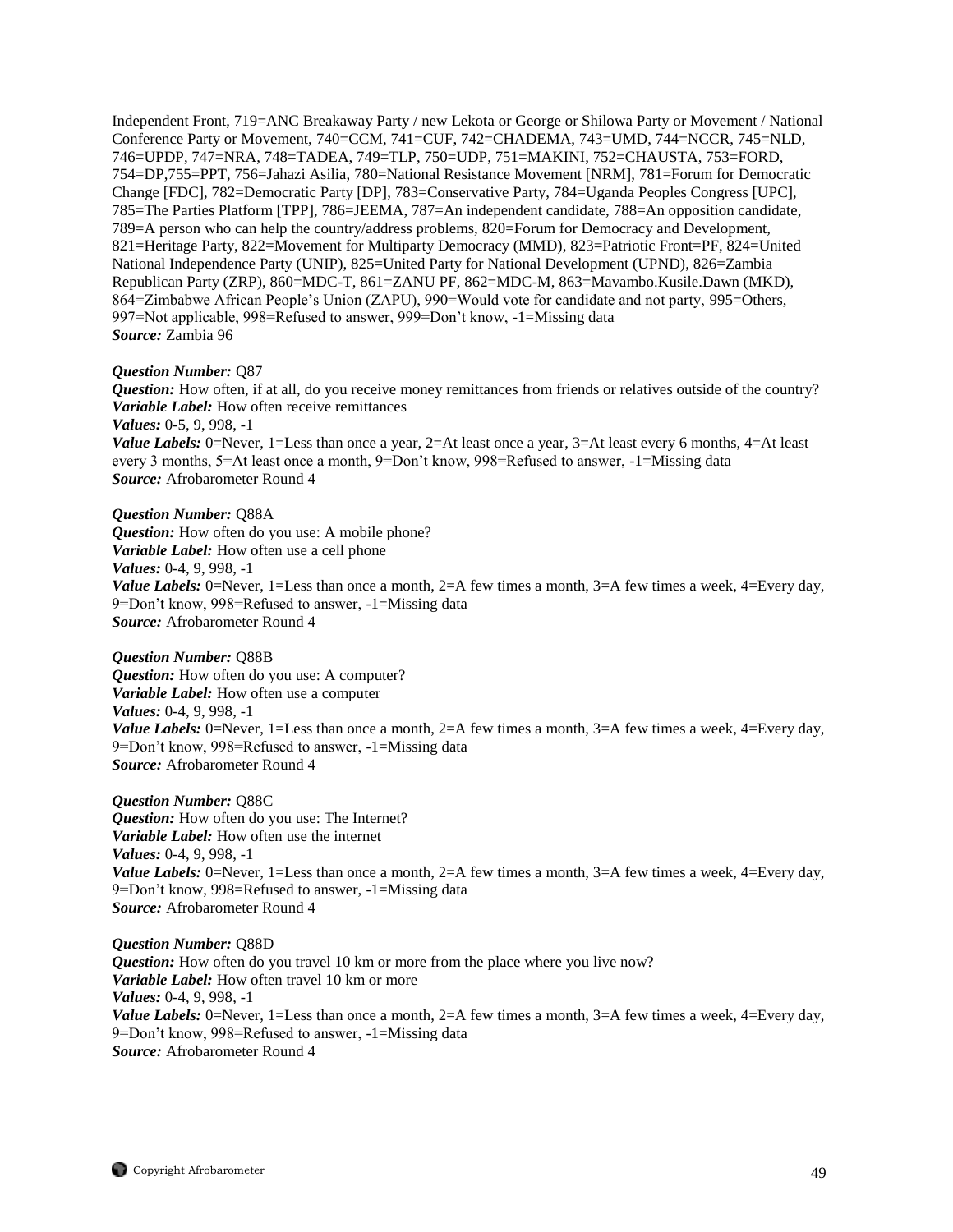*Question Number:* Q88E *Question:* What languages do you speak well? *Variable Label:* What languages do you speak well (verbatim) *Values:* String variable *Source:* Afrobarometer Round 4 *Note:* Interviewer listed all languages mentioned

*Question Number:* Q88F *Question:* What languages do you speak well? *Variable Label:* Number of languages *Values:* 99, 998, -1 *Value Labels:* 99=Don't know, 998=Refused to answer, -1=Missing data *Source:* Afrobarometer Round 4

*Question Number:* Q89

*Question:* What is the highest level of education you have completed? *Variable Label:* Education of respondent *Values:* 0-9, 99, 998 -1

*Value Labels:* 0=No formal schooling, 1=Informal schooling only (including Koranic schooling), 2=Some primary schooling, 3=Primary school completed, 4=Some secondary school/ high school, 5=Secondary school completed/high school completed, 6=Post-secondary qualifications, other than university e.g. a diploma or degree from polytechnic or college, 7=Some university, 8=University completed, 9=Post-graduate, 99=Don't know, 998=Refused to answer, -1=Missing data *Source:* SAB

*Question Number:* Q90

*Question:* What is your religion, if any? *Variable Label:* Religion of respondent

*Values:* 0, 1-30, 140-143, 420-421, 461-465, 500-504, 580, 620, 660, 700-701, 995,998-999, -1 *Value Labels:* 0=None, 1=Christian only (i.e., respondents says only "Christian", without identifying a specific subgroup), 2=Roman Catholic, 3=Orthodox, 4=Coptic, 5=Anglican, 6=Lutheran, 7=Methodist, 8=Presbyterian, 9=Baptist , 10=Quaker/Friends, 11=Mennonite, 12=Evangelical, 13=Pentecostal ( e.g.,"Born Again" and/or "Saved"), 14=Independent (e.g., "African Independent Church"), 15=Jehovah's Witness, 16=Seventh Day Adventist, 17=Mormon, 18=Muslim only (i.e., respondents says only "Muslim", without identifying a specific subgroup), 19=Sunni only (i.e., respondents says only "Sunni Muslim", without identifying a specific sub-group), 20=Ismaeli, 21=Mouridiya Brotherhood, 22=Tijaniya Brotherhood, 23=Qadiriya Brotherhood, 24=Shia, 25=Traditional/ethnic religion, 26=Hindu, 27=Bahai, 28=Agnostic (Do not know if there is a God), 29=Atheist (Do not believe in a God), 30=Other Chrtistian (Moravian), 140=Dutch Reform, 141=UCCSA, 142=ZCC, 143=IPCC, 420=Calviniste (FJKM), 421=Jesosy Mamonjy, 461=Sukuti, 462=African Abraham, 463=Church of Christ, 464=Apostolic Faith/New United, 465=Last Church/Reform, 500=Trabiya Brotherhood, 501=Hamadiya (Hamalite) Brotherhood , 502=Wahhabiya Brotherhood, 504=Sidya, 580=Dutch Reformed, 620=Izala, 660=Layenes brotherhood, 700=Zionist Christian Church, 701=Dutch Reformed, 995=Other, 998=Refused to answer, 999=Don't know, -1=Missing data

*Source:* SAB

*Question Number:* Q91 *Question:* How important is religion in your life? *Variable Label:* Importance of religion *Values:* 1-4, 8, 9, -1 *Value Labels:* 1=Not at all important, 2=Not very important, 3=Somewhat important, 4=Very important, 8=Refused to answer, 9=Don't know, -1=Missing data *Source:* Afrobarometer Round 4

*Question Number:* Q92A

*Question:* Which of these things do you personally own: Radio?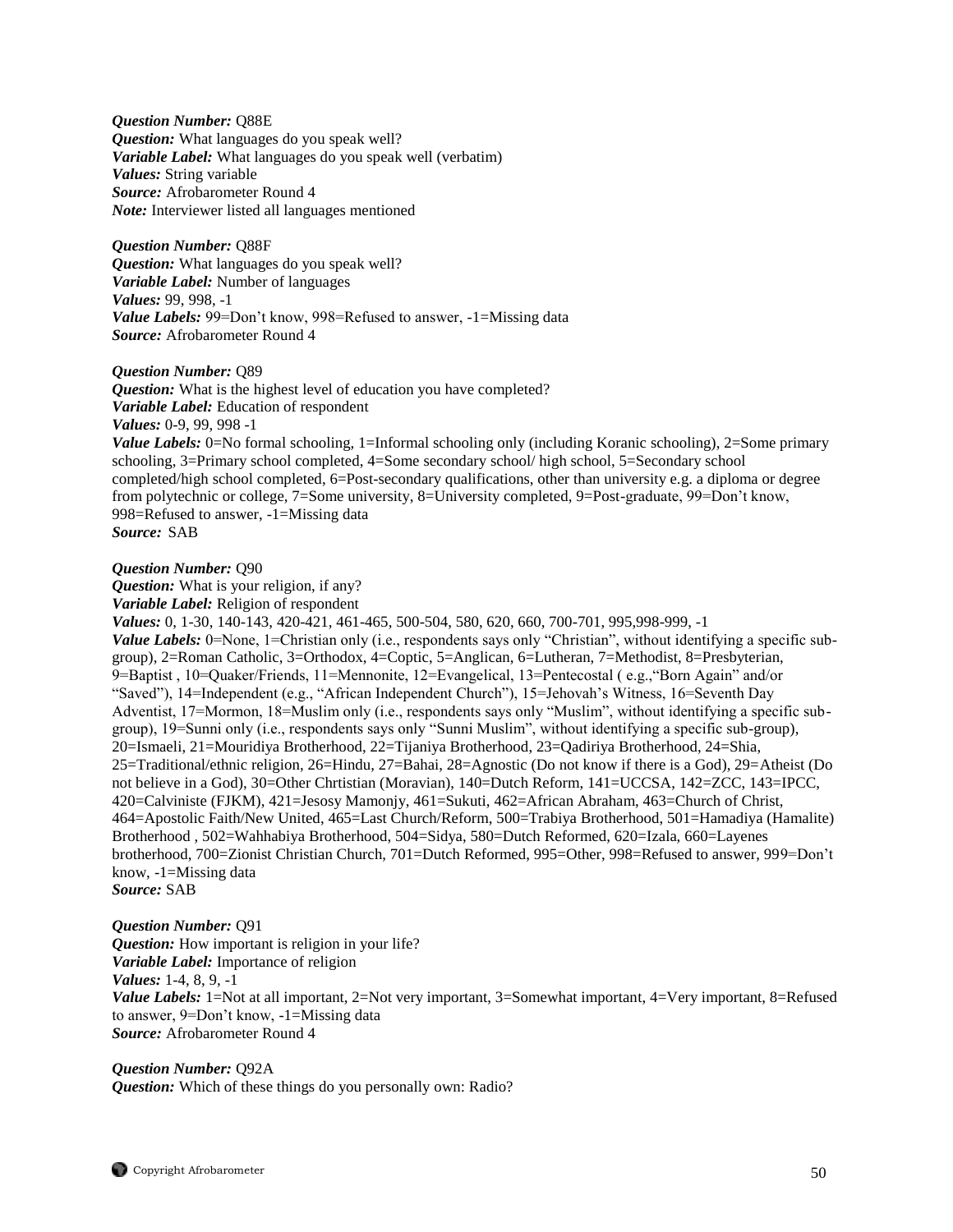*Variable Label:* Own radio *Values:* 0-1, 9, 998, -1 *Value Labels:* 0=No (Don't own), 1=Yes (Do own), 9=Don't know, 998=Refused to answer, -1=Missing data *Source:* Afrobarometer Round 3

*Question Number:* Q92B *Question:* Which of these things do you personally own: Television? *Variable Label:* Own television *Values:* 0-1, 9, 998, -1 *Value Labels:* 0=No (Don't own), 1=Yes (Do own), 9=Don't know, 998=Refused to answer, -1=Missing data *Source:* Afrobarometer Round 3

*Question Number:* Q92C *Question:* Which of these things do you personally own: Motor vehicle, car or motorcycle? *Variable Label:* Own motor vehicle, car, or motorcycle *Values:* 0-1, 9, 998, -1 *Value Labels:* 0=No (Don't own), 1=Yes (Do own), 9=Don't know, 998=Refused to answer, -1=Missing data *Source:* Afrobarometer Round 3

*Question Number:* Q93A

*Question:* Where is your main source of water for household use located? *Variable Label:* Source of water for household use *Values:* 1-3, 9, 998, -1 *Value Labels:* 1=Inside the house, 2=Inside the compound, 3=Outside the compound, 9=Don't know, 998=Refused to answer, -1=Missing data *Source:* Afrobarometer Round 4

*Question Number:* Q93B *Question:* Do you have to pay for using water from this source? *Variable Label:* Pay for water *Values:* 0-1, 9, 998, -1 *Value Labels:* 0=No, 1=Yes, 9=Don't know, 998=Refused to answer, -1=Missing data *Source:* Afrobarometer Round 4

*Question Number:* Q94 *Question:* Do you have a job that pays a cash income? Is it full-time or part-time? And are you presently looking for a job (even if you are presently working)? *Variable Label:* Employment status *Values:* 0-5, 9, 998, -1

*Value Labels:* 0=No (not looking), 1=No (looking), 2=Yes, part time (not looking), 3=Yes, part time (looking), 4=Yes, full time (not looking), 5=Yes, full time (looking), 9=Don't know, 998=Refused to answer, -1=Missing data *Source:* SAB

*Question Number:* Q95 *Question:* Do you know a close friend or relative who has died of AIDS? *Variable Label:* Know died of AIDS *Values:* 0-1, 8-9, -1 *Value Labels:* 0=No, 1=Yes, 8=Refused to answer, 9=Don't know, -1=Missing data *Source:* SAB

*Question Number:* Q96 *Question:* How many friends or relatives is that? *Variable Label:* How many died of AIDS *Values:* 0-79, 997-999, -1 *Value Labels:* 997=Not applicable, 998=Will not say/Refused to answer, 999=Don't know, -1=Missing data *Source:* SAB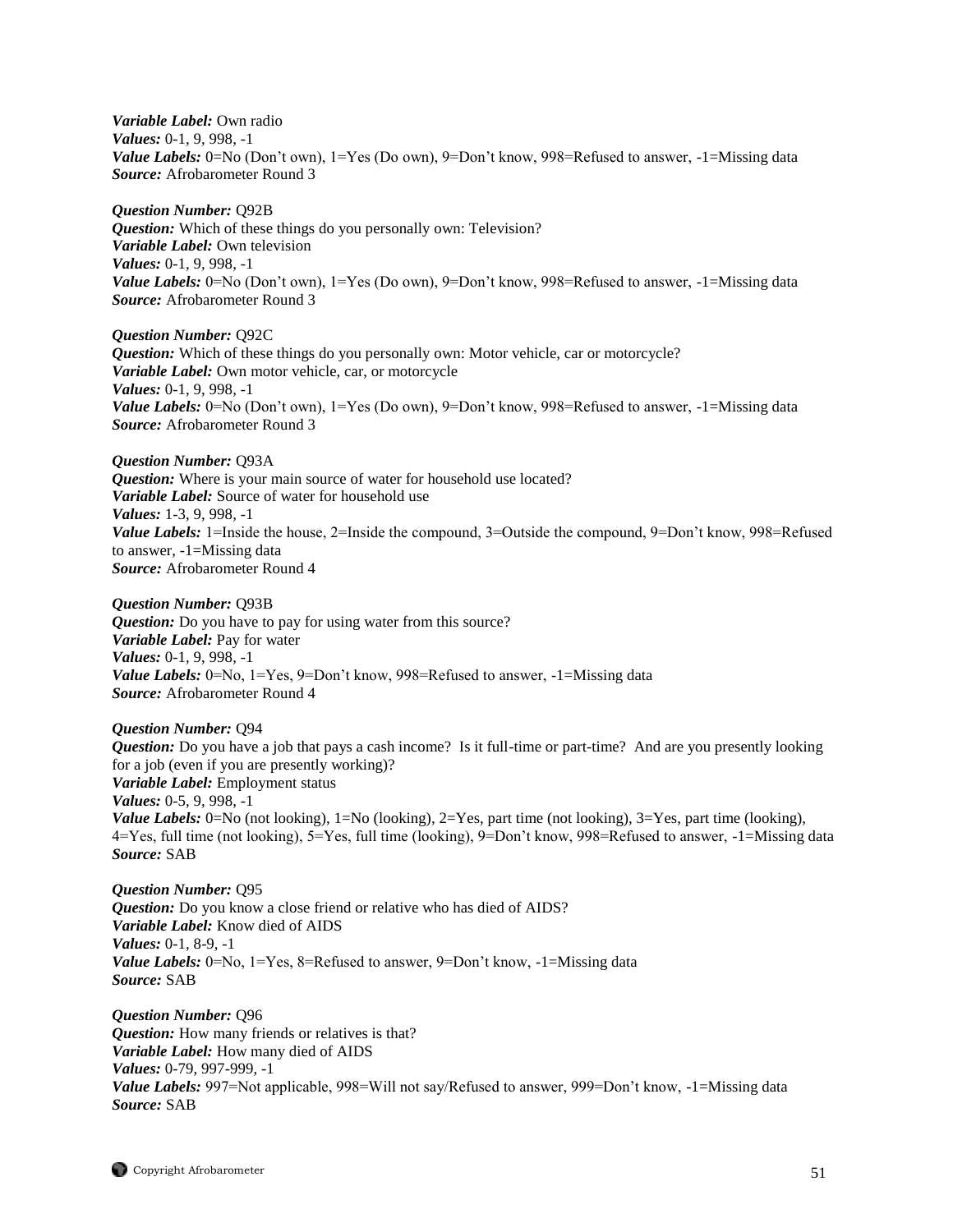#### *Question Number:* Q97

*Question:* If a presidential election were held tomorrow, which party's candidate would you vote for? *Variable Label:* Vote for which party

*Values:* 100-122, 140-147, 180-192, 220-227, 260-267, 300-316, 340-354,380-409, 420-441, 460-470, 500-518, 540-543, 580-591, 620-632, 660-673, 700-719, 740-756, 780-789, 820-826, 860-864, 990, 995, 997-999, -1 *Value Labels:* 100=FCBE, 101=RB, 102=PRD, 103=PSD , 104=MADEP, 105=PCB, 106=Force Cle, 107=Alliance G13, 108=ADD, 109=ADR, 110=AFP, 111=ANFANNI, 112=CTCC, 113=FARD ALAFIA, 114=FORCE ESPOIR, 115=IPD, 116=Alliance UBF, 117= NVCA ASSOUKA, 118=RDL VIVOTIN, 119=RESTAURER L'ESPOIR, 120=UNSP, 121=UPR, 122=UTD, 140=Botswana Alliance Movement (BAM), 141=Botswana Congress Party (BCP), 142=Botswana Democratic Party (BDP), 143=Botswana National Front (BNF), 144=Marx Engels Lenin Stalin (MELS), 145=United Democratic Front (UDF), 146=United Socialist Party (USP), 147=Botswana People's Party (BPP), 180=CDP, 181=ADF/RDA, 182=UPR , 183=UNIR/MS, 184=CFD/B, 185=PDS , 186=PDP/PS, 187=RDB, 188=UPS, 189=PAI, 190= PAREN, 191=RPC, 192=UDPS, 220=MPD, 221=PAICV, 222=PCD, 223=PRD, 224=PSD, 225=PTS, 226=UCID, 227=GIGA, 260=CPP, 261=NDC, 262=NPP, 263=PNC, 264=NRP, 267=DFP, 300=Orange Democratic Movement Party (ODM), 301=Orange Democratic Movement Party of Kenya (ODM-K), 302=Party of National Unity (PNU), 303=PNC National Rainbow Coalition (NARC), 304=NARC Kenya, 305=Democratic Party of Kenya (DP), 306=Ford- Kenya (Ford – K), 307=Ford People (Ford-P), 308=Kenya African National Union (KANU), 309=National Party of Kenya (NPK), 310=Shirikisho Party, 311=Ford Asili (Ford – A), 312=Labour Party of Kenya, 313=Safina, 314=Kenya African Democratic Development Union (KADDU), 315=KADDU-Asili, 316=United Democratic Party of Kenya (UDM), 340=Lesotho Congress for Democracy (LCD), 341=All Basotho Convention (ABC), 342=Marematlou Freedom Party (MFP), 343=Basotho Congress Party (BCP), 344=Basotho National Party (BNP), 345=National Independence Party (NIP), 346=Basutholand African Congress (BAC), 347=Lesotho Workers Party (LWP), 348=LPC, 349=BBK, 350=BDNP, 351=PDF, 352=ACP, 353=Any other than LCD, 354=Any winning party, 380=All Liberia Coalition Party (ALCOP), 381=Congress for Democratic Change (CDC), 382=Free Democratic Party (FDP), 383=Freedom Alliance Party of Liberia (FAPL), 384=Independent Democratic Party (IDP), 385=Labour Party of Liberia (LPL), 386=Liberia Action Party (LAP), 387=Liberia Destiny Party (LDP), 388=Liberia Education And Development Party (LEADP), 389=Liberia Equal Rights Party (LERP), 390=Liberia National Union (LINU), 391=Liberia Unification Party (LUP), 392=Liberian People's Party (LPP), 393=Liberty Party (LP), 394=National Democratic Party of Liberia (NDPL), 395=National Party of Liberia (NPL), 396=National Patriotic Party (NPP), 397=National Reformation Party (NRP), 398=National Vision Party of Liberia (NATVIPOL), 399=People's Democratic Party of Liberia (PDPL), 400=Progressive Democratic Party (PRODEM), 401=Progressive People's Party (PPP), 402=Reformation Alliance Party (RAP), 403=Reformed United Liberia Party (RULP), 404=The New DEAL Movement, 405=True Whig Party (TWP), 406=Union of Liberia Democrats (ULD), 407=United Democratic Party (UDP), 408=United People's Party (UPP), 409=Unity Party (UP), 420-=TIM, 421=AREMA, 422=AFFA (CRN), 423=RPSD-VAOVAO, 424=RPSD, 425=LEADER-FANILO, 426=AVI, 427=AKFM, 428=AKFM Renouveau, 429=TEZA, 430=GRAD ILOAFO, 431=UNDD, 432=MFM, 433=MONIMA, 434=AME, 435=Mahaleo Tena, 436=TGV, 437=Toamasina Tonga Saina, 438=Tambatra, 439=PSD Premier Republique, 440=VAM, 441=Lahiniriko, 460=Alliance for Democracy (AFORD), 461=Democratic Progressive Party (DPP), 462=MAFUNDE 463=Malawi Congress Party (MCP), 464=Movement for Genuine Democracy (MGODE), 465=New Republican Party (NRP), 466=PETRA, 467=People's Progressive Movement (PPM), 468=Republican Party, 469=United Democratic Front (UDF), 470=NARC, 500=ADEMA, 501=BARA, 502=BDIA, 503=CDS , 504=CNID, 505=LSJ, 506=MIRIA, 507=MPR , 508=PARENA, 509=PSP, 510=RPM, 511=SADI, 512=UDD, 513= URD, 514=US-RDA, 515=Mouvement citoyen / ATT, 516=Independent, 517=BARICA, 518=CODEM, 540=Front of Liberation of Mozambique (FRELIMO), 541=National Resistence of Mozambique (RENAMO), 542=PDD, 543=PIMO, 580=All People's Party, 581=CoD (Congress of Democrats), 582=DTA of Namibia (Democratic Turnhalle Alliance), 583=MAG (Monitor Action Group), 584=NDMC (Namibia Democratic Movement for Change), 585=Nudo (National Unity Democratic Organisation of Namibia), 586=NDP (National Democratic Party of Namibia), 587=Rally for Democracy and Progress, 588=RP (Republican Party of Namibia), 589=Swanu of Namibia (South West African National Union), 590=Swapo Party of Namibia, 591=UDF (United Democratic Front of Namibia), 620=ANPP, 621=AC, 622=AD, 623=PDP, 624=APGA, 625=DPA, 626=LP, 627=PPA, 628=FRESH, 629=NDP, 630=AA, 631=DPP, 632=ACD, 660=PDS, 661=PS, 662=AFP, 663=URD, 664=AP/PADS, 665=PIT, 666=Jef Jel, 667=LD/MPT, 668=TDS, 669=RP, 670=Rewmi, 671=PSA, 672=FSDBJ, 673=PR, 700=African Christian Democratic Party (ACDP), 701=African Muslim Party, 702=African National Congress (ANC), 703=Afrikaner Unity Movement / Afrikaner Eenheidsbeweging, 704=Alliance of Free Democrats, 705=Azanian People's Organization (AZAPO), 706=Christian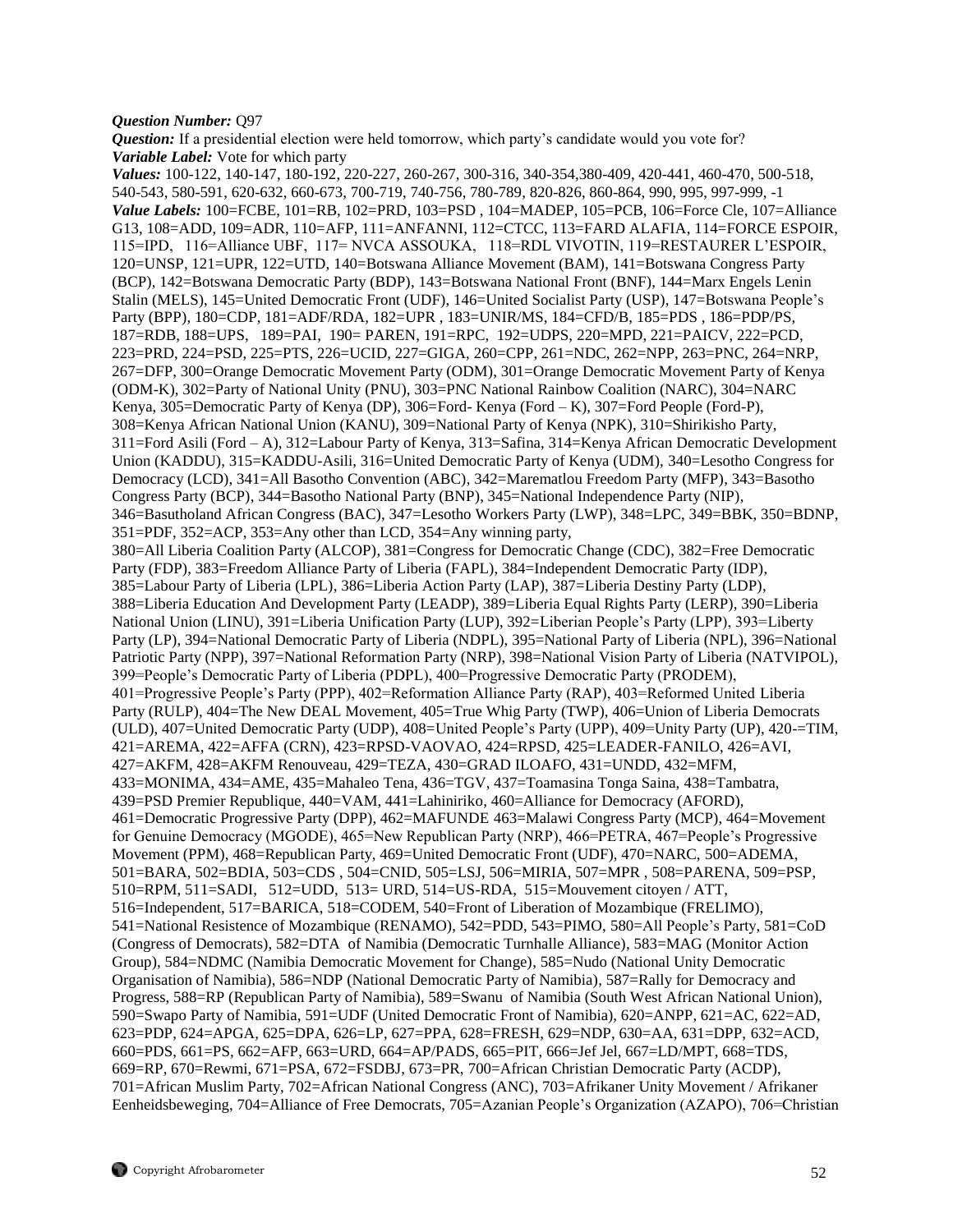Party, 707=Democratic Alliance – Democratic Party / Demokratiese Alliansie – Demokratiese Party (DA-DP), 708=Federal Democrats, 709=Freedom Front / Vryheidsfront, 710=Independent Democrats (ID), 711=Inkatha Freedom Party / Inkatha Vryheidsparty (IFP), 712=Minority Front, 713=National Democratic Convention (NADECO), 714=New National Party / Nuwe Nasionale *Party* (NNP), 715=Pan Africanist Congress (PAC), 716=United Christian Democratic Party (UCDP), 717=United Democratic Movement (UDM), 718=United Independent Front, 719=ANC Breakaway Party / new Lekota or George or Shilowa Party or Movement / National Conference Party or Movement, 740=CCM, 741=CUF, 742=CHADEMA, 743=UMD, 744=NCCR, 745=NLD, 746=UPDP, 747=NRA, 748=TADEA, 749=TLP, 750=UDP, 751=MAKINI, 752=CHAUSTA, 753=FORD, 754=DP,755=PPT, 756=Jahazi Asilia, 780=National Resistance Movement [NRM], 781=Forum for Democratic Change [FDC], 782=Democratic Party [DP], 783=Conservative Party, 784=Uganda Peoples Congress [UPC], 785=The Parties Platform [TPP], 786=JEEMA, 787=An independent candidate, 788=An opposition candidate, 789=A person who can help the country/address problems, 820=Forum for Democracy and Development, 821=Heritage Party, 822=Movement for Multiparty Democracy (MMD), 823=Patriotic Front=PF, 824=United National Independence Party (UNIP), 825=United Party for National Development (UPND), 826=Zambia Republican Party (ZRP), 860=MDC-T, 861=ZANU PF, 862=MDC-M, 863=Mavambo.Kusile.Dawn (MKD), 864=Zimbabwe African People's Union (ZAPU), 990=Would vote for candidate and not party, 995=Others, 997=Not applicable, 998=Refused to answer, 999=Don't know, -1=Missing data *Source:* Zambia 96

*Note:* "Prime Minister" in Lesotho; "President" and "Prime Minister" in Burkina Faso, Cape Verde, Madagascar, Mali, Mozambique, Namibia, Senegal and Zimbabwe; "President" in Benin, Botswana, Ghana, Kenya, Liberia, Malawi, Nigeria, South Africa, Tanzania, Uganda, and Zambia.

#### *Question Number:* Q98A

*Question:* In your opinion, how much do each of the following do to help your country, or haven't you heard enough to say: African Union? *Variable Label:* How much help country: African Union *Values:* 0-3, 9, 998, -1 *Value Labels:* 0=Do nothing, no help, 1=Help a little bit, 2=Help somewhat, 3=Help a lot, 9=Don't know, 998=Refused to answer, -1=Missing data *Source:* Afrobarometer Round 4

## *Question Number:* Q98B

*Question:* In your opinion, how much do each of the following do to help your country, or haven't you heard enough to say: ECOWAS? *Variable Label:* How much help country: ECOWAS *Values:* 0-3, 9, 998, -1 *Value Labels:* 0=Do nothing, no help, 1=Help a little bit, 2=Help somewhat, 3=Help a lot, 9=Don't know, 998=Refused to answer, -1=Missing data *Source:* Afrobarometer Round 4 *Note:* Regional organization was listed as CEDEAO in Benin, Mali and Senegal; SADC in Botswana, Lesotho, Madagascar, Malawi, Mozambique, Namibia, South Africa, Zambia and Zimbabwe; EAC in Kenya and Tanzania; and ECOWAS in Burkina Faso, Cape Verde, Ghana, Liberia and Nigeria.

#### *Question Number:* Q98C

*Question:* In your opinion, how much do each of the following do to help your country, or haven't you heard enough to say: United Nations? *Variable Label:* How much help country: United Nations *Values:* 0-3, 9, 998, -1 *Value Labels:* 0=Do nothing, no help, 1=Help a little bit, 2=Help somewhat, 3=Help a lot, 9=Don't know, 998=Refused to answer, -1=Missing data *Source:* Afrobarometer Round 4

#### *Question Number:* Q98D

*Question:* In your opinion, how much do each of the following do to help your country, or haven't you heard enough to say: Other international donors and NGOs (apart from the United Nations)?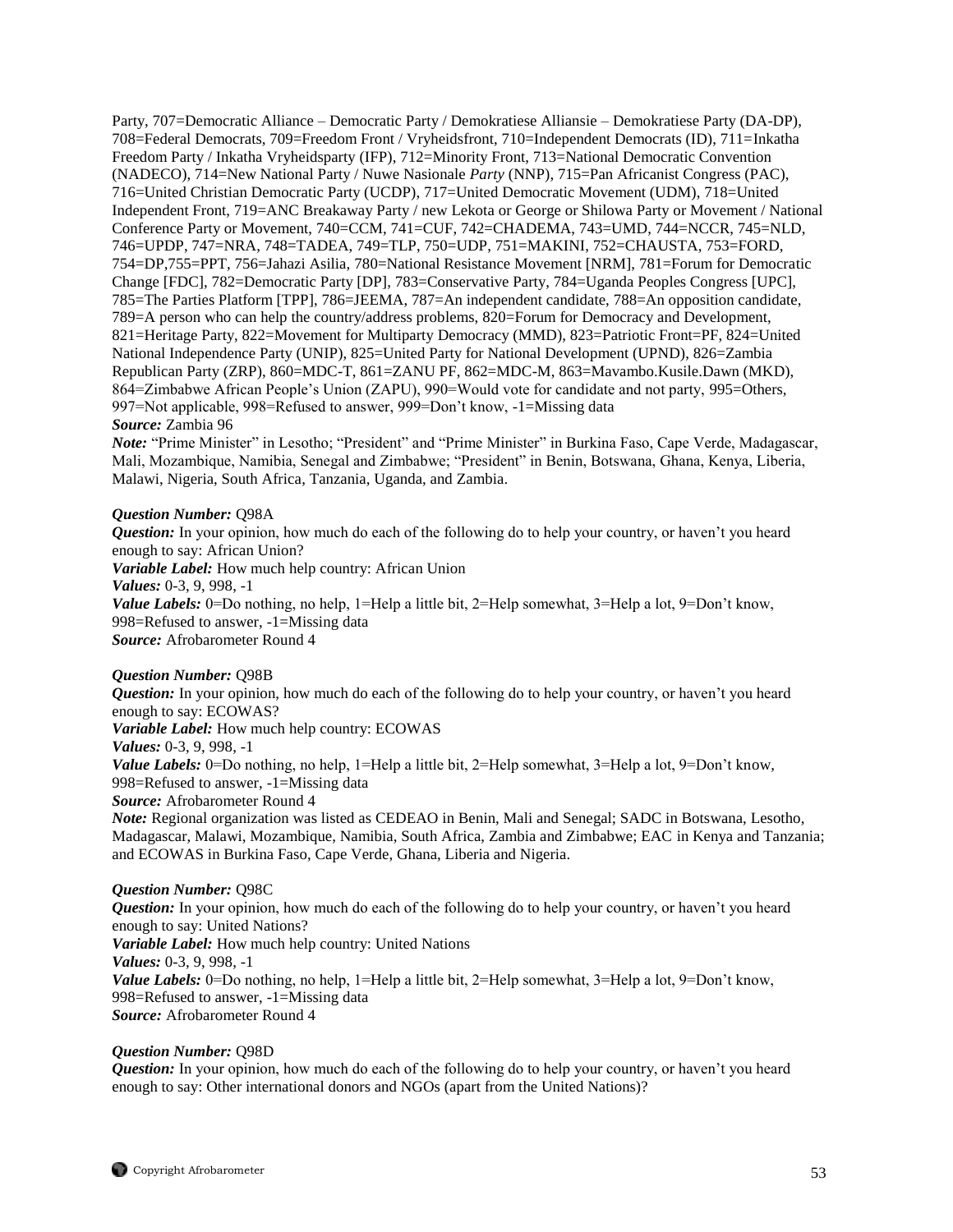*Variable Label:* How much help country: international donors/NGOs *Values:* 0-3, 9, 998, -1 *Value Labels:* 0=Do nothing, no help, 1=Help a little bit, 2=Help somewhat, 3=Help a lot, 9=Don't know, 998=Refused to answer, -1=Missing data *Source:* Afrobarometer Round 4

## *Question Number:* Q98E

*Question:* In your opinion, how much do each of the following do to help your country, or haven't you heard enough to say: International businesses and investors? *Variable Label:* How much help country: international businesses/investors *Values:* 0-3, 9, 998, -1 *Value Labels:* 0=Do nothing, no help, 1=Help a little bit, 2=Help somewhat, 3=Help a lot, 9=Don't know, 998=Refused to answer, -1=Missing data *Source:* Afrobarometer Round 4

## *Question Number:* Q98F

*Question:* In your opinion, how much do each of the following do to help your country, or haven't you heard enough to say: Nigeria? *Variable Label:* How much help country: Nigeria *Values:* 0-3, 9, 998, -1 *Value Labels:* 0=Do nothing, no help, 1=Help a little bit, 2=Help somewhat, 3=Help a lot, 9=Don't know, 998=Refused to answer, -1=Missing data *Source:* Afrobarometer Round 4

#### *Question Number:* Q98G

*Question:* In your opinion, how much do each of the following do to help your country, or haven't you heard enough to say: South Africa? *Variable Label:* How much help country: South Africa *Values:* 0-3, 9, 998, -1 *Value Labels:* 0=Do nothing, no help, 1=Help a little bit, 2=Help somewhat, 3=Help a lot, 9=Don't know, 998=Refused to answer, -1=Missing data *Source:* Afrobarometer Round 4

#### *Question Number:* Q98H

*Question:* In your opinion, how much do each of the following do to help your country, or haven't you heard enough to say: China? *Variable Label:* How much help country: China *Values:* 0-3, 9, 998, -1 *Value Labels:* 0=Do nothing, no help, 1=Help a little bit, 2=Help somewhat, 3=Help a lot, 9=Don't know, 998=Refused to answer, -1=Missing data *Source:* Afrobarometer Round 4

## *Question Number:* Q98I

*Question:* In your opinion, how much do each of the following do to help your country, or haven't you heard enough to say: United States? *Variable Label:* How much help country: United States *Values:* 0-3, 9, 998, -1 *Value Labels:* 0=Do nothing, no help, 1=Help a little bit, 2=Help somewhat, 3=Help a lot, 9=Don't know, 998=Refused to answer, -1=Missing data *Source:* Afrobarometer Round 4

*Question Number:* Q98J *Question:* In your opinion, how much do each of the following do to help your country, or haven't you heard enough to say: Britain? *Variable Label:* How much help country: Britain, France or Portugal *Values:* 0-3, 9, 998, -1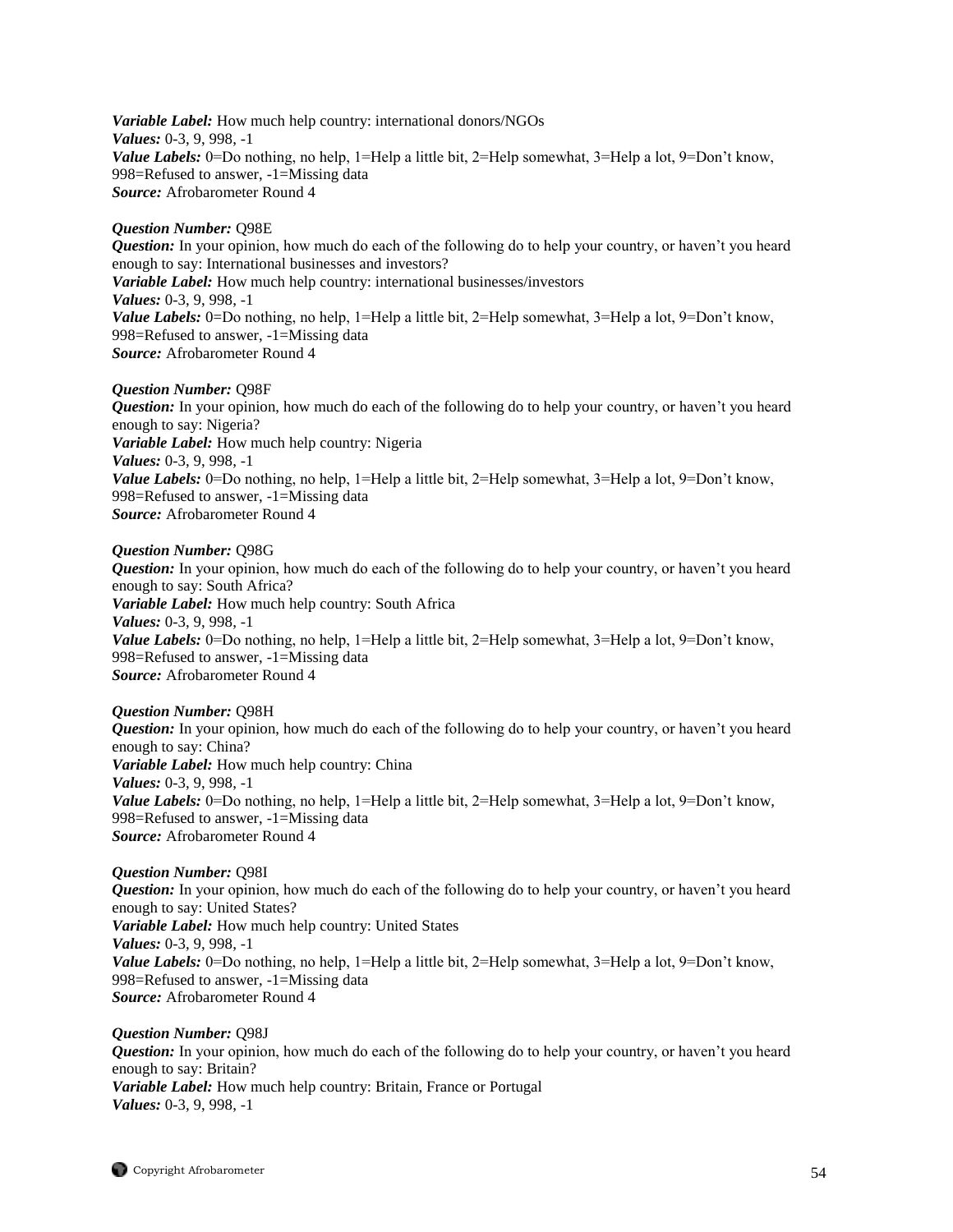*Value Labels:* 0=Do nothing, no help, 1=Help a little bit, 2=Help somewhat, 3=Help a lot, 9=Don't know, 998=Refused to answer, -1=Missing data *Source:* Afrobarometer Round 4 *Note:* Former colonial power was France in Benin, Burkina Faso, Madagascar, Mali, and Senegal; Britain in Botswana, Ghana, Kenya, Lesotho, Malawi, Nigeria, South Africa, Tanzania, Uganda, Zambia and Zimbabwe; Portugal in Cape Verde and Mozambique; Germany in Namibia.

*Question Number:* Q98J1 *Question: Variable Label:* How much help country: EU *Values:* 0-3, 9, 998, -1 *Value Labels:* 0=Do nothing, no help, 1=Help a little bit, 2=Help somewhat, 3=Help a lot, 9=Don't know, 998=Refused to answer, -1=Missing data *Source:* Afrobarometer Round 4 *Note:* Not asked in Ghana.

#### *Question Number:* Q98K

**Question:** Which of the following statements is closest to your view? Choose Statement 1 or Statement 2. Statement 1: The NEPAD African Peer Review Mechanism (NEPAD/APRM) is a useful initiative that will help promote good governance in Africa. It should be given all necessary support.

Statement 2: The NEPAD/APRM is an empty initiative that is unlikely to do anything to improve governance in Africa. We should not waste time or resources in supporting it.

*Variable Label:* NEPAD/APRM useful initiative vs. empty one

## *Values:* 1-5, 9, 998, -1

*Value Labels:* 1=Agree very strongly with Statement 1, 2=Agree with Statement 1, 3=Agree with Statement 2, 4=Agree very strongly with Statement 2, 5=Agree with neither, 9=Don't know, 998=Refused to answer, -1=Missing data

*Source:* Afrobarometer Round 4

*Note:* Interviewer probed for strength of opinion asking "Do you agree or agree very strongly."

#### *Question Number:* Q99A

*Question:* Do you think that each of the following has too little, too much, or about the right amount of influence over your government: International donors and NGOs?

*Variable Label:* Influence of international donors and NGOs

*Values:* 1-5, 9, 998, -1

*Value Labels:* 1=Far too little, 2=Somewhat too little, 3=About the right amount, 4=Somewhat too much, 5=Far too much, 9=Don't know, 998=Refused to answer, -1=Missing data

*Source:* Afrobarometer Round 4

*Note:* Interviewer probed for strength of opinion

## *Question Number:* Q99 B

*Question:* Do you think that each of the following has too little, too much, or about the right amount of influence over your government: International businesses and investors? *Variable Label:* Influence of international businesses and investors *Values:* 1-5, 9, 998, -1 *Value Labels:* 1=Far too little, 2=Somewhat too little, 3=About the right amount, 4=Somewhat too much, 5=Far too much, 9=Don't know, 998=Refused to answer, -1=Missing data *Source:* Afrobarometer Round 4 *Note:* Interviewer probed for strength of opinion

#### *Question Number:* Q99C

*Question:* Do you think that each of the following has too little, too much, or about the right amount of influence over your government: [Ghanaian, Kenyan, etc.] civic organizations and NGOs? *Variable Label:* Influence of civic organizations and NGOs *Values:* 1-5, 9, 998, -1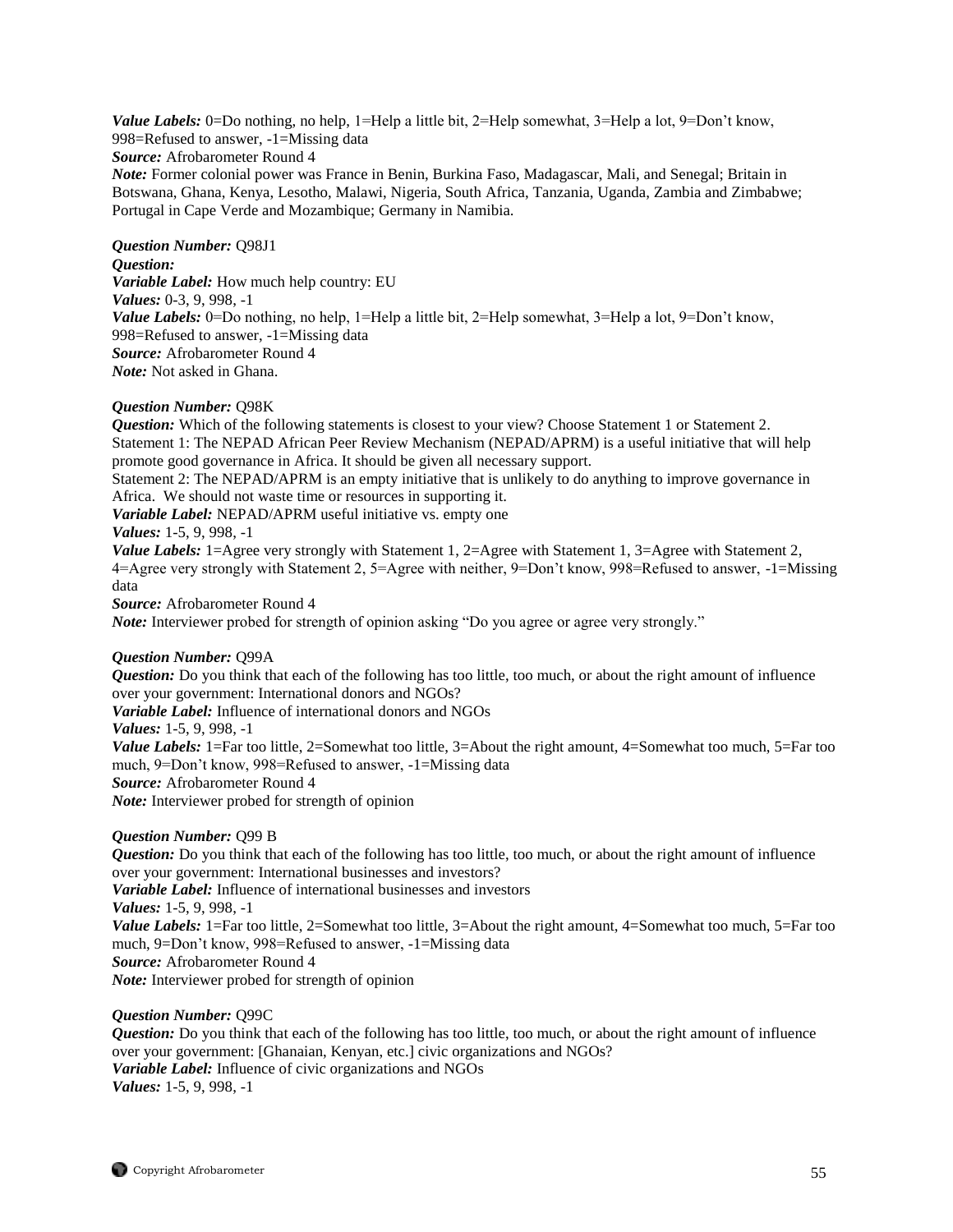*Value Labels:* 1=Far too little, 2=Somewhat too little, 3=About the right amount, 4=Somewhat too much, 5=Far too much, 9=Don't know, 998=Refused to answer, -1=Missing data *Source:* Afrobarometer Round 4 *Note:* Interviewer probed for strength of opinion

## *Question Number:* Q100

*Question:* Just one more question: Who do you think sent us to do this interview? *Variable Label:* Perceived survey sponsor *Values:* 0-24, 995, 998-999, -1 *Value Labels:* 0=No one, 1=Government (General), 2=National/Union government, 3=Provincial/Regional government, 4=Local Government, 5=President/Prime Minister's Office, 6=Parliament/National Assembly, 7=Government Census/Statistics Office, 8=National Intelligence/ Secret Service, 9=Education or Social Affairs Department/ Ministry, 10=Tax or Finance Department/ Ministry, 11=Health Department/ Ministry, 12=Other Government Department/Ministry, 13=Constitutional Commission, 14=National Electoral Commission, 15=National Planning Commission, 16=Public Utility Company, 17=NGO, 18=Political Party/Politicians, 19=Research company/ organization/programme (including the Afrobarometer National Partner), 20=Newspapers/Media, 21=University/ school/ college, 22=Private company, 23=International organization, 24=God or a religious organization, 995=Other, 998=Refused to answer, 999=Don't know, -1=Missing data *Source:* Afrobarometer Round 2 *Note:* Interviewer entered verbatim response

*Question Number:* ENDTIME *Question:* Time interview ended *Variable Label:* Time interview ended *Note:* Answered by interviewer. Entered hour and minute, 24 hour clock

*Question Number:* LENGTH *Question:* Length of interview *Variable Label:* Length of interview *Note:* Answered by interviewer. Entered hour and minute, 24 hour clock

*Question Number:* Q101 *Question:* Respondent's gender *Variable Label:* Gender of respondent *Values:* 1, 2 *Value Labels:* 1=Male, 2=Female *Source:* SAB *Note:* Answered by interviewer

*Question Number:* Q102 *Question:* Respondent's race *Variable Label:* Race of respondent *Values:* 1-6, 95, -1 *Value Labels:* 1=Black/African, 2=White/European, 3=Coloured/Mixed Race, 4=Arab/Lebanese/North African, 5=South Asian (Indian, Pakistani, etc.), 6=East Asian (Chinese, Korean, Indonesian, etc.), 95=Other, -1=Missing data *Source:* SAB *Note:* Answered by interviewer

*Question Number:* Q103 *Question:* What was the primary language used in the interview? *Variable Label:* Language of interview *Values:* 1-4, 100-112, 140-152, 182-202, 220-221, 260-285, 300-314, 340-342, 380-397, 420-424, 460-477, 500- 525, 541-562, 580-594, 620-710,740-805, 820-846, 860-866, 995, 998, -1 *Value Labels:* 1=English, 2=French, 3=Portuguese, 4=Kiswahili, 100=Fon, 101=Adja, 102=Bariba, 103=Dendi, 104=Yoruba, 105=Otamari, 106=Peulh, 107=Yoa, 108=Goun, 109=Mina, 110=Idacha, 111=Shabe, 112=Warma,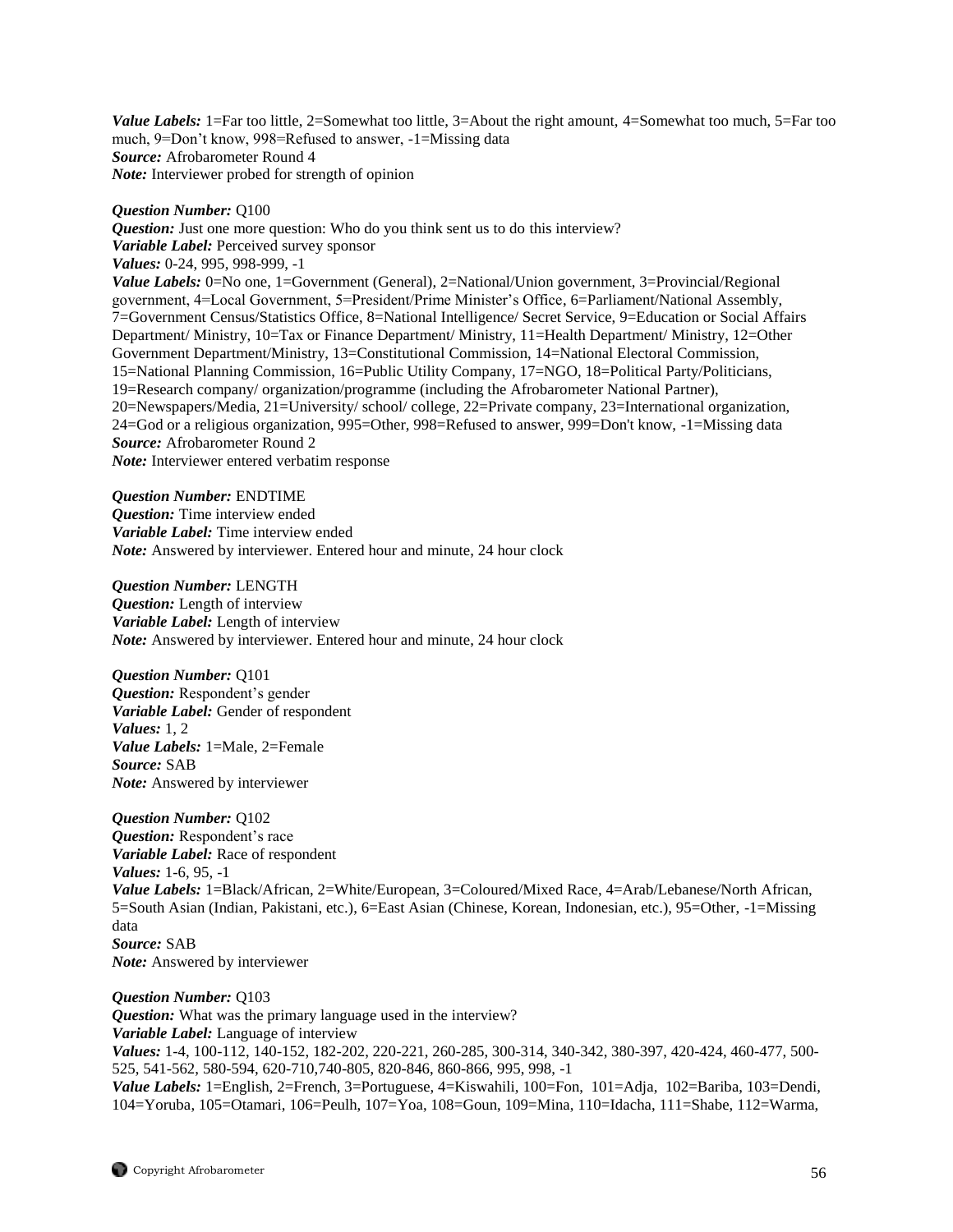140=Setswana, 141=Sesarwa, 142=Sekgalagadi, 143=Sesobea, 144=Sekalanga, 145=Seherero, 146=Sembukushu, 147=Sebirwa, 148=Sengologa, 149=Seyei, 150=Seburu, 151=Sekgothu, 152=Setswapong, 182=Mooré, 183=Dioula, 184=Fulfudé, 185=Gulmacema , 186=Gourounsi , 187=Bobo, 188=Bissa, 189=Dagari, 190=Birifor, 191=Lobi, 192=Samo, 193=Sénoufo, 194=Djerma, 195=Goin, 196=Turka, 197=Yanan, 198=Marka, 199=Bwamu, 200=Karaboro, 201=Fulsé , 202=Sonraî,, 220=Crioulo, 221=Português, 260=Akan, 261=Ewe, 262=Ga/Dangbe, 263=Dagbani, 264=Hausa, 265=Nzema, 266=Wassa, 267=Brosa, 268=Sefwi, 269=Dagaari, 270=Gruma, 271=Frafra, 272=Kokonba, 273=Dagate, 274=Kusasi/Kusaase, 275=Grussi, 276=Sisila, 277=Waala, 278=Mamprusi, 279=Gruni, 280=Mampruli, 281=Talensi, 282=Bule, 283=Kasem, 284=Brefo/Birfuo, 285=Basare, 300=Kikuyu, 301=Luo, 302=Luhya, 303=Kamba, 304=Kalenjin, 305=Kisii, 306=Meru/Embu, 307=Masai/Samburu, 308=MijiKenda, 309=Taita, 310=Somali, 311=Pokot, 312=Turkana, 313=Teso, 314=Gabra, 340=Sesotho, 341=Sephuti, 342=Sethepu, 380=Bassa, 381=Belle, 383=Gbandi, 384=Gio, 385=Gola, 386=Grebo, 387=Kissi, 388=Kpelle, 389=Krahn, 390=Kru, 391=Lorna, 392=Mandingo, 393=Mano, 394=Mende, 395=Vai, 396=Simple Liberian English, 397=Sarpo, 420=Official malagasy, 421=Malagasy with regional variation, 422=Chinois, 423=Comorien, 424=Indo-pakistanais, 460=Tumbuka, 461=Nkhonde, 462=Lambya, 463=Chewa, 464=Yao, 465=Ngoni, 466=Lomwe, 467=Mang'anja, 468=Sena, 469=Sukwa, 470=Senga, 471=Tonga, 472=Khokhola, 473=Ndali, 474=Nyika, 475=Chikunda, 476=Namwanga, 477=Wiza, 500=Arabic, 501=Bambara, 502=Bella, 503=Bobo , 504=Bozo , 506=Dogon, 507=Gana, 508=Khassonké, 509=Malinké, 510=Maure, 511=Mossi, 512=Peulh/ Fulfulde, 513=Senufo/ Mianka, 514=Soninké / Sarakollé, 515=Sonrhaï, 516=Tamasheq, 518=Haoussa, 520=Kakolo, 522=Samogo, 525=Zerma, 541=Makua, 542=Sena, 543=Ndau, 544=Nyanja, 545=Changana, 546=Chope, 547=Bitonga, 548=Makonde, 549=Chuabo, 550=Ajua, 551=Chewa, 552=Chiute, 553=Coti, 554=Lolo, 555=Lomwe, 556=Nhungue, 557=Matsua, 558=Ronga, 559=Shona, 560=Tacuane, 561=Tewe, 562=Xitsau, 580=Afrikaans, 581=German, 582=Nama/Damara, 583=Oshivambo, 584=Otjiherero, 585=Rukwangali, 586=Rugririku, 587=Thimbukushu, 588=Silozi, 589=Setswana, 590=Masubia, 591=San, 592=Mufwe, 593=Nyemba, 594=Uumbundu, 620=Hausa, 621=Igbo, 622=Yoruba, 623=Pidgin English, 624=Efik, 625=Ebira, 626=Fulani, 627=Isoko, 628=Ibibio, 629=Kanuri, 630=Tiv, 631=Nupe, 632=Ijaw, 633=Edo, 634=Igala, 635=Urhobo, 636=Idoma, 637=Anang, 638=Ikwere, 639=Idoma, 640=Esan, 643=Igede, 644=Babur, 645=Marghi, 646=Gbagyi, 647=Ugep, 648=Kembari, 649=Eggon, 650=Kataf (Atyap), 651=Abua, 652=Mbebe, 653=Eleme, 654=Mumuye, 655=Ejagam, 656=Tangale, 657=Ogbia, 658=Khana, 659=Jukun, 660=Wolof, 661=Pulaar/Toucouleur, 662=Serer, 663=Mandinka/Bambara, 664=Soninke, 665=Diola, 666=Manjack, 667=Bainouk, 668=Bassari, 669=Maure, 700=Afrikaans, 701=Ndebele , 702=Xhosa, 703=Pedi/Spedi/North Sotho, 704=Sesotho/Sotho/South Sotho, 705=Setswana/Tswana, 706=Shangaan, 707=Swazi, 708=Venda, 709=Zulu, 710=Asian/Indian, 740=Kinyakyusa, 741=Kichaga, 742=Kihaya, 743=Kingoni, 744=Kikwere, 745=Kipare, 746=Kihehe, 747=Kimakonde, 748=Kinyamwezi, 749=Kisukuma, 750=Kimasai, 752=Kikurya, 753=Kigogo, 754=Kiluguru, 755=Kifipa, 756=Kimanyema, 757=Kinyiramba, 758=Kinyaturu, 759=Kibena, 760=Kiha, 761=Kihangaza, 762=Kiraqi, 763=Kijaluo, 764=Kijita, 765=Kikinga, 766=Kimatengo, 767=Kimwera, 768=Kindali, 769=Kindendeule, 770=Kinyambo, 771=Kipogoro, 772=Kisambaa, 773=Kiyao, 774=Kizaramo, 775=Kizigua, 776=Kizinza, 777=Kirangi, 780=Luganda, 781=Runyankole, 782=Runyolo, 783=Lusoga, 784=Lumasaba, 785=Lukhonjo, 786=Lunyole, 787=Ateso, 788=Acholi, 789=Alur, 790=Lugbara, 791=Madi, 792=Japhadhola, 793=Lusamia, 794=Lugwere, 795=Rukiga, 796=Rutooro, 797=Langi, 798=Kakwa, 799=Kumam, 800=Lululi, 801=Lwamba, 802=Nubian, 803=Rufumbira, 804=Runyarwanda, 805=Sabiny, 820=Bemba, 821=Nyanja, 822=Tonga, 823=Lozi, 824=Chewa, 825=Nsenga, 826=Tumbuka, 827=Kaonde, 828=Luvale, 829=Namwanga, 830=Lunda, 831=Bisa, 832=Nkoya, 833=Mambwe, 834=Lenje, 835=Ngoni, 836=Soli, 837=Ila, 838=Kunda, 839=Lala, 840=Lamba, 841=Lungu, 842=Nyika, 843=Senga, 844=Tokaleya, 845=Ushi, 846=Mbunda, 860=Ndebele, 861=Shona, 862=Venda, 863=Kalanga, 864=Tonga, 865=Nambya, 866=Nyanja, 995=Others, 998=Refused to answer, -1=Missing data

#### *Question Number:* Q104

*Question:* Were there any other people immediately present who might be listening during the interview? *Variable Label:* Others present *Values:* 1-5, -1 *Value Labels:* 1=No one, 2=Spouse only, 3=Children only, 4=A few others, 5=Small crowd, -1=Missing data *Source:* Nigeria00 *Note:* Answered by interviewer

#### *Question Number:* Q105A

*Question:* Did the respondent check with others for information to answer any question?

Copyright Afrobarometer 57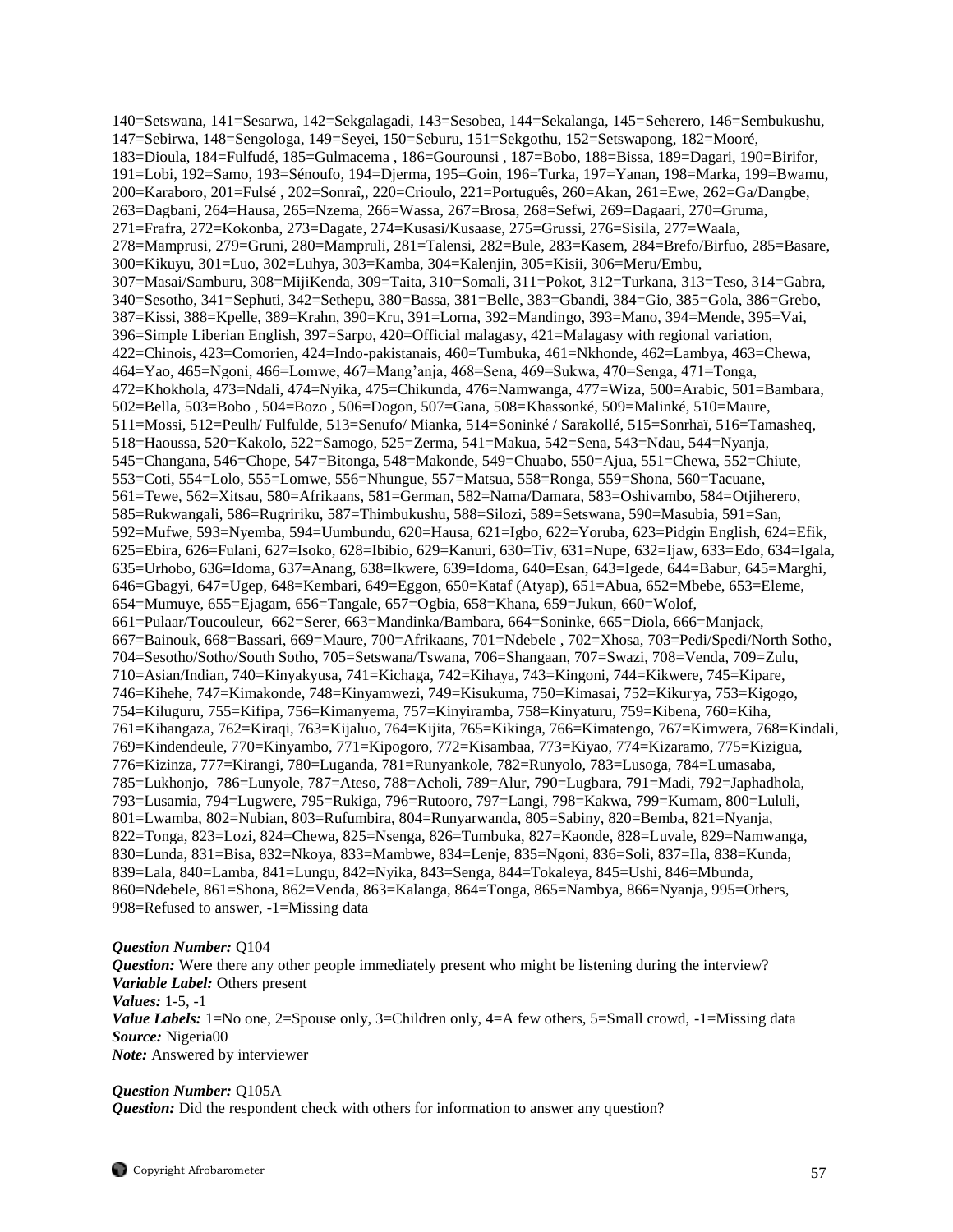*Variable Label:* Check with others *Values:* 0, 1, -1 *Value Labels:* 0=No, 1=Yes, -1=Missing data *Source:* Nigeria00 *Note:* Answered by interviewer

*Question Number:* Q105B *Question:* Do you think anyone influenced the respondent's answers during the interview? *Variable Label:* Influence by others *Values:* 0, 1, -1 *Value Labels:* 0=No, 1=Yes, -1=Missing data *Source:* SAB99 *Note:* Answered by interviewer

*Question Number:* Q105C *Question:* Were you approached by community and/or political party representatives? *Variable Label:* Approached by community/ party representatives *Values:* 0, 1, -1 *Value Labels:* 0=No, 1=Yes, -1=Missing data *Source:* SAB *Note:* Answered by interviewer

*Question Number:* Q105D *Question:* Did you feel threatened during the interview? *Variable Label:* Feel threatened *Values:* 0, 1, -1 *Value Labels:* 0=No, 1=Yes, -1=Missing data *Source:* SAB *Note:* Answered by interviewer

*Question Number:* Q105E *Question:* Were you physically threatened during the interview? *Variable Label:* Physically threatened *Values:* 0, 1, -1 *Value Labels:* 0=No, 1=Yes, -1=Missing data *Source:* SAB *Note:* Answered by interviewer

*Question Number:* Q106 *Question:* What proportion of the questions do you feel the respondent had difficulty answering? *Variable Label:* Proportion difficulty answering *Values:* 0-4, -1 *Value Labels:* 0=None, 1=Few, 2=Some, 3=Most, 4=All, -1=Missing data *Source:* Nigeria00 *Note:* Answered by interviewer

*Question Number:* Q107A *Question:* Which questions did the respondent have trouble answering: First question? *Variable Label:* Trouble answering- first response *Values:* 0-100, -1 *Value Labels:* 0-100, -1=Missing data *Source:* Nigeria00 *Note:* Answered by interviewer

*Question Number:* Q107B *Question:* Which questions did the respondent have trouble answering: Second question?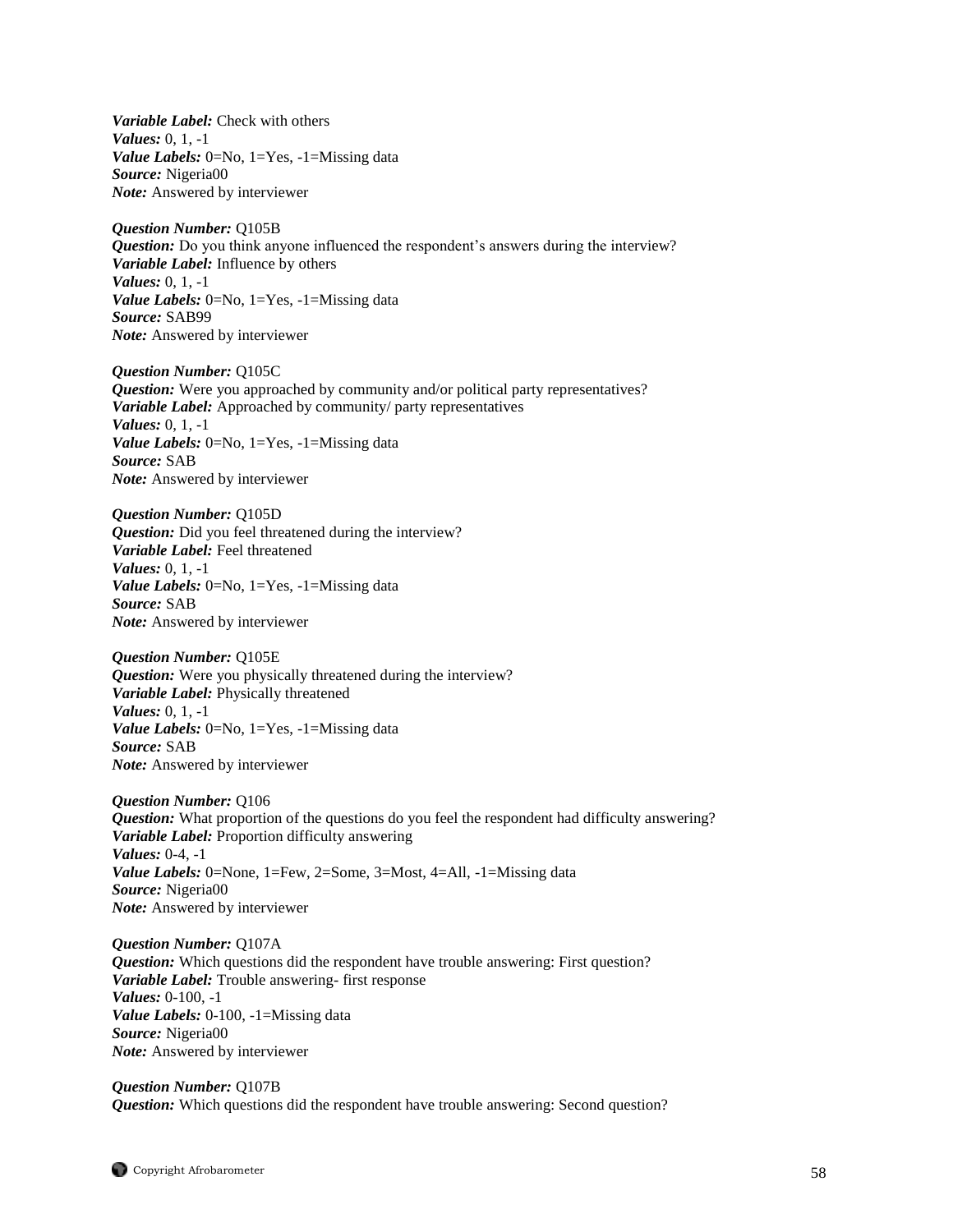*Variable Label:* Trouble answering- second response *Values:* 0-100, -1 *Value Labels:* 0-100, -1=Missing data *Source:* Nigeria00 *Note:* Answered by interviewer

*Question Number:* Q107C *Question:* Which questions did the respondent have trouble answering: Third question? *Variable Label:* Trouble answering- third response *Values:* 0-100, -1 *Value Labels:* 0-100, -1=Missing data *Source:* Nigeria00 *Note:* Answered by interviewer

*Question Number:* Q108A *Question:* What was the respondent's attitude toward you during the interview? Was he or she: friendly, in between, or hostile? *Variable Label:* Respondent friendly *Values:* 1-3, -1 *Value Labels:* 1=Friendly, 2=In between, 3=Hostile, -1=Missing data *Source:* SAB *Note:* Answered by interviewer

*Question Number:* Q108B *Question:* What was the respondent's attitude toward you during the interview? Was he or she: interested, in between, or bored? *Variable Label:* Respondent interested *Values:* 1-3. -1 *Value Labels:* 1=Interested, 2=In between, 3=Bored, -1=Missing data *Source:* SAB *Note:* Answered by interviewer

*Question Number:* Q108C *Question:* What was the respondent's attitude toward you during the interview? Was he or she: cooperative, in between, or uncooperative? *Variable Label:* Respondent cooperative *Values:* 1-3, -1 *Value Labels:* 1=Cooperative, 2=In between, 3=Uncooperative, -1=Missing data *Source:* SAB *Note:* Answered by interviewer

*Question Number:* Q108D *Question:* What was the respondent's attitude toward you during the interview? Was he or she: patient, in between, or impatient? *Variable Label:* Respondent patient *Values:* 1-3, 1 *Value Labels:* 1=Patient, 2=In between, 3=Impatient, -1=Missing data *Source:* SAB *Note:* Answered by interviewer

*Question Number:* Q108E *Question:* What was the respondent's attitude toward you during the interview? Was he or she: at ease, in between, or suspicious? *Variable Label:* Respondent at ease *Values:* 1-3, -1 *Value Labels:* 1=At ease, 2=In between, 3=Suspicious, -1=Missing data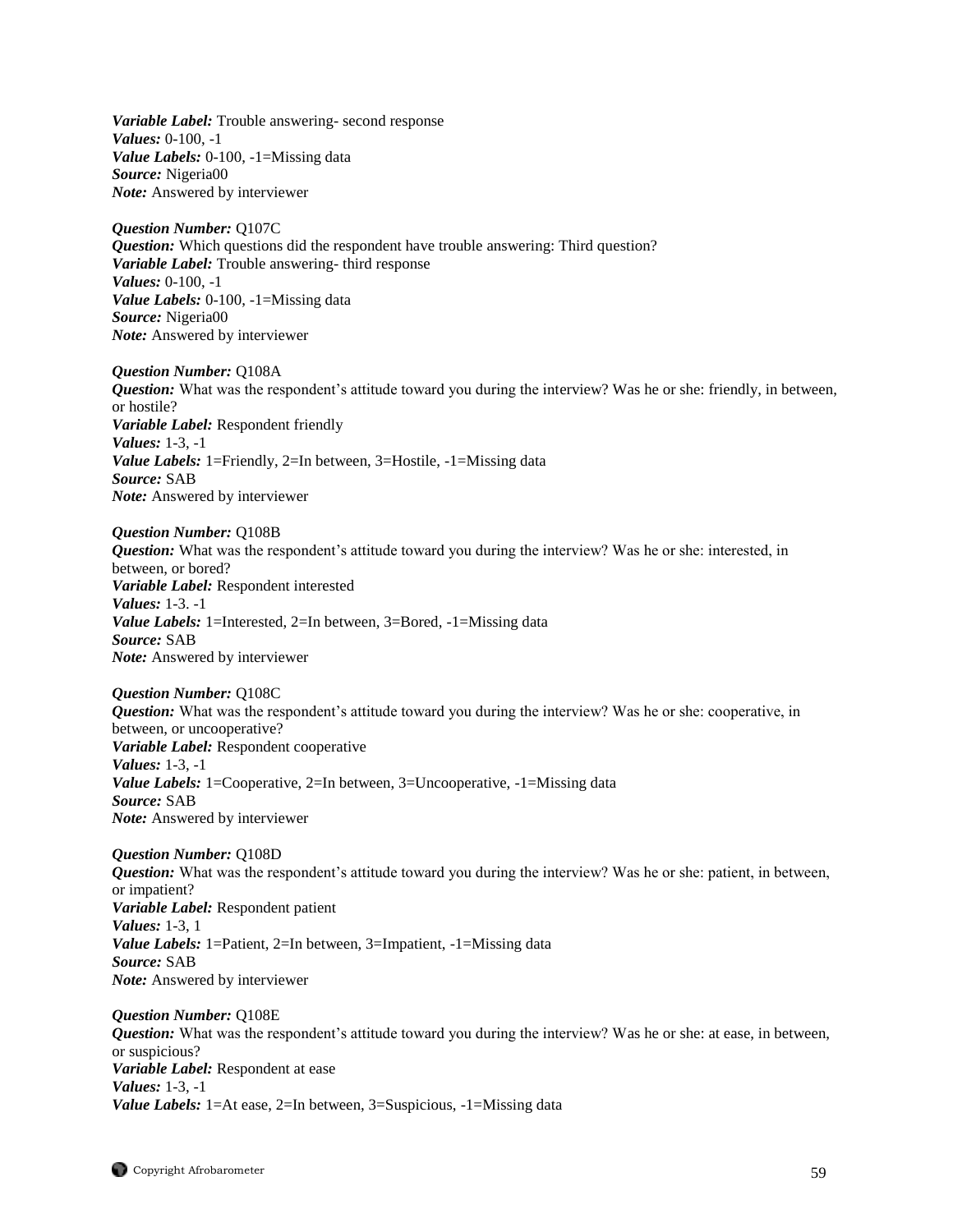*Source:* SAB *Note:* Answered by interviewer

*Question Number:* Q108F *Question:* What was the respondent's attitude toward you during the interview? Was he or she: honest, in between, or misleading? *Variable Label:* Respondent honest *Values:* 1-3, -1 *Value Labels:* 1=Honest, 2=In between, 3=Misleading, -1=Missing data *Source:* SAB *Note:* Answered by interviewer

*Question Number:* Q110 *Question:* Interviewer's number *Variable Label:* Interviewer's number *Values:* BEN01-BEN20, BFO01-BFO20, BOT01-BOT25, CVE01-CVE27, GHA02-GHA94, KEN11-KEN64, LES01-LES16, LIB01-LIB25, MAD01-MAD43, MLI10-MLI93, MLW01-MLW20, MOZ01-MOZ24, NAM03- NAM67, NIG001-NIG214, SAF001-768, SEN01-SEN16, TAN11-TAN55, UGA011-UGA165, ZAM21-ZAM84, ZIM10-ZIM65 *Source:* SAB *Note:* Answered by interviewer

*Question Number:* Q111 *Question:* Interviewer's age *Variable Label:* Interviewer's age *Values:* 19-40 *Source:* SAB *Note:* Answered by interviewer

*Question Number:* Q112 *Question:* Interviewer's gender *Variable Label:* Interviewer's gender *Values:* 1, 2, -1 *Value Labels:* 1=Male, 2=Female, -1=Missing data *Source:* SAB *Note:* Answered by interviewer

*Question Number:* Q113 *Question:* Do you come from a rural or urban area? *Variable Label:* Interviewer urban or rural *Values:* 1, 2, -1 *Value Labels:* 1=Rural, 2=Urban, -1=Missing data *Source:* SAB *Note:* Answered by interviewer

*Question Number:* Q114 *Question:* Interviewer's home language *Variable Label:* Interviewer's home language *Values:* 1-4, 100-112, 140-152, 182-202, 220-221, 260-285, 300-314, 340-342, 380-397, 420-424, 460-477, 500- 525, 541-562, 580-594, 620-669, 700-710, 740-805, 820-846, 860-866, 995, 998, -1 *Value Labels:* 1=English, 2=French, 3=Portuguese, 4=Kiswahili, 100=Fon, 101=Adja, 102=Bariba, 103=Dendi, 104=Yoruba, 105=Otamari, 106=Peulh, 107=Yoa, 108=Goun, 109=Mina, 110=Idacha, 111=Shabe, 112=Warma, 140=Setswana, 141=Sesarwa, 142=Sekgalagadi, 143=Sesobea, 144=Sekalanga, 145=Seherero, 146=Sembukushu, 147=Sebirwa, 148=Sengologa, 149=Seyei, 150=Seburu, 151=Sekgothu, 152=Setswapong, 182=Mooré, 183=Dioula, 184=Fulfudé, 185=Gulmacema, 186=Gourounsi, 187=Bobo, 188=Bissa, 189=Dagari, 190=Birifor, 191=Lobi, 192=Samo, 193=Sénoufo, 194=Djerma, 195=Goin, 196=Turka, 197=Yanan, 198=Marka, 199=Bwamu,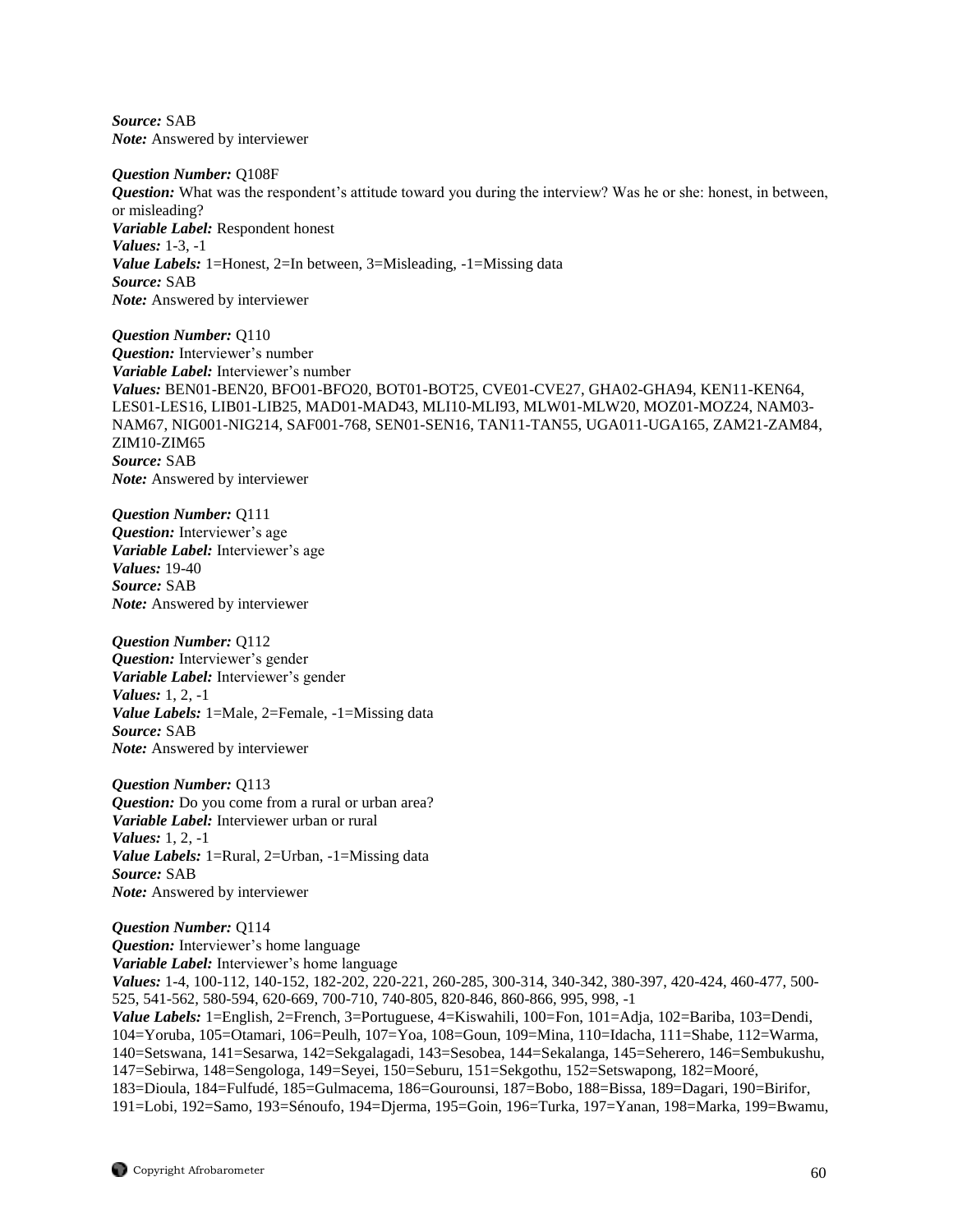200=Karaboro, 201=Fulsé , 202=Sonraî,, 220=Crioulo, 221=Português, 260=Akan, 261=Ewe, 262=Ga/Dangbe, 263=Dagbani, 264=Hausa, 265=Nzema, 266=Wassa, 267=Brosa, 268=Sefwi, 269=Dagaari, 270=Gruma, 271=Frafra, 272=Kokonba, 273=Dagate, 274=Kusasi/Kusaase, 275=Grussi, 276=Sisila, 277=Waala, 278=Mamprusi, 279=Gruni, 280=Mampruli, 281=Talensi, 282=Bule, 283=Kasem, 284=Brefo/Birfuo, 285=Basare, 300=Kikuyu, 301=Luo, 302=Luhya, 303=Kamba, 304=Kalenjin, 305=Kisii, 306=Meru/Embu, 307=Masai/Samburu, 308=MijiKenda, 309=Taita, 310=Somali, 311=Pokot, 312=Turkana, 313=Teso, 314=Gabra, 340=Sesotho, 341=Sephuti, 342=Sethepu, 380=Bassa, 381=Belle, 383=Gbandi, 384=Gio, 385=Gola, 386=Grebo, 387=Kissi, 388=Kpelle, 389=Krahn, 390=Kru, 391=Lorna, 392=Mandingo, 393=Mano, 394=Mende, 395=Vai, 396=Simple Liberian English, 397=Sarpo, 420=Official malagasy, 421=Malagasy with regional variation, 422=Chinois, 423=Comorien, 424=Indo-pakistanais, 460=Tumbuka, 461=Nkhonde, 462=Lambya, 463=Chewa, 464=Yao, 465=Ngoni, 466=Lomwe, 467=Mang'anja, 468=Sena, 469=Sukwa, 470=Senga, 471=Tonga, 472=Khokhola, 473=Ndali, 474=Nyika, 475=Chikunda, 476=Namwanga, 477=Wiza, 500=Arabic, 501=Bambara, 502=Bella, 503=Bobo , 504=Bozo , 506=Dogon, 507=Gana, 508=Khassonké, 509=Malinké, 510=Maure, 511=Mossi, 512=Peulh/ Fulfulde, 513=Senufo/ Mianka, 514=Soninké / Sarakollé, 515=Sonrhaï, 516=Tamasheq, 518=Haoussa, 520=Kakolo, 522=Samogo, 525=Zerma, 541=Makua, 542=Sena, 543=Ndau, 544=Nyanja, 545=Changana, 546=Chope, 547=Bitonga, 548=Makonde, 549=Chuabo, 550=Ajua, 551=Chewa, 552=Chiute, 553=Coti, 554=Lolo, 555=Lomwe, 556=Nhungue, 557=Matsua, 558=Ronga, 559=Shona, 560=Tacuane, 561=Tewe, 562=Xitsau, 580=Afrikaans, 581=German, 582=Nama/Damara, 583=Oshivambo, 584=Otjiherero, 585=Rukwangali, 586=Rugririku, 587=Thimbukushu, 588=Silozi, 589=Setswana, 590=Masubia, 591=San, 592=Mufwe, 593=Nyemba, 594=Uumbundu, 620=Hausa, 621=Igbo, 622=Yoruba, 623=Pidgin English, 624=Efik, 625=Ebira, 626=Fulani, 627=Isoko, 628=Ibibio, 629=Kanuri, 630=Tiv, 631=Nupe, 632=Ijaw, 633=Edo, 634=Igala, 635=Urhobo, 636=Idoma, 637=Anang, 638=Ikwere, 639=Idoma, 640=Esan, 643=Igede, 644=Babur, 645=Marghi, 646=Gbagyi, 647=Ugep, 648=Kembari, 649=Eggon, 650=Kataf (Atyap), 651=Abua, 652=Mbebe, 653=Eleme, 654=Mumuye, 655=Ejagam, 656=Tangale, 657=Ogbia, 658=Khana, 659=Jukun, 660=Wolof, 661=Pulaar/Toucouleur, 662=Serer, 663=Mandinka/Bambara, 664=Soninke, 665=Diola, 666=Manjack, 667=Bainouk, 668=Bassari, 669=Maure, 700=Afrikaans, 701=Ndebele , 702=Xhosa, 703=Pedi/Spedi/North Sotho, 704=Sesotho/Sotho/South Sotho, 705=Setswana/Tswana, 706=Shangaan, 707=Swazi, 708=Venda, 709=Zulu, 710=Asian/Indian, 740=Kinyakyusa, 741=Kichaga, 742=Kihaya, 743=Kingoni, 744=Kikwere, 745=Kipare, 746=Kihehe, 747=Kimakonde, 748=Kinyamwezi, 749=Kisukuma, 750=Kimasai, 752=Kikurya, 753=Kigogo, 754=Kiluguru, 755=Kifipa, 756=Kimanyema, 757=Kinyiramba, 758=Kinyaturu, 759=Kibena, 760=Kiha, 761=Kihangaza, 762=Kiraqi, 763=Kijaluo, 764=Kijita, 765=Kikinga, 766=Kimatengo, 767=Kimwera, 768=Kindali, 769=Kindendeule, 770=Kinyambo, 771=Kipogoro, 772=Kisambaa, 773=Kiyao, 774=Kizaramo, 775=Kizigua, 776=Kizinza, 777=Kirangi, 780=Luganda, 781=Runyankole, 782=Runyolo, 783=Lusoga, 784=Lumasaba, 785=Lukhonjo, 786=Lunyole, 787=Ateso, 788=Acholi, 789=Alur, 790=Lugbara, 791=Madi, 792=Japhadhola, 793=Lusamia, 794=Lugwere, 795=Rukiga, 796=Rutooro, 797=Langi, 798=Kakwa, 799=Kumam, 800=Lululi, 801=Lwamba, 802=Nubian, 803=Rufumbira, 804=Runyarwanda, 805=Sabiny, 820=Bemba, 821=Nyanja, 822=Tonga, 823=Lozi, 824=Chewa, 825=Nsenga, 826=Tumbuka, 827=Kaonde, 828=Luvale, 829=Namwanga, 830=Lunda, 831=Bisa, 832=Nkoya, 833=Mambwe, 834=Lenje, 835=Ngoni, 836=Soli, 837=Ila, 838=Kunda, 839=Lala, 840=Lamba, 841=Lungu, 842=Nyika, 843=Senga, 844=Tokaleya, 845=Ushi, 846=Mbunda, 860=Ndebele, 861=Shona, 862=Venda, 863=Kalanga, 864=Tonga, 865=Nambya, 866=Nyanja, 995=Others, 998=Refused to answer, -1=Missing data *Note:* Answered by interviewer

#### *Question Number:* Q115

*Question:* Interviewer's highest level of education *Variable Label:* Interviewer's education *Values:* 3-9, -1

*Value Labels:* 3=Primary school completed, 4=Some secondary/high school, 5=High school completed, 6=Post secondary qualifications other than university e.g. a diploma or degree from a polytechnic or college , 7=Some university, 8=University, completed, 9=Post graduate, -1=Missing data *Source:* SAB

*Note:* Answered by interviewer

*Question Number:* withinwt *Variable Label:* Within country weight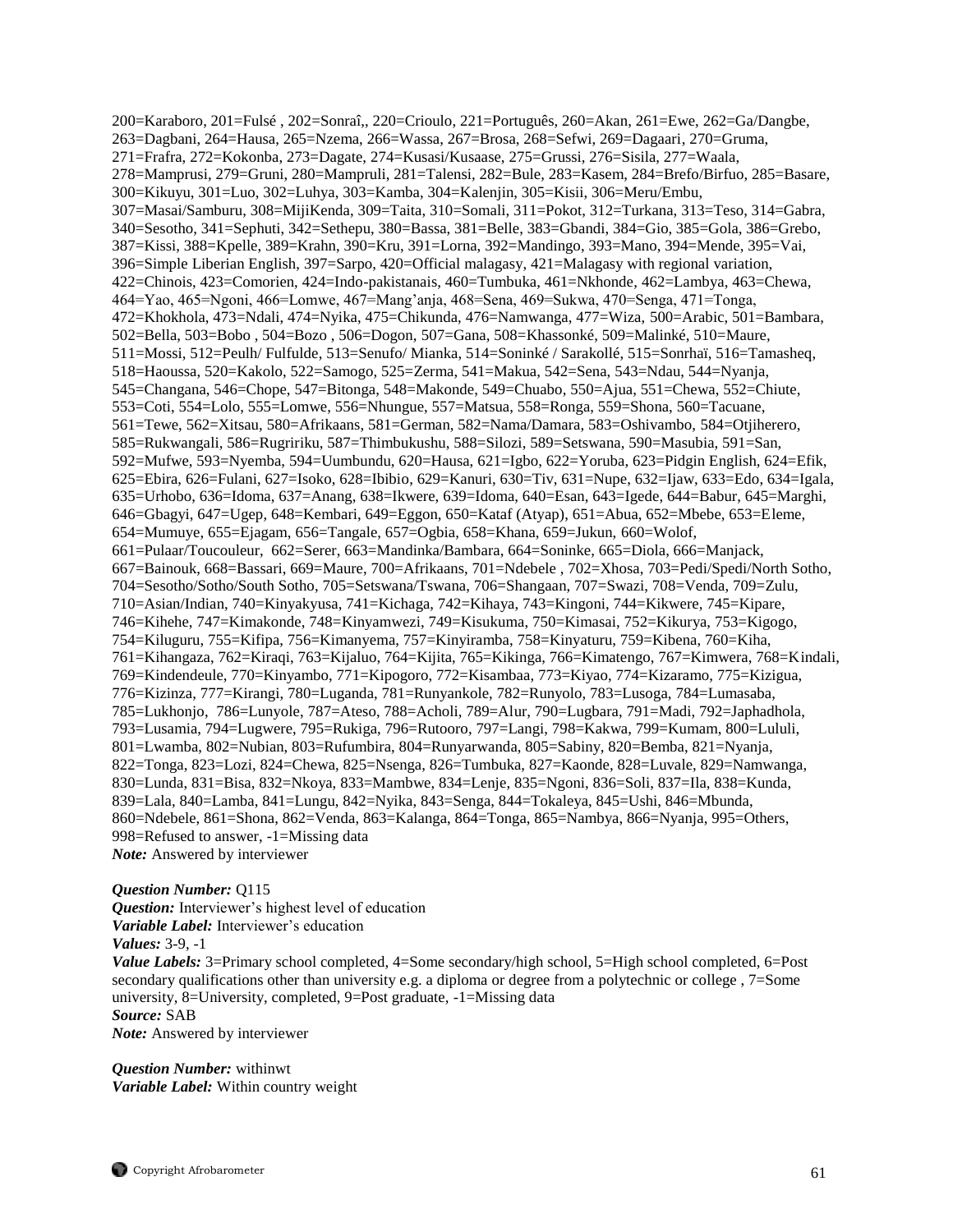*Note:* This variable adjusts the distribution of each country sample to take account of over or under samples with repect to region, gender, urban-rural distribution, or other factors as indicated below.

| venn             |                                               | Unweighted        | Weighted          |
|------------------|-----------------------------------------------|-------------------|-------------------|
| Gender           |                                               |                   |                   |
|                  | Male                                          | 49.8              | 49.8              |
|                  | Female                                        | $\overline{50.2}$ | 50.2              |
| Location         |                                               |                   |                   |
|                  | Urban                                         | 41.3              | 41.4              |
|                  | Rural                                         | 58.7              | 58.6              |
| <b>Region</b>    |                                               |                   |                   |
|                  | Alibori                                       | 7.3               | 7.6               |
|                  | Atacora                                       | 8.7               | 8.1               |
|                  | Atlantique                                    | 11.3              | 11.8              |
|                  | Borgou                                        | 11.3              | 10.8              |
|                  | Collines                                      | 7.3               | 7.8               |
|                  | Couffo                                        | 8.7               | 7.6               |
|                  | Donga                                         | 6.0               | 5.1               |
|                  | Littoral                                      | 10.0              | 10.5              |
|                  | Mono                                          | $\overline{5.3}$  | 5.2               |
|                  | Oueme                                         | 10.0              | 10.9              |
|                  | Plateau                                       | 6.0               | 6.0               |
|                  | Zou                                           | $\overline{8.0}$  | $\overline{8.8}$  |
| <b>Education</b> |                                               |                   |                   |
|                  | Missing                                       | $\cdot$ 1         | $\cdot$ 1         |
|                  | No formal schooling                           | 40.3              | 38.4              |
|                  | Informal schooling only                       | 1.8               | 1.8               |
|                  | Some primary schooling                        | 20.0              | 20.2              |
|                  | Primary school completed                      | 3.8               | 3.9               |
|                  | Some secondary school/high school             | 26.0              | 26.7              |
|                  | Secondary school completed/high school        | 3.6               | 4.1               |
|                  | Post-secondary qualifications, not university | $\overline{.3}$   | $\overline{.2}$   |
|                  | Some university                               | $\overline{3.0}$  | $\overline{3.2}$  |
|                  | University completed                          | 1.2               | 1.4               |
|                  | Post-graduate                                 | $\mathbf{1}$      | $\overline{1}$    |
| <b>Religion</b>  |                                               |                   |                   |
|                  | Missing                                       | $\overline{.3}$   | $\overline{.3}$   |
|                  | Christian                                     | $\overline{53.4}$ | $\overline{54.3}$ |
|                  | Muslim                                        | 26.4              | 25.2              |
|                  | Other                                         | 19.5              | 19.7              |
|                  | Refused                                       | $\cdot$ 3         | $\mathcal{A}$     |

*Benin*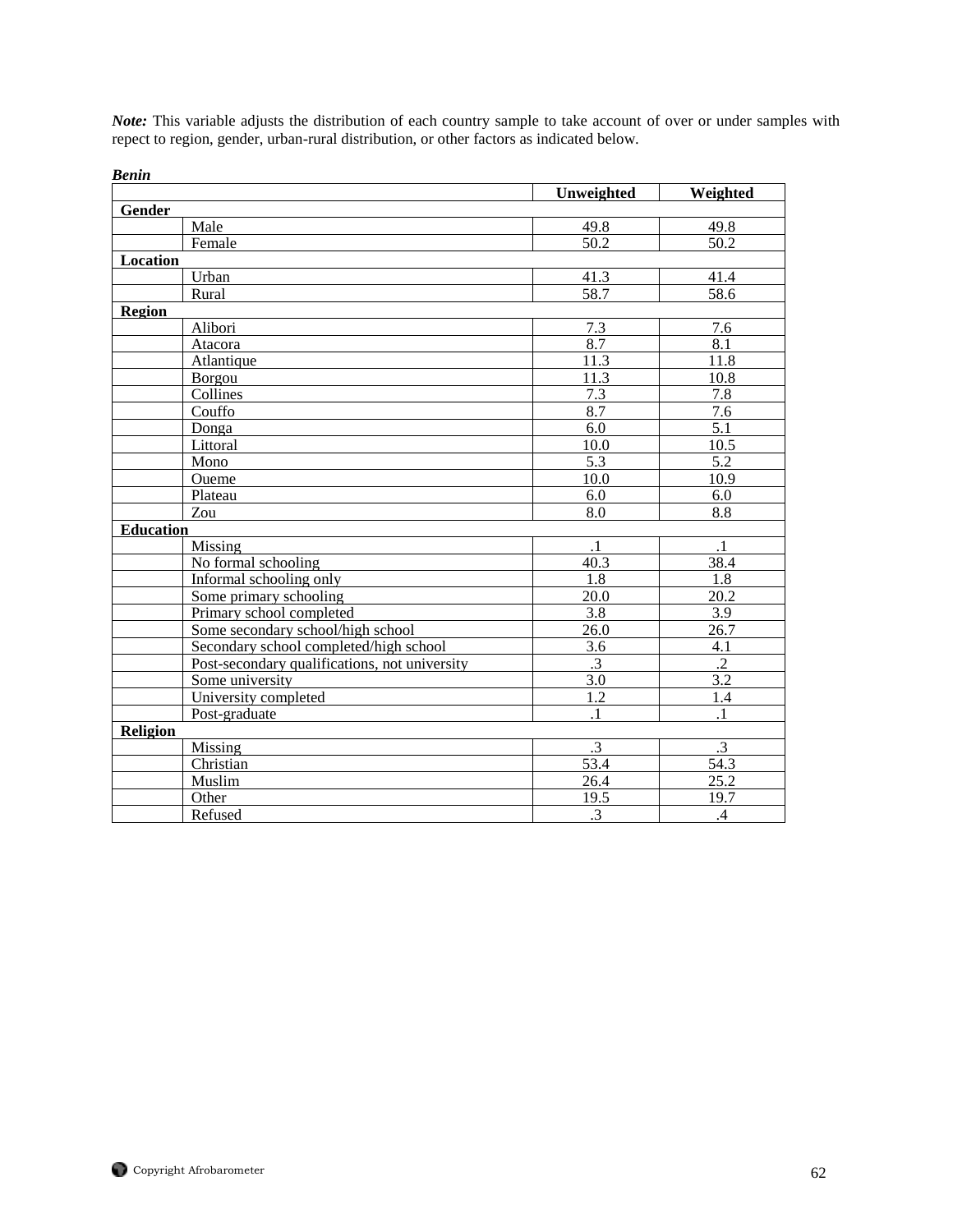## *Botswana*

|                  |                                               | Unweighted     | Weighted       |
|------------------|-----------------------------------------------|----------------|----------------|
| <b>Gender</b>    |                                               |                |                |
|                  | Male                                          | 50.1           | 50.1           |
|                  | Female                                        | 49.9           | 49.9           |
|                  |                                               |                |                |
| <b>Location</b>  |                                               |                |                |
|                  | Urban                                         | 20.1           | 14.2           |
|                  | Rural                                         | 79.9           | 85.8           |
|                  |                                               |                |                |
| <b>Region</b>    |                                               |                |                |
|                  | Central                                       | 21.7           | 21.3           |
|                  | West                                          | 25.7           | 25.6           |
|                  | North                                         | 22.0           | 21.9           |
|                  | East                                          | 24.7           | 24.8           |
|                  | Kampala                                       | 5.9            | 6.4            |
| <b>Education</b> |                                               |                |                |
|                  | No formal schooling                           | 9.4            | 8.8            |
|                  | Informal schooling only                       | 3.1            | 3.0            |
|                  | Some primary schooling                        | 21.6           | 21.3           |
|                  | Primary school completed                      | 16.3           | 16.3           |
|                  | Some secondary school/high school             | 24.7           | 24.8           |
|                  | Secondary school completed/high school        | 12.8           | 12.8           |
|                  | Post-secondary qualifications, not university | 8.2            | 9.0            |
|                  | Some university                               | 1.6            | 1.6            |
|                  | University completed                          | 2.1            | 2.3            |
|                  | Post-graduate                                 | $\overline{2}$ | $\overline{2}$ |
| <b>Religion</b>  |                                               |                |                |
|                  | Christian                                     | 89.5           | 88.5           |
|                  | Muslim                                        | 10.2           | 11.2           |
|                  | Other                                         |                |                |
|                  | Refused                                       | $\overline{2}$ | $\overline{c}$ |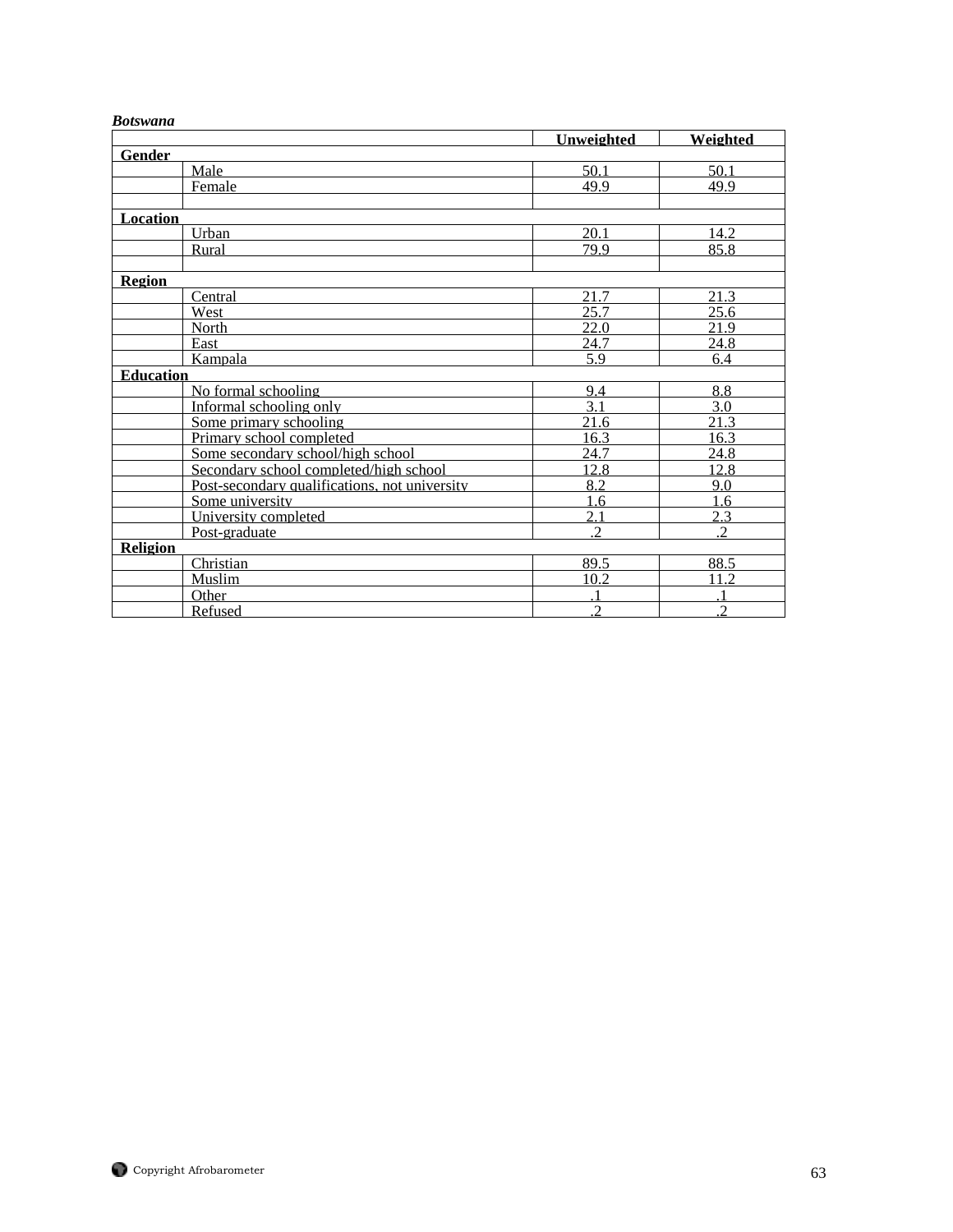| ригкиш гизо      |                                               |                  |                  |
|------------------|-----------------------------------------------|------------------|------------------|
|                  |                                               | Unweighted       | Weighted         |
| Gender           |                                               |                  |                  |
|                  | Male                                          | 50.1             | 50.1             |
|                  | Female                                        | 49.9             | 49.9             |
|                  |                                               |                  |                  |
| Location         |                                               |                  |                  |
|                  | Urban                                         | 26.7             | 26.5             |
|                  | Rural                                         | 73.3             | 73.5             |
|                  |                                               |                  |                  |
| Region           |                                               |                  |                  |
|                  | Boucle du Mouhoun                             | 10.0             | 9.9              |
|                  | Cascades                                      | 3.3              | 3.8              |
|                  | Centre                                        | 14.0             | 14.9             |
|                  | Centre-Est                                    | 8.0              | 7.8              |
|                  | Centre-Nord                                   | 8.7              | $\overline{8.1}$ |
|                  | Centre-Ouest                                  | 8.0              | 8.1              |
|                  | Centre-Sud                                    | 4.7              | 4.5              |
|                  | Est                                           | 7.3              | 7.9              |
|                  | Hauts-Bassins                                 | 11.3             | 11.0             |
|                  | Nord                                          | $\overline{8.0}$ | $\overline{8.0}$ |
|                  | Plateau Central                               | 4.7              | 4.8              |
|                  | Sahel                                         | 7.3              | 6.8              |
|                  | Sud-Ouest                                     | 4.7              | 4.4              |
| <b>Education</b> |                                               |                  |                  |
|                  | No formal schooling                           | 49.2             | 49.9             |
|                  | Informal schooling only                       | 12.3             | 12.1             |
|                  | Some primary schooling                        | 12.3             | 12.0             |
|                  | Primary school completed                      | 5.2              | 5.2              |
|                  | Some secondary school/high school             | 15.8             | 15.4             |
|                  | Secondary school completed/high school        | 1.8              | 1.8              |
|                  | Post-secondary qualifications, not university | $\overline{.7}$  | .7               |
|                  | Some university                               | 2.3              | 2.5              |
|                  | University completed                          | .4               | $\overline{A}$   |
|                  | Post-graduate                                 |                  |                  |
| Religion         |                                               |                  |                  |
|                  | Missing                                       | $\cdot$ 1        | $\cdot$ 1        |
|                  | Christian                                     | 35.5             | 35.4             |
|                  | Muslim                                        | 57.5             | 56.6             |
|                  | Other                                         | 6.8              | 7.7              |
|                  | Refused                                       | $\overline{.2}$  | $\overline{.1}$  |

# *Burkina Faso*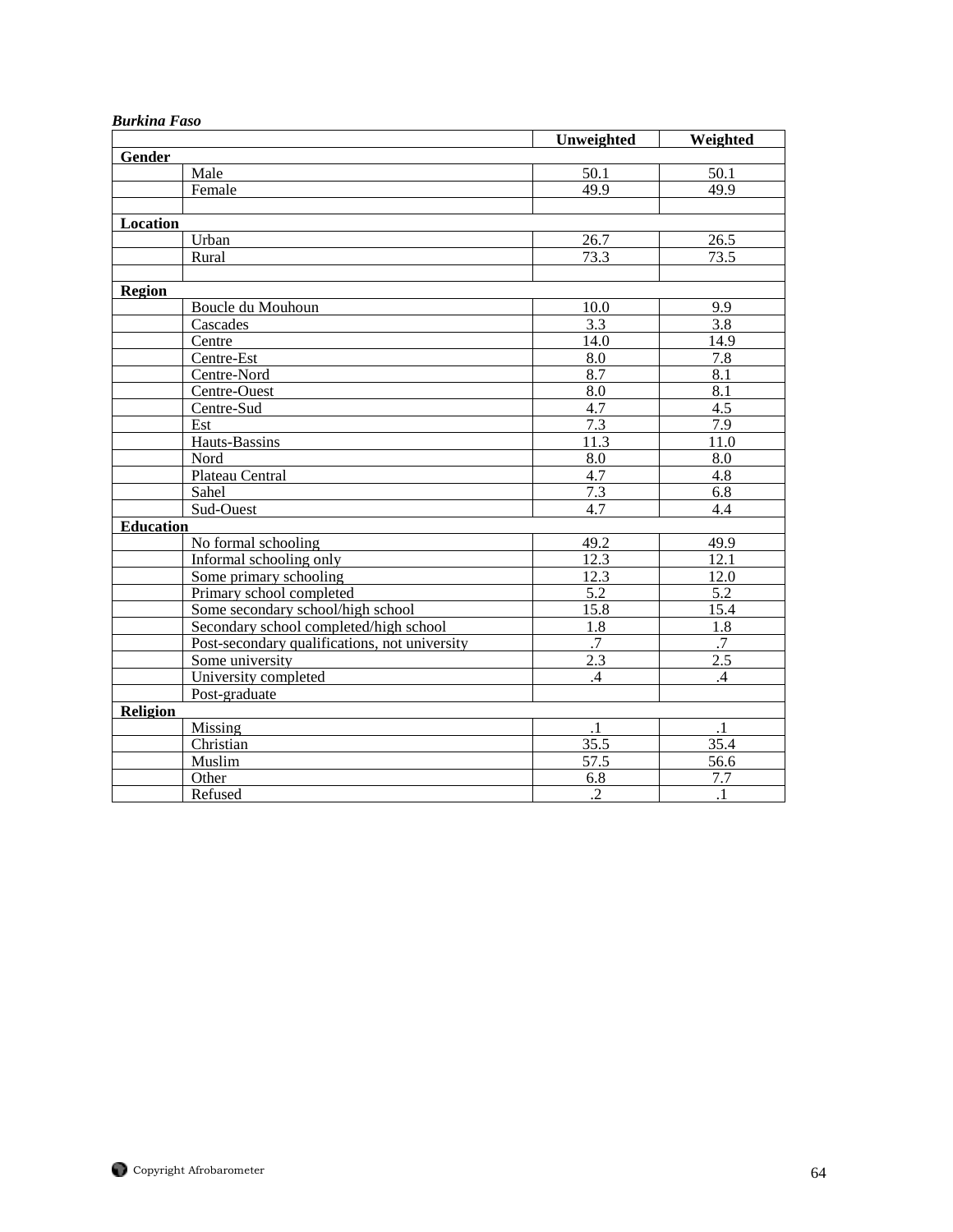| Cape Verde |
|------------|
|            |

|                  |                                               | Unweighted        | Weighted          |
|------------------|-----------------------------------------------|-------------------|-------------------|
| Gender           |                                               |                   |                   |
|                  | Male                                          | 49.8              | 48.7              |
|                  | Female                                        | $\overline{50.2}$ | $\overline{51.3}$ |
|                  |                                               |                   |                   |
| Location         |                                               |                   |                   |
|                  | Urban                                         | 60.1              | 62.6              |
|                  | Rural                                         | 39.9              | 37.4              |
|                  |                                               |                   |                   |
| <b>Region</b>    |                                               |                   |                   |
|                  | Santo Antão                                   | 17.7              | 11.2              |
|                  | São Vicente                                   | 17.7              | 19.6              |
|                  | Santiago - Interior                           | 26.6              | 32.2              |
|                  | Santiago - Praia                              | 20.3              | 28.9              |
| Fogo             |                                               | 17.7              | 8.0               |
| <b>Education</b> |                                               |                   |                   |
|                  | No formal schooling                           | 13.2              | 13.5              |
|                  | Informal schooling only                       | $\cdot$           | $.5\,$            |
|                  | Some primary schooling                        | 26.2              | 25.1              |
|                  | Primary school completed                      | 14.7              | 13.3              |
|                  | Some secondary school/high school             | 24.9              | 25.2              |
|                  | Secondary school completed/high school        | 10.5              | 10.8              |
|                  | Post-secondary qualifications, not university | 2.8               | 3.0               |
|                  | Some university                               | 4.4               | 5.4               |
|                  | University completed                          | 3.0               | 3.2               |
|                  | Don't know                                    | $\cdot$           | $\boldsymbol{0}$  |
| <b>Religion</b>  |                                               |                   |                   |
|                  | Christian                                     | 88.0              | 87.8              |
|                  | Muslim                                        | $\cdot$ 1         | $\cdot$ 1         |
|                  | Other                                         | 11.7              | 11.9              |
|                  | Refused                                       | $\overline{2}$    | $\overline{2}$    |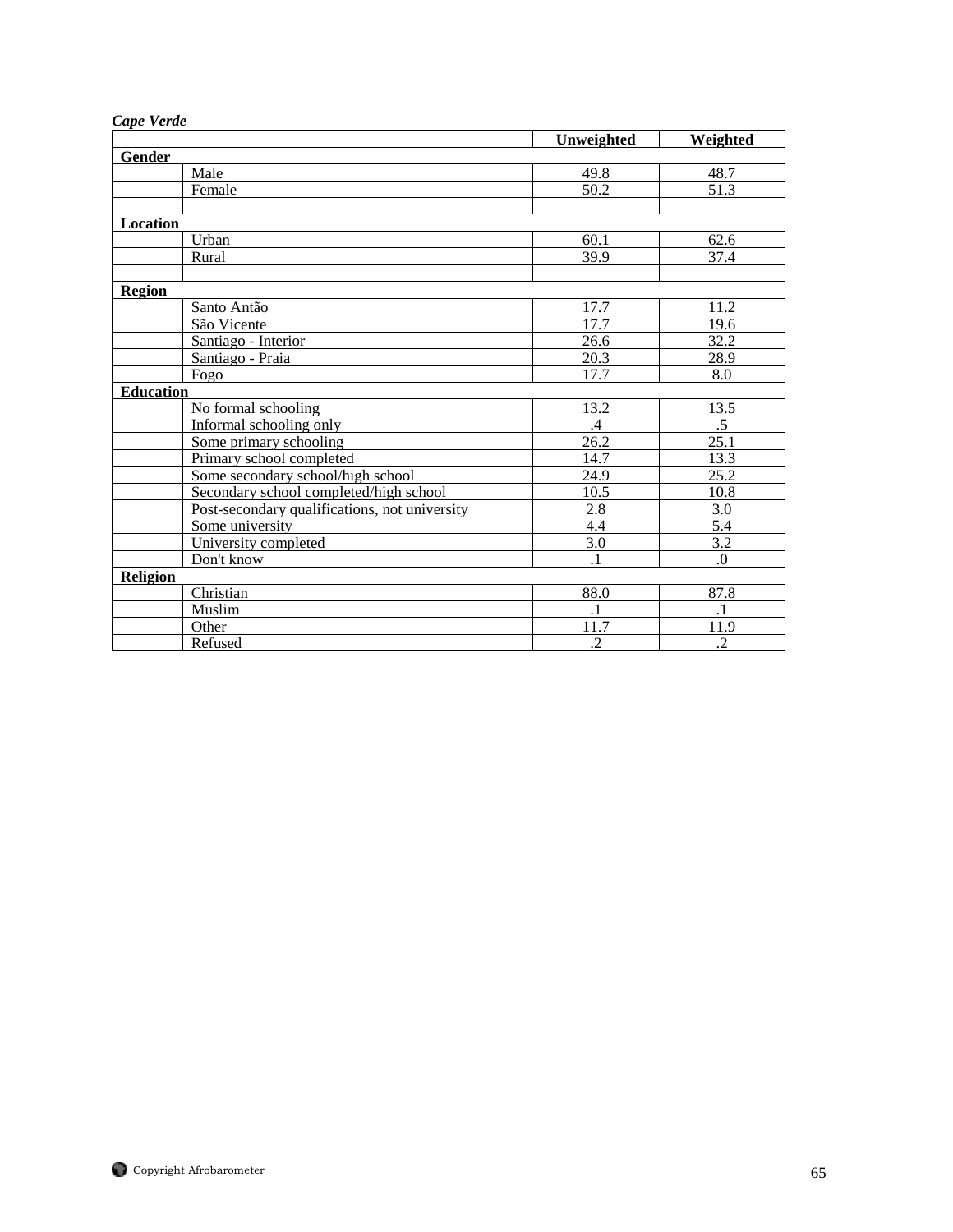| ununu            |                                               |                |                   |
|------------------|-----------------------------------------------|----------------|-------------------|
|                  |                                               | Unweighted     | Weighted          |
| Gender           | Male                                          |                |                   |
|                  | Female                                        | 50.0%<br>50.0% | 50.0%<br>50.0%    |
|                  |                                               |                |                   |
|                  |                                               |                |                   |
| Location         |                                               |                |                   |
|                  | Urban                                         | 45.3%          | 43.9%             |
|                  | Rural                                         | 54.7%          | 56.1%             |
|                  |                                               |                |                   |
| Region           |                                               |                |                   |
|                  | Western                                       | 10.0%          | 10.2%             |
|                  | Central                                       | 8.7%           | 8.4%              |
|                  | Greater Accra                                 | 15.3%          | 15.4%             |
|                  | Volta                                         | 8.7%           | 8.6%              |
|                  | Eastern                                       | 11.3%          | 11.1%             |
|                  | Ashanti                                       | 19.3%          | 19.1%             |
|                  | <b>Brong Ahafo</b>                            | 9.3%           | 9.6%              |
|                  | Northern                                      | 9.3%           | 9.6%              |
|                  | <b>Upper East</b>                             | 4.7%           | 4.9%              |
|                  | <b>Upper West</b>                             | 3.3%           | 3.0%              |
|                  |                                               |                |                   |
| <b>Education</b> |                                               |                |                   |
|                  | No formal schooling                           | 22.3%          | 23.2%             |
|                  | Informal schooling only                       | 2.6%           | 2.6%              |
|                  | Some primary schooling                        | 13.8%          | 14.5%             |
|                  | Primary school completed                      | 23.3%          | 22.7%             |
|                  | Some secondary school/high school             | 14.2%          | 14.5%             |
|                  | Secondary school completed/high school        | 15.7%          | 14.9%             |
|                  | Post-secondary qualifications, not university | 5.7%           | 5.7%              |
|                  | Some university                               | .9%            | $.6\%$            |
|                  | University completed                          | .9%            | .7%               |
|                  | Post-graduate                                 | .3%            | $\overline{.2\%}$ |
|                  | Don't know                                    | .4%            | .4%               |
|                  |                                               |                |                   |
| Religion         |                                               |                |                   |
|                  | Christian                                     | 77.6%          | 77.7%             |
|                  | Muslim                                        | 16.0%          | 15.2%             |
|                  | Other                                         | 5.8%           | 6.2%              |
|                  | Refused                                       | .4%            | .7%               |

# *Ghana*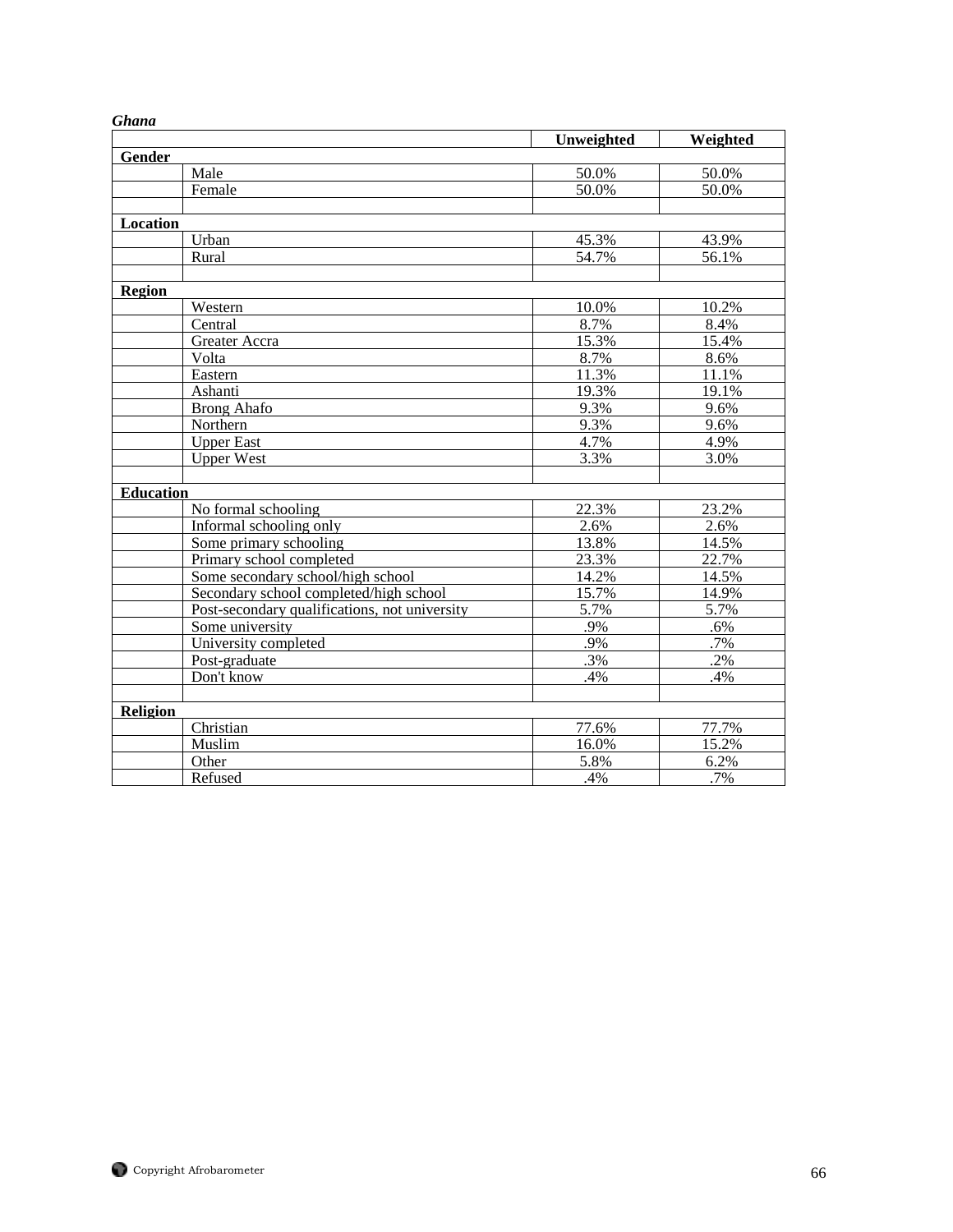| nen yu           |                                               |            |                   |
|------------------|-----------------------------------------------|------------|-------------------|
|                  |                                               | Unweighted | Weighted          |
| Gender           |                                               |            |                   |
|                  | Male                                          | 49.8       | 49.8              |
|                  | Female                                        | 50.2       | 50.2              |
| Location         |                                               |            |                   |
|                  | Urban                                         | 22.5       | 20.6              |
|                  | Rural                                         | 77.5       | 79.4              |
| <b>Province</b>  |                                               |            |                   |
|                  | Nairobi                                       | 8.0        | 8.7               |
|                  | Central                                       | 10.9       | 11.2              |
|                  | Eastern                                       | 14.5       | 15.5              |
|                  | <b>Rift Valley</b>                            | 23.9       | 24.9              |
|                  | Nvanza                                        | 13.8       | 14.5              |
|                  | Western                                       | 11.6       | 12.4              |
|                  | North Eastern                                 | 8.7        | 4.0               |
|                  | Coast                                         | 8.7        | 8.8               |
| <b>Education</b> |                                               |            |                   |
|                  | No formal schooling                           | 5.7        | 4.3               |
|                  | Informal schooling only                       | 2.2        | 1.6               |
|                  | Some primary schooling                        | 18.3       | 20.1              |
|                  | Primary school completed                      | 19.6       | 19.9              |
|                  | Some secondary school/high school             | 14.8       | 16.0              |
|                  | Secondary school completed/high school        | 22.1       | 21.4              |
|                  | Post-secondary qualifications, not university | 13.7       | 13.5              |
|                  | Some university                               | .9         | $\boldsymbol{.8}$ |
|                  | University completed                          | 2.1        | 1.8               |
|                  | Post-graduate                                 | .4         | .2                |
| Religion         |                                               |            |                   |
|                  | Christian                                     | 81.1       | 85.9              |
|                  | Muslim                                        | 13.8       | 9.2               |
|                  | Other                                         | 4.9        | 4.7               |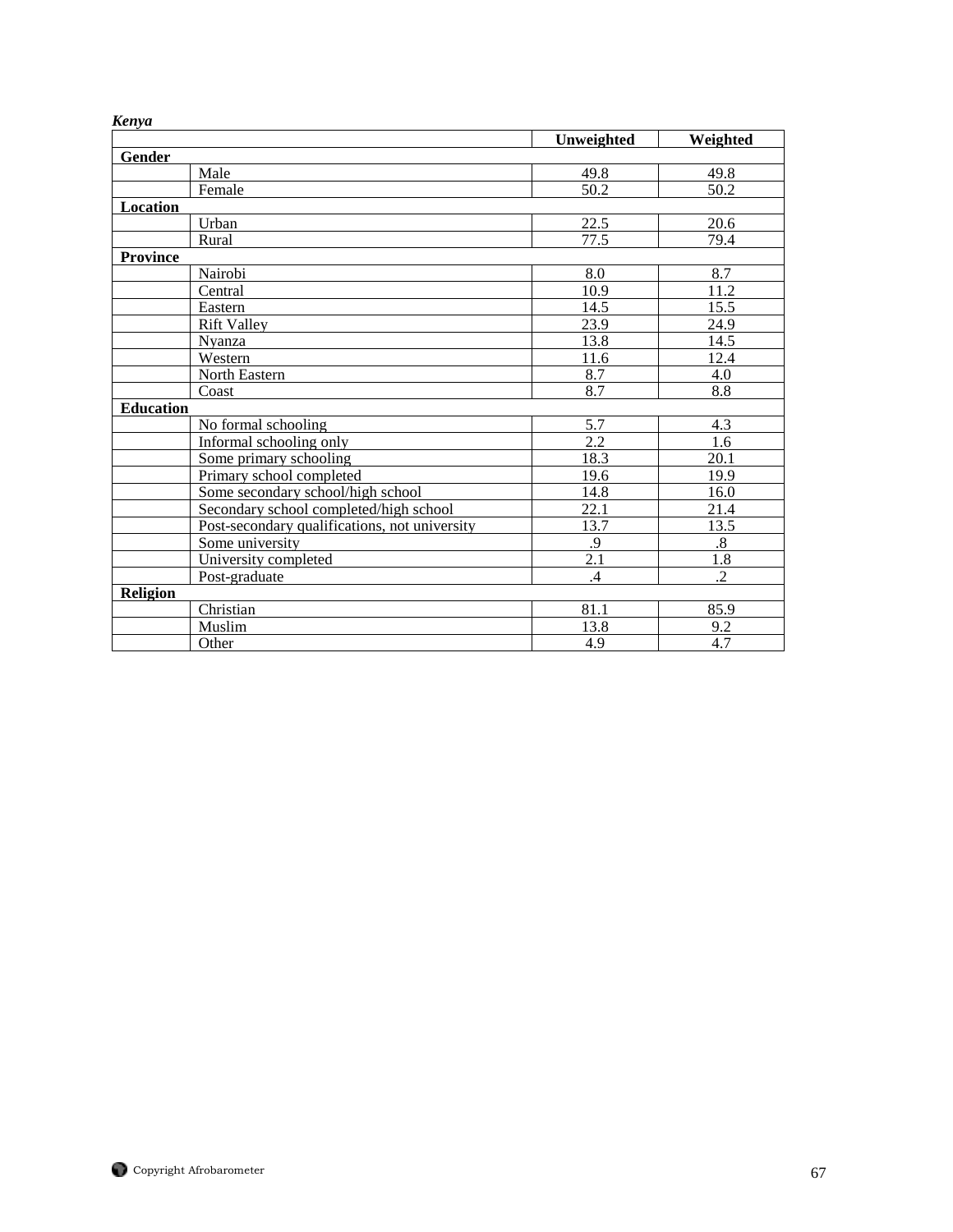| Lesotho          |                                               | Unweighted      | Weighted       |
|------------------|-----------------------------------------------|-----------------|----------------|
| Gender           |                                               |                 |                |
|                  | Male                                          | 49.8            | 49.7           |
|                  | Female                                        | 50.3            | 50.3           |
|                  |                                               |                 |                |
| Location         |                                               |                 | 30.0           |
|                  | Urban                                         | 26.0            |                |
|                  | Rural                                         | 74.0            | 70.0           |
| <b>Province</b>  |                                               |                 |                |
|                  | Butha-Buthe                                   | 6.0             | 6.2            |
|                  | Leribe                                        | 16.0            | 15.9           |
|                  | Berea                                         | 13.3            | 10.2           |
|                  | Maseru                                        | 23.3            | 29.3           |
|                  | Mafeteng                                      | 10.0            | 9.8            |
|                  | Mohale's Hoek                                 | 9.3             | 8.6            |
|                  | Outhing                                       | 6.0             | 5.7            |
|                  | Qacha's Nek                                   | 4.0             | 3.4            |
|                  | Mokhotlong                                    | 5.3             | 4.7            |
|                  | Thaba-Tseka                                   | 6.7             | 6.3            |
| <b>Education</b> |                                               |                 |                |
|                  | No formal schooling                           | 10.4            | 9.8            |
|                  | Informal schooling only                       | 2.9             | 3.1            |
|                  | Some primary schooling                        | 35.2            | 33.9           |
|                  | Primary school completed                      | 17.2            | 17.6           |
|                  | Some secondary school/high school             | 19.7            | 20.0           |
|                  | Secondary school completed/high school        | 10.2            | 10.5           |
|                  | Post-secondary qualifications, not university | 2.4             | 2.6            |
|                  | Some university                               | 1.0             | 1.3            |
|                  | University completed                          | $\overline{.7}$ | $\overline{8}$ |
|                  |                                               |                 |                |
|                  | Post-graduate                                 | $\overline{A}$  | $\overline{A}$ |
| <b>Religion</b>  |                                               |                 |                |
|                  | Christian                                     | 96.6            | 96.7           |
|                  | Other                                         | 2.8             | 2.8            |
|                  | Refused                                       | .6              | .6             |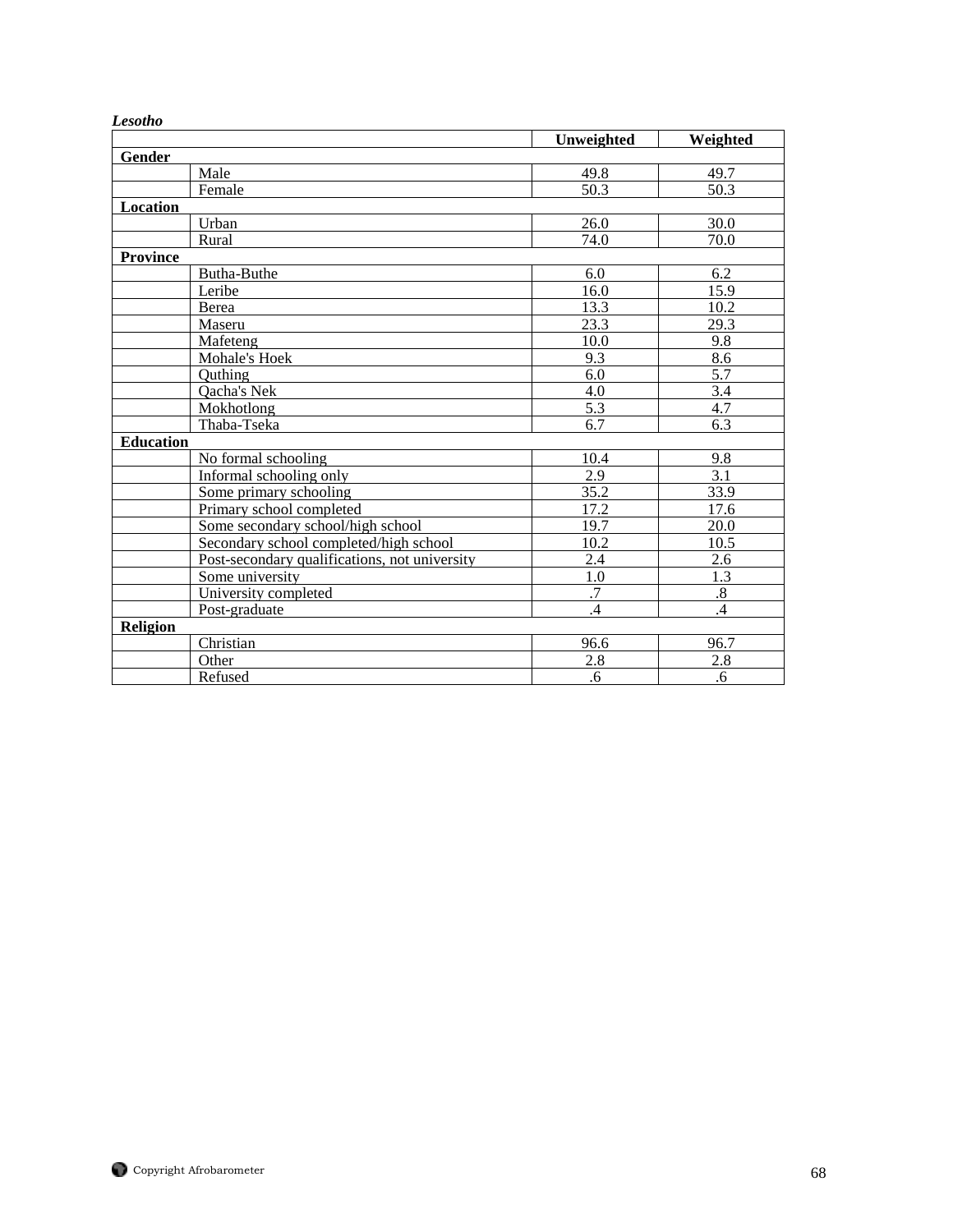| Lwer ш           |                                               |                  |                   |
|------------------|-----------------------------------------------|------------------|-------------------|
|                  |                                               | Unweighted       | Weighted          |
| Gender           |                                               |                  |                   |
|                  | Male                                          | 49.9             | 49.9              |
|                  | Female                                        | 50.1             | $\overline{50.1}$ |
|                  |                                               |                  |                   |
| <b>Location</b>  |                                               |                  |                   |
|                  | Urban                                         | 47.3             | 47.3              |
|                  | Rural                                         | 52.7             | 52.7              |
|                  |                                               |                  |                   |
| County           |                                               |                  |                   |
|                  | Bomi                                          | 2.0              | 2.4               |
|                  | Bong                                          | 9.3              | 9.6               |
|                  | Gbarpolu                                      | 2.0              | 2.2               |
|                  | <b>Grand Bassa</b>                            | 6.7              | 6.5               |
|                  | <b>Grand Cape Mount</b>                       | $\overline{3.3}$ | $\overline{3.5}$  |
|                  | Grand Gedeh                                   | 4.0              | $\overline{3.2}$  |
|                  | Grand Kru                                     | 1.3              | 1.6               |
|                  | Lofa                                          | 8.0              | 7.8               |
|                  | Margibi                                       | 6.0              | 5.8               |
|                  | Maryland                                      | 4.0              | 4.0               |
|                  | Montserrado                                   | 32.7             | 33.1              |
|                  | Nimba                                         | 13.3             | 13.6              |
|                  | Rivercess                                     | 2.0              | 1.8               |
|                  | River Gee                                     | 2.0              | 2.0               |
|                  | Sinoe                                         | 3.3              | 3.0               |
|                  |                                               |                  |                   |
| <b>Education</b> |                                               |                  |                   |
|                  | No formal schooling                           | 23.4             | 23.4              |
|                  | Informal schooling only                       | 2.2              | 2.3               |
|                  | Some primary schooling                        | 15.8             | $\overline{15.0}$ |
|                  | Primary school completed                      | 9.6              | 10.0              |
|                  | Some secondary school/high school             | 24.4             | 24.1              |
|                  | Secondary school completed/high school        | 14.6             | 15.3              |
|                  | Post-secondary qualifications, not university | 1.4              | 1.3               |
|                  | Some university                               | 5.8              | 5.6               |
|                  | University completed                          | $\overline{1.9}$ | $\overline{2.1}$  |
|                  | Post-graduate                                 | $\cdot$ 3        | .4                |
|                  | Don't know                                    | $.5\,$           | .4                |
| Religion         |                                               |                  |                   |
|                  | Christian                                     | 86.8             | 86.4              |
|                  | Muslim                                        | $\overline{9.1}$ | 9.5               |
|                  | Other                                         | 3.8              | 3.8               |
|                  | Refused                                       | $\overline{.3}$  | $\overline{.3}$   |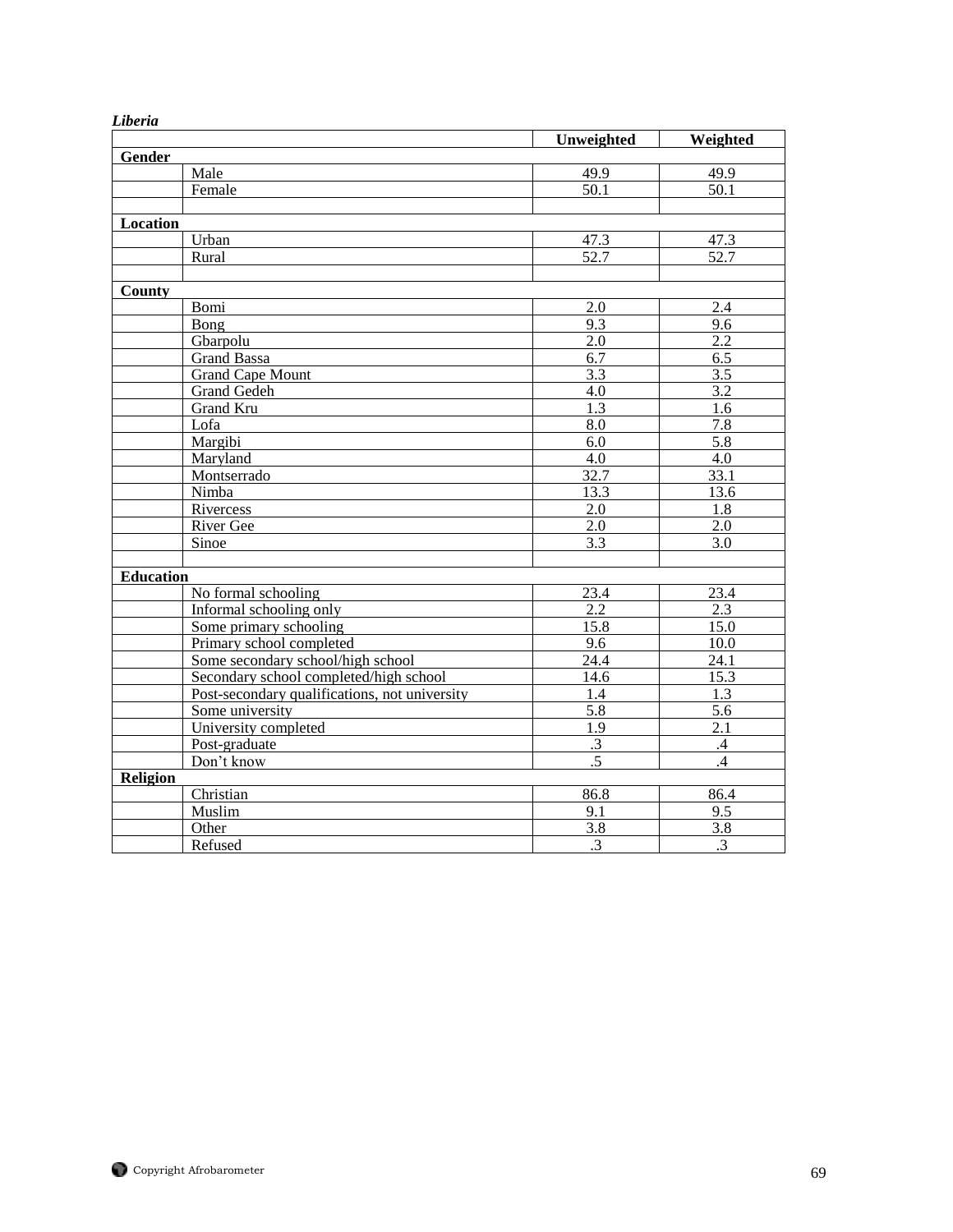| Madagascar       |                                               | Unweighted       | Weighted         |
|------------------|-----------------------------------------------|------------------|------------------|
| Gender           |                                               |                  |                  |
|                  | Male                                          | 50.0             | 50.1             |
|                  | Female                                        | 50.0             | 49.9             |
|                  |                                               |                  |                  |
| Location         |                                               |                  |                  |
|                  | Urban                                         | 24.3             | 25.5             |
|                  | Rural                                         | 75.7             | 74.5             |
|                  |                                               |                  |                  |
| Region           |                                               |                  |                  |
|                  | Atsinana                                      | 7.0              | 6.2              |
|                  | Amoron'i Mania                                | 3.9              | 2.0              |
|                  | Analamanga                                    | 11.9             | 19.1             |
|                  | Analanjirofo                                  | 3.4              | 5.0              |
|                  | Androy                                        | 3.4              | 1.1              |
|                  | Anosy                                         | $\overline{5.5}$ | 3.8              |
|                  | Aloatra Mangoro                               | 2.8              | 4.1              |
|                  | Atsimo Andrefana                              | 9.6              | 6.6              |
|                  | Atsimo Atsinana                               | 2.7              | 3.0              |
|                  | Boeny                                         | 6.8              | 6.1              |
|                  | Bongolava                                     | 2.5              | 4.2              |
|                  | Diana                                         | 5.3              | 2.5              |
|                  | Matsiara Ambony                               | 7.6              | 10.4             |
|                  | Ihorombe                                      | .7               | $.4\,$           |
|                  | Itasy                                         | 3.1              | 3.3              |
|                  | Melaky                                        | 1.3              | 2.4              |
|                  | Menabe                                        | 2.8              | 2.1              |
|                  | Sava                                          | $\overline{3.9}$ | $\overline{3.2}$ |
|                  | Sofia                                         | 3.0              | 2.7              |
|                  | Vakinankaratra                                | 7.6              | 4.9              |
|                  | Vatovavy Fitovinany                           | 5.3              | 7.0              |
|                  |                                               |                  |                  |
| <b>Education</b> |                                               |                  |                  |
|                  | No formal schooling                           | 11.6             | 8.5              |
|                  | Informal schooling only                       | 2.3              | 1.7              |
|                  | Some primary schooling                        | 32.8             | 29.5             |
|                  | Primary school completed                      | 16.3             | 17.6             |
|                  | Some secondary school/high school             | 25.4             | 28.2             |
|                  | Secondary school completed/high school        | 5.6              | 6.4              |
|                  | Post-secondary qualifications, not university | 2.0              | 2.7              |
|                  | Some university                               | 2.2              | 2.4              |
|                  | University completed                          | 1.0              | 1.7              |
|                  | Post-graduate                                 | $\overline{.7}$  | 1.4              |
| Religion         |                                               |                  |                  |
|                  | Christian                                     | 82.5             | 85.3             |
|                  | Muslim                                        | 3.2              | 3.0              |
|                  | Other                                         | 12.7             | 10.8             |
|                  | Refused                                       | 1.6              | .9               |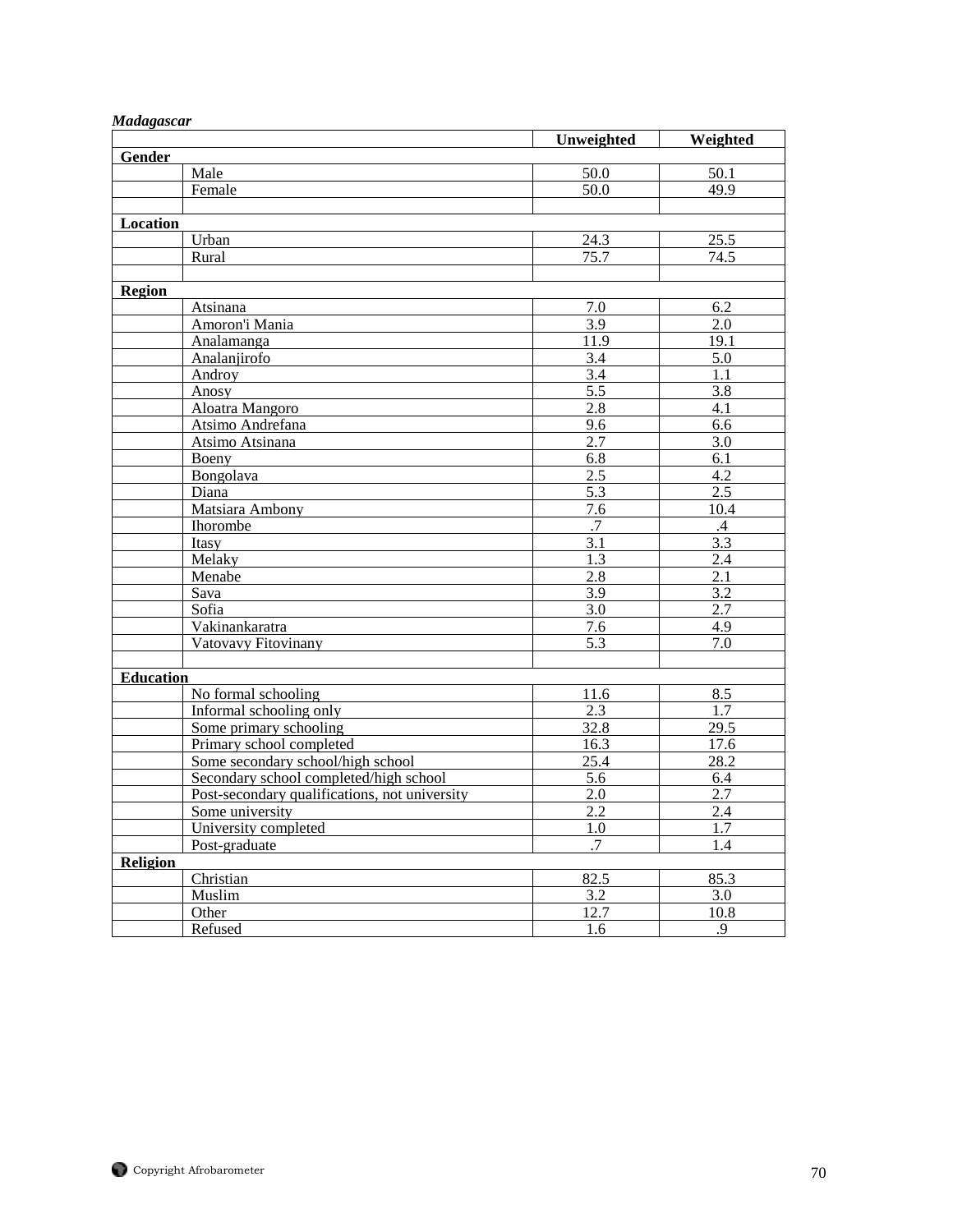# *Malawi*

|                  |                                    | Unweighted   | Weighted         |
|------------------|------------------------------------|--------------|------------------|
| Gender           |                                    |              |                  |
|                  | Male                               | 50           | 50               |
|                  | Female                             | 50           | 50               |
| Location         |                                    |              |                  |
|                  | Urban                              | 15           | 15               |
|                  | Rural                              | 85           | 85               |
| <b>Region</b>    |                                    |              |                  |
|                  | North                              | 13           | 13               |
|                  | Centre                             | 41           | 41               |
|                  | South                              | 47           | 47               |
| <b>Education</b> |                                    |              |                  |
|                  | No formal schooling                | 18           | 18               |
|                  | Informal schooling only            |              |                  |
|                  | Some primary schooling             | 43           | 44               |
|                  | Primary school completed           | 11           | 11               |
|                  | Some secondary school/high school  | 16           | 15               |
|                  | Secondary school completed/high    | 8            | 8                |
|                  | Post-secondary qualifications, not | 3            | 3                |
|                  | Some university                    | $\mathbf{0}$ | $\boldsymbol{0}$ |
|                  | University completed               | $\theta$     | $\theta$         |
|                  | Post-graduate                      | $\Omega$     | $\Omega$         |
| <b>Religion</b>  |                                    |              |                  |
|                  | Christian                          | 82           | 82               |
|                  | Muslim                             | 12           | 11               |
|                  | Other                              | 6            | 7                |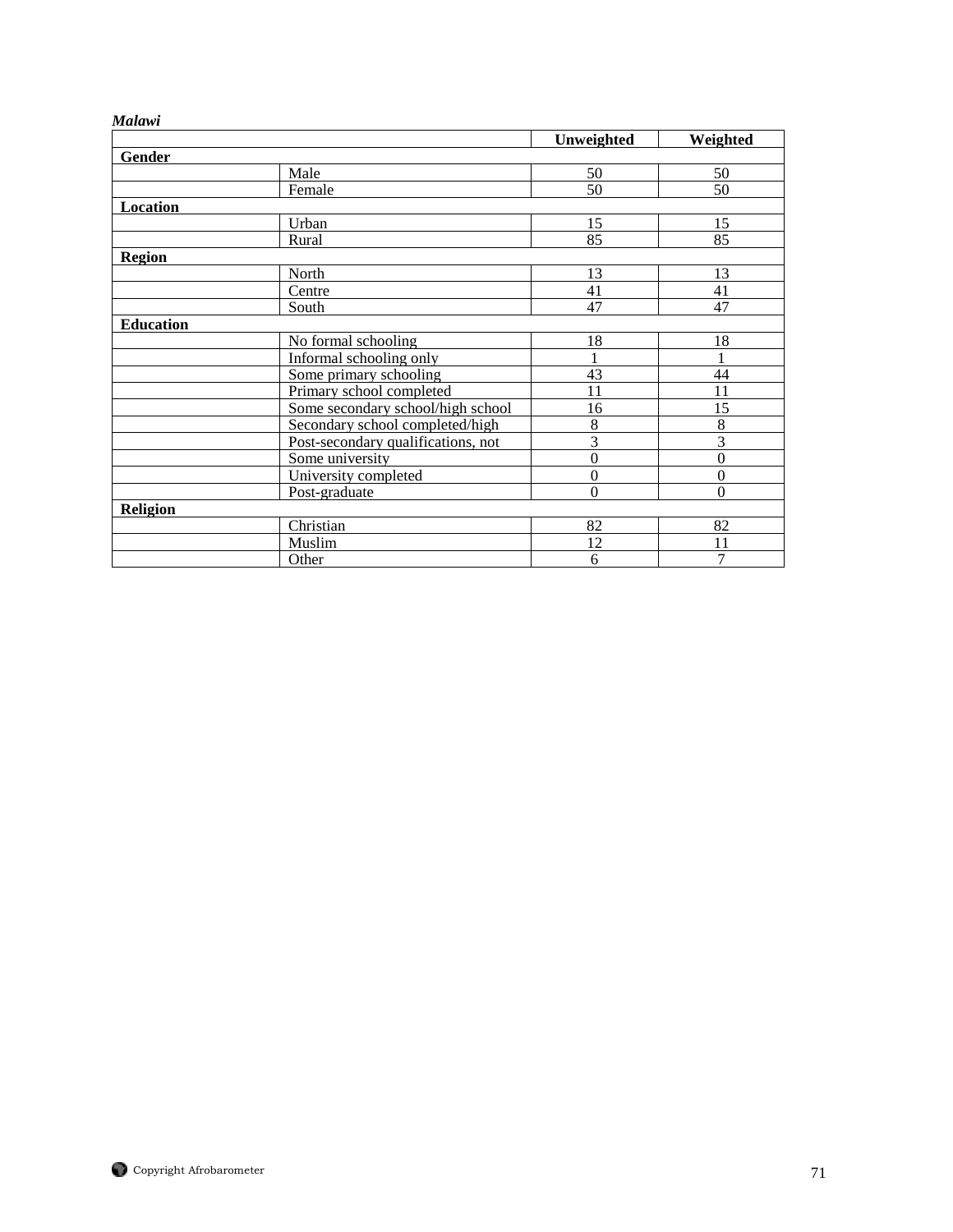|                  |                                               | Unweighted        | Weighted          |
|------------------|-----------------------------------------------|-------------------|-------------------|
| Gender           |                                               |                   |                   |
|                  | Male                                          | 49.9              | 50.0              |
|                  | Female                                        | $\overline{5}0.1$ | $\overline{50.0}$ |
| Location         |                                               |                   |                   |
|                  | Urban                                         | 27.3              | 26.8              |
|                  | Rural                                         | 72.7              | 73.2              |
|                  |                                               |                   |                   |
| Region           |                                               |                   |                   |
|                  | Kayes                                         | 13.6              | 14.0              |
|                  | Koulikoro                                     | 15.6              | 16.0              |
|                  | Sikasso                                       | 17.5              | 18.2              |
|                  | Ségou                                         | 16.9              | 17.1              |
|                  | Mopti                                         | 14.9              | 15.1              |
|                  | Tombouctou                                    | 4.5               | 4.9               |
|                  | Gao                                           | 3.9               | 4.0               |
|                  | Kidal                                         | 2.6               | .4                |
|                  | Bamako                                        | 10.4              | 10.4              |
| <b>Education</b> |                                               |                   |                   |
|                  | No formal schooling                           | 53.4              | 54.3              |
|                  | Informal schooling only                       | 15.8              | 15.0              |
|                  | Some primary schooling                        | 17.0              | 17.6              |
|                  | Primary school completed                      | 2.8               | 2.8               |
|                  | Some secondary school/high school             | 3.2               | 3.3               |
|                  | Secondary school completed/high school        | $\overline{2.1}$  | 2.0               |
|                  | Post-secondary qualifications, not university | 2.8               | 2.8               |
|                  | Some university                               | 1.4               | 1.0               |
|                  | University completed                          | .9                | .9                |
|                  | Post-graduate                                 | $\overline{.5}$   | $\overline{.3}$   |
| Religion         |                                               |                   |                   |
|                  | Christian                                     | 3.7               | 4.1               |
|                  | Muslim                                        | 91.6              | 91.6              |
|                  | Other                                         | 4.7               | 4.3               |
|                  | Refused                                       | 3.7               | 4.1               |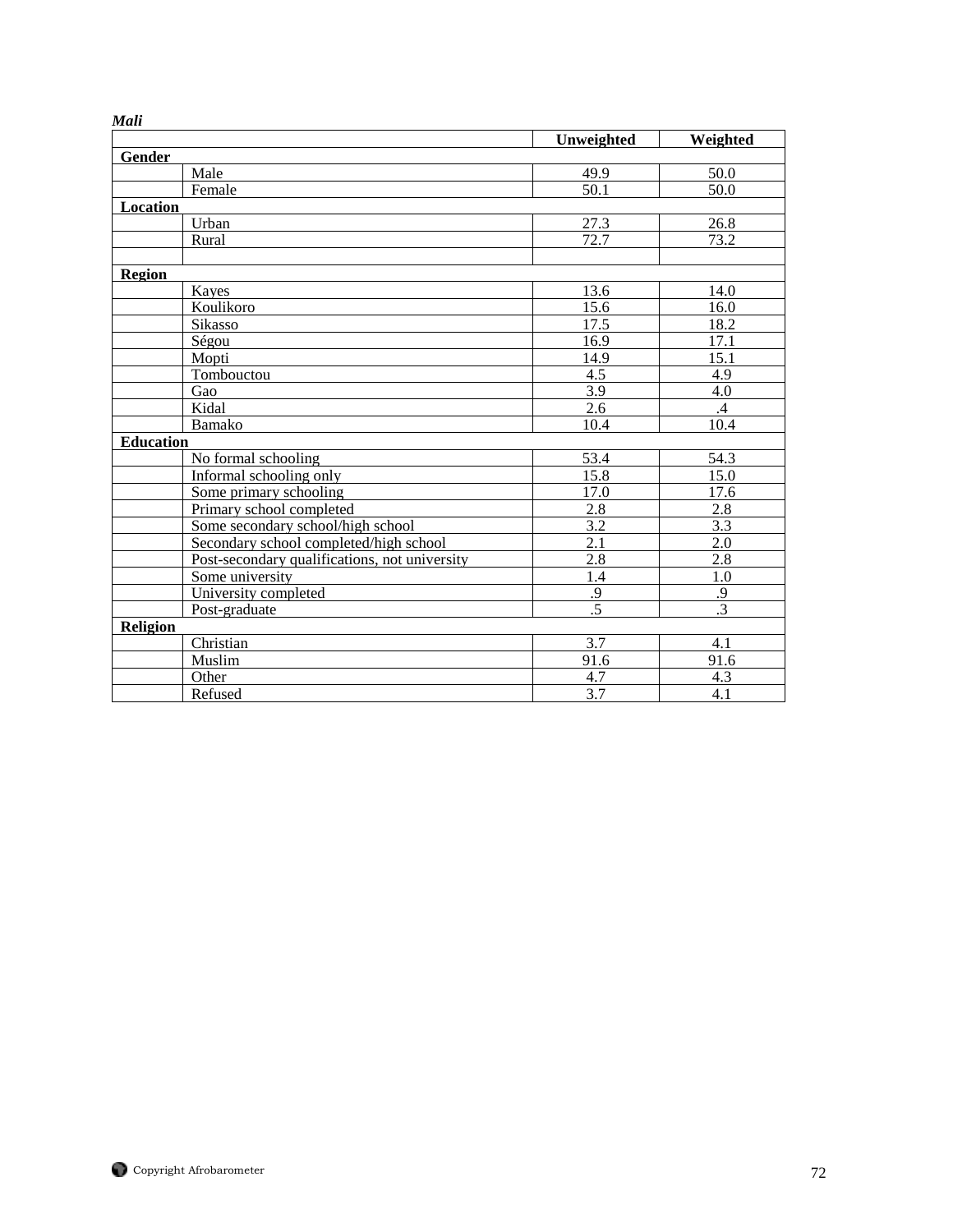| модитощие        |                                               | Unweighted       | Weighted         |
|------------------|-----------------------------------------------|------------------|------------------|
| Gender           |                                               |                  |                  |
|                  | Male                                          | 50               | 50.1             |
|                  | Female                                        | $\overline{50}$  | 49.9             |
|                  |                                               |                  |                  |
| Location         |                                               |                  |                  |
|                  | Urban                                         | 32.0             | 31.9             |
|                  | Rural                                         | 68.0             | 68.1             |
|                  |                                               |                  |                  |
| <b>Region</b>    |                                               |                  |                  |
|                  | Maputo                                        | 6.0              | 6.2              |
|                  | Maputo City                                   | $\overline{5.3}$ | $\overline{5.5}$ |
|                  | Gaza                                          | 6.0              | $\overline{6.1}$ |
|                  | Inhambane                                     | 6.7              | 6.5              |
|                  | Sofala                                        | 8.7              | 8.3              |
|                  | Tete                                          | 9.3              | 9.3              |
|                  | Manica                                        | 6.7              | 6.7              |
|                  | Zambezia                                      | 19.3             | 19.2             |
|                  | Nampula                                       | 18.7             | 18.9             |
|                  | Niassa                                        | 5.3              | 5.5              |
|                  | Cabo Delgado                                  | 8.0              | 7.9              |
| <b>Education</b> |                                               |                  |                  |
|                  | No formal schooling                           | 9.0              | 9.0              |
|                  | Informal schooling only                       | 1.7              | 1.8              |
|                  | Some primary schooling                        | 28.6             | 26.8             |
|                  | Primary school completed                      | 16.8             | 16.4             |
|                  | Some secondary school/high school             | 27.8             | 28.6             |
|                  | Secondary school completed/high school        | 10.8             | 11.5             |
|                  | Post-secondary qualifications, not university | 2.3              | 2.3              |
|                  | Some university                               | 1.8              | 2.2              |
|                  | University completed                          | $\overline{.5}$  | .9               |
|                  | Post-graduate                                 |                  |                  |
|                  | Don't know                                    | $.6\,$           | $\overline{.7}$  |
| <b>Religion</b>  |                                               |                  |                  |
|                  | Christian                                     | 60.8             | 59.8             |
|                  | Muslim                                        | 21.1             | 22.2             |
|                  | Other                                         | 18.0             | 17.9             |
|                  | Refused                                       | $\overline{c}$   | $\cdot$          |

## *Mozambique*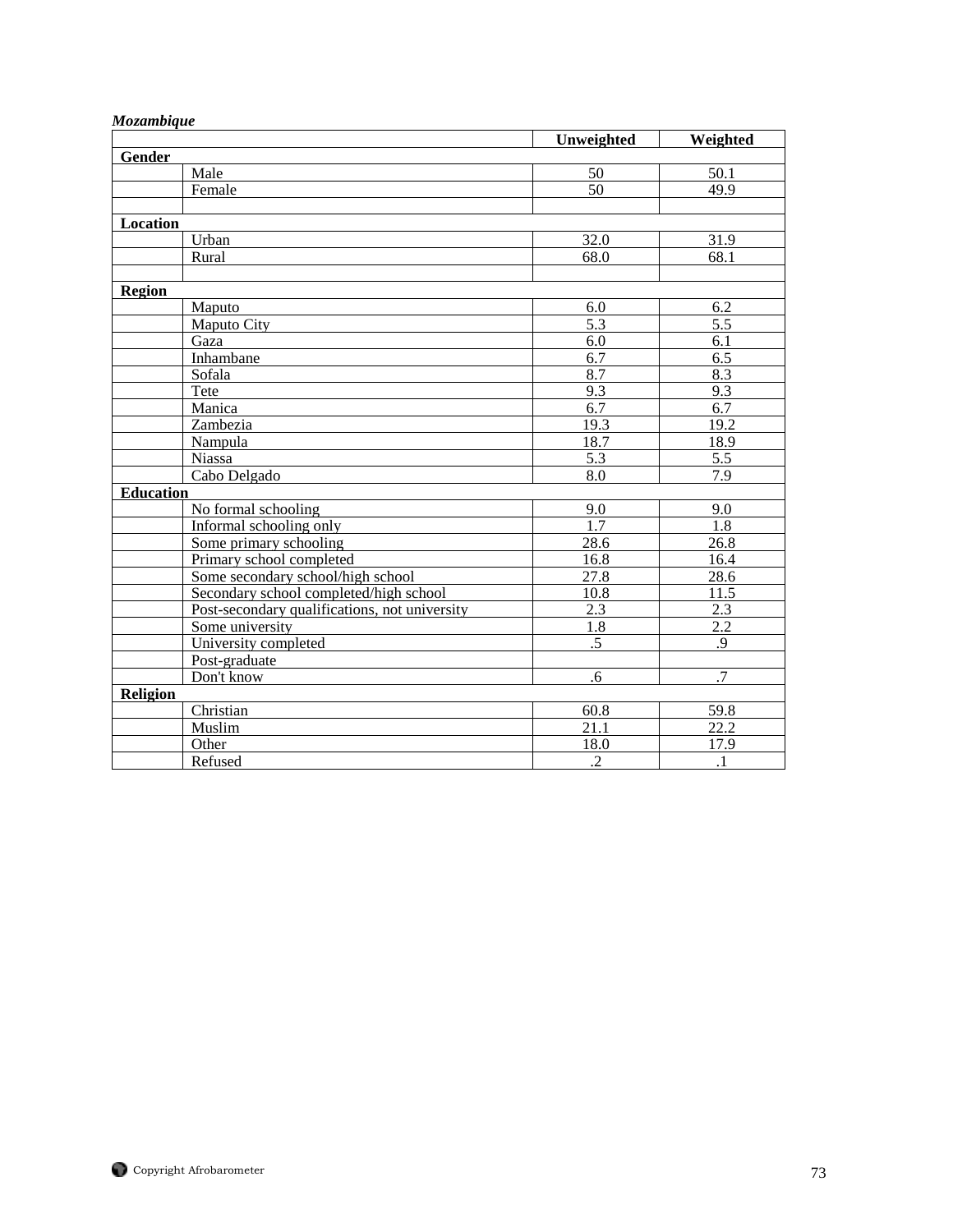| ramwa            |                                               | Unweighted        | Weighted          |
|------------------|-----------------------------------------------|-------------------|-------------------|
| Gender           |                                               |                   |                   |
|                  | Male                                          | 49.7              | 49.7              |
|                  | Female                                        | $50.\overline{3}$ | $50.\overline{3}$ |
| Location         |                                               |                   |                   |
|                  | Urban                                         | 36.0              | 36.1              |
|                  | Rural                                         | 64.0              | 63.9              |
| <b>Region</b>    |                                               |                   |                   |
|                  | Caprivi                                       | 4.0               | 4.3               |
|                  | Erongo                                        | 6.7               | $\overline{6.5}$  |
|                  | Hardap                                        | 4.0               | 3.8               |
|                  | Karas                                         | 4.0               | 4.0               |
|                  | Kavango                                       | 10.7              | 10.4              |
|                  | Khomas                                        | 17.3              | 17.1              |
|                  | Kunene                                        | 3.3               | $\overline{3.5}$  |
|                  | Ohangwena                                     | 11.3              | 11.3              |
|                  | Omaheke                                       | 4.0               | 3.8               |
|                  | Omusati                                       | 11.3              | 11.5              |
|                  | Oshana                                        | 8.7               | 8.8               |
|                  | Oshikoto                                      | 8.0               | $\overline{8.2}$  |
|                  | Otjozondjupa                                  | 6.7               | 6.8               |
| <b>Education</b> |                                               |                   |                   |
|                  | No formal schooling                           | 4.4               | 4.5               |
|                  | Informal schooling only                       | 2.7               | 2.7               |
|                  | Some primary schooling                        | 10.6              | 10.2              |
|                  | Primary school completed                      | 11.2              | 10.9              |
|                  | Some secondary school/high school             | 29.3              | 29.3              |
|                  | Secondary/high school completed               | 28.5              | 28.9              |
|                  | Post-secondary qualifications, not university | 8.3               | 8.4               |
|                  | Some university                               | 2.8               | 3.0               |
|                  | University completed                          | 1.8               | 1.8               |
|                  | Post-graduate                                 | $\cdot$ 3         | $\cdot$ 3         |
|                  | Don't know                                    | $\overline{1}$    | $\overline{.1}$   |
| Religion         |                                               |                   |                   |
|                  | Christian                                     | 96.2              | 96.1              |
|                  | Other                                         | 3.4               | 3.5               |
|                  | Refused                                       | $\mathcal{A}$     | .5                |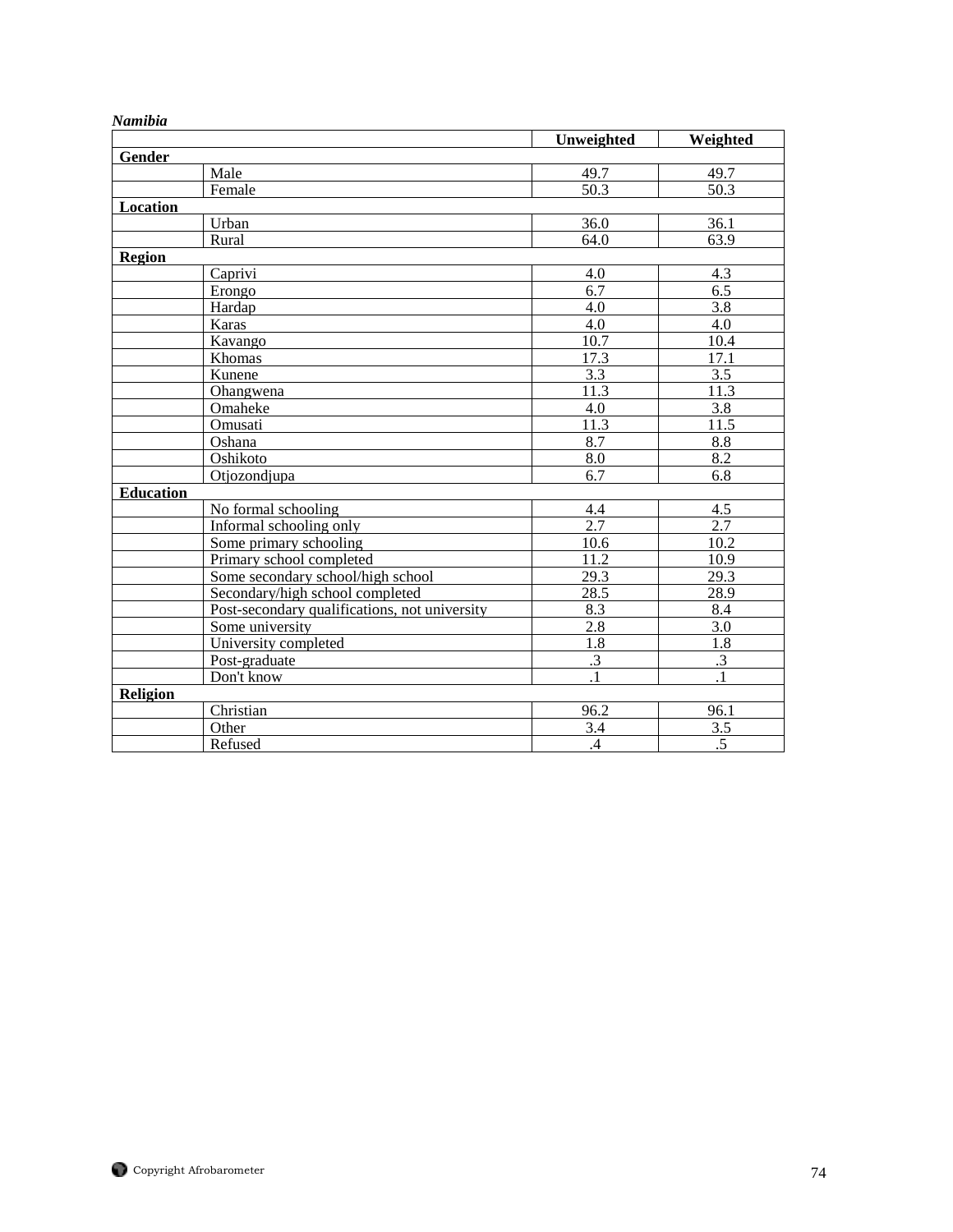| 116           |                            | Unweighted              |                  |  |
|---------------|----------------------------|-------------------------|------------------|--|
| Gender        |                            |                         | Weighted         |  |
|               | Male                       | 50.1                    | 50.3             |  |
|               | Female                     | 49.9                    | 49.7             |  |
| Location      |                            |                         |                  |  |
|               | Small Urban                | 12.9                    | 6.6              |  |
|               |                            |                         |                  |  |
|               | Large Urban                | 36.4                    | 38.8             |  |
|               | Rural                      | 50.7                    | 54.6             |  |
| Zone          |                            |                         |                  |  |
|               | <b>LAGOS</b>               | 9.3                     | 10.0             |  |
|               | $\rm NC$                   | 13.3                    | 14.1             |  |
|               | NE                         | 12.3                    | 13.4             |  |
|               | $\ensuremath{\text{NW}}$   | 20.6                    | 22.2             |  |
|               | $\rm SE$                   | 10.4                    | 12.1             |  |
|               | $\overline{\text{SS}}$     | 21.9                    | 15.2             |  |
|               | $\overline{\text{SW}}$     | 12.2                    | 13.1             |  |
| <b>Region</b> |                            |                         |                  |  |
|               | Abia                       | 1.5                     | 2.1              |  |
|               | Adamawa                    | 2.4                     | 2.2              |  |
|               | Akwa-Ibom                  | $\overline{3.0}$        | $\overline{1.8}$ |  |
|               | Anambra                    | 3.1                     | 3.4              |  |
|               | Bauchi                     | 2.4                     | 2.7              |  |
|               | Bayelsa                    | $4.\overline{8}$        | $\overline{3.1}$ |  |
|               | Benue                      | 3.6                     | 4.5              |  |
|               | Borno                      | $\overline{3.4}$        | 4.4              |  |
|               | Cross-River                | 2.8                     | 1.9              |  |
|               | Delta                      | 3.4                     | 2.4              |  |
|               | Ebonyi                     | $\overline{2.1}$        | $\overline{2.1}$ |  |
|               | Edo                        | 1.3                     | 1.6              |  |
|               | Ekiti                      | $\overline{1.4}$        | 1.3              |  |
|               | Enugu                      | 1.7                     | 1.9              |  |
|               | <b>FCT</b>                 | 1.4                     | 1.3              |  |
|               | $\overline{\text{G}}$ ombe | $\overline{1.7}$        | 2.2              |  |
|               | Imo                        | 2.1                     | 2.7              |  |
|               | Jigawa                     | 1.7                     | 2.3              |  |
|               | Kaduna                     | $\overline{3.4}$        | 4.2              |  |
|               | Kano                       | 5.9                     | 6.1              |  |
|               | Katsina                    | $\overline{3.4}$        | 2.9              |  |
|               | Kebbi                      | 2.4                     | 2.0              |  |
|               | Kogi                       | $1.0\,$                 | 1.1              |  |
|               | Kwara                      | 1.7                     | 1.4              |  |
|               |                            |                         |                  |  |
|               | Lagos                      | 9.3<br>$\overline{1.7}$ | 10.0             |  |
|               | Nassarawa                  | 2.8                     | 2.0              |  |
|               | Niger                      |                         | 3.0              |  |
|               | Ogun                       | 2.1                     | 2.3              |  |
|               | Ondo                       | 2.4                     | 2.3              |  |
|               | Osun                       | 1.0                     | $1.2\,$          |  |
|               | Oyo                        | 5.3                     | 5.9              |  |
|               | Plateau                    | $1.0\,$                 | $\overline{.8}$  |  |
|               | Rivers                     | $\overline{6.5}$        | 4.3              |  |
|               | Sokoto                     | $\overline{1.7}$        | 2.3              |  |
|               | Taraba                     | 1.7                     | 1.3              |  |
|               | Yobe                       | .6                      | .6               |  |
|               | Zamfara                    | 2.1                     | 2.4              |  |
|               | <b>Education</b>           |                         |                  |  |
|               | No formal schooling        | $\overline{5.5}$        | 6.3              |  |
|               | Informal schooling only    | 7.0                     | 7.8              |  |
|               | Some primary schooling     | $\overline{5.3}$        | $\overline{5.6}$ |  |

*Nigeria*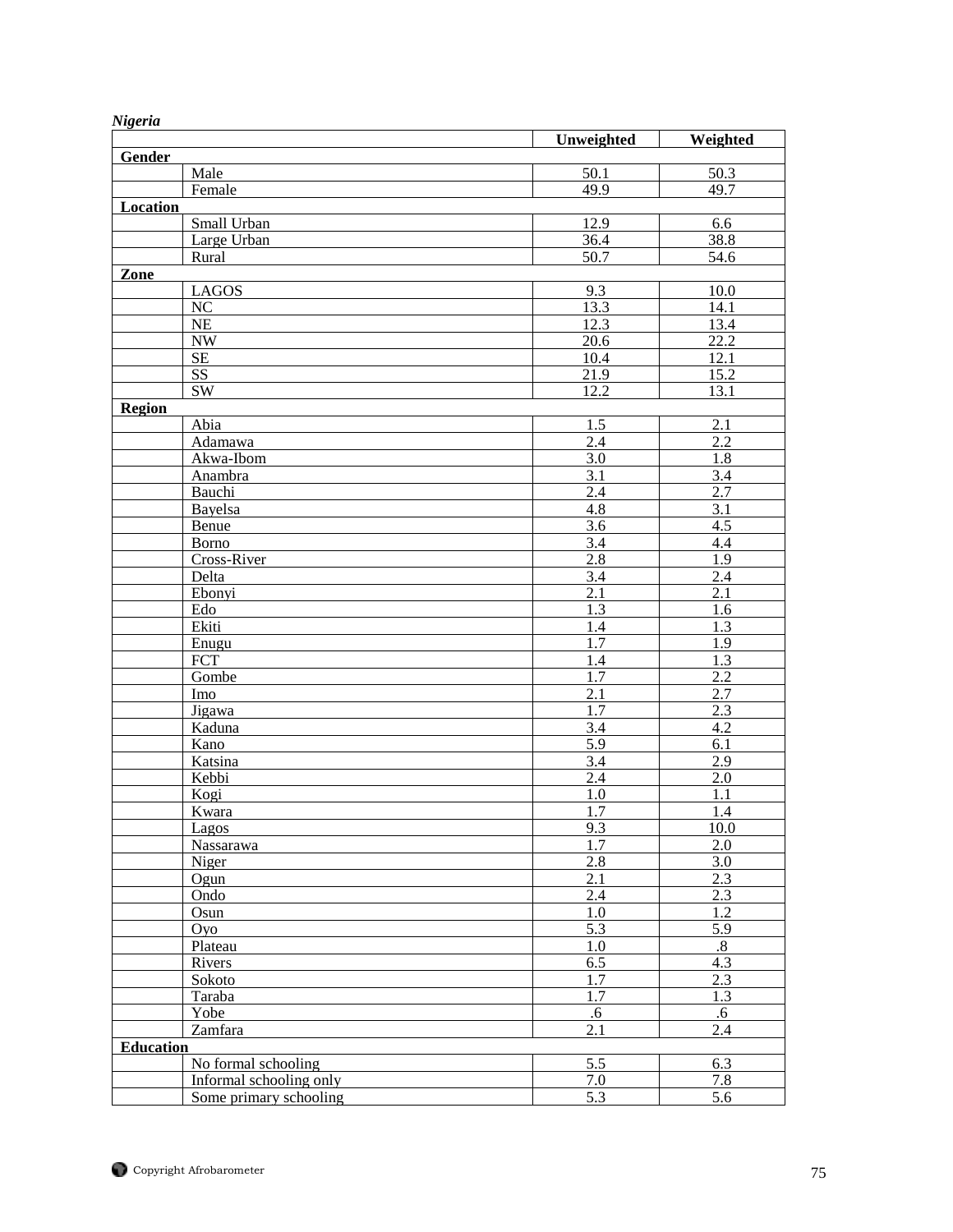|          | Primary school completed                      | 8.9  | 9.3  |
|----------|-----------------------------------------------|------|------|
|          | Some secondary school/high school             | 17.3 | 17.0 |
|          | Secondary school completed/high school        | 28.5 | 27.7 |
|          | Post-secondary qualifications, not university | 15.5 | 14.9 |
|          | Some university                               | 5.2  | 5.0  |
|          | University completed                          | 6.0  | 5.6  |
|          | Post-graduate                                 |      | .6   |
|          | Don't know                                    | ∍    |      |
| Religion |                                               |      |      |
|          | Christian                                     | 59.3 | 56.0 |
|          | Muslim                                        | 40.0 | 43.3 |
|          | Other                                         | .6   | .6   |

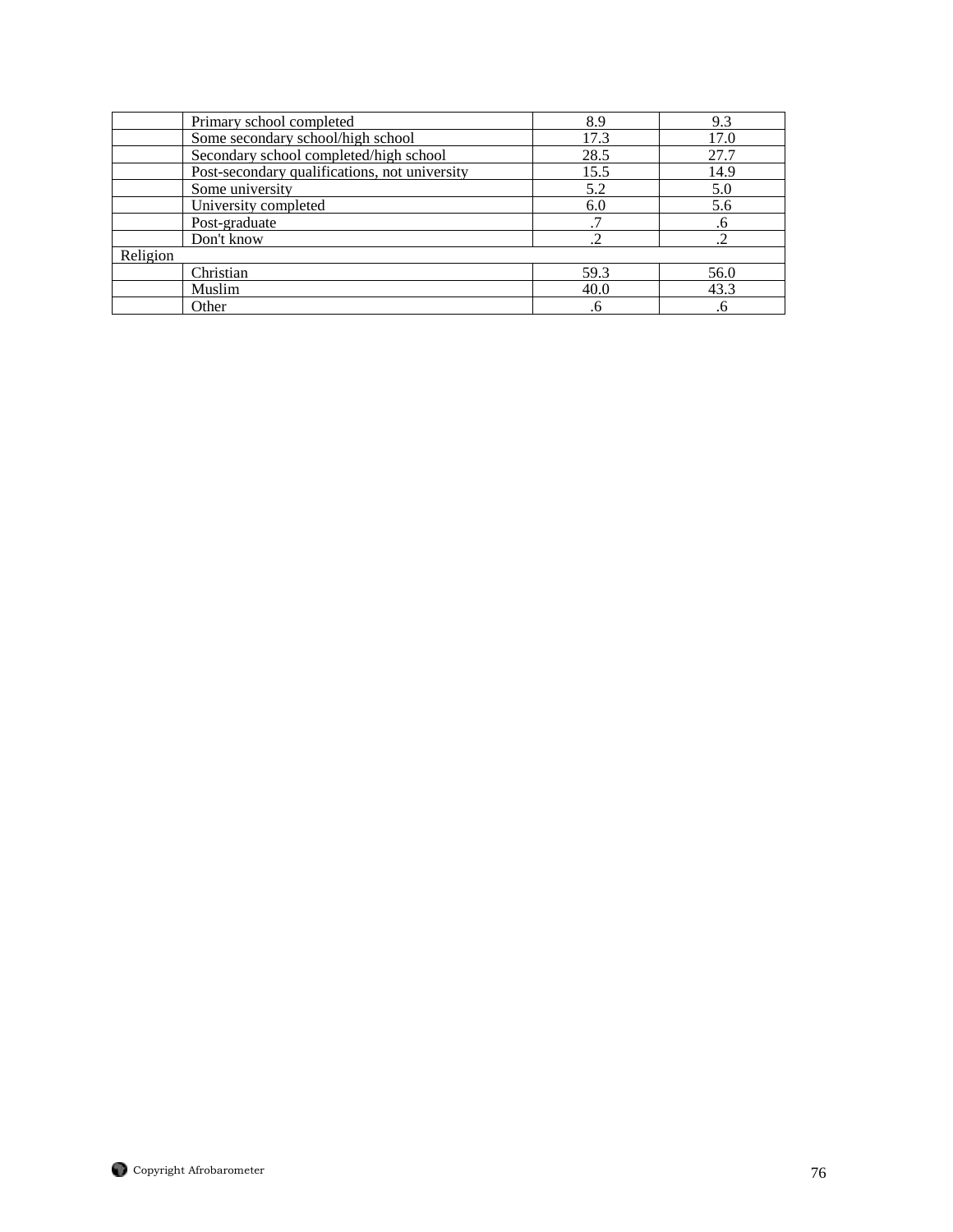| υτπεχαι          |                                               |                   |                   |
|------------------|-----------------------------------------------|-------------------|-------------------|
|                  |                                               | Unweighted        | <b>Weighted</b>   |
| <b>Gender</b>    |                                               |                   |                   |
|                  | Male                                          | 49.3              | 49.4              |
|                  | Female                                        | 50.8              | 50.6              |
|                  |                                               |                   |                   |
| <b>Location</b>  |                                               |                   |                   |
|                  | Urban                                         | 45.3              | 46.9              |
|                  | Rural                                         | 54.7              | 53.1              |
|                  |                                               |                   |                   |
| <b>Region</b>    |                                               |                   |                   |
|                  | Dakar                                         | 21.3              | 27.3              |
|                  | Diourbel                                      | 10.7              | 9.6               |
|                  | Fatick                                        | 6.0               | 5.8               |
|                  | Kaolack                                       | $\overline{10.7}$ | 9.6               |
|                  | Kolda                                         | 8.0               | 7.1               |
|                  | Louga                                         | 6.7               | 6.1               |
|                  | Matam                                         | 4.7               | 4.0               |
|                  | Saint-Louis                                   | $\overline{6.7}$  | $\overline{7.5}$  |
|                  | Tambacounda                                   | $\overline{6.7}$  | 5.6               |
|                  | Thiès                                         | 14.0              | $12.\overline{3}$ |
|                  | Ziguinchor                                    | 4.7               | 5.1               |
| <b>Education</b> |                                               |                   |                   |
|                  | No formal schooling                           | $\overline{25.3}$ | 24.5              |
|                  | Informal schooling only                       | 29.2              | 28.8              |
|                  | Some primary schooling                        | 12.6              | 12.3              |
|                  | Primary school completed                      | 7.7               | 8.6               |
|                  | Some secondary school/high school             | 14.4              | 14.0              |
|                  | Secondary school completed/high school        | $\overline{4.3}$  | 4.9               |
|                  | Post-secondary qualifications, not university | $\overline{1.8}$  | 1.9               |
|                  | Some university                               | $\overline{3.3}$  | $\overline{3.2}$  |
|                  | University completed                          | 0.6               | 0.6               |
|                  | Post-graduate                                 | 0.4               | 0.6               |
| <b>Religion</b>  |                                               |                   |                   |
|                  | Christian                                     | 4.0               | 3.6               |
|                  | Muslim                                        | 95.6              | 95.9              |
|                  | Other                                         | 0.2               | 0.2               |
|                  | Refused                                       | 0.3               | 0.2               |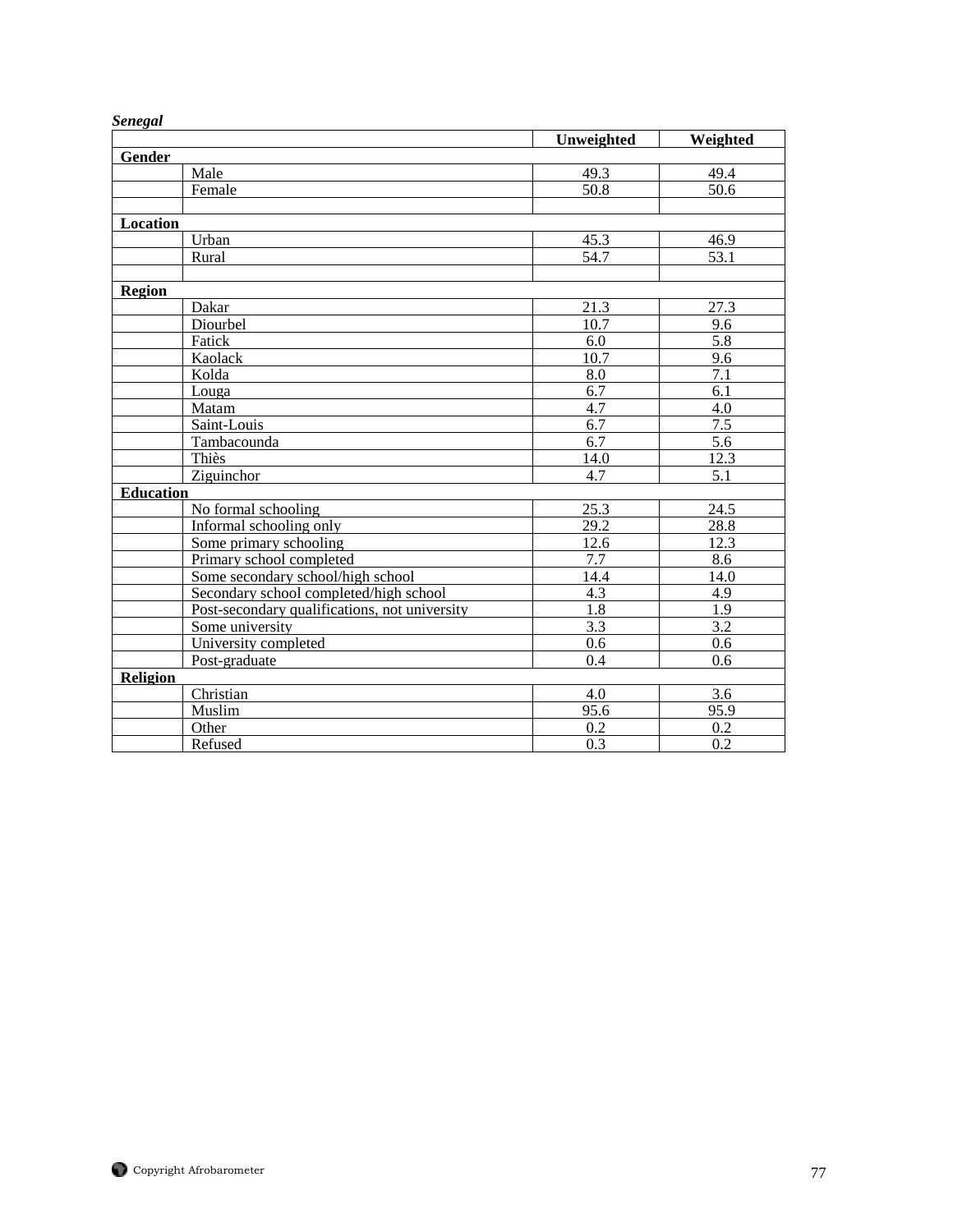| <b>South Africa</b> |          |            |
|---------------------|----------|------------|
| Gender              | Weighted | Unweighted |
| Male                | 46.7     | 50.0       |
| Female              | 53.3     | 50.0       |
| Location            |          |            |
| Urban               | 62.3     | 65.7       |
| Rural               | 37.7     | 34.3       |
| Region              |          |            |
| Eastern Cape        | 12.8     | 13.5       |
| Free State          | 6.0      | 8.5        |
| Gauteng             | 23.4     | 16.2       |
| KwaZulu Natal       | 20.1     | 16.2       |
| Limpopo             | 9.7      | 8.8        |
| Mpumalanga          | 6.9      | 8.7        |
| North West          | 7.1      | 9.0        |
| Northern Cape       | 2.3      | 6.7        |
| Western Cape        | 11.6     | 12.5       |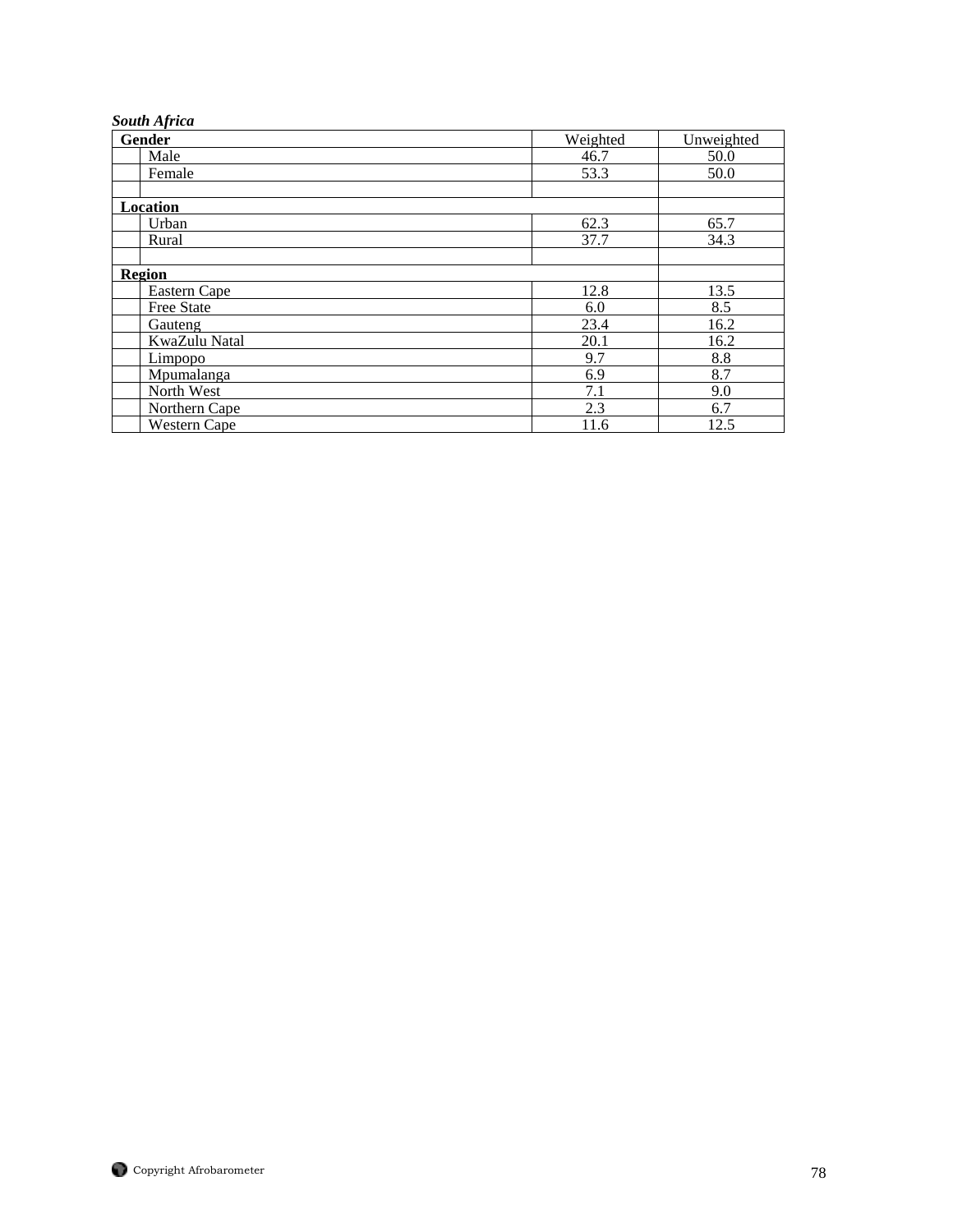| 1 unzunu         |                                               | Unweighted                    | Weighted                     |
|------------------|-----------------------------------------------|-------------------------------|------------------------------|
| Gender           |                                               |                               |                              |
|                  | Male                                          | 50                            | 50.2                         |
|                  | Female                                        | 50                            | 49.8                         |
|                  |                                               |                               |                              |
| Location         |                                               |                               |                              |
|                  | Urban                                         | 25.8                          | 23.7                         |
|                  | Rural                                         | 74.2                          | 76.3                         |
|                  |                                               |                               |                              |
| Region           |                                               |                               |                              |
|                  | Dodoma                                        | 4.6                           | 4.9                          |
|                  | Arusha                                        | 4.0                           | 3.7                          |
|                  | Kilimanjaro                                   | 3.3                           | 4.0                          |
|                  | Tanga                                         | 4.6                           | 4.8                          |
|                  | Morogoro                                      | $\overline{5.3}$              | $\overline{5.1}$             |
|                  | Pwani                                         | 2.0                           | 2.6                          |
|                  | Dar el salaam                                 | 5.3                           | 7.2                          |
|                  | Lindi                                         | 2.0                           | 2.3                          |
|                  | Mtwara                                        | 3.3                           | 3.3                          |
|                  | Ruvuma                                        | 3.3                           | 3.2                          |
|                  | Iringa                                        | $\overline{3.3}$              | 4.3                          |
|                  | Mbeya                                         | 5.3                           | 6.0                          |
|                  | Singida                                       | 3.3                           | 3.2                          |
|                  | Tabora                                        | 4.6                           | 5.0                          |
|                  | Rukwa                                         | 3.3                           | $\overline{3.3}$             |
|                  | Kigoma                                        | 4.6                           | 4.9                          |
|                  | Shinyanga                                     | 7.3                           | 8.1                          |
|                  | Kagera                                        | 6.0                           | 5.9                          |
|                  | Mwanza                                        | 8.6                           | 8.5                          |
|                  | Mara                                          | 3.3                           | 4.0                          |
|                  | Manyara                                       | $\overline{3.3}$              | $\overline{3.0}$             |
|                  | North Unguja                                  | 1.3                           | .4                           |
|                  | South Unguja                                  | 1.3                           | $\overline{.3}$              |
|                  | Urban west                                    | 2.6                           | 1.1                          |
|                  | North Pemba                                   | 2.0                           | $\overline{.5}$              |
|                  | South Pemba                                   | 2.0                           | $\overline{.5}$              |
| <b>Education</b> |                                               |                               |                              |
|                  | No formal schooling                           | 6.0                           | 5.0                          |
|                  | Informal schooling only                       | 1.5                           | 1.0                          |
|                  | Some primary schooling                        | 12.6                          | 13.3                         |
|                  | Primary school completed                      | 54.8                          | 57.2                         |
|                  | Some secondary school/high school             | 14.3                          | 12.4                         |
|                  | Secondary school completed/high school        | 8.4                           | 8.6                          |
|                  | Post-secondary qualifications, not university | 1.3                           | 1.4                          |
|                  | Some university                               | $\cdot$ .2<br>$\overline{.5}$ | $\cdot$ 1<br>$\overline{.5}$ |
|                  | University completed                          |                               |                              |
|                  | Post-graduate                                 | $\cdot$ .2                    | $\cdot$ .2                   |
|                  | Don't know                                    | .2                            | $\cdot$                      |
| Religion         | Christian                                     | 59.6                          | 63.2                         |
|                  | Muslim                                        | 33.4                          | 28.9                         |
|                  | Other                                         | 7.0                           | 7.9                          |
|                  |                                               |                               |                              |

## *Tanzania*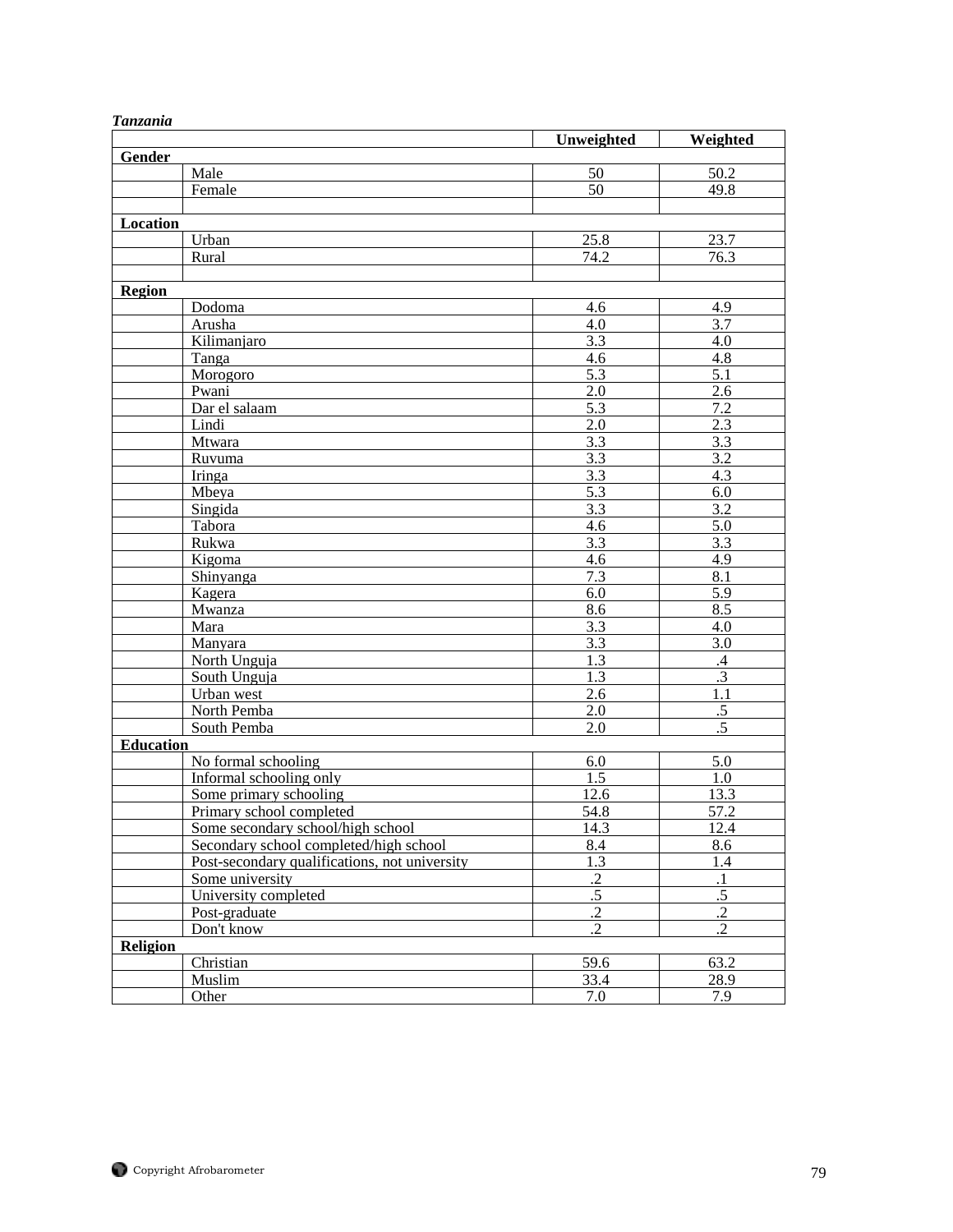|                                               | Unweighted       | Weighted         |
|-----------------------------------------------|------------------|------------------|
| Gender                                        |                  |                  |
| Male                                          | 50.1             | 50.1             |
| Female                                        | 49.9             | 49.9             |
| <b>Location</b>                               |                  |                  |
| Urban                                         | 20.1             | 14.2             |
| Rural                                         | 79.9             | 85.8             |
| <b>Region</b>                                 |                  |                  |
| Central                                       | 21.7             | 21.3             |
| West                                          | 25.7             | 25.6             |
| North                                         | 22.0             | 21.9             |
| East                                          | 24.7             | 24.8             |
| Kampala                                       | 5.9              | 6.4              |
| <b>Education</b>                              |                  |                  |
| No formal schooling                           | 9.4              | 8.8              |
| Informal schooling only                       | 3.1              | 3.0              |
| Some primary schooling                        | 21.6             | 21.3             |
| Primary school completed                      | 16.3             | 16.3             |
| Some secondary school/high school             | 24.7             | 24.8             |
| Secondary school completed/high school        | 12.8             | 12.8             |
| Post-secondary qualifications, not university | 8.2              | 9.0              |
| Some university                               | 1.6              | 1.6              |
| University completed                          | $\overline{2.1}$ | $\overline{2.3}$ |
| Post-graduate                                 | $\cdot$ .2       | $\cdot$          |
| <b>Religion</b>                               |                  |                  |
| Christian                                     | 89.5             | 88.5             |
| Muslim                                        | 10.2             | 11.2             |
| Other                                         |                  |                  |
| Refused                                       | $\overline{.2}$  | $\overline{.2}$  |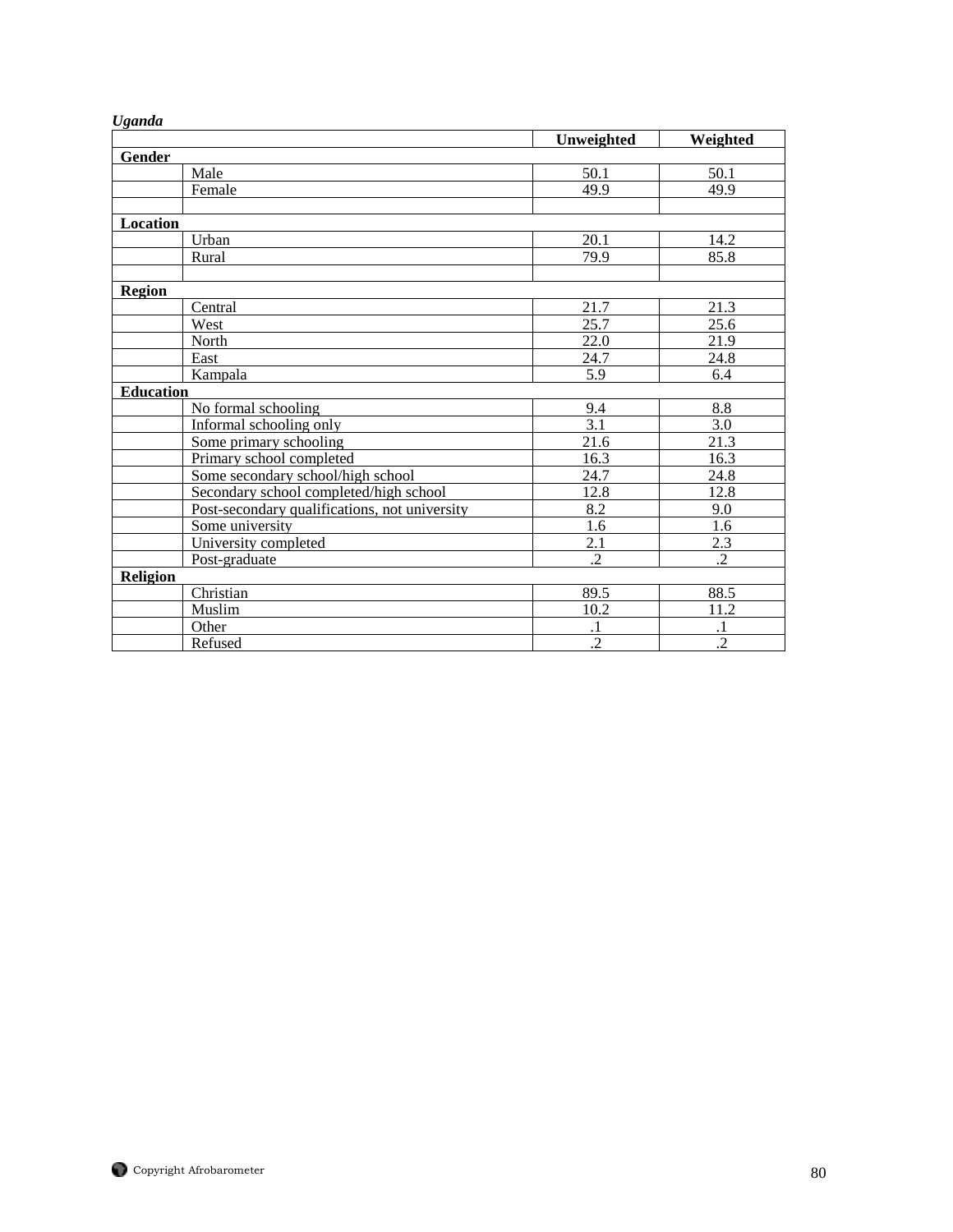| Lumvu     |                                               |                   |                  |
|-----------|-----------------------------------------------|-------------------|------------------|
|           |                                               | Unweighted        | Weighted         |
| Gender    |                                               |                   |                  |
|           | Male                                          | 50                | 50               |
|           | Female                                        | $\overline{50}$   | 50               |
|           |                                               |                   |                  |
| Location  |                                               |                   |                  |
|           | Urban                                         | 37.3              | 36.7             |
|           | Rural                                         | 62.7              | 63.3             |
|           |                                               |                   |                  |
| Province  |                                               |                   |                  |
|           | Lusaka                                        | 14.7              | 14.7             |
|           | Central                                       | 10.0              | 10.2             |
|           | Copperbelt                                    | 16.7              | 16.6             |
|           | Eastern                                       | $12.\overline{7}$ | 12.8             |
|           | Luapula                                       | 7.3               | $\overline{7.6}$ |
|           | Northern                                      | 12.7              | 12.5             |
|           | North-Western                                 | 6.0               | 5.8              |
|           | Southern                                      | 12.0              | 12.0             |
|           | Western                                       | 8.0               | 7.7              |
|           |                                               |                   |                  |
| Education |                                               |                   |                  |
|           | No formal schooling                           | 6.8               | 6.8              |
|           | Informal schooling only                       | $\overline{0.8}$  | 1.0              |
|           | Some primary schooling                        | 26.5              | 25.6             |
|           | Primary school completed                      | 15.8              | 15.3             |
|           | Some secondary school/high school             | 25.9              | 27.3             |
|           | Secondary school completed/high school        | 13.2              | 13.3             |
|           | Post-secondary qualifications, not university | 8.8               | 9.1              |
|           | Some university                               | 1.1               | 0.9              |
|           | University completed                          | $\overline{0.9}$  | $\overline{0.7}$ |
|           | Post-graduate                                 | 0.2               | 0.1              |
|           |                                               |                   |                  |
| Religion  |                                               |                   |                  |
|           | Christian                                     | 85.3              | 84.5             |
|           | Muslim                                        | 0.1               | 0.1              |
|           | Other                                         | 14.3              | 15.2             |
|           | Refused                                       | 0.3               | $\cdot$          |

## *Zambia*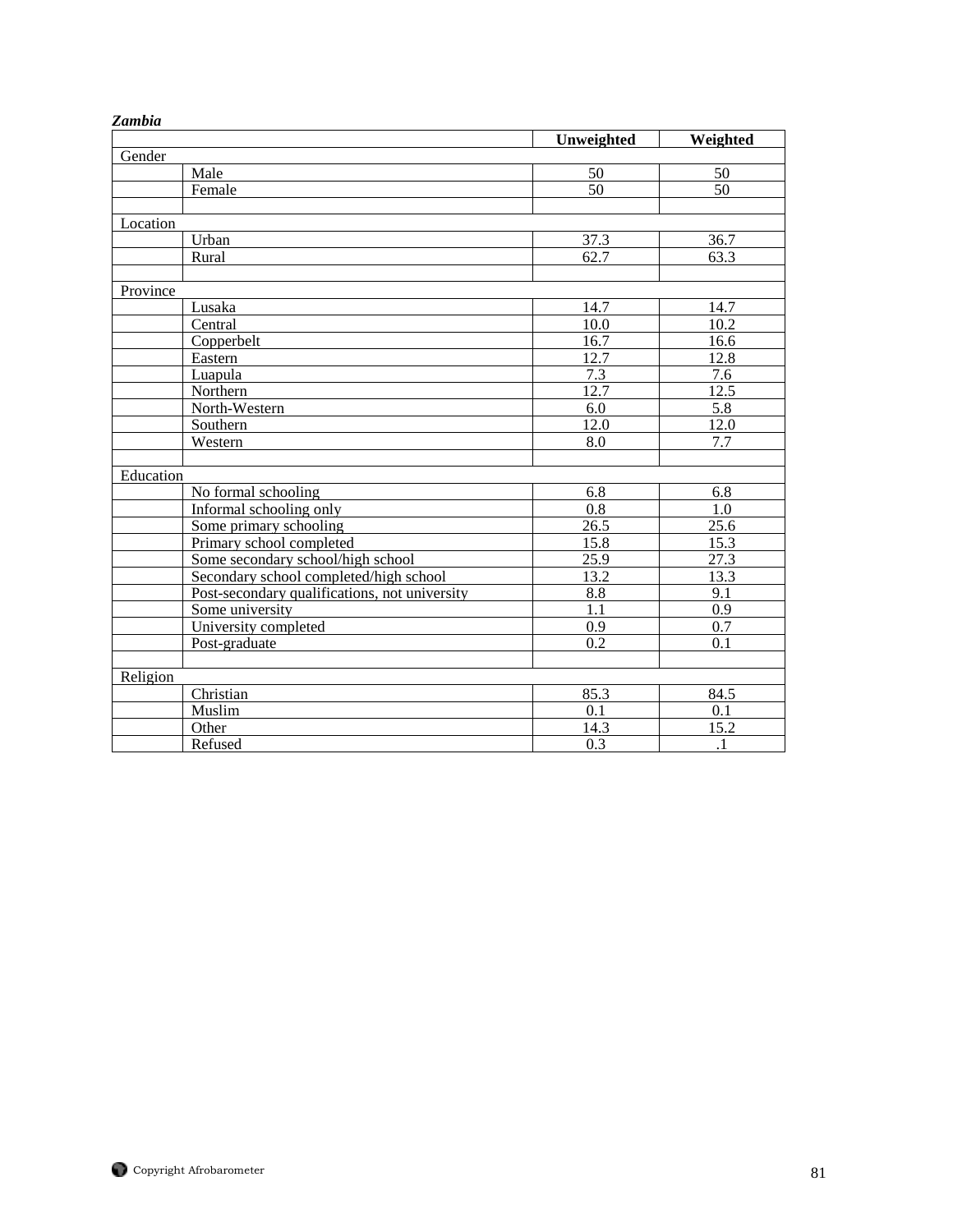|                    |                                               | Unweighted      | Weighted        |
|--------------------|-----------------------------------------------|-----------------|-----------------|
| Gender             |                                               |                 |                 |
|                    | Male                                          | 50.0            | 50.0            |
|                    | Female                                        | 50.0            | 50.0            |
|                    |                                               |                 |                 |
| Location           |                                               |                 |                 |
|                    | Urban                                         | 36.7            | 35.3            |
|                    | Rural                                         | 63.3            | 64.7            |
| Province or region |                                               |                 |                 |
|                    | Harare                                        | 16.7            | 16.4            |
|                    | Bulawayo                                      | 6.0             | 5.8             |
|                    | Midlands                                      | 11.3            | 12.5            |
|                    | Masvingo                                      | 10.7            | 11.4            |
|                    | <b>Mashonaland East</b>                       | 9.3             | 9.7             |
|                    | Mashonaland West                              | 11.3            | 10.4            |
|                    | <b>Mashonaland Central</b>                    | 8.7             | 8.6             |
|                    | Matebeland South                              | 6.0             | 5.6             |
|                    | Matebeland North                              | 6.0             | 6.1             |
|                    | Manicaland                                    | 14.0            | 13.5            |
| <b>Education</b>   |                                               |                 |                 |
|                    | No formal schooling                           | 6.5             | 6.8             |
|                    | Informal schooling only                       | $\overline{.3}$ | $\overline{.3}$ |
|                    | Some primary schooling                        | 13.0            | 13.6            |
|                    | Primary school completed                      | 13.5            | 13.4            |
|                    | Some secondary school/high school             | 29.4            | 29.5            |
|                    | Secondary school completed/high school        | 28.8            | 28.5            |
|                    | Post-secondary qualifications, not university | 6.2             | 5.7             |
|                    | Some university                               | .9              | .9              |
|                    | University completed                          | 1.3             | 1.2             |
|                    | Post-graduate                                 | $\cdot$ 1       | $\cdot$ 1       |
|                    |                                               |                 |                 |
| <b>Religion</b>    |                                               |                 |                 |
|                    | Christian                                     | 86.2            | 85.6            |
|                    | Muslim                                        | $\mathcal{A}$   | $\overline{3}$  |
|                    | Other                                         | 12.9            | 13.6            |
|                    | Refused                                       | $\overline{A}$  | $\overline{.3}$ |